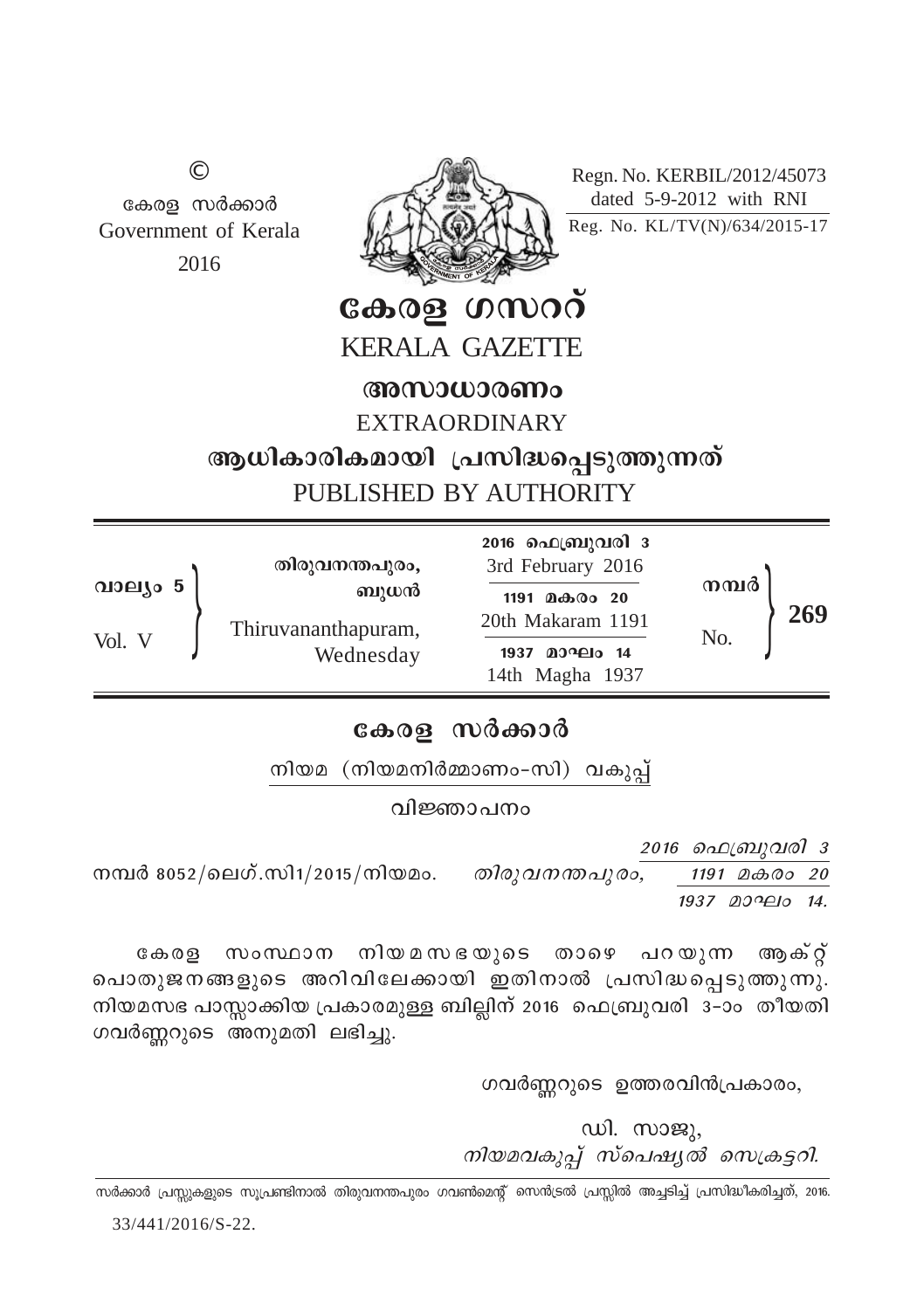### 2016-ലെ 5-ാം നമ്പർ ആക്റ്

# 2015-ലെ കേരള റിയൽ എസ്റ്റേറ്റ് (നിയന്ത്രണവും വികസനവും) ആക്റ്റ്

റിയൽ എസ്റ്റേറ്റ് മേഖലയുടെ നിയന്ത്രണത്തിനും പ്രോൽസാഹന ത്തിനും വേണ്ടി ഒരു റെഗുലേറ്ററി അതോറിറ്റി രൂപീകരിക്കുന്നതിനും, അത്തു സംഗതിപോലെ, പ്ലോട്ടിന്റെ അല്ലെങ്കിൽ കെട്ടിടത്തിന്റെ, കാരൃക്ഷമവും സുതാരൃവുമായ രീതി്യിലുള്ള വില്പന ഉറപ്പു വരുത്തുന്നതിനും റിയൽ എസ്റ്റേറ്റ് മേഖലയിലെ ഉപഭോക്താക്കളുടെ താല്പര്യങ്ങൾ സംരക്ഷിക്കുന്നതിനും അതോറിറ്റിയുടെ തീരുമാനങ്ങൾക്കും നിർദ്ദേശങ്ങൾക്കും ഉത്തരവുകൾക്കുമെതിരെയുള്ള അപ്പീലുകൾ –<br>കേൾക്കുന്നതിനും തീർപ്പ് കൽപ്പിക്കുന്നതിനും ഒരു അപ്പലേറ്റ് ട്രൈബ്യൂണൽ സ്ഥാപിക്കുന്ന തിനും അതുമായി ബന്ധപ്പെട്ടതോ അതിന് ആനുഷംഗികമായതോ ആയ മറ്റ് കാര്യങ്ങൾക്കും വേണ്ടി വ്യവസ്ഥ ചെയ്യുന്നതിനുള്ള

ഒരു

### ആക്റ്

പീഠിക.—റിയൽ എസ്റ്റേറ്റ് മേഖലയുടെ നിയന്ത്രണത്തിനും പ്രോൽസാഹ നത്തിനും വേണ്ടി ഒരു റെഗുലേറ്ററി അതോറിറ്റി രൂപീകരിക്കുന്നതിനും, അതതു സംഗതിപോലെ, പ്ലോട്ടിന്റെ അല്ലെങ്കിൽ കെട്ടിടത്തിന്റെ, കാര്യക്ഷമവും സുതാര്യവുമായ രീതിയിലുള്ള വില്പന ഉറപ്പുവരുത്തുന്നതിനും റിയൽ എസ്റ്റേറ്റ് മേഖലയിലെ ഉപഭോക്താക്കളുടെ താല്പരൃങ്ങൾ സംരക്ഷിക്കുന്ന തിനും അതോറിറ്റിയുടെ തീരുമാനങ്ങൾക്കും നിർദ്ദേശങ്ങൾക്കും ഉത്തരവു കൾക്കുമെതിരെയുള്ള അപ്പീലുകൾ കേൾക്കുന്നതിനും തീർപ്പ് കൽപ്പിക്കുന്ന തിനും ഒരു അപ്പലേറ്റ് ട്രൈബ്യൂണൽ സ്ഥാപിക്കുന്നതിനും അതുമായി ബന്ധപ്പെട്ടതോ അതിന് ആനുഷംഗികമായതോ ആയ മറ്റ് കാര്യങ്ങൾക്കും വേണ്ടി വ്യവസ്ഥ ചെയ്യുന്നത് യുക്തമായിരിക്കുകയാൽ;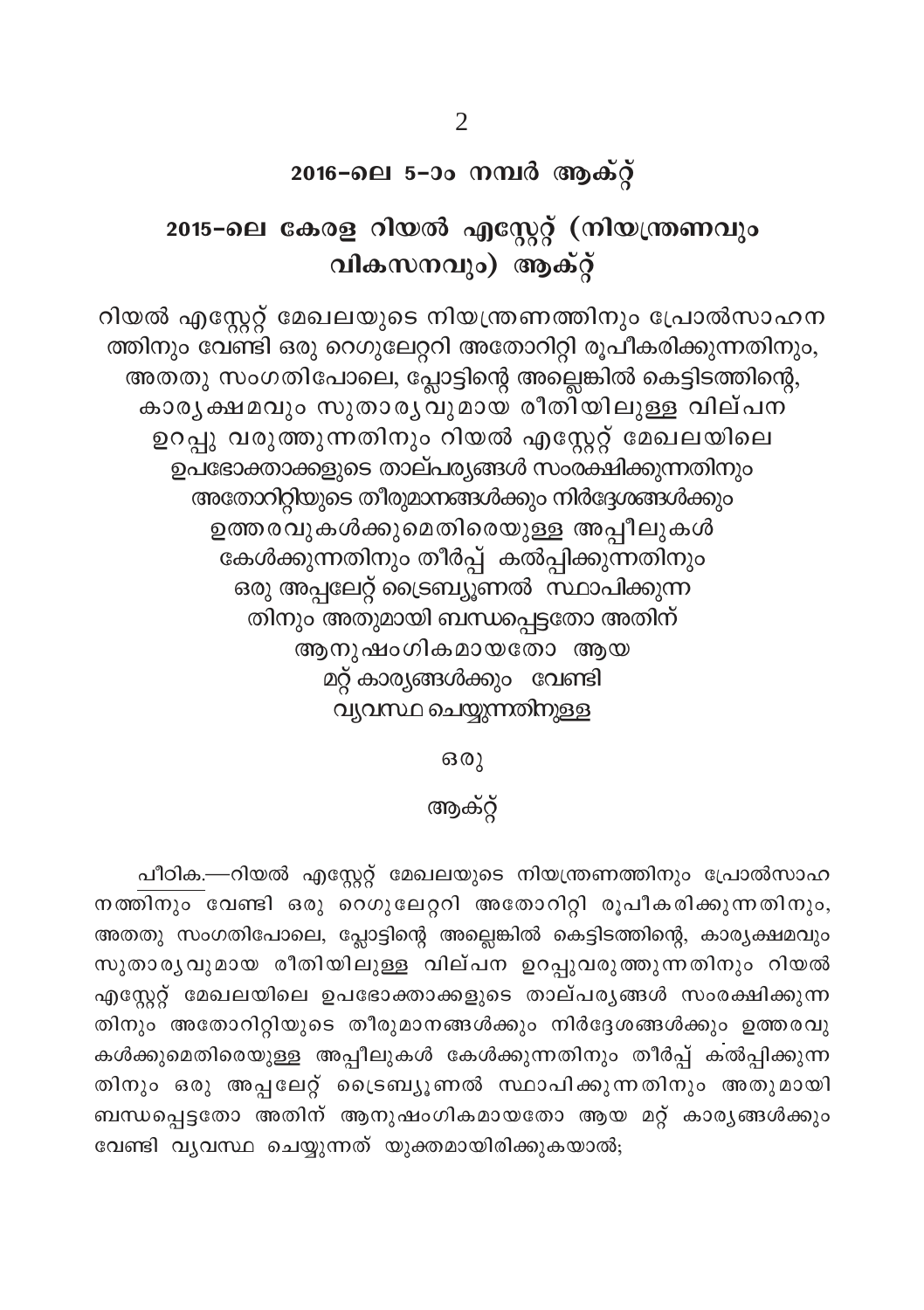ഭാരത റിപ്പബ്ലിക്കിന്റെ അറുപത്തിയാറാം സംവത്സരത്തിൽ താഴെ പറയും പ്രകാരം നിയമമുണ്ടാക്കുന്നു:—

#### അദ്ധ്യായം  $I$

#### ച്രാരാഭാ

1. ചുരുക്കപ്പേരും പ്രാരംഭവും.—(1) ഈ ആക്റ്റിന് 2015-ലെ കേരള റിയൽ എസ്റ്റേറ്റ് (നിയന്ത്രണവും വികസനവും) ആക്റ്റ് എന്ന് പേര് പറയാം.

(2) ഇത് 2015 മേയ് 4-ാം തീയതി പ്രാബല്യത്തിൽ വന്നതായി കരുത പ്പെടേണ്ടതാണ്.

2. നിർവൃചനങ്ങൾ.—ഈ ആക്റ്റിൽ സന്ദർഭം മറ്റു വിധത്തിൽ ആവശ്യപ്പെടാത്തപക്ഷം,—

(എ) "പരസ്യം" എന്നാൽ ഏതെങ്കിലും രീതിയിലുള്ള മാധ്യമത്തിലൂടെ പരസ്യം ആയി വിവരിച്ചതോ നൽകിയതോ ആയ ഏതൊരു രേഖയും എന്നർത്ഥമാകുന്നതും അതിൽ ഒരു പ്ലോട്ടിന്റെ അല്ലെങ്കിൽ കെട്ടിടത്തിന്റെ വില്പന വാഗ്ദാനം ചെയ്തുകൊണ്ട്, അങ്ങനെയുള്ള പ്ലോട്ട് അല്ലെങ്കിൽ കെട്ടിടം, ഏതെങ്കിലും രീതിയിൽ വാങ്ങുന്നതിന് ആളുകളെ ക്ഷണിച്ചു കൊണ്ടോ അങ്ങനെയുള്ള ആവശ്യങ്ങൾക്കുവേണ്ടി മുൻകൂറുകളോ നിക്ഷേപ ങ്ങളോ നടത്തുന്നതിനുവേണ്ടിയോ ഉള്ള ഏതെങ്കിലും നോട്ടീസോ, സർക്കുലറോ മറ്റ് രേഖകളോ ഉൾപ്പെടുന്നതുമാകുന്നു;

(ബി) റിയൽ എസ്റ്റേറ്റ് പ്രോജക്റ്റുമായി ബന്ധപ്പെട്ട് "അലോട്ട് ചെയ്യപ്പെട്ട ആൾ" എന്നാൽ, പ്രമോട്ടർ ഒരു പ്ലോട്ട് അല്ലെങ്കിൽ കെട്ടിടം അനുവദിച്ചതോ വില്പന നടത്തിയതോ മറ്റു വിധത്തിൽ കൈമാറ്റം ചെയ്തതോ ആയ ആൾ എന്നർത്ഥമാകുന്നതും അതിൽ വില്പനയിലൂടെയോ കൈമാറ്റം ചെയ്യുന്നതിലൂടെയോ അല്ലെങ്കിൽ മറ്റു വിധത്തിലോ പ്രസ്തുത അനുവദിക്കൽ ലഭിച്ച ആൾ ഉൾപ്പെടുന്നതും എന്നാൽ അതിൽ അങ്ങനെയുള്ള പ്ലോട്ട് അല്ലെങ്കിൽ കെട്ടിടം വാടകയ്ക്ക് നൽകപ്പെട്ട ഒരു ആൾ ഉൾപ്പെടാത്തതു മാകുന്നു;

(സി) പാർപ്പിട യൂണിറ്റ്, ഫ്ളാറ്റ്, കെട്ടിടം, സ്യൂട്ട്, കെട്ടിടത്തിലെ മുറികൾ, വില്ല യൂണിറ്റ് എന്നോ അല്ലെങ്കിൽ മറ്റ് ഏതെങ്കിലും പേരിലോ വിളിക്കപ്പെട്ടാലും, ''അപ്പാർട്ട്മെന്റ്'' എന്നാൽ പാർപ്പിട ആവശ്യങ്ങൾക്കായോ പ്രത്യേകം പറഞ്ഞിട്ടുള്ള ആവശ്യത്തിന് അനുബന്ധമായുള്ള മറ്റ് ഏതെങ്കിലും തരത്തിലുള്ള പ്രത്യേക ഉപയോഗത്തിന് ഉദ്ദേശിച്ചതോ ആയതും, ഒരു കെട്ടിട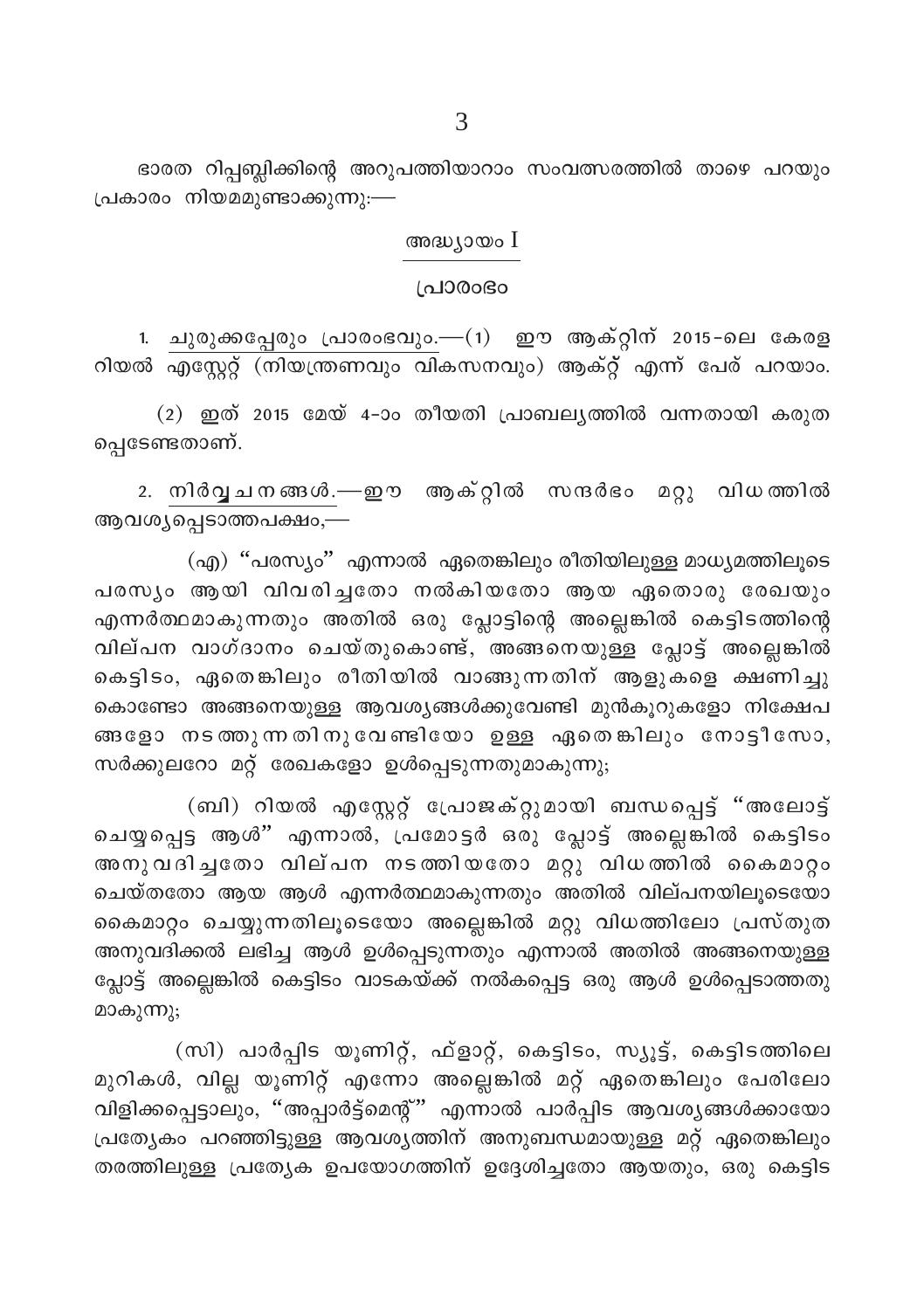ഘടകത്തിലോ ഒരു പ്ലോട്ടിലോ, ഒന്നോ അതിലധികമോ നിലകളിലോ അതിന്റെ ഏതെങ്കിലും ഭാഗത്തോ സ്ഥിതിചെയ്യുന്ന ഒരു സ്ഥാവരവസ്തുവിന്റെ പ്രത്യേകഭാഗമോ അതിലുൾപ്പെട്ട പൂർണ്ണമായ ഒരു ഭാഗമോ എന്നർത്ഥമാകു ന്നതും അതിൽ അപ്രകാരമുള്ള അപ്പാർട്ട്മെന്റ് സ്ഥിതിചെയ്യുന്ന ഒരു കെട്ടിട ഘടകത്തിന്റെ സമീപത്തായാലും അല്ലെങ്കിലും, പ്രമോട്ടർ അലോട്ട് ചെയ്യപ്പെട്ട ആളിന്, അതതു സംഗതിപോലെ, ഏതെങ്കിലും വാഹനം പാർക്ക് ചെയ്യുന്ന തിനായോ അപ്രകാരമുള്ള അപ്പാർട്ട്മെന്റിൽ സേവനത്തിന് നിയോഗിച്ചിട്ടുള്ള ഏതെങ്കിലും ആളിന്റെ താമസ ആവശ്യത്തിനായോ നൽകുന്ന മേൽക്കൂര യോടുകൂടിയ കാർഷെഡ് ഉൾപ്പെടുന്നതുമാകുന്നു;

(ഡി) "അപ്പലേറ്റ് ട്രൈബ്യൂണൽ" എന്നാൽ 37-ാം വകുപ്പ് (1)-ാം ഉപവകുപ്പ് പ്രകാരം രൂപീകരിക്കപ്പെട്ട റിയൽ എസ്റ്റേറ്റ് അപ്പലേറ്റ് ട്രൈബ്യൂണൽ എന്നർത്ഥമാകുന്നു;

(ഇ) "ആർക്കിറ്റെക്റ്" എന്നാൽ 1972-ലെ ആർക്കിറ്റെക്റ്സ് ആക്റ്റിലെ (1972-ലെ 20-ാം കേന്ദ്ര ആക്റ്റ്) വ്യവസ്ഥകൾ പ്രകാരം ആർക്കി റ്റെക്റ്റായി രജിസ്റ്റർ ചെയ്യപ്പെട്ട ഒരു ആൾ എന്നർത്ഥമാകുന്നു;

(എഫ്) "അസോസിയേഷൻ" എന്നാൽ ഒരു കോളനിയിലെ അലോട്ട് ചെയ്യപ്പെട്ട ആളുകളും ഉൾപ്പെടുന്നതും 10-ാം വകുപ്പ് പ്രകാരം രജിസ്റ്റർ ചെയ്യപ്പെട്ടതുമായ അലോട്ട് ചെയ്യപ്പെട്ടവരുടെ ഒരു അസോസിയേഷൻ എന്നർത്ഥമാകുന്നതും അതിൽ ഒരു അപ്പെക്സ് അസോസിയേഷൻ ഉൾപ്പെടു ന്നതുമാകുന്നു;

(ജി) "അതോറിറ്റി" എന്നാൽ 20-ാം വകുപ്പ് (1)-ാം ഉപവകുപ്പ് പ്രകാരം രൂപീകരിക്കപ്പെട്ട റിയൽ എസ്റ്റേറ്റ് റെഗുലേറ്ററി അതോറിറ്റി എന്നർത്ഥമാകുന്നു;

(എച്ച്) "കെട്ടിടം" എന്നാൽ ഒരു കെട്ടിടഘടകം അല്ലെങ്കിൽ ഒരു കെട്ടിട സമുച്ചയം അല്ലെങ്കിൽ ഒരു അപ്പാർട്ട്മെന്റ് എന്നർത്ഥമാകുന്നു;

(ഐ) "കെട്ടിട സമുച്ചയം" എന്നതിൽ പാർപ്പിട, വാണിജ്യ വ്യാപാര ആവശൃങ്ങൾക്കായോ ആഫീസ് ആവശൃങ്ങൾക്കായോ വിവര സാങ്കേതിക വിദ്യ, വിവരസാങ്കേതിക വിദ്യാധിഷ്ഠിത സേവനങ്ങൾ എന്നിവയ്ക്കായോ പരിമിത പൊതുസ്ഥലത്തോടും പാർക്കിംഗ് സ്ഥലത്തോടുംകൂടി ഉപയോഗി ക്കാനുദ്ദേശിച്ചുകൊണ്ടുള്ള ഏതെങ്കിലും എടുപ്പോ നിർമ്മാണമോ ഏതെങ്കിലും എടുപ്പിന്റെയോ നിർമ്മാണത്തിന്റെയോ ഭാഗമോ ഉൾപ്പെടുന്നതാകുന്നു;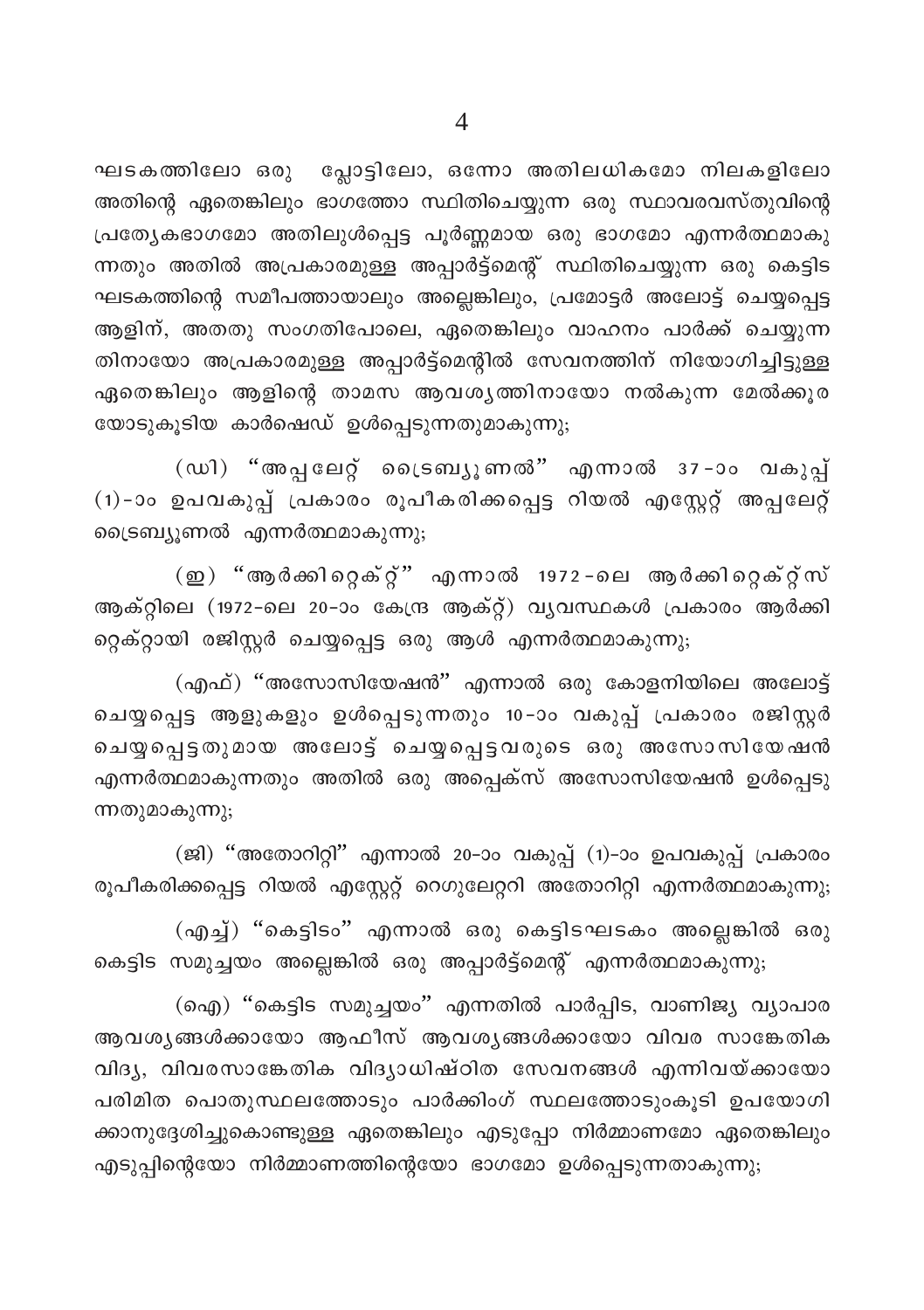(ജെ) "കെട്ടിട നിർമ്മാണ പെർമിറ്റ്" എന്നാൽ ഒരു സ്ഥാവര വസ്തുവിൽ വികസന പ്രവർത്തനങ്ങൾ ആരംഭിക്കുന്നതിന് ക്ഷമതയുള്ള അധികാരസ്ഥാനം നൽകുന്ന ഏതെങ്കിലും പെർമിറ്റ് എന്നർത്ഥമാകുന്നു;

(കെ) "കെട്ടിടഘടകം" എന്നാൽ ഒരു കെട്ടിട സമുച്ചയത്തിലെ പ്രത്യേകമായതും പൂർണ്ണമായതുമായ ഒരു ഘടകം എന്നർത്ഥമാകുന്നു;

(എൽ) "കാർപ്പെറ്റ് ഏരിയ" എന്നാൽ ഒരു അപ്പാർട്ട്മെന്റിലെ ബാഹൃമായ ചുമരുകൾ സ്ഥിതിചെയ്യുന്ന സ്ഥലം ഒഴിവാക്കി ശേഷിക്കുന്ന ഉപയോഗയോഗ്യമായ സ്ഥലം എന്നർത്ഥമാകുന്നു;

(എം) "ചെയർപേഴ്സൺ" എന്നാൽ 21-ാം വകുപ്പ് പ്രകാരം നിയമിക്ക പ്പെട്ട, റിയൽ എസ്റ്റേറ്റ് റെഗുലേറ്ററി അതോറിറ്റിയുടെ, ചെയർപേഴ്സൺ എന്നർത്ഥമാകുന്നു;

(എൻ) "കോളനി" എന്നാൽ ഒരു റിയൽ എസ്റ്റേറ്റ് പ്രോജക്റ്റിൽ പ്ലോട്ടുകളായോ പൊതുസ്ഥലങ്ങളോടുകൂടിയ കെട്ടിടങ്ങളായോ വിഭജിച്ചിട്ടു .<br>ള്ളതോ വിഭജിക്കുവാൻ ഉദ്ദേശിച്ചിട്ടുള്ളതോ ആയ തുടർച്ചയായ ഒരു ഭൂപ്രദേശം എന്നർത്ഥമാകുന്നു;

(ഒ) "പൊതുസ്ഥലങ്ങൾ" എന്നാൽ ഒരു കോളനിയിലെ അലോട്ട് ചെയ്യപ്പെട്ടിട്ടുള്ള എല്ലാ ആളുകളുടെയും പൊതുവായ ഉപയോഗത്തിനായി ഉദ്ദേശിച്ചിട്ടുള്ള സ്ഥലം എന്നർത്ഥമാകുന്നതും അതിൽ താഴെ പറയുന്നവ ഉൾപ്പെടുന്നതുമാകുന്നു, അതായത്:—

(i) ഒരു സൈറ്റിന്റെയോ പ്ലോട്ടിന്റെയോ കെട്ടിടങ്ങൾ സ്ഥിതി ചെയ്യാത്ത ഭാഗം;

(ii) പൊതുവായ അടിത്തറ ഭാഗങ്ങൾ, കളിസ്ഥലങ്ങൾ, ഗസ് പാർക്കിംഗ് സ്ഥലങ്ങൾ ഏതെങ്കിലും ഉണ്ടെങ്കിൽ, അത്, പൊതുവായ സംഭരണസ്ഥലങ്ങൾ:

(iii) കാവൽ ജോലിക്കാർക്കുവേണ്ടിയുള്ള താമസസൗകര്യം ഉൾപ്പെടെ വസ്തുവിന്റെ പരിപാലനത്തിന് നിയോഗിച്ചിട്ടുള്ള ആളുകളുടെ താമസത്തിനുള്ള സ്ഥലം;

 $(iv)$  വൈദ്യുതി, പാചകവാതകം, വെള്ളം, ശുചീകരണം, എയർ കണ്ടീഷനിംഗ്, ഇൻസിനറേറ്റർ, മഴവെള്ള സംഭരണി, മാലിന്യ സംഭരണി തുടങ്ങിയ സേവനങ്ങൾക്ക് വേണ്ടിയുള്ള പ്രതിഷ്ഠാപനങ്ങൾ;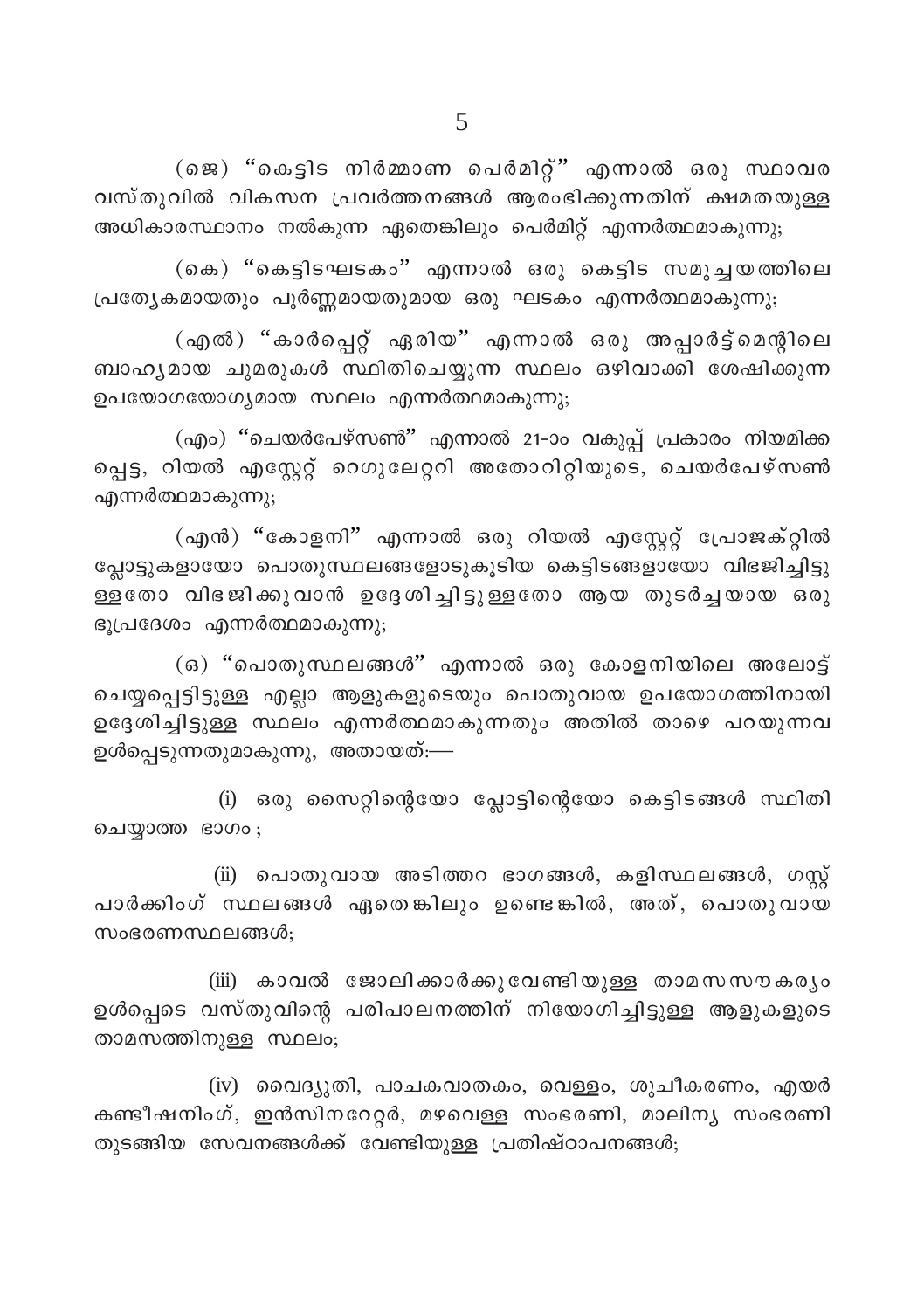(v) വാട്ടർ ടാങ്കുകൾ, വെള്ളം ഒഴുകിപ്പോകുന്നതിനുള്ള ചെറിയ കുഴികൾ, മോട്ടോറുകൾ, ഫാനുകൾ, ക<mark>ംപ്രസ്സ</mark>റുകൾ, ഡക്റ്റുകൾ എന്നിവയും പൊതു ഉപയോഗത്തിനായുള്ള പ്രതിഷ്ഠാപന സ്ഥാനങ്ങളുമായി ബന്ധപ്പെട്ട ഉപകരണങ്ങൾ:

(vi) അസോസിയേഷൻ നൽകുന്നതും നടത്തുന്നതുമായ വാണിജ്യ സൗകര്യങ്ങളും പൊതുമായ സൗകര്യങ്ങളും;

(vii) വസ്തുവിന്റെ പരിപാലനം, സുരക്ഷ എന്നിവയ്ക്കായി ആവശ്യമായതോ സൗകര്യപ്രദമായതോ ആയതും പൊതു ഉപയോഗത്തിലുള്ള തുമായ അതിന്റെ മറ്റെല്ലാ ഭാഗങ്ങളും;

(പി) "കമ്പനി" എന്നാൽ 2013-ലെ കമ്പനി ആക്റ്റ് (2013-ലെ 18-ാം കേന്ദ്ര ആക്റ്റ്) പ്രകാരം രൂപീകരിക്കപ്പെട്ടതും രജിസ്റ്റർ ചെയ്യപ്പെട്ടതുമായ കമ്പനി എന്നർത്ഥമാകുന്നതും അതിൽ,—

ഏതെങ്കിലും കേന്ദ്ര ആക്റ്റോ സംസ്ഥാന ആക്റ്റോ  $(i)$ പ്രകാരമോ അതിൻകീഴിലോ രൂപീകരിച്ചിട്ടുള്ള ഒരു കോർപ്പറേഷൻ;

(ii) തത്സമയം പ്രാബല്യത്തിലുള്ള ഏതെങ്കിലും നിയമപ്രകാരം ഇതിലേക്കായി സർക്കാർ രുപീകരിച്ച ഒരു വികസന അതോറിറ്റി അല്ലെങ്കിൽ പൊതുഅധികാരസ്ഥാനം;

എന്നിവ ഉൾപ്പെടുന്നതുമാകുന്നു.

(ക്യു) "ക്ഷമതയുള്ള അധികാരസ്ഥാനം" എന്നാൽ തദ്ദേശ സ്വയം ഭരണ സ്ഥാപനം അല്ലെങ്കിൽ 2-ാം വകുപ്പ് (ആർ) ഖണ്ഡത്തിൽ പരാമർശിച്ച പ്രകാരമുള്ള വികസന്പ്രവർത്തനത്തിനുള്ള അനുവാദം നൽകുന്നതിന് അധികാരമുള്ളതും തത്സമയം പ്രാബല്യത്തിലുള്ള ഏതെങ്കിലും നിയമപ്രകാരം സ്ഥാപിച്ചിട്ടുള്ളതുമായ ഏതെങ്കിലും അധികാരസ്ഥാനം എന്നർത്ഥമാകുന്നു;

(ആർ) "വികസനം" എന്നാൽ ഭൂമിയിലോ, ഭൂമിയിൻമേലോ ഭൂമിക്ക് മുകളിലോ, അല്ലെങ്കിൽ ഭൂമിയ്ക്കടിയിലോ നടത്തുന്ന എഞ്ചിനീയറിംഗ് പ്രവർത്തനം, മറ്റു പ്രവർത്തനങ്ങൾ, അല്ലെങ്കിൽ സ്ഥാവര വസ്തുവിലോ ഭൂമിയിലോ വരുത്തുന്ന പ്രധാനമായ ഏതെങ്കിലും വൃതിയാനം എന്നർത്ഥ മാകുന്നതും അതിൽ പുനർവികസനം നടത്തുന്നത് ഉൾപ്പെടുന്നതുമാകുന്നു;

(എസ്) "വികസന പ്രവർത്തനങ്ങൾ" എന്നാൽ സ്ഥാവര വസ്തുവിൻമേലുള്ള ബാഹൃമായ വികസനപ്രവർത്തനങ്ങളും ആന്തരികമായ വികസന പ്രവർത്തനങ്ങളും എന്നർത്ഥമാകുന്നു;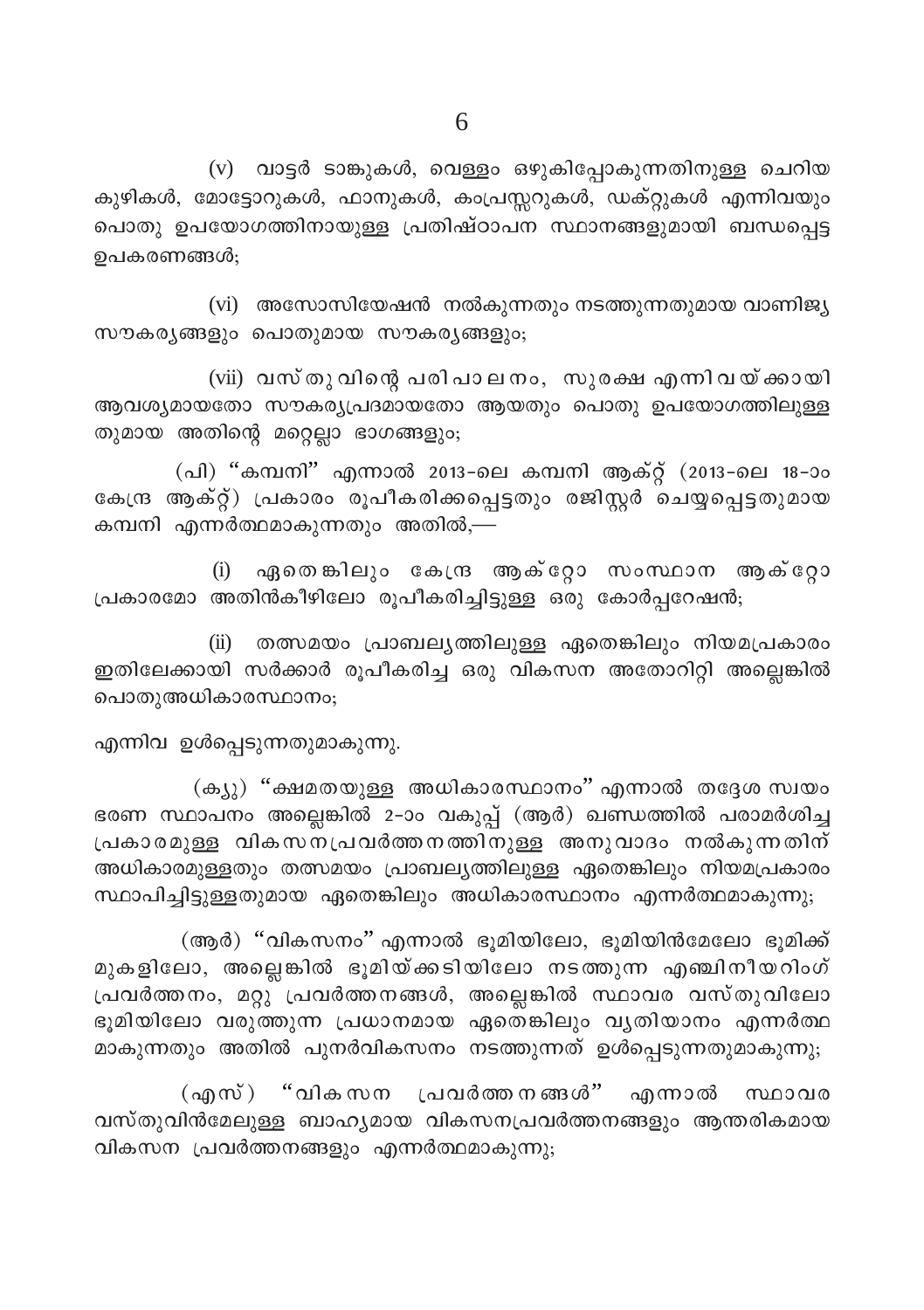(റ്റി) ''എൻജിനീയർ'' എന്നാൽ ആൾ ഇന്ത്യ ടെക്നിക്കൽ എഡ്യൂക്കേഷൻ കൗൺസിലിന്റെ അംഗീകാരം ലഭിച്ച ഒരു സ്ഥാപനത്തിൽ നിന്നും എഞ്ചിനീയറിംഗ് ബിരുദമോ, തത്തുല്യ ബിരുദമോ, ലഭിച്ചിട്ടുള്ളതോ തത്സമയം പ്രാബലൃത്തിലുള്ള മറ്റ് ഏതെങ്കിലും നിയമത്തിൻകീഴിൽ ഒരു എഞ്ചിനീയർ ആയി രജിസ്റ്റർ ചെയ്യപ്പെട്ടതോ ആയ ആൾ എന്നർത്ഥമാകുന്നു;

(യു) "റിയൽ എസ്റ്റേറ്റ് പ്രോജക്റ്റിന്റെ കണക്കാക്കപ്പെട്ട ചെലവ്" എന്നാൽ റിയൽ എസ്റ്റേറ്റ് പ്രോജക്റ്റ് വികസിപ്പിക്കുന്നതിന് വേണ്ടിവരുന്ന ആകെ ചെലവ് എന്നർത്ഥമാകുന്നതും അതിൽ ഭൂമി വില ഉൾപ്പെടുന്നതു മാകുന്നു;

(വി) "ബാഹ്യമായ വികസന പ്രവർത്തനങ്ങൾ" എന്നതിൽ റോഡു കൾ, റോഡ് സംവിധാനങ്ങൾ, ലാന്റ്സ്കേപ്പിംഗ്, ജലവിതരണം, അഴുക്കു ചാലും-ഡ്രെയിനേജും സംവിധാനവും, വൈദ്യുതി വിതരണം, ട്രാൻസ്ഫോർമർ, സബ്സ്റ്റേഷൻ അല്ലെങ്കിൽ, ഒരു കോളനിയുടെ പ്രയോജനത്തിനായി, കോളനിയുടെ ചുറ്റുമുള്ള പ്രദേശത്തോ, അതിന് പുറത്തോ നടത്തേണ്ടി വരുന്ന ക്ഷമതയുള്ള അധികാരസ്ഥാനത്തിന്റെ ചട്ടങ്ങളിലോ ബൈലായിലോ പ്രത്യേകം പറയാവുന്ന മറ്റ് ഏതെങ്കിലും ജോലിയും ഉൾപ്പെടുന്നതുമാകുന്നു;

 $(\omega$ ബ്ലിയൂ) "സർക്കാർ" എന്നാൽ കേരള സർക്കാർ എന്നർത്ഥമാകുന്നു;

(എക്സ്) "സ്ഥാവരവസ്തു" എന്നതിൽ ഭൂമി, കെട്ടിടം, വഴിയവകാശം, വെളിച്ചം അല്ലെങ്കിൽ ഭൂമിയിൽ നിന്നുള്ള മറ്റ് ഏതെങ്കിലും ആനുകൂല്യവും ഭൂമിയുമായി ബന്ധപ്പെട്ട് കിടക്കുന്നതോ അല്ലെങ്കിൽ ഭൂമിയുമായി ബന്ധപ്പെട്ട് കിടക്കുന്ന ഏതെങ്കിലും വസ്തുവിനോട് സ്ഥിരമായി ഘടിപ്പിക്ക പ്പെട്ടതോ ആയ ഏതെങ്കിലും വസ്തു എന്നിവ ഉൾപ്പെടുന്നതും അതിൽ, വൃക്ഷമോ, കൃഷി ചെയ്യുന്ന വിളകളോ തൃണവർഗ്ഗത്തിൽപ്പെട്ട ചെടികളോ ഉൾപ്പെടാത്തതുമാകുന്നു;

(വൈ) "പലിശ" എന്നാൽ, അതതു സംഗതിപോലെ, പ്രമോട്ടറോ .<br>അലോട്ട് ചെയ്യപ്പെട്ട ആളോ, നൽകേണ്ടതായ പലിശയുടെ നിരക്കുകൾ എന്നർത്ഥമാകുന്നു;

(ഇസഡ്) "ആന്തരിക വികസന പ്രവർത്തനങ്ങൾ" എന്നതിൽ റോഡുകൾ, നടപ്പാതകൾ, ജലവിതരണം, അഴുക്കുചാൽ, ഓവുചാൽ, പാർക്കുകൾ, വൃക്ഷ സംരക്ഷണം, തെരു<mark>വ് വിളക്കുകൾ, കമ്മ്യൂണിറ്റി</mark> ബിൽഡിംഗുകൾ, ചികിത്സ, മലിനജല അഴുക്ക്ചാൽ മാലിന്യ നിർമ്മാർജ്ജനം,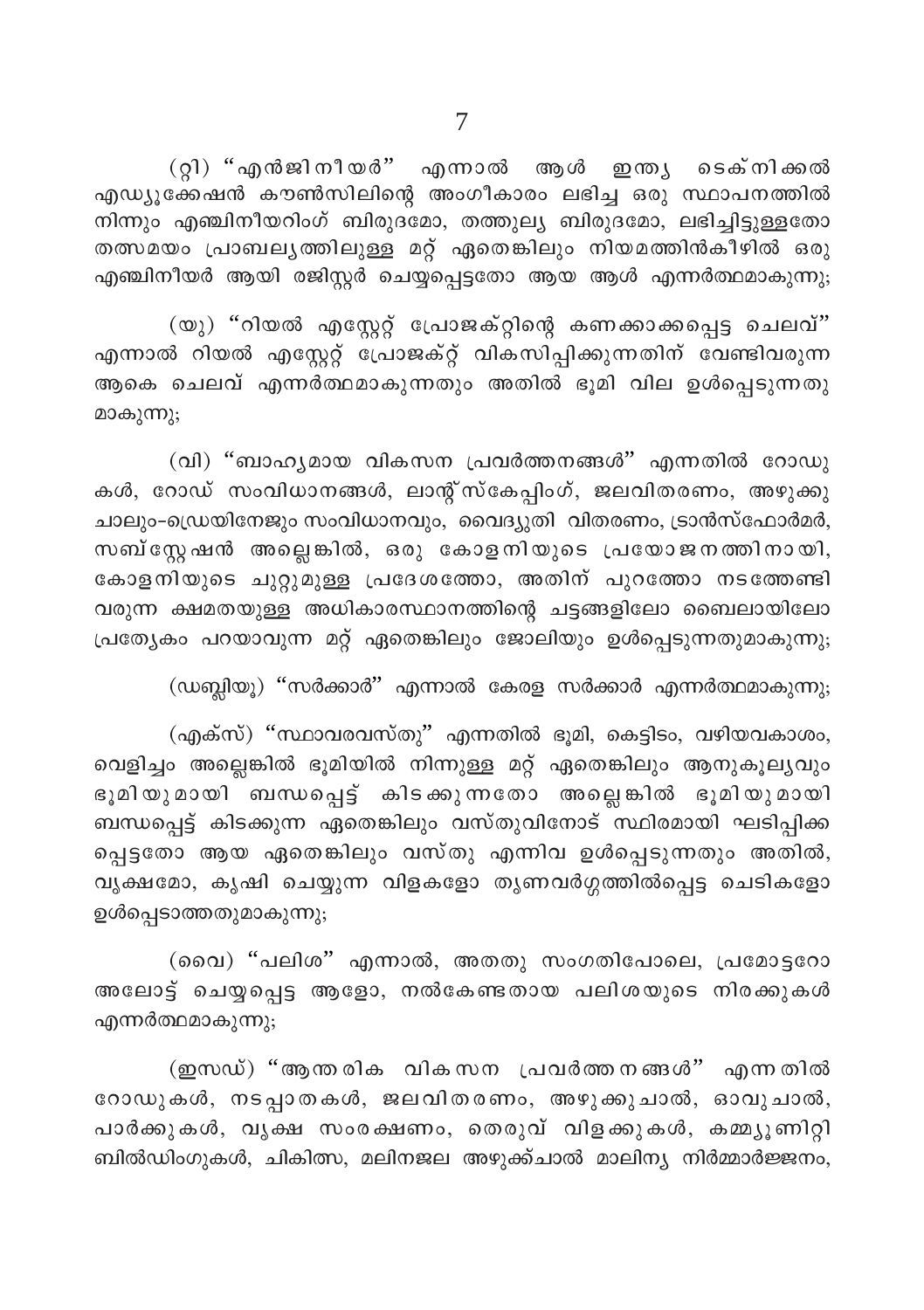സാമൂഹ്യ ആവശ്യങ്ങളായ ആരോഗ്യം, വിദ്യാഭ്യാസം എന്നിവയ്ക്കുള്ള അടിസ്ഥാന സൗകരൃങ്ങളും മറ്റു പൊതു സൗകരൃങ്ങളും, കോളനിയുടെ ശരിയായ രീതിയിലുള്ള വികസനത്തിന് ആവശൃമായ മറ്റ് ഏതെങ്കിലും പ്രവർത്തനങ്ങളും എന്നർത്ഥമാകുന്നു;

(എഎ) "പരിമിതമായ പൊതുസ്ഥലം" എന്നാൽ ഒരു കെട്ടിട സമുച്ചയത്തിൽ അലോട്ട് ചെയ്യപ്പെട്ട ആളുകളുടെ ഉപയോഗത്തിനുവേണ്ടി ഉദ്ദേശിച്ചിട്ടുള്ള സ്ഥലം എന്നർത്ഥമാകുന്നതും അതിൽ പ്രവേശനഹാൾ, കോണിപ്പടികൾ, ലിഫ്റ്റ്, എല്ലാ നിലകളിലെയും പൊതു ഇടനാഴികൾ, പൊതു പാർക്കിംഗ് സ്ഥലങ്ങൾ, അഗ്നിബാധാ രക്ഷാമാർഗ്ഗങ്ങൾ, വിശ്രമ സങ്കേതങ്ങൾ, സർവ്വീസ് ഫ്ളോറുകൾ, ഏറ്റവും മുകളിലുള്ള നിലയുടെ മേലുള്ള ടെറസ്സുകൾ എന്നിവയും കെട്ടിട സമുച്ചയത്തിലെ എല്ലാ പൊതു സ്ഥലങ്ങളും ഉൾപ്പെടുന്നതുമാകുന്നു;

(എബി) "തദ്ദേശ സ്വയംഭരണ സ്ഥാപനം" എന്നാൽ 1994-ലെ കേരള പഞ്ചായത്ത് രാജ് ആക്റ്റ് (1994-ലെ 13) 4-ാം വകുപ്പ് പ്രകാരം രൂപീകരിച്ച ഒരു പഞ്ചായത്ത് അല്ലെങ്കിൽ 1994-ലെ കേരള മുനിസിപ്പാലിറ്റി ആക്റ്റ് (1994-ലെ 20) 4-ാം വകുപ്പ് പ്രകാരം രൂപീകരിച്ച ഒരു മുനിസിപ്പാലിറ്റി എന്നർത്ഥമാകുന്നു;

(എസി) "അംഗം" എന്നാൽ 21-ാം വകുപ്പ് പ്രകാരം നിയമിക്കപ്പെട്ട, റിയൽ എസ്റ്റേറ്റ് റെഗുലേറ്ററി അതോറിറ്റിയിലെ, അംഗം എന്നർത്ഥമാകുന്നതും അതിൽ ചെയർപേഴ്സൺ ഉൾപ്പെടുന്നതുമാകുന്നു;

(എഡി) "വിജ്ഞാപനം" എന്നാൽ ഔദ്യോഗിക ഗസറ്റിൽ പ്രസിദ്ധീകരിച്ച വിജ്ഞാപനം എന്നർത്ഥമാകുന്നു;

(എഇ) "ഒക്യുപൻസി സർട്ടിഫിക്കറ്റ്" എന്നാൽ, അതതു സംഗതി പോലെ, പൂർത്തീകരണ സർട്ടിഫിക്കറ്റ് അല്ലെങ്കിൽ തത്സമയം പ്രാബല്യത്തി ലുള്ള ഏതെങ്കിലും നിയമത്തിൻകീഴിൽ ഏതെങ്കിലും കെട്ടിടത്തിൽ താമസിക്കുന്നതിന് അനുവദിച്ചുകൊണ്ട് ക്ഷമതയുള്ള അധികാരസ്ഥാനം നൽകുന്ന അങ്ങനെയുള്ള മറ്റ് സർട്ടിഫിക്കറ്റ്, എന്നർത്ഥമാകുന്നു;

(എഎഫ്) ''ആൾ'' എന്നതിൽ,—

 $(i)$ ഒരു വൃക്തി;

 $(ii)$ ഒരു അവിഭക്ത ഹിന്ദുകൂടുംബം;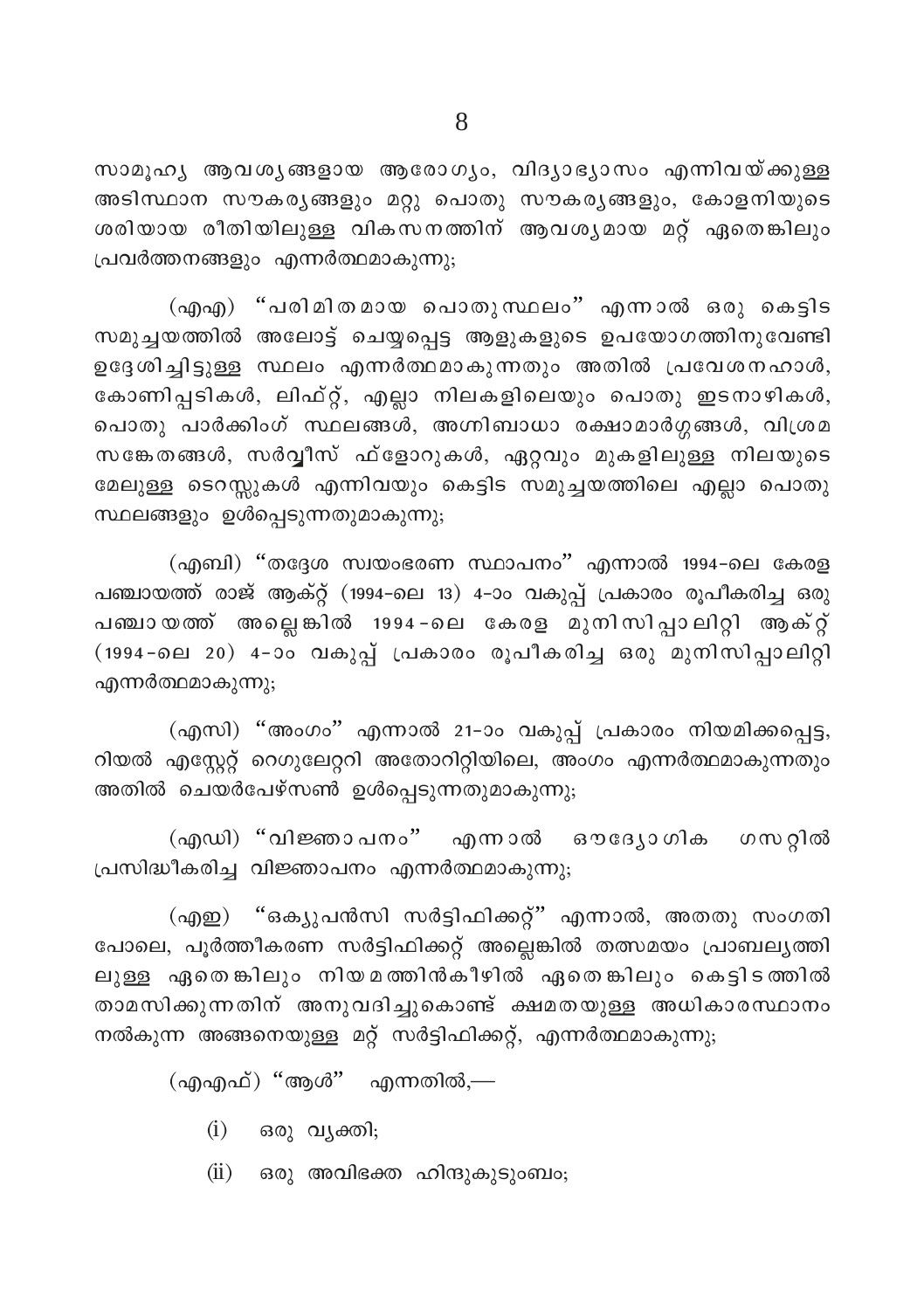$(iii)$  ഒരു കമ്പനി;

 $(iv)$  ഒരു ഫോ;

 $(v)$  ഒരു ക്ഷമതയുള്ള അധികാരസ്ഥാനം;

(vi) ആളുകളുടെ ഒരു സമാജം അല്ലെങ്കിൽ ഏകാംഗീകൃതമോ അല്ലാത്തതോ ആയ വൃക്തികളുടെ ഒരു സംഘം;

(vii) സഹകരണസംഘങ്ങളുമായി ബന്ധപ്പെട്ട ഏതെങ്കിലും നിയമത്തിൻ കീഴിൽ രജിസ്റ്റർ ചെയ്തിട്ടുള്ള ഒരു സഹകരണ സംഘം;

(viii) സർക്കാർ ഇതിലേക്കായി വിജ്ഞാപനം വഴി പ്രത്യേകം പറയാവുന്ന അങ്ങനെയുള്ള മറ്റ് ഏതെങ്കിലും സ്ഥാപനം;

എന്നിവ ഉൾപ്പെടുന്നതാകുന്നു.

(എജി) "നിർണ്ണയിക്കപ്പെട്ട" എന്നാൽ ഈ ആക്റ്റിൻ കീഴിൽ ഉണ്ടാക്കിയിട്ടുള്ള ചട്ടങ്ങളാൽ നിർണ്ണയിക്കപ്പെട്ട എന്നർത്ഥമാകുന്നു;

(എഎച്ച്) "പ്രോജക്റ്റ്" എന്നാൽ ഈ ആക്റ്റ് പ്രകാരമുള്ള റിയൽ എസ്റ്റേറ്റ് പ്രോജക്റ്റ് എന്നർത്ഥമാകുന്നു;

 $\phi$ (എഐ) "പ്രമോട്ടർ" എന്നാൽ,—

(i) ഒരു കെട്ടിടം നിർമ്മിക്കുകയോ, നിർമ്മിക്കുവാൻ ഇടയാക്കുകയോ അല്ലെങ്കിൽ നിലവിലുള്ള കെട്ടിടമോ, അതിന്റെ ഒരു ഭാഗമോ മുഴുവനായോ അല്ലെങ്കിൽ അതിന്റെ ഒരു ഭാഗമോ മറ്റ് ആളുകൾക്ക് വില്പന നടത്തുന്നതിനായി, രൂപാന്തരപ്പെടുത്തുകയോ ചെയ്യുന്ന ഒരാൾ എന്ന് അർത്ഥമാകുന്നതും അതിൽ അയാളുടെ അവകാശം കൈമാറ്റം ചെയ്ത് ലഭിച്ച ആളും, പുനർവില്പനനടത്തുന്നതിനായി ആയത് മൊത്തം വാങ്ങിയ ആൾ; അല്ലെങ്കിൽ

 $(ii)$ പ്ലോട്ടുകൾ എല്ലാമോ ഏതെങ്കിലുമോ അതിലുള്ള നിർമ്മാണ ത്തോടുകൂടി ആണെങ്കിലും അല്ലെങ്കിലും മറ്റ് ആളുകൾക്ക് വില്പന നടത്തുന്നതിനുള്ള ആവശൃത്തിലേക്കായി, ഒരു കോളനി വികസിപ്പിക്കുന്ന ആൾ;

33/441/2016/S-22.

 $\overline{Q}$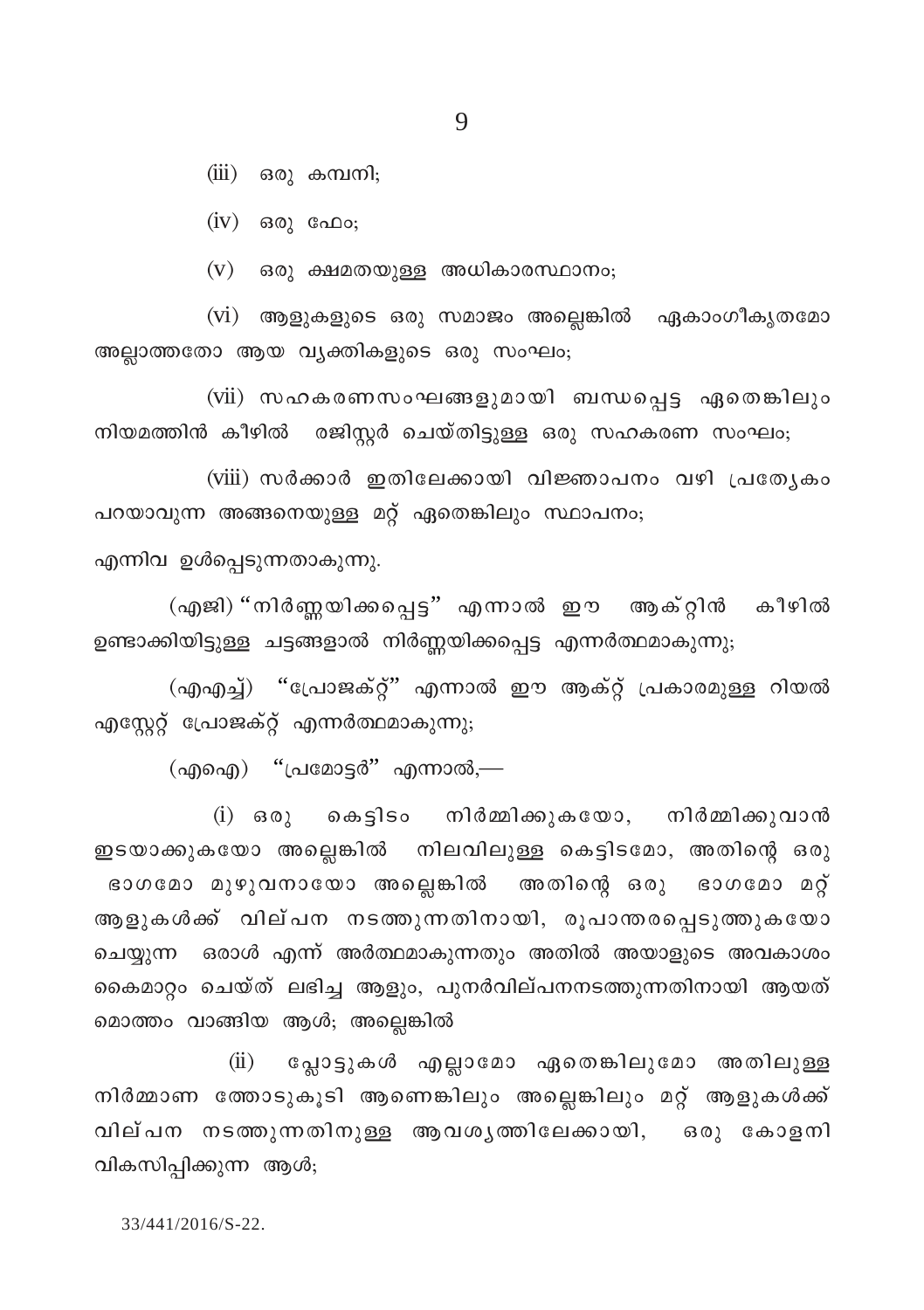$(iii)$   $(q)$  ഏതെങ്കിലും വികസന അതോറിറ്റിയോ മറ്റേതെങ്കിലും പൊതു നികായമോ അവരുടെ ഉടമസ്ഥതയിലുള്ള ഭൂമിയിലോ സർക്കാർ .<br>അവർക്ക് നൽകിയിട്ടുള്ള ഭൂമിയിലോ നിർമ്മിച്ച കെട്ടിടങ്ങൾ; അല്ലെങ്കിൽ

 $\delta$  (ബി) അങ്ങനെയുള്ള അതോറിറ്റിയുടെയോ നികായത്തിന്റെയോ .<br>ഉടമസ്ഥതയിലുള്ളതോ സർക്കാർ അവർക്ക് നൽകിയിട്ടുള്ളതോ ആയ പ്ലോട്ടുകൾ;

എന്നിവ അലോട്ട് ചെയ്യപ്പെട്ട ആളുകളെ സംബന്ധിച്ച, എല്ലാമോ, ഏതെങ്കിലുമോ അപ്പാർട്ട്മെന്റുകളോ പ്ലോട്ടുകളോ വില്പന നടത്തുന്നതിന്റെ ആവശൃത്തിലേക്കായി, അപ്രകാരമുള്ള വികസന അതോറിറ്റിയോ മറ്റ് ഏതെങ്കിലും പൊതുനികായമോ;

 $(iv)$  അംഗങ്ങൾക്ക് വേണ്ടിയോ അലോട്ട് ചെയ്യപ്പെട്ട ആളുകൾക്കു വേണ്ടിയോ കെട്ടിടങ്ങൾ നിർമ്മിക്കുന്ന അപ്പക്സ് കോ-ഓപ്പറേറ്റീവ് ഹൗസിംഗ് ഹിനാൻസ് സൊസൈറ്റിയും, പ്രൈമറി കോ-ഓപ്പറേറ്റീവ് ഹൗസിംഗ് സൊസൈറ്റിയും; അല്ലെങ്കിൽ

(v) കെട്ടിട നിർമ്മാണങ്ങൾ നടത്തുന്ന ആൾ, കോളനികൾ വികസിപ്പിച്ചെടുക്കുന്ന ആൾ, കരാറുകാരൻ, ഡെവലപ്പർ, എസ്റ്റേറ്റ് ഡെവലപ്പർ അല്ലെങ്കിൽ മറ്റേതെങ്കിലും പേരിൽ അപ്രകാരം പ്രവർത്തിക്കുന്ന .<br>ഏതെങ്കിലും ആൾ അല്ലെങ്കിൽ വില്പന നടത്തുന്നതിനായി കെട്ടിടങ്ങൾ നിർമ്മിക്കുകയോ കോളനികൾ വികസിപ്പിച്ചെടുക്കുകയോ ചെയ്യുന്ന ഭൂമിയുടെ  $\mathbf e$ ടമസ്ഥന്റെ മുക്ത്യാർ നാമക്കാരനായി അവകാശവാദം ഉന്നയിക്കുന്ന മറ് ഏതെങ്കിലും ആൾ;

 $(vi)$  പൊതുജനങ്ങൾക്ക് വില്പനക്കുവേണ്ടി ഏതെങ്കിലും കെട്ടിടം നിർമ്മിക്കുന്ന അങ്ങനെയുള്ള മറ്റ് ഏതെങ്കിലും ആൾ,

എന്നർത്ഥമാകുന്നു.

വിശദീകരണം $:=$ ഈ ഖണ്ഡത്തിന്റെ ആവശൃത്തിലേയ്ക്കായി, വില്പനയ്ക്കായി ഒരു കെട്ടിടം നിർമ്മിക്കുകയോ രൂപാന്തരപ്പെടുത്തുകയോ ഒരു കോളനി വികസിപ്പിച്ചെടുക്കുകയോ ചെയ്യുന്ന ആളും, അപ്രകാരമുള്ള കെട്ടിടമോ പ്ലോട്ടോ വില്പന നടത്തുന്ന ആളും വൃതൃസ്തമായ ആളുകളാണെങ്കിൽ, രണ്ടുപേരും പ്രമോട്ടർമാരായി കരുതപ്പെടുന്നതാണ്.

 $(n)$  "പ്രോസ്പെക്ടസ്" എന്നാൽ ഒരു പ്രോസ്പെക്ടസ് ആയി വിവരിച്ചിട്ടുള്ളതോ നല്കിയിട്ടുള്ളതോ ആയ ഏതെങ്കിലും രേഖയോ, ഏതെങ്കിലും റിയൽ എസ്റ്റേറ്റ് പ്രോജക്റ്റ് വില്പനയ്ക്ക് വാഗ്ദാനം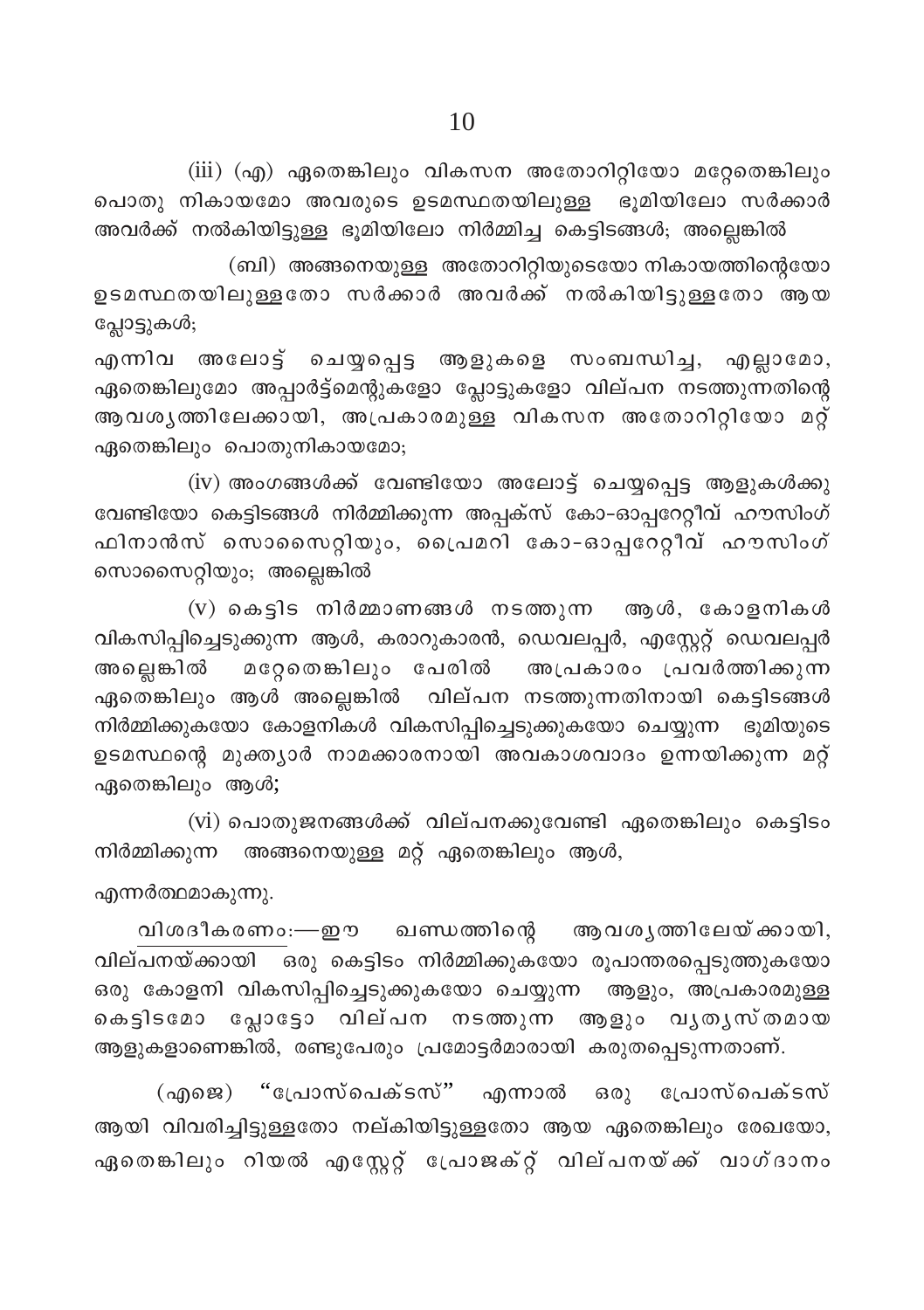ചെയ്തുകൊണ്ടോ അപ്രകാരമുള്ള ആവശ്യത്തിലേയ്ക്കായി മുൻകുറുകളോ നിക്ഷേപങ്ങളോ നടത്തുന്നതിന് ഏതെങ്കിലും ആളെ ക്ഷണിച്ചുകൊണ്ടോ ഏതെങ്കിലും നോട്ടീസോ, സർക്കുലറോ, മറ്റ് രേഖകളോ ഉള്ള എന്നർത്ഥമാകുന്നു;

(എകെ) ''റിയൽ എസ്റ്റേറ്റ് ഏജന്റ്'' എന്നാൽ ഒരു റിയൽ എസ്റ്റേറ്റ് പ്രോജക്റ്റിൽ, മറ്റ് ഏതെങ്കിലും ആളുടെ, അതതുസംഗതിപോലെ, പ്ലോട്ട് അല്ലെങ്കിൽ കെട്ടിടം വില്പനയിലൂടെ കൈമാറ്റം ചെയ്യുന്നതിനായി ഒരാൾക്ക് വേണ്ടി ചർച്ചചെയ്യുകയോ, പ്രവർത്തിക്കുകയോ കമ്മീഷൻ ആയോ മറ്റുവിധത്തിലോ അയാളുടെ സേവനങ്ങൾക്ക് പ്രതിഫലമോ, ഫീസോ മറ്റ് ഏതെങ്കിലും ചാർജ്ജുകളോ ലഭിക്കുകയും ചെയ്യുന്ന മറ്റ് ഏതെങ്കിലും ആൾ എന്നർത്ഥമാകുന്നതും, അതിൽ, അതതുസംഗതിപോലെ, പ്ലോട്ട് അല്ലെങ്കിൽ കെട്ടിടം വില്പന നടത്തുവാനോ വാങ്ങുവാനോ, ചർച്ച ചെയ്യുന്നതിനായി വില്പന നടത്തുവാൻ പോകുന്ന ആളിനേയും വാങ്ങിക്കാൻ പോകുന്ന ആളിനെയും പരസ്പരം പരിചയപ്പെടുത്തുന്ന ആൾ ഉൾപ്പെടുന്നതും അതിൽ വസ്തു വില്പനക്കാരും, ബ്രോക്കർമാരും, ഏതുപേരിൽ അറിയപ്പെട്ടിരു ന്നാലും മദ്ധ്യവർത്തികളും ഉൾപ്പെടുന്നതുമാകുന്നു;

(എഎൽ) "റിയൽ എസ്റ്റേറ്റ് പ്രോജക്റ്്' എന്നാൽ പ്ലോട്ടുകൾ അല്ലെങ്കിൽ കെട്ടിടങ്ങൾ എല്ലാമോ ഏതെങ്കിലുമോ വില്പന നടത്തുന്ന ആവശ്യത്തിലേക്കായി ഒരു കെട്ടിടത്തിന്റെ വിപുലീകരണമോ വികസനമോ നിലവിലുള്ള ഒരു കെട്ടിടത്തിന്റെയോ അതിന്റെ ഒരു ഭാഗത്തിന്റെയോ രൂപാന്തരപ്പെടുത്തലോ അല്ലെങ്കിൽ ഒരു കോളനി, അതതുസംഗതിപോലെ, ആയി വികസിപ്പിക്കുകയോ ചെയ്യുക എന്നർത്ഥ പ്ലോട്ടുകളോ കെട്ടിടങ്ങളോ അതിന്റെ വികസനപ്രവർത്തനങ്ങൾ ഉൾപ്പെടുന്നതു മാകുന്നതും അതിൽ മാകുന്നു;

(എഎം) "റെഗുലേഷനുകൾ" എന്നാൽ ഈ ആക്റ്റ് പ്രകാരം അതോറിറ്റി ഉണ്ടാക്കിയിട്ടുള്ള റെഗുലേഷനുകൾ എന്നർത്ഥമാകുന്നു.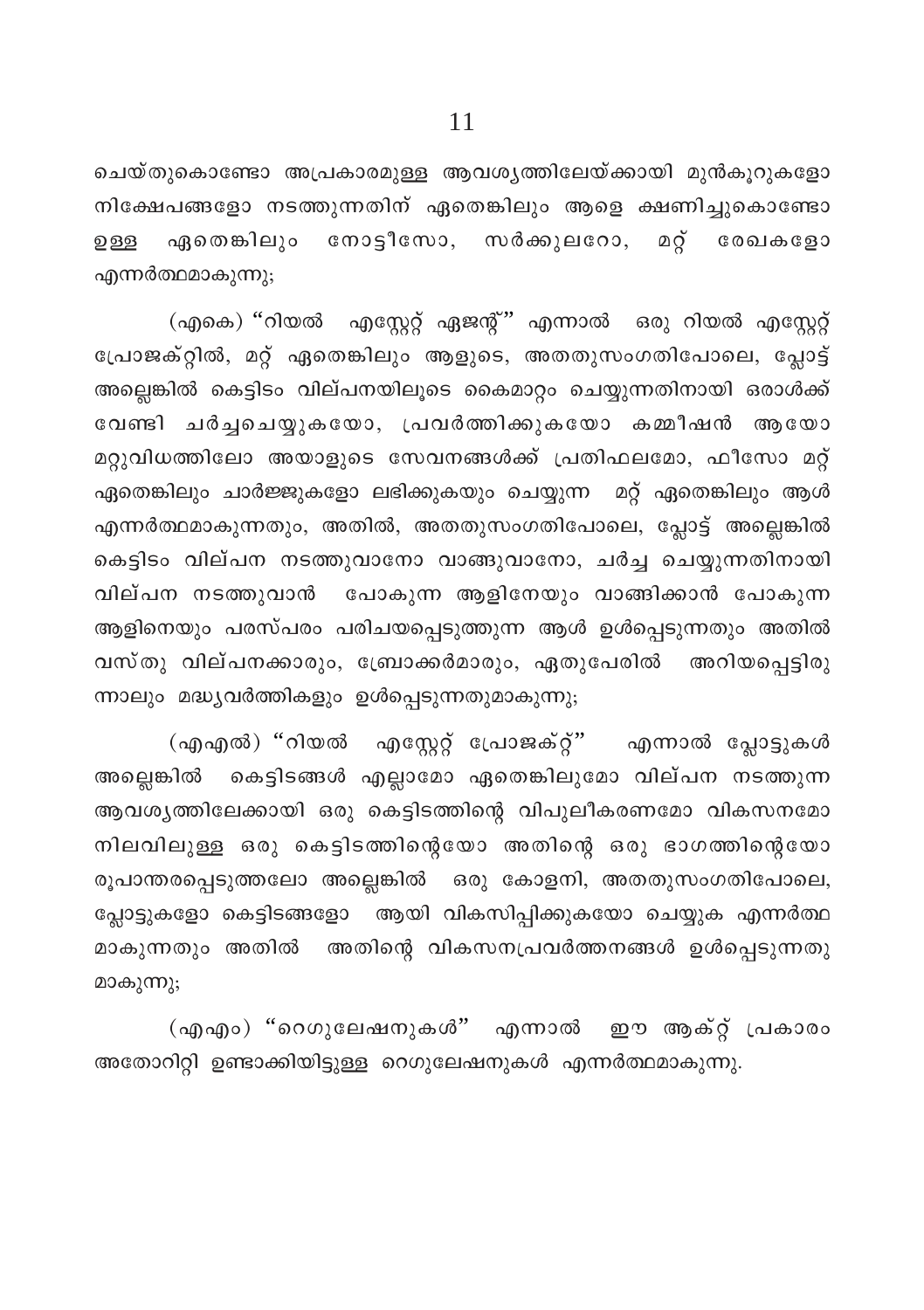### അദ്ധ്യായം II

റിയൽ എസ്റ്റേറ്റ് പ്രോജക്റ്റിന്റേയും റിയൽ എസ്റ്റേറ്റ് ഏജന്റുമാരുടെയും രജിസ്റ്റർ ചെയ്യൽ

3. റിയൽ എസ്റ്റേറ്റ് പ്രോജക്റ്റ് രജിസ്റ്റർ ചെയ്യൽ.—(1) യാതൊരു പ്രമോട്ടറും ഈ ആക്റ്റ് പ്രകാരം രൂപീകരിച്ചിട്ടുള്ള റിയൽ എസ്റ്റേറ്റ് റെഗുലേറ്ററി അതോറിറ്റിയിൽ രജിസ്റ്റർ ചെയ്യാതെ, ഏതെങ്കിലും റിയൽ എസ്റ്റേറ്റ് പ്രോജക്റ്റിലെ, അതതു സംഗതിപോലെ, ഏതെങ്കിലും പ്ലോട്ടോ കെട്ടിടമോ, അതിന്റെ ഏതെങ്കിലും ഭാഗമോ, ഏതെങ്കിലും രീതിയിൽ വിൽക്കുവാനോ വിൽപ്പനക്കായി വാഗ്ദാനം ചെയ്യുവാനോ അല്ലെങ്കിൽ വാങ്ങിക്കുന്നതിനായി ആവശ്യപ്പെടുവാനോ പാടുള്ളതല്ല:

എന്നാൽ,—

(എ) ഒരു റിയൽ എസ്റ്റേറ്റ് പ്രോജക്റ്റിൽ വികസിപ്പിക്കാൻ ഉദ്ദേശി ച്ചിട്ടുള്ള ഭൂമിയുടെ വിസ്തീർണ്ണം ആയിരം ചതുരശ്രമീറ്ററിൽ കവിയാതിരി ക്കുന്നിടത്ത്; അല്ലെങ്കിൽ

(ബി) ഒരു റിയൽ എസ്റ്റേറ്റ് പ്രോജക്റ്റിൽ വികസിപ്പിക്കുവാൻ ഉദ്ദേശിക്കുന്ന കെട്ടിട<sup>, ഫ്ര</sup>ടകങ്ങളുടെ എണ്ണം പന്ത്രണ്ടിൽ കവിയാത്തിടത്ത്,

അപ്രകാരമുള്ള രജിസ്റ്റർ ചെയ്യൽ ആവശ്യമുണ്ടായിരിക്കുന്നതല്ല:

എന്നുമാത്രമല്ല, വികസിപ്പിക്കുവാൻ ഉദ്ദേശിക്കുന്ന കെട്ടിട ഘടകങ്ങളുടെ മൊത്തം 'കാർപ്പെറ്റ് ഏരിയ' മൂവായിരം ചതുരശ്രമീറ്ററിൽ കവിയുന്നിടത്ത്, രജിസ്റ്റർ ചെയ്യൽ ആവശ്യമാകുന്നതാണ്.

(സി) ഈ ആക്റ്റിന്റെ പ്രാരംഭത്തിന് മുൻപ് റിയൽ എസ്റ്റേറ്റ് പ്രോജക്ടിന്റെ വികസനത്തിനാവശ്യമായ എല്ലാ അംഗീകാരങ്ങളും അല്ലെങ്കിൽ അനുമതികളും പ്രമോട്ടർക്ക് ലഭ്യമായിട്ടുള്ളിടത്ത്;

(ഡി) റിയൽ എസ്റ്റേറ്റ് പ്രോജക്ട് വീണ്ടും അലോട്ട് ചെയ്യുന്നതും അതിന്റെ വില്പനയും ഉൾപ്പെടാത്ത, നവീകരണം അല്ലെങ്കിൽ അറ്റകുറ്റപ്പണി അല്ലെങ്കിൽ പുനർ വികസനം എന്നിവയുടെ ആവശൃത്തി ലേക്കായി.

അങ്ങനെയുള്ള രജിസ്റ്റർ ചെയ്യൽ ആവശ്യമില്ലാത്തതുമാകുന്നു: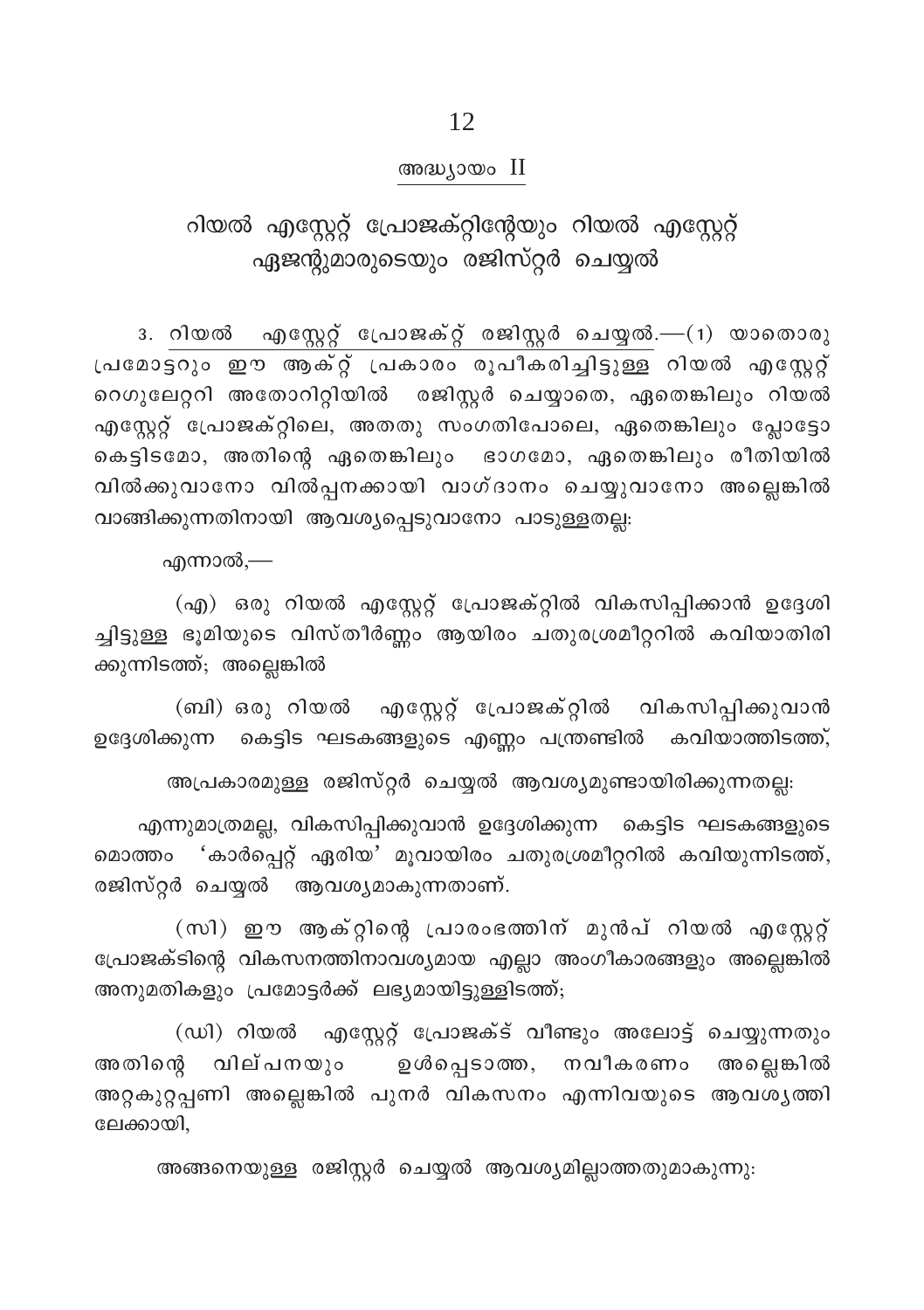എന്നാൽ, ഏതൊരു പ്രൊമോട്ടർക്കും ഏതൊരു റിയൽ എസ്റ്റേറ്റ് പ്രോജക്റ്റും ഈ ആക്റ്റ് പ്രകാരമുള്ള റിയൽ എസ്റ്റേറ്റ് അതോറിറ്റി മുമ്പാകെ ഈ ആക്റ്റിലെ വ്യവസ്ഥകൾക്ക് വിധേയമായി രജിസ്റ്റർ ചെയ്യാവുന്നതാണ്.

വിശദീകരണം.—ഈ വകുപ്പിന്റെ ആവശൃത്തിലേയ്ക്കായി, റിയൽ എസ്റ്റേറ്റ് പ്രോജക്റ്റ് ഘട്ടം ഘട്ടമായി വികസിപ്പിക്കുന്നിടത്ത്, അങ്ങനെയുള്ള എസ്റ്റേറ്റ് പ്രോജക്റ്റായി ഓരോ ഘട്ടവും ഒരു പ്രത്യേക റിയൽ കരുതപ്പെടുന്നതും പ്രമോട്ടർ ഓരോ ഘട്ടത്തിനും പ്രത്യേകമായി രജിസ്ട്രേഷൻ ഈ ആക്റ്റ് പ്രകാരം, വാങ്ങേണ്ടതുമാണ്.

(2) ഓരോ പ്രമോട്ടറും, റിയൽ എസ്റ്റേറ്റ് പ്രോജക്റ്റ് രജിസ്റ്റർ ചെയ്യുന്നതിനായി അതോറിറ്റിയുടെ റെഗുലേഷനുകളിൽ പ്രത്യേകം പറയുന്ന പ്രകാരമുള്ള അങ്ങനെയുള്ള ഫീസോടുകൂടിയും അങ്ങനെയുള്ള ഫാറത്തിലും രീതിയിലും അങ്ങനെയുള്ള സമയത്തിനുള്ളിലും അതോറിറ്റിയ്ക്ക് അപേക്ഷ നൽകേണ്ടതാണ്.

(3) (2)-ാം ഉപവകുപ്പിൽ പരാമർശിച്ചിട്ടുള്ള അപേക്ഷയോടൊപ്പം പ്രമോട്ടർ താഴെ പറയുന്ന രേഖകൾ ഉൾപ്പെടുത്തേണ്ടതാണ്, അതായത്:—

(എ) അയാളുടെ സ്ഥാപനത്തിന്റെ പേര്, രജിസ്റ്റർ ചെയ്ത വിലാസം, സ്ഥാപനത്തിന്റെ തരം (പ്രൊപ്രൈറ്റർഷിപ്പ്, സംഘം, പങ്കാളിത്തം, കമ്പനി) എന്നിവ ഉൾപ്പെടെയുള്ള അയാളുടെ സ്ഥാപനത്തിന്റെ വിശദാംശങ്ങളും, രജിസ്റ്റർ ചെയ്തതിന്റെ വിശദ വിവരങ്ങളും;

(ബി) അപേക്ഷയിൽ പരാമർശിച്ചിട്ടുള്ള, റിയൽ എസ്റ്റേറ്റ് പ്രോജക്റ്റിന് ബാധകമായേക്കാവുന്ന, നിയമമനുസരിച്ച് ക്ഷമതയുള്ള അധികാരസ്ഥാനത്തു നിന്നും ലഭിച്ചിട്ടുള്ള കെട്ടിട നിർമ്മാണ പെർമിറ്റിന്റെ സാക്ഷ്യപ്പെടുത്തിയ പകർപ്പും, പ്രോജക്റ്റ് ഘട്ടം ഘട്ടമായി വികസിപ്പിക്കു വാനുദ്ദേശിക്കുന്നിടത്ത്, അങ്ങനെയുള്ള ഓരോ ഘട്ടത്തിനുംവേണ്ടി, ക്ഷമതയുള്ള അധികാരസ്ഥാനത്തുനിന്നും ലഭിച്ച അംഗീകാരത്തിന്റേയും അനുമതിയുടേയും സാക്ഷ്യപ്പെടുത്തിയ പകർപ്പും;

(സി) ക്ഷമതയുള്ള അധികാരസ്ഥാനം അനുമതി നൽകിയ നിർദ്ദിഷ്ട പ്രോജക്റ്റിന്റെയോ അതിന്റെ ഒരു ഘട്ടത്തിന്റെയോ ലേ ഔട്ട് പ്ലാനും മുഴുവൻ പ്രോജക്റ്റിന്റെയും ലേ ഔട്ട് പ്ലാനും;

(ഡി) നിർദ്ദിഷ്ട പ്രോജക്റ്റിൽ നടത്തേണ്ടതായ വികസന പ്രവർത്തനങ്ങളുടെ പ്ലാനും, അതിൽ ഏർപ്പെടുത്താനുദ്ദേശിക്കുന്ന സൗകര്യങ്ങളും;

(ഇ) അലോട്ട് ചെയ്യപ്പെടുന്നവരുമായി ഒപ്പുവയ്ക്കുവാനുദ്ദേശി ക്കുന്ന നിർദ്ദിഷ്ട കരാറിന്റെ കരട്;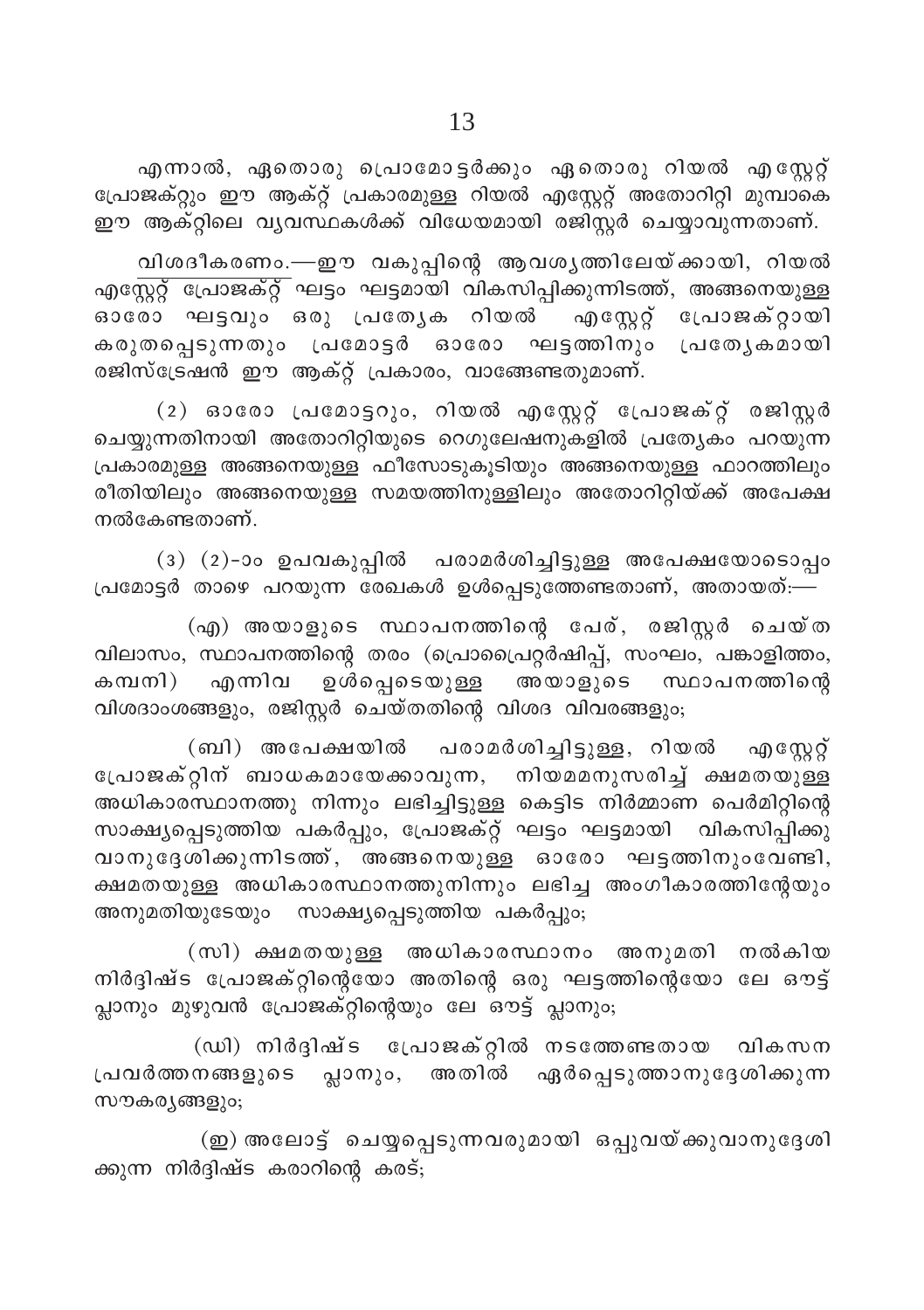(എഫ്) പ്രോജക്റ്റിൽ വില്പനയ്ക്ക് വേണ്ടിയുള്ള അപ്പാർട്ട് മെന്റുകളുടെ എണ്ണവും അവയുടെ 'കാർപ്പെറ്റ് ഏരിയ'യും;

(ജി) നിർദ്ദിഷ്ട പ്രോജക്ടിനുവേണ്ടിയുള്ള റിയൽ എസ്റ്റേറ്റ് ഏജന്റുമാർ ഉണ്ടെങ്കിൽ അവരുടെ പേരും വിലാസവും രജിസ്ട്രേഷൻ നമ്പരും:

(എച്ച്) കരാറുകാർ, ആർക്കിടെക്റ്റ്, സ്ട്രക്ചറൽ എൻജിനീയർമാർ എന്നിവർ ആരെങ്കിലുമുണ്ടെങ്കിൽ, അവരുടെയും, നിർദ്ദിഷ്ട പ്രോജക്റ്റിന്റെ വികസനവുമായി ബന്ധപ്പെട്ട എല്ലാ വിഭാഗക്കാരുടെയും പേരുകളും വിലാസങ്ങളും;

(ഐ) ഒരു സതൃവാങ്മൂലം സഹിതം—പ്രമോട്ടറോ പ്രമോട്ടർ അധികാരപ്പെടുത്തിയ ഏതെങ്കിലും ആളോ,—

 $(i)$  വികസനം നടത്തുവാനുദ്ദേശിക്കുന്ന ഭൂമിയിൽ അയാൾക്ക് നിയമപരമായ ഉടമസ്ഥാവകാശം ഉണ്ടെന്നും, അങ്ങനെയുള്ള ഭുമി മറ്റേതെങ്കിലും ആളുടെ ഉടമസ്ഥതയിൽ ആണെങ്കിൽ അങ്ങനെയുള്ള ഉടമസ്ഥാവകാശം നിയമപരമായി സാധുതയുള്ളതാണെന്ന് സാക്ഷൃ പെടുത്തിക്കൊണ്ട്;

 $(ii)$  അങ്ങനെയുള്ള ഭൂമിയിലോ ഭൂമിയിൻമേലോ ഉള്ള ഏതെങ്കിലും അവകാശം, ഉടമസ്ഥാവകാശം, താത്പരൃം, അല്ലെങ്കിൽ ഏതെങ്കിലും കക്ഷിയുടെ പേര് എന്നിവ ഉൾപ്പെടെ ഭൂമി എല്ലാ ബാധൃതകളിൽ നിന്നും മുക്തമാണെന്നും അല്ലെങ്കിൽ, അതതു സംഗതിപോലെ, അങ്ങനെയുള്ള ഭുമിയിലെ ബാധ്യതകൾ വിവരിച്ചുകൊണ്ടും;

 $(iii)$  പ്രോജക്റ്റോ അതിന്റെയൊരു ഭാഗമോ പൂർത്തിയാക്കു ന്നതിന് അയാൾ സമ്മതിക്കുന്ന പ്രകാരമുള്ള നിശ്ചിത കാലയളവ് വ്യക്തമാക്കിക്കൊണ്ടും;

 $(iv)$  റിയൽ എസ്റ്റേറ്റ് പ്രോജക്റ്റിനുവേണ്ടി, കാലാകാലങ്ങളിൽ, അലോട്ട് ചെയ്യപ്പെട്ടവരിൽ നിന്ന് ഈടാക്കിയ തുകയിൽ നിന്നും എഴുപത് ശതമാനമോ അല്ലെങ്കിൽ സർക്കാർ വിജ്ഞാപനം ചെയ്ത പ്രകാരമുള്ള അതിലും കുറവായ ഒരു തുകയോ, ഒരു ഷെഡ്യൂൾഡ് ബാങ്കിൽ  $6301$ പ്രത്യേക അക്കൗണ്ടിൽ, നിർമ്മാണ ചെലവിനായി അത് ഈടാക്കിയതിനു ശേഷം പത്തുദിവസക്കാലയളവിനുള്ളിൽ നിക്ഷേപിക്കുന്നതാണെന്നും, പ്രസ്തുത ആവശൃത്തിലേക്കു മാത്രമായി വിനിയോഗിക്കുന്നതാണെന്നും വ്യക്തമാക്കിക്കൊണ്ടും,

ഉള്ള ഒരു പ്രഖ്യാപനം: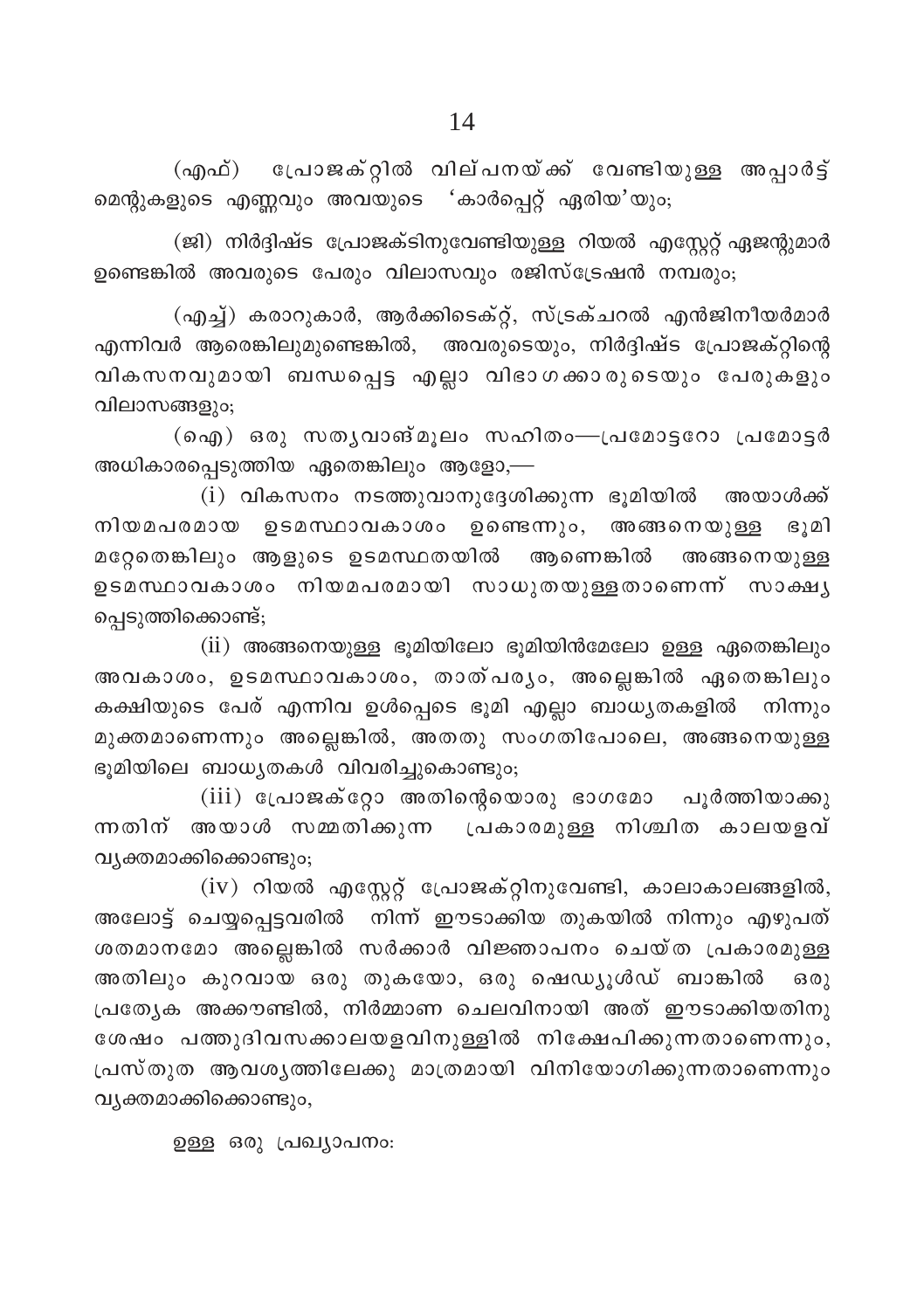വിശദീകരണം.—ഈ ഖണ്ഡത്തിന്റെ ആവശൃത്തിലേക്കായി ''ഷെഡ<u>⊼ുൾഡ് ബാങ്ക്''</u> എന്ന പദത്തിന് 1934–ലെ റിസർവ്ൃ് ബാങ്ക് ഓഫ് .<br>ഇൻഡു ആക്റ്റി (1934-ലെ 2-ാം കേന്ദ്ര ആക്റ്റ്)-ലെ രണ്ടാം പട്ടികയിൽ ഉൾപ്പെടുത്തിയിട്ടുള്ള ഒരു ബാങ്ക് എന്നർത്ഥമാകുന്നതാണ്.

(v) ഈ ആക്റ്റിൻകീഴിൽ ഉണ്ടാക്കപ്പെട്ടിട്ടുള്ള ചട്ടങ്ങളോ റഗുലേഷനുകളോ മുഖേന<sup>്</sup> നിർണ്ണയിച്ചേക്കാവുന്ന അങ്ങനെയുള്ള മറ്റ് രേഖകൾ അയാൾ സമർപ്പിച്ചിട്ടുണ്ടെന്നും;

 $(vi)$  നിർണ്ണയിക്കപ്പെടാവുന്ന അങ്ങനെയുള്ള മറ്റു വിവരങ്ങളും അങ്ങനെയുള്ള മറ്റ് പ്രമാണങ്ങളും,

എന്നിവ വൃക്തമാക്കിക്കൊണ്ടുള്ള ഒരു പ്രഖ്യാപനം.

4. രജിസ്റ്റർ ചെയ്യൽ.—(1) 3-ാം വകുപ്പിലെ (2)-ാം ഉപവകുപ്പ് പ്രകാരം, ഒരു അപേക്ഷ ലഭിച്ചാൽ, അതോറിറ്റി, പതിനഞ്ച് ദിവസത്തിനുള്ളിൽ,—

(എ) ഈ ആക്റ്റിലെ വൃവസ്ഥകൾക്കും അതിൻകീഴിൽ ഉണ്ടാക്കപ്പെട്ടിട്ടുള്ള ചട്ടങ്ങൾക്കും റെഗുലേഷനുകൾക്കും വിധേയമായി രജിസ്റ്റർ ചെയ്യേണ്ടതും, അപേക്ഷകന് അതോറിറ്റിയുടെ വെബ്സൈറ്റിൽ പ്രവേശിക്കുന്ന തിനും അയാളുടെ വെബ്പേജ് ഉണ്ടാക്കുന്നതിനും നിർദ്ദിഷ്ട പദ്ധതിയുടെ വിശദാംശങ്ങൾ അതിൽ ഉൾപ്പെടുത്തുന്നതിനുമായി 'ലോഗിൻ ഐ.ഡി.' യും പാസ്വേർഡും ഉൾപ്പെടെ ഒരു രജിസ്ട്രേഷൻ നമ്പർ നൽകേണ്ടതും; അല്ലെങ്കിൽ

(ബി) അങ്ങനെയുള്ള അപേക്ഷ ഈ ആക്റ്റിലെയോ അതിൻ കീഴിൽ ഉണ്ടാക്കിയിട്ടുള്ള ചട്ടങ്ങളിലെയോ റെഗുലേഷനുകളിലെയോ വൃവസ്ഥകൾക്ക് അനുസൃതമല്ലായെങ്കിൽ, രേഖപ്പെടുത്തിയ കാരണങ്ങ ളോടുകൂടി നിരസിക്കേണ്ടതും,

ആകുന്നു:

എന്നാൽ, ഈ സംഗതിയിൽ, അപേക്ഷകന്, പറയുവാനുള്ളത് നിശ്ചിത ദിവസത്തിനുള്ളിൽ പറയുവാൻ ഒരു അവസരം നൽകിയിട്ടില്ലാത്തപക്ഷം, യാതൊരു അപേക്ഷയും നിരസിക്കുവാൻ പാടുള്ളതല്ല.

(2) (1)-ാം ഉപവകുപ്പിൽ വ്യവസ്ഥ ചെയ്തിട്ടുള്ളതുപ്രകാരം, അതതു സംഗതിപോലെ, രജിസ്ട്രേഷൻ അനുവദിക്കുകയോ അപേക്ഷ നിരസിക്കുകയോ ചെയ്യുന്നതിൽ അതോറിറ്റി പരാജയപ്പെടുന്നപക്ഷം, പോജക്റ്റ് രജിസ്റ്റർ ചെയ്തതായി കരുതപ്പെടുന്നതും അതോറിറ്റി പ്രസ്തുത പതിനഞ്ച് ദിവസങ്ങൾ അവസാനിച്ചതിനുശേഷം അഞ്ച് ദിവസങ്ങൾക്കകം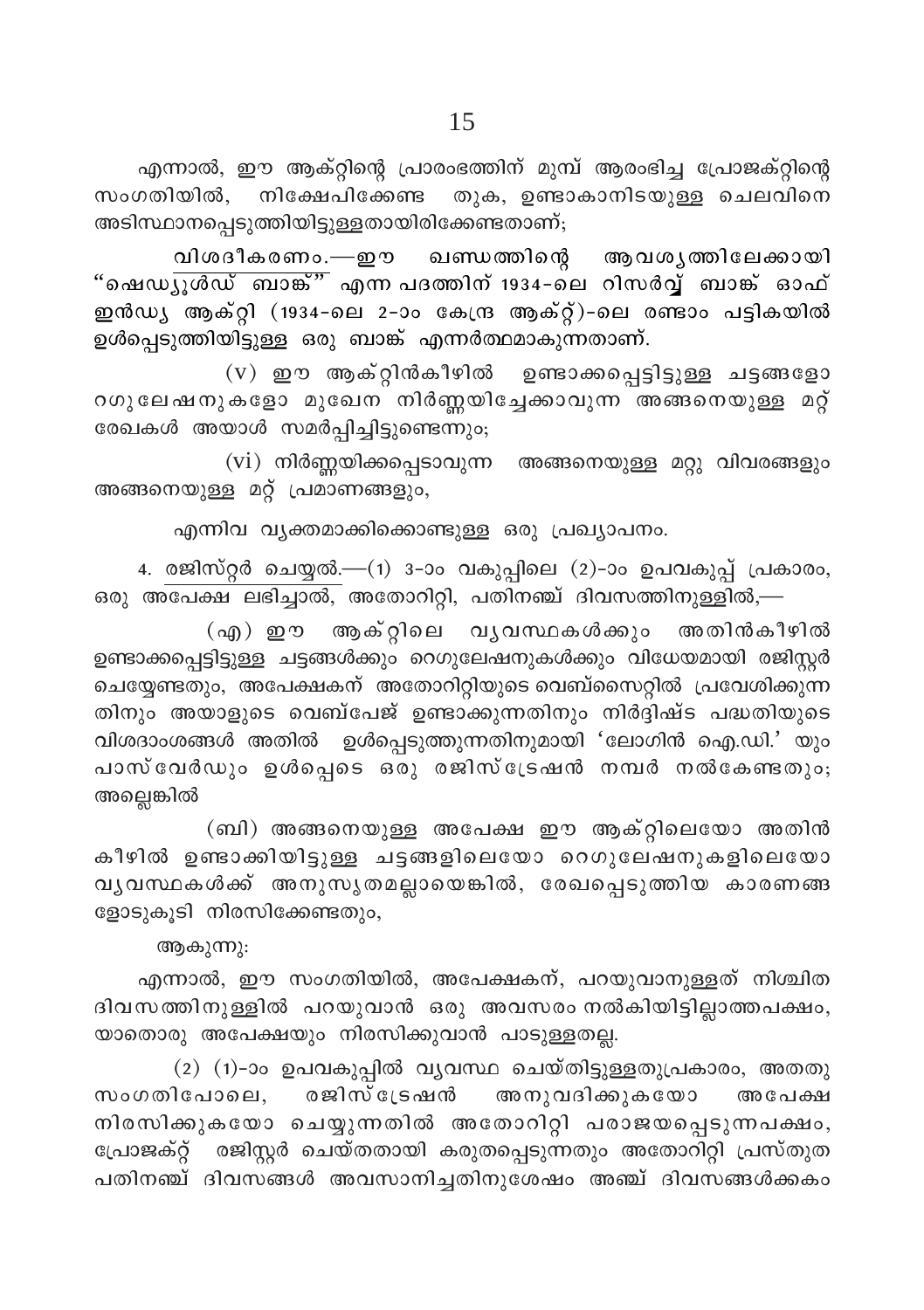അതോറിറ്റിയുടെ വെബ്സൈറ്റിൽ പ്രവേശിക്കുന്നതിനും, പ്രമോട്ടർക്ക് ഒരു വെബ്പേജ് തുടങ്ങുന്നതിനും അതിൽ നിർദ്ദിഷ്ട പ്രോജക്റ്റിന്റെ വിശദാംശങ്ങൾ ഉൾപ്പെടുത്തുന്നതിനുമായി ഒരു 'ലോഗിൻ ഐ.ഡി.യും' 'പാസ്വേർഡും' നൽകേണ്ടതുമാണ്.

(3) ഈ വകുപ്പിൻകീഴിൽ നൽകപ്പെട്ടിട്ടുള്ള രജിസ്ട്രേഷന്, അതതു സംഗതിപോലെ, ഒരു പ്രോജക്റ്റോ അതിന്റെ ഭാഗമോ പൂർത്തിയാക്കുന്ന തിനായി, 3-ാം വകുപ്പിന്റെ (3)-ാം ഉപവകുപ്പിലെ (ഐ) ഖണ്ഡത്തിലെ ( $\overline{\text{iii}}$ ) ഉപഖണ്ഡത്തിൽ പ്രമോട്ടർ പ്രഖ്യാപിച്ച ഒരു കാലയളവിലേക്ക് സാധുത ഉണ്ടായിരിക്കുന്നതാണ്.

(4) അതോറിറ്റിക്ക്, കാലാകാലങ്ങളിൽ പ്രമോട്ടർ നൽകിയിട്ടുള്ള വിവരങ്ങളുടെ കൃതൃത പരിശോധിക്കുന്നതിനായി നിർണ്ണയിക്കപ്പെടാവുന്ന പ്രകാരമുള്ള നിബന്ധനകളിൻമേലും വൃവസ്ഥകളിൻദ്മലും, സ്വതന്ത്ര നിരീക്ഷകരെ ഏർപ്പെടുത്താവുന്നതാണ്.

5. രജിസ്ട്രേഷന്റെ കാലാവധി നീട്ടൽ.—അതോറിറ്റിക്ക്, 4-ാം വകുപ്പ് പ്രകാരം പ്രമോട്ടർക്ക് നൽകിയിട്ടുള്ള രജിസ്ട്രേഷന്റെ കാലാവധി, നിർണ്ണയിക്കപ്പെടാവുന്ന പ്രകാരമുള്ള നിബന്ധനകളിൻമേലും അതോറിറ്റി ഉണ്ടാക്കിയിട്ടുള്ള റെഗുലേഷനുകൾ പ്രകാരം, പ്രത്യേകം പറയാവുന്ന അങ്ങനെയുള്ള ഫാറത്തിൽ പ്രമോട്ടർ നൽകുന്ന അപേക്ഷയിൻമേലും അങ്ങനെയുള്ള ഫീസ് നൽകുന്നതിൻമേലും ദീർഘിപ്പിച്ചുനൽകാവുന്നതാണ്.

എന്നാൽ, അപ്രകാരം രജിസ്ട്രേഷൻ ദീർഘിപ്പിച്ച് നൽകുന്നത് അലോട്ട് ചെയ്യപ്പെട്ടവരിൽ ഭൂരിപക്ഷം പേരുടെയും രേഖപ്പെടുത്തപ്പെട്ട സമ്മതത്തോടെ അല്ലാതെ ചെയ്യുവാൻ പാടുള്ളതല്ല.

എന്നുമാത്രമല്ല, അപേക്ഷകന് പറയുവാനുള്ളത് പറയുവാൻ അവസരം നൽകാതെ രജിസ്ട്രേഷൻ ദീർഘിപ്പിച്ചുനൽകുന്നതിനുള്ള യാതൊരു അപേക്ഷയും നിരസിക്കുവാൻ പാടുള്ളതല്ല.

6. രജിസ്ട്രേഷൻ റദ്ദാക്കൽ.—(1) അതോറിറ്റിക്ക്, ഇതിലേക്കായി,  $63(0)$ <u>പരാതി ലഭിക്കുന്നതിൻമേലോ ക്ഷമതയുള്ള ്അധികാരസ്ഥാനത്തിന്റെ</u> ശിപാർശയിൻമേലോ,—

(എ) ഈ ആക്റ്റോ അതിൻകീഴിൽ ഉണ്ടാക്കിയ ചട്ടങ്ങളോ റെഗുലേഷനുകളോ പ്രകാരമോ അതിൻകീഴിലോ ആവശൃമായിട്ടുള്ള .<br>ഏതെങ്കിലും കാരൃം ചെയ്യുമ്പോൾ പ്രമോട്ടർ ബോധപൂർവൃം വീഴ്ച വരുത്തുന്നുണ്ടെന്ന്;

(ബി) പ്രമോട്ടർ, ക്ഷമതയുള്ള അധികാരസ്ഥാനം നൽകിയിട്ടുള്ള അംഗീകാരം സംബന്ധിച്ച ഏതെങ്കിലും നിബന്ധനകളോ ഉപാധികളോ ലംഘിക്കുന്നുണ്ടെന്ന്;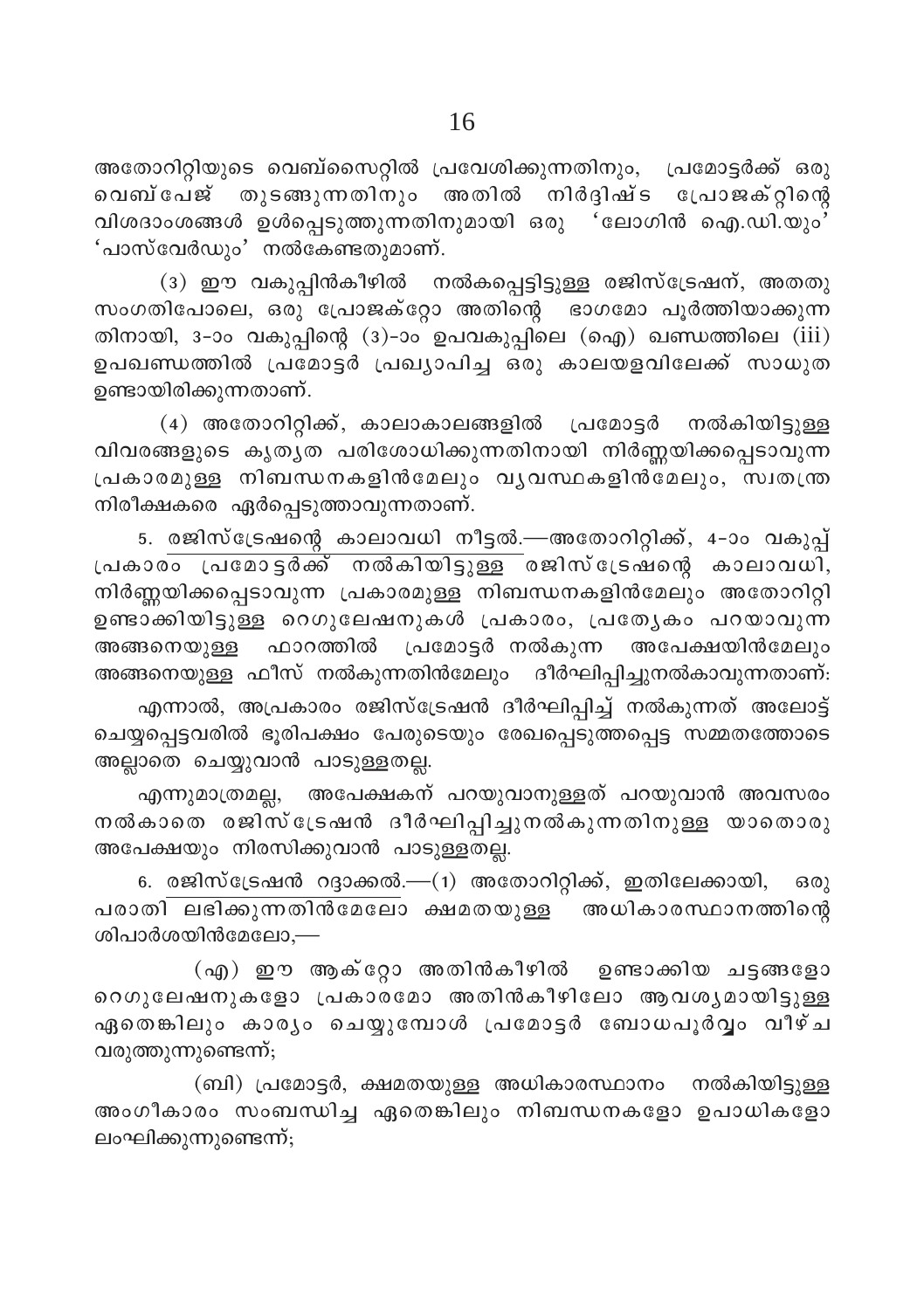(സി) പ്രമോട്ടർ, ഏതെങ്കിലും തരത്തിലുള്ള അന്യായമായ പ്രവൃത്തിയിലോ ക്രമക്കേടുകളിലോ ഉൾപ്പെട്ടിട്ടുണ്ടെന്ന്;

(ഡി) ഈ ആക്റ്റിലെ ഉദ്ദേശലക്ഷ്യങ്ങൾക്ക് വിരുദ്ധമായി പ്രവർത്തി ക്കുന്നുണ്ടെന്ന്,

ബോധൃമാകുന്നപക്ഷം, 4-ാം വകുപ്പ് പ്രകാരം നൽകിയിട്ടുള്ള രജിസ്ട്രേഷൻ റദ്ദാക്കാവുന്നതാണ്.

വിശദീകരണം.—ഈ ഖണ്ഡത്തിന്റെ ആവശൃങ്ങളിലേക്കായി, 'അനൃായമായ പ്രവർത്തനരീതി' എന്ന പദത്തിന്, ഏതെങ്കിലും റിയൽ എസ്റ്റേറ്റ് പ്രോജക്റ്റിന്റെ വിൽപനയോ വികസനമോ പ്രോത്സാഹിപ്പിക്കുന്ന തിനായി താഴെപ്പറയുന്ന ഏതെങ്കിലും പ്രവൃത്തികൾ, ഉൾപ്പെടുന്ന അന്യായപരമായ ഏതെങ്കിലും രീതിയോ അന്യായപരമോ വഞ്ചനാപരമോ ആയ ഏതെങ്കിലും പ്രവർത്തനമോ എന്നർത്ഥമാകുന്നു, അതായത്:—

 $\alpha$ എ) (i) സേവനങ്ങൾ ഒരു പ്രത്യേക നിലവാരത്തിലോ ഗ്രേഡിലോ ഉള്ളതാണ് എന്ന് തെറ്റായി സൂചിപ്പിക്കുന്നതോ അങ്ങനെയുള്ള പ്രവർത്തനം നടത്തുന്നതോ;

(ii) അങ്ങനെയുള്ള പ്രമോട്ടർക്ക് ലഭിക്കാത്ത അംഗീകാരമോ അഫിലിയേഷനോ പ്രമോട്ടർക്ക് ഉണ്ടെന്ന് സൂചിപ്പിക്കുന്നതോ;

(iii) സേവനങ്ങളെ സംബന്ധിച്ച് ഒരു തെറ്റായതോ തെറ്റിദ്ധരിപ്പിക്കുന്നതോ ആയ പ്രസ്താവന നടത്തുക,

എന്നിവ ചെയ്യുന്ന വാക്കാലോ രേഖാമുലമോ ദൃശൃ-ശ്രാവൃ ആവിഷ്കാരത്തിലൂടെയോ പ്രസ്താവനയോ പ്രചാരമോ നടത്തുന്ന രീതി;

(ബി) പ്രമോട്ടർ, നൽകുവാൻ ഉദ്ദേശിച്ചിട്ടില്ലാത്ത സേവനങ്ങളുടെ .<br>ഏതെങ്കിലും പരസൃമോ പ്രോസ്പെക്റ്റസോ, ഏതെങ്കിലും വർത്തമാന പത്രത്തിലോ, മറ്റ് വിധത്തിലോ പ്രസിദ്ധീകരിക്കുവാൻ അനുവദിക്കുക.

(2) അതോറിറ്റി 4-ാം വകുപ്പ് പ്രകാരം പ്രമോട്ടർക്ക് നൽകിയിട്ടുള്ള ഒരു രജിസ്ട്രേഷൻ, രജിസ്ട്രേഷൻ ഏത് കാരണങ്ങളാലാണോ റദ്ദാക്കുവാൻ ഉദ്ദേശിക്കുന്നത് എന്ന് രേഖാമൂലം പ്രസ്താവിച്ചുകൊണ്ടുള്ള, മുപ്പത് ദിവസത്തിൽ കുറയാതെയുള്ള ഒരു നോട്ടീസ് നൽകാത്തപക്ഷവും, റദ്ദാക്കുവാൻ ഉദ്ദേശിച്ചുകൊണ്ട് നൽകിയ നോട്ടീസിലെ കാലയളവിനുള്ളിൽ പ്രമോട്ടർ നൽകിയിട്ടുള്ള ഏതെങ്കിലും കാരണം പരിഗണിക്കാത്തപക്ഷവും, റദ്ദാക്കുവാൻ പാടുള്ളതല്ല.

(3) അതോറിറ്റിക്ക്, (1)-ാം ഉപവകുപ്പ് പ്രകാരമുള്ള രജിസ്ട്രേഷൻ റദ്ദാക്കുന്നതിനുപകരം അലോട്ട് ചെയ്യപ്പെട്ടവരുടെ താല്പര്യത്തിനായി, അതിന് യുക്തമെന്ന് തോന്നാവുന്ന അങ്ങനെയുള്ള അധിക നിബന്ധനകൾക്കും വൃവസ്ഥകൾക്കും വിധേയമായി, അത്, പ്രാബലൃത്തിൽ തുടരുന്നതിന്

33/441/2016/S-22.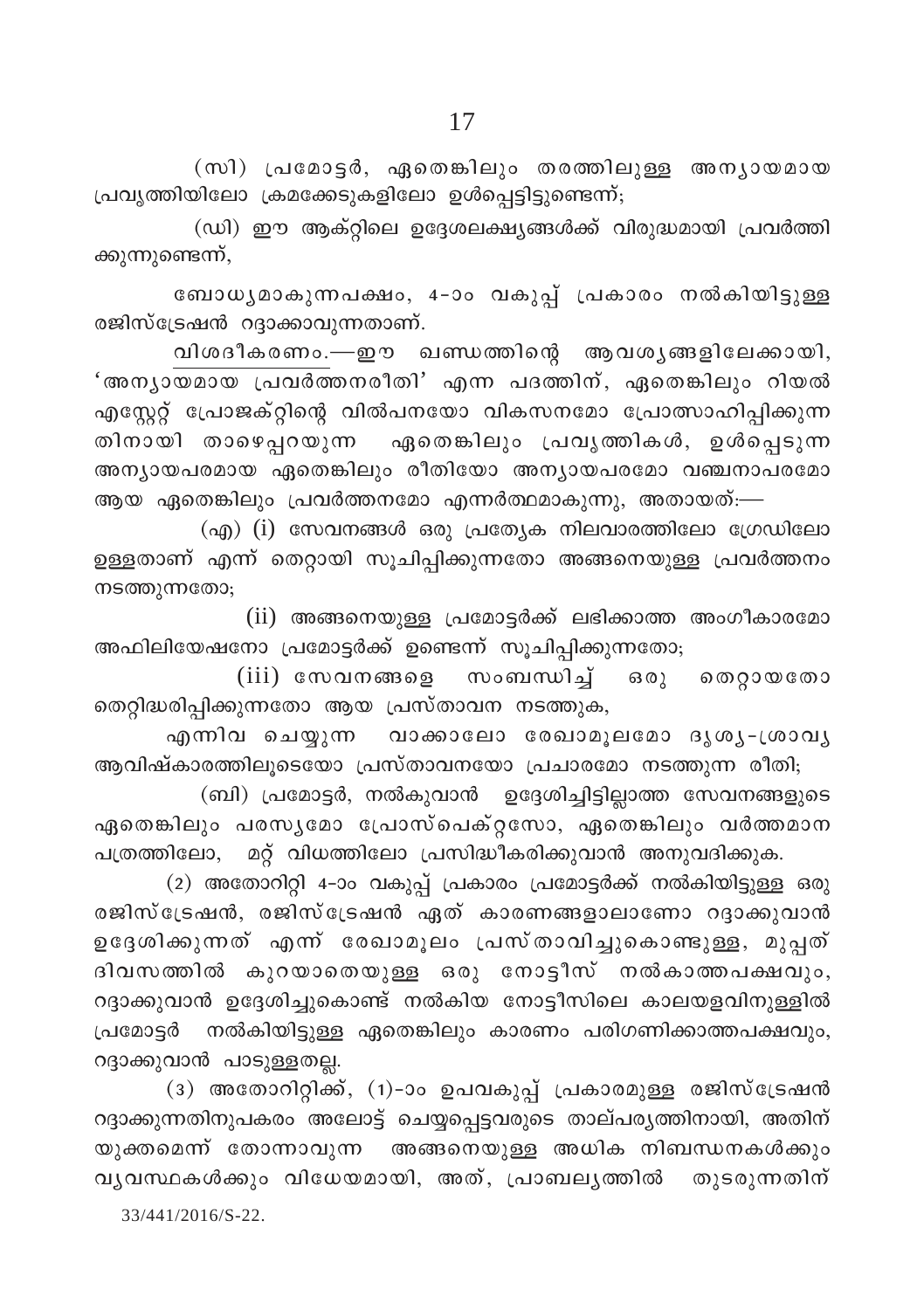അനുവദിക്കാവുന്നതും, അപ്രകാരം ചുമത്തപ്പെട്ട നിബന്ധനകളും വ്യവസ്ഥകളും പ്രമോട്ടർക്ക് ബാധകമാകുന്നതുമാണ്.

 $(4)$  രജിസ്ട്രേഷൻ റദ്ദാക്കുന്നതിന്മേൽ, അതോറിറ്റി,—

(എ) പ്രമോട്ടറെ, പ്രസ്തുത പ്രോജക്റ്റുമായി ബന്ധപ്പെട്ട്, അതിന്റെ വെബ്സൈറ്റിൽ പ്രവേശിക്കുന്നതിൽ നിന്നും തടയേണ്ടതും അതിന്റെ വെബ്സൈറ്റിൽ വീഴ്ച വരുത്തിയവരുടെ പട്ടികയിൽ അയാളുടെ പേര്, അയാളുടെ പൂർണ്ണ മേൽവിലാസം ഉൾപ്പെടുന്ന വിശദവിവരം വ്യക്തമാക്കേണ്ടതും;

7-ാം വകുപ്പിലെ വൃവസ്ഥകൾക്കനുസൃതമായി,  $(m<sub>1</sub>)$ നടപ്പിലാക്കേണ്ട ശേഷിക്കുന്ന വികസനപ്രവർത്തനങ്ങൾ സമയബന്ധിതമായി ചെയ്തുതീർക്കുന്നതിലേയ്ക്കായി ക്ഷമതയുള്ള അധികാരസ്ഥാനത്തോട് ശിപാർശ ചെയ്യുകയും;

(സി) വാങ്ങുവാൻ ഉദ്ദേശിക്കുന്നവരുടെ താല്പര്യമോ പൊതു താല്പരൃമോ സംരക്ഷിക്കുന്നതിനായി, അത് ആവശൃമെന്ന് കരുതുന്ന, അങ്ങനെയുള്ള നിർദ്ദേശങ്ങൾ അതിന് പുറപ്പെടുവിക്കാവുന്നതാണ്.

രജിസ്ട്രേഷൻ കാലഹരണപ്പെടുകയോ റദ്ദാക്കപ്പെടുകയോ  $7.$ ചെയ്യുന്നതിനെ തുടർന്നുള്ള അതോറിറ്റിയുടെ കർത്തവൃം.—ഈ ആക്റ്റ് .<br>പ്രകാരമുള്ള രജിസ്ട്രേഷൻ കാലഹരണപ്പെടുകയോ രജിസ്ട്രേഷൻ റദ്ദാക്കുകയോ ചെയ്യുമ്പോൾ, അതോറിറ്റി തീരുമാനിക്കാവുന്ന പ്രകാരം, അധികാരസ്ഥാനമോ അലോട്ട് ചെയ്യപ്പെട്ടവരുടെ ക്ഷമതയുള്ള അസോസിയേഷനോ മറ്റേതെങ്കിലും രീതിയിലോ ശേഷിക്കുന്ന വികസന പ്രവർത്തനങ്ങൾ നടത്തുന്നത് ഉൾപ്പെടെയുള്ള കാര്യങ്ങൾ അതോറിറ്റിക്ക് അത് യുക്തമെന്ന് കരുതുന്ന പ്രകാരമുള്ള നടപടി എടുക്കുവാൻ, സർക്കാരുമായി കൂടിയാലോചിക്കാവുന്നതും സർക്കാർ തീരുമാനം അന്തിമവു മാണ്:

എന്നാൽ, ഈ ആക്റ്റിലെ വൃവസ്ഥകൾ പ്രകാരം അപ്പീൽ നൽകുന്നതിനുള്ള സമയപരിധി അവസാനിക്കുന്നതുവരെ അതോറിറ്റിയുടെ ഈ വകുപ്പ് പ്രകാരമുള്ള യാതൊരു നിർദ്ദേശമോ തീരുമാനമോ ഉത്തരവോ പ്രാബല്യത്തിൽ വരുന്നതല്ല.

8. റിയൽ എസ്റ്റേറ്റ് ഏജന്റുമാരുടെ രജിസ്റ്റർ ചെയ്യൽ.—(1) യാതൊരു റിയൽ എസ്റ്റേറ്റ് ഏജന്റും ഈ വകുപ്പ് പ്രകാരമുള്ള രജിസ്ട്രേഷൻ നടത്താതെ, പ്രമോട്ടർ വില്പന നടത്തിക്കൊണ്ടിരിക്കുന്നതോ വിൽപ്പന നടത്താൻ ഉദ്ദേശിക്കുന്നതോ ആയ, 3-ാം വകുപ്പ് പ്രകാരം രജിസ്റ്റർ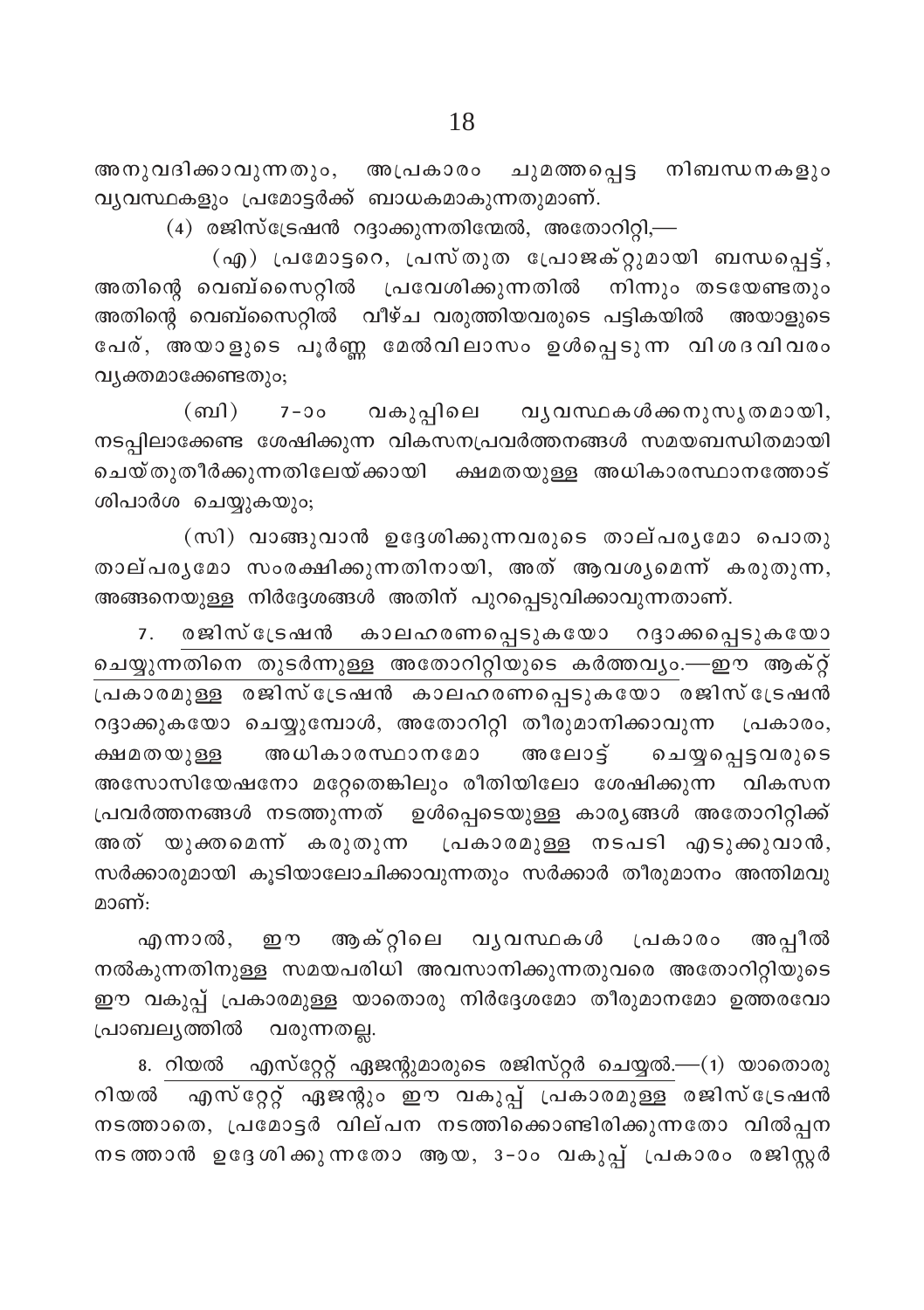ചെയ്തിട്ടുള്ള റിയൽ എസ്റ്റേറ്റ് പ്രോജക്റ്റിന്റെ ഭാഗമായിട്ടുള്ള ഒരു റിയൽ എസ്റ്റേറ്റ് പ്രോജക്റ്റിലോ അതിന്റെ ഭാഗത്തിലോ ഉള്ള അതതു സംഗതിപോലെ, പ്ലോട്ട് അല്ലെങ്കിൽ കെട്ടിടം ഏതെങ്കിലും ആളിനുവേണ്ടി വില്പന നടത്തുവാനോ വാങ്ങുവാനോ അല്ലെങ്കിൽ വില്പന നടത്തുവാനോ വാങ്ങുവാനോ ആയി ഏതെങ്കിലും ആളിനുവേണ്ടി പ്രവർത്തിക്കുവാനോ പാടുള്ളതല്ല;

(2) ഓരോ റിയൽ എസ്റ്റേറ്റ് ഏജന്റും, രജിസ്ട്രേഷനുവേണ്ടിയുള്ള അപേക്ഷ, നിർണ്ണയിക്കപ്പെടാവുന്ന പ്രകാരമുള്ള ഫാറത്തിലും രീതിയിലും അങ്ങനെയുള്ള സമയത്തിനുള്ളിലും അങ്ങനെയുള്ള ഫീസ്, രേഖകൾ എന്നിവ സഹിതവും രജിസ്റ്റർ ചെയ്യുന്ന അതോറിറ്റി മുമ്പാകെ സമർപ്പിക്കേണ്ടതാണ്.

(3) അതോറിറ്റി, നിർണ്ണയിക്കപ്പെടാവുന്ന അങ്ങനെയുള്ള കാലയള വിനുള്ളിലും, അങ്ങനെയുള്ള രീതിയിലും അങ്ങനെയുള്ള വൃവസ്ഥകൾ പാലിച്ചുവെന്ന് ബോധ്യപ്പെടുന്നപക്ഷവും,–

(എ) റിയൽ എസ്റ്റേറ്റ് ഏജന്റിന് രജിസ്ട്രേഷൻ അനുവദിക്കു കയും; അല്ലെങ്കിൽ

(ബി) അങ്ങനെയുള്ള അപേക്ഷ ഈ ആക്റ്റിലെയോ അതിൻ .<br>കീഴിൽ ഉണ്ടാക്കപ്പെട്ടിട്ടുള്ള ചട്ടങ്ങളിലെയോ റെഗുലേഷനുകളിലെയോ വൃവസ്ഥകൾക്ക് അനുസൃതമല്ലായെങ്കിൽ, എഴുതി രേഖപ്പെടുത്തിയ കാരണങ്ങളാൽ അപേക്ഷ നിരസിക്കുകയും,

#### ചെയ്യേണ്ടതാണ്:

എന്നാൽ, ഈ സംഗതിയിൽ, അപേക്ഷകന് പറയുവാനുള്ളത് പറയുവാൻ ഒരു അവസരം നൽകേണ്ടതും അപ്രകാരം ഒരു അവസരം നൽകിയിട്ടില്ലാത്തപക്ഷം യാതൊരു അപേക്ഷയും നിരസിക്കുവാൻ പാടുള്ളതല്ല.

(4) (3)-ാം ഉപവകുപ്പ് പ്രകാരം പ്രത്യേകം പറഞ്ഞിട്ടുള്ള കാലയളവ് പൂർത്തിയാക്കുന്നതിൻമേൽ അപേക്ഷകന് അയാളുടെ അപേക്ഷയിലെ ന്യൂനതകളെ സംബന്ധിച്ചോ അയാളുടെ അപേക്ഷ നിരസിച്ചതായോ എന്തെങ്കിലും രേഖാമൂലമുള്ള അറിയിപ്പ് ലഭിച്ചിട്ടില്ലായെങ്കിൽ, അയാൾ രജിസ്റ്റർ ചെയ്യപ്പെട്ടതായി കരുതപ്പെടുന്നതാണ്.

(5) ഈ ആക്റ്റിലേയോ അതിൻ കീഴിലുണ്ടാക്കപ്പെട്ടിട്ടുള്ള ചട്ടങ്ങളിലെയോ റെഗുലേഷനുകളിലെയോ വൃവസ്ഥകൾ പ്രകാരം രജിസ്റ്റർ ചെയ്യപ്പെട്ട ഓരോ റിയൽ എസ്റ്റേറ്റ് ഏജന്റിനും, അതോറിറ്റി രജിസ്ട്രേഷൻ നമ്പർ അനുവദിക്കേണ്ടതും ഈ ആക്റ്റ് പ്രകാരം റിയൽ എസ്റ്റേറ്റ് ഏജന്റ് പങ്കാളിയാകുന്ന ഓരോ വില്പനയിലും അത് രേഖപ്പെടുത്തേണ്ടതുമാണ്.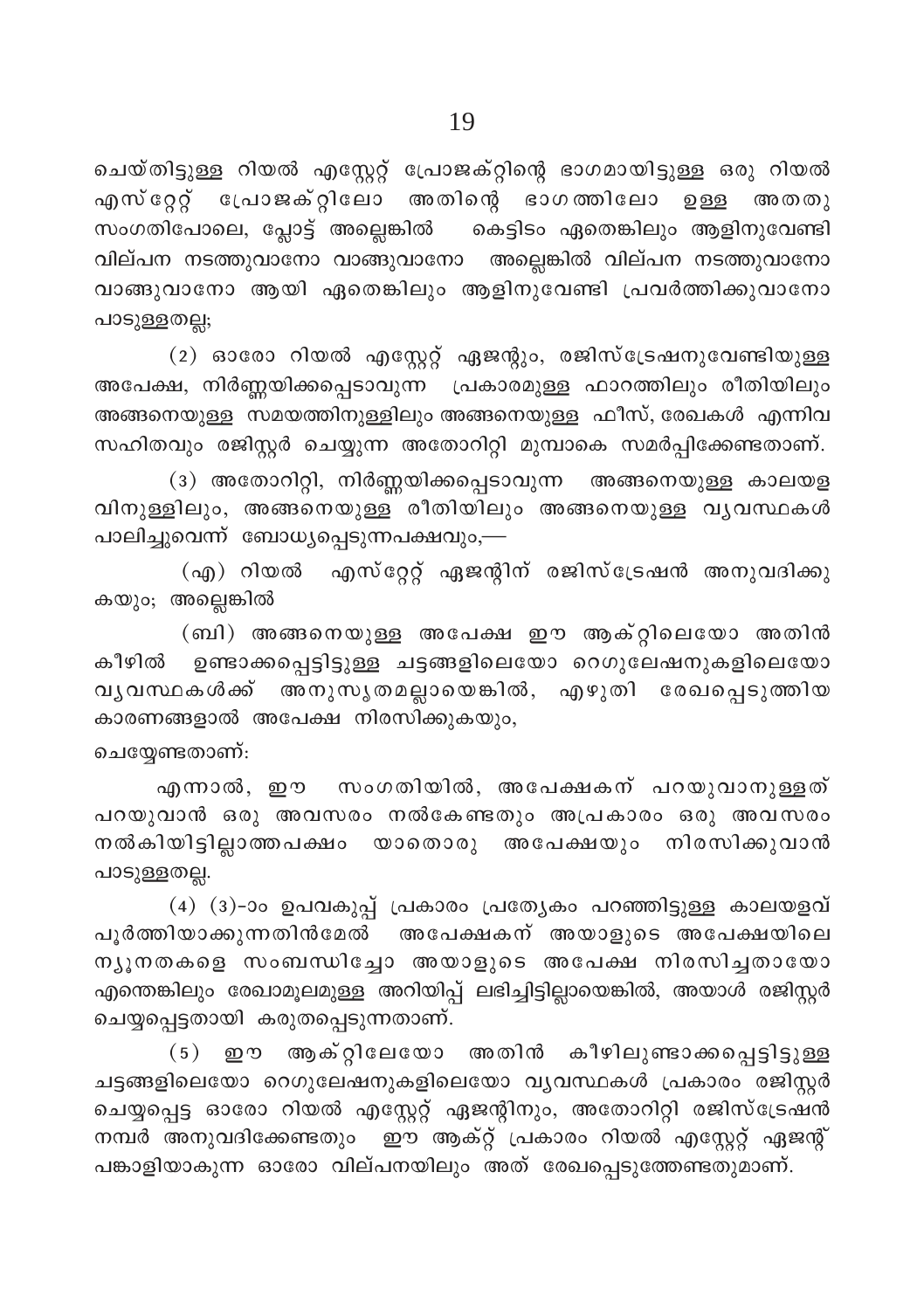$(6)$  ഓരോ രജിസ്ട്രേഷനും നിർണ്ണയിക്കപ്പെടാവുന്ന പ്രകാരമുള്ള കാലയളവിലേക്ക് സാധുതയുണ്ടായിരിക്കുന്നതും, നിർണ്ണയിക്കപ്പെടാവുന്ന <sub>്പതോരമുള്ള</sub> കാലാവധിയിലേയ്ക്ക് അങ്ങനെയുള്ള രീതിയിലും അങ്ങനെയുള്ള ഫീസ് നൽകുന്നതിനേലും രജിസ്ട്രേഷൻ പുതുക്കി നൽകാവുന്നതാണ്.

 $(7)$  ഈ ആക്റ്റ് പ്രകാരം രജിസ്ട്രേഷൻ നൽകപ്പെട്ടിട്ടുള്ള ഏതെങ്കിലും റിയൽ എസ്റ്റേറ്റ് ഏജന്റ്, അതിലെ ഏതെങ്കിലും നിബന്ധനയോ ഈ ആക്റ്റിലെയോ അതിൻകീഴിൽ ഉണ്ടാക്കപ്പെട്ടിട്ടുള്ള ഏതെങ്കിലും ചട്ടത്തിലോ റെഗുലേഷനുകളിലോ വൃക്തമാക്കിയിട്ടുള്ള മറ്റേതെങ്കിലും  $\mathfrak m$ ിബന്ധനകളോ വൃവസ്ഥകളോ ലംഘിക്കുന്നിടത്തോ, റിയൽ $\quad$  എസ്റ്റേറ്റ് .<br>എജനു് അങ്ങനെയുള്ള രജിസ്ട്രേഷൻ നേടിയത് തെറ്റായ വിവരം .<br>നൽകുന്നതിലൂടെയോ വൃാജമായോ ആണെന്ന് അതോറിറ്റിക്ക് ഭബാധൃമാകുന്നിടത്തോ അതോറിറ്റി, ഈ ആക്റ്റിലെ മറ്റേതെങ്കിലും  $\alpha$ ൃവസ്ഥകൾക്ക് ഭംഗം വരാതെ, രജിസ്ട്രേഷൻ റദ്ദ് ചെയ്യുകയോ, അത് യുക്തമെന്നു കരുതുന്ന (പകാരമുള്ള കാലയളവിലേക്ക് ആയത് സസ്പെൻഡ് ചെയ്യുകയോ ചെയ്യാവുന്നതാണ്:

എന്നാൽ, റിയൽ എസ്റ്റേറ്റ് ഏജന്റിന് പറയുവാനുള്ളത് പറയുവാൻ ഒരു അവസരം നൽകാത്തപക്ഷം, അതോറിറ്റി അങ്ങനെയുള്ള യാതൊരു രജിസ്ട്രേഷനും റദ്ദാക്കുവാനോ സസ്പെൻഡ് ചെയ്യുവാനോ പാടുള്ളതല്ല.

9. റിയൽ എസ്റ്റേറ്റ് ഏജന്റിന്റെ കർത്തവൃങ്ങൾ.—8-ാം വകുപ്പ് പ്രകാരം <u>്ക്ക് ചെയ്യപ്പെട്ടിട്ടുള്ള ഓരോ റിയൽ എസ്റ്റേറ്റ് ഏ</u>ജന്റും,—

 $\mathcal{L}(\mathfrak{q}_0)$  അതോറിറ്റിയിൽ രജിസ്റ്റർ ചെയ്യാതെ പ്രമോട്ടർ വില്പന നടത്തിക്കൊണ്ടിരിക്കുന്നതോ വിൽപ്പന<sup>്</sup>നടത്തുവാൻ ഉദ്ദേശിക്കുന്നതോ ആയ റിയൽ എസ്റ്റേറ്റ് പ്രോജക്റ്റിലോ അതിന്റെ ഭാഗത്തിലോ ഉള്ള അതത് സംഗതിപോലെ, ഏതെങ്കിലും പ്ലോട്ടോ കെട്ടിടമോ, ക്രയവിക്രയം ചെയ്യാൻ സൗകര്യമൊരുക്കുവാൻ പാടുള്ളതല്ല.

(ബി) നിർണ്ണയിക്കപ്പെടാവുന്ന (പകാരമുള്ള അക്കൗണ്ട് ബുക്കുകളും ം<br>സൈക്കാർഡുകളും പ്രമാണങ്ങളും സൂക്ഷിക്കേണ്ടതും ക്ഷമതയുള്ള അധികാര സ്ഥാനമോ അതോറിറ്റിയോ ആവശ്യപ്പെടുമ്പോഴൊക്കെ പരിശോധനയ്ക്ക് വിധേയമാക്കേണ്ടതുമാണ്.

(സി) അയാൾ താഴെ പറയുന്ന ഏതെങ്കിലും അനൃായമായ  $\alpha$ ്യാപാരസമ്പ്രദായങ്ങളിൽ, അതായത്:—

 $(i)$   $(\alpha \emptyset)$  സേവനങ്ങൾ ഒരു പ്രത്യേക നിലവാരത്തിലോ ്രേഡിലോ ഉള്ളതാണെന്ന് തെറ്റായി സൂചിപ്പിക്കുന്നതോ;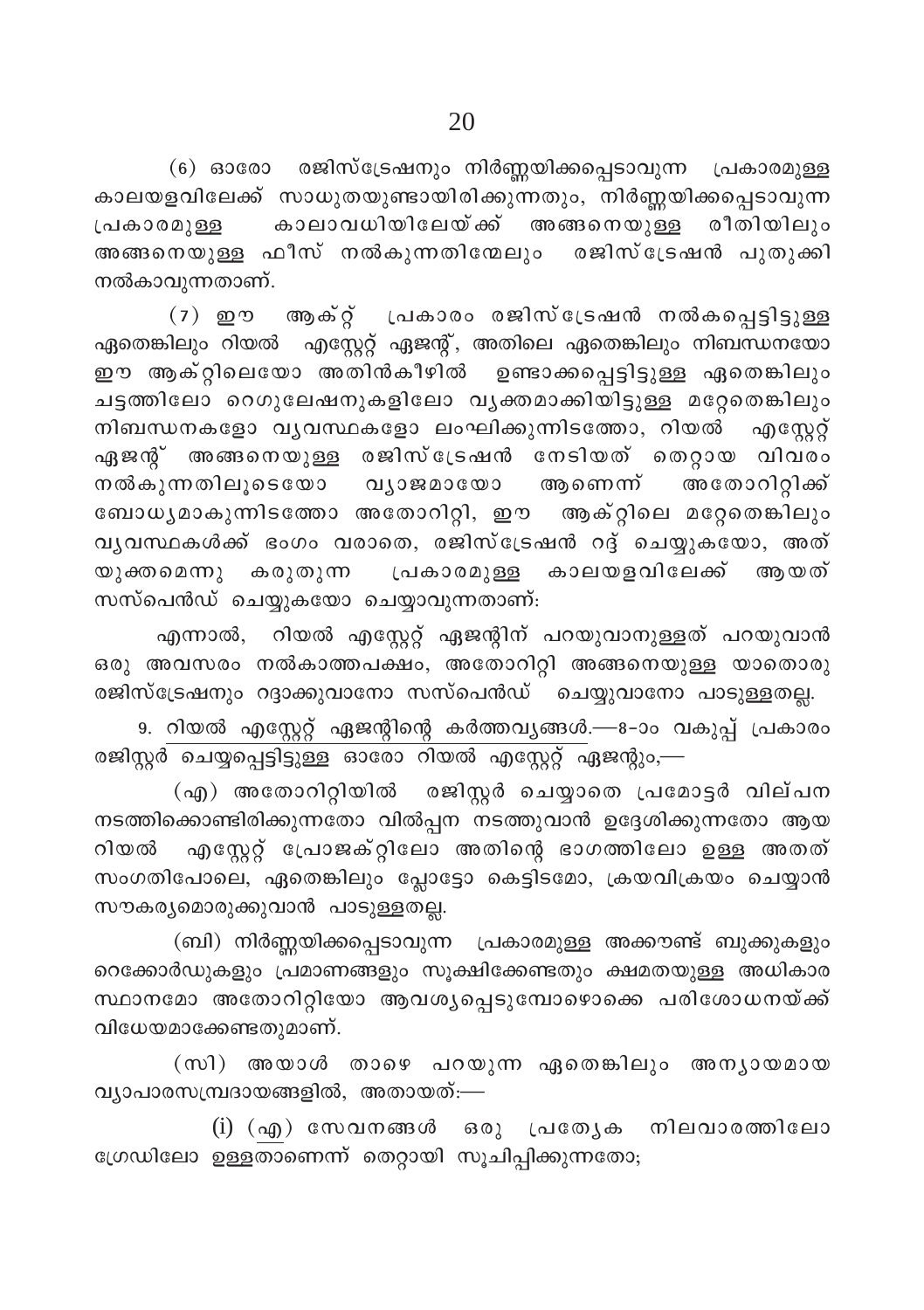(ബി) പ്രമോട്ടർക്ക് ലഭിക്കാത്ത അംഗീകാരമോ അഫിലിയേഷനോ രജിസ്ട്രേഷനോ പ്രമോട്ടർക്ക് ഉണ്ടെന്ന് അവകാശപ്പെടു ന്നതോ:

(സി) സേവനങ്ങളെ സംബന്ധിച്ച് തെറ്റായതോ തെറ്റിദ്ധരിപ്പി ക്കുന്നതോ ആയ പ്രസ്താവന നടത്തുന്നതോ,

വാക്കാലോ രേഖാമൂലമോ ദൃശൃപരമായ ആവിഷ്കാരത്തിലൂടെയോ ഏതെ ങ്കിലും പ്രസ്താവന നടത്തുന്ന രീതി.

(ii) നൽകാൻ ഉദ്ദേശിച്ചിട്ടില്ലാത്ത സേവനങ്ങളുടെ പരസ്യം വർത്ത മാനപത്രത്തിലോ മറ്റ് വിധത്തിലോ, പ്രസിദ്ധീകരിക്കാൻ അനുവദിക്കുക

എന്നിവയിൽ ഏർപ്പെടാൻ പാടുള്ളതല്ല;

(ഡി) അലോട്ട് ചെയ്യപ്പെട്ട ആൾക്ക്, അതത് സംഗതി പോലെ, മറ്റേതെങ്കിലും പ്ലോട്ട്, അപ്പാർട്ടുമെന്റ് അല്ലെങ്കിൽ കെട്ടിടം ബുക്ക് ചെയ്യുന്ന സന്ദർഭത്തിൽ, ലഭിക്കാൻ അർഹതയുള്ള എല്ലാ പ്രമാണങ്ങളും നിശ്ചിത തീയതിക്കകം ലഭിക്കുന്നതിന് സൗകര്യമൊരുക്കേണ്ടതാണ്;

(ഇ) നിർണ്ണയിക്കപ്പെടാവുന്ന പ്രകാരമുള്ള മറ്റ് ചുമതലകൾ നിർവ്വഹിക്കുക.

10. അസോസിയേഷനുകൾ രജിസ്റ്റർ ചെയ്യൽ.—(1) എല്ലാ കെട്ടിട യൂണിറ്റുകളെയും സംബന്ധിച്ച് ഒക്യുപ്പൻസി സർട്ടിഫിക്കറ്റ് ലഭിച്ച തീയതിയോ അലോട്ട ചെയ്യപ്പെട്ടതിൽ അറുപത് ശതമാനം കെട്ടിട യൂണിറ്റുകളുടെ കൈവശം ഏറ്റെടുത്ത തീയതിയോ പ്രമോട്ടർക്ക് അതിന്റെ മുഴുവൻ പ്രതിഫലം അല്ലെങ്കിൽ മറ്റ് തുക ലഭിച്ച തീയതിയോ, ഏതാണോ ആദ്യം വരുന്നത്, പ്രസ്തുത തീയതി മുതൽ നാലു മാസക്കാലയളവിനു ള്ളിൽ നിർണ്ണയിക്കപ്പെടാവുന്ന പ്രകാരമുള്ള രീതിയിൽ, പ്ലോട്ടുകളെയോ കെട്ടിടത്തെയോ സംബന്ധിച്ച് പ്രമോട്ടർ 'അലോട്ട് ചെയ്യപ്പെട്ടവരുടെ  $60$ അസോസിയേഷൻ' രൂപീകരിക്കേണ്ടതും കോളനിയുടെ സംഗതിയിൽ ഏതെങ്കിലും റിയൽ എസ്റ്റേറ്റ് പ്രോജക്റ്റിലെ എല്ലാ അസോസിയേഷനുകളേയും പ്രതിനിധീകരിക്കുന്ന അസോസിയേഷനു പുറമേ, നിർണ്ണയിക്കപ്പെടാവുന്ന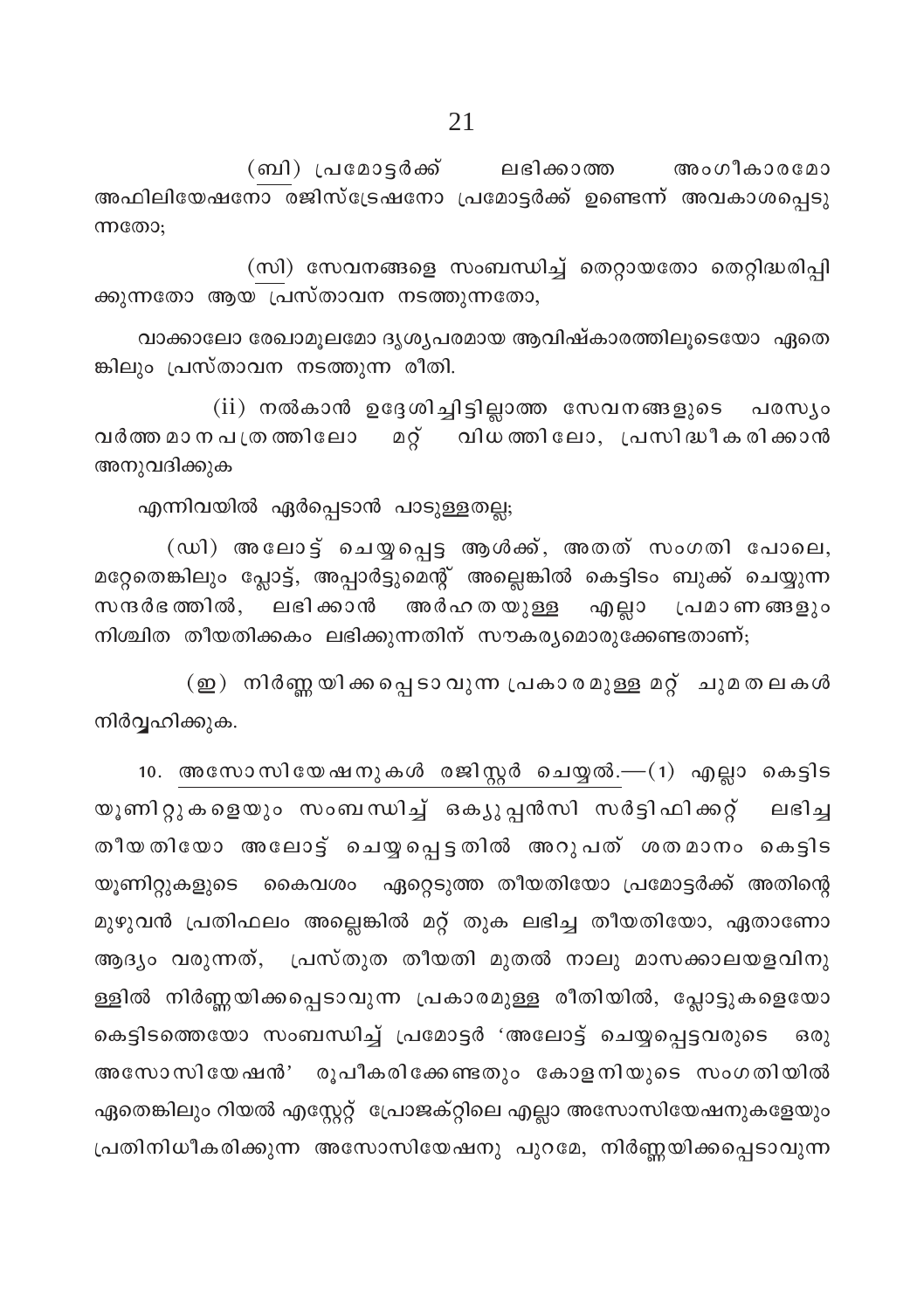$[$ പകാരമുള്ള രീതിയിൽ ഒരു 'അപെക്സ് അസോസിയേഷൻ' രൂപീകരിക്കേണ്ടതും, അങ്ങനെയുള്ള ഓരോ അസോസിയേഷനും അപെക്സ് അസോസിയേഷനും നിർണ്ണയിക്കപ്പെടാവുന്ന അങ്ങനെയുള്ള രേഖകൾ സഹിതം നിർണ്ണയിക്കപ്പെട്ട ഫാറത്തിൽ ഒരു അപേക്ഷ നൽകിക്കൊണ്ട് അതോറിറ്റി മുമ്പാകെ രജിസ്റ്റർ ചെയ്യേണ്ടതും നിർണ്ണയിക്കപ്പെടുന്ന കാലാവധിക്കുള്ളിൽ അതോറിറ്റി അങ്ങനെയുള്ള ഓരോ അസോസിയേഷനു<mark>ം</mark> അതോറിറ്റി രജിസ്ട്രേഷൻ നമ്പർ നൽകേണ്ടതുമാണ്.

 $(2)$  പ്രമോട്ടർ, നിർണ്ണയിക്കപ്പെട്ട സമയത്തിനകം അസോസിയേഷന്റെ രജിസ്ട്രേഷന് അപേക്ഷ സമർപ്പിക്കാത്തപക്ഷം, അലോട്ട് ചെയ്യപ്പെട്ടവർ, അസോസിയേഷൻ രൂപീകരിക്കേണ്ടതും ആയത്, അതോറിറ്റി മുമ്പാകെ രജിസ്റ്റർ ചെയ്യേണ്ടതുമാണ്.

 $(3)$  ഈ ആക്റ്റിൽ മറ്റ് വിധത്തിൽ വൃവസ്ഥ ചെയ്യാത്തപക്ഷം, അസോസിയേഷന് നിർണ്ണയിക്കപ്പെടാവുന്ന പ്രകാരമുള്ള അവകാശങ്ങളും കർത്തവൃങ്ങളും ഉണ്ടായിരിക്കുന്നതാണ്.

### അദ്ധ്യായം III

#### പ്രമോട്ടറുടെ ചുമതലകളും കർത്തവൃങ്ങളും

 $11.$  പ്രമോട്ടറുടെ കർത്തവൃങ്ങൾ.— $(1)$  പ്രമോട്ടർ, അതതു സംഗതി പോലെ, 4-ാം വകുപ്പ് (1)-ാം ഉപവകുപ്പ് (എ) ഖണ്ഡപ്രകാരമോ 4-ാം വകുപ്പ്  $(2)$ -ാം ഉപവകുപ്പ് പ്രകാരമോ അയാളുടെ 'ലോഗിൻ ഐഡിയും' പാസ്വേർഡും ലഭിച്ചുകഴിഞ്ഞാൽ അതോറിറ്റിയുടെ വെബ്സൈറ്റിൽ അയാളുടെ വെബ് പേജ് ഉണ്ടാക്കേണ്ടതും, അതിൽ താഴെപ്പറയുന്നവ ഉൾപ്പെടെ, 4-ാം വകുപ്പ് (2)-ാം ഉപവകുപ്പിൽ വൃവസ്ഥ ചെയ്തതുപ്രകാര<mark>ം</mark> ്പോജക്റ്റിന്റെ എല്ലാ മേഖലകളിലുമുള്ള എല്ലാ വിശദാംശങ്ങളും നൽകേണ്ടതുമാണ്, അതായത്:—

 $\Gamma(\alpha, \beta)$  അതോറിറ്റി നൽകിയിട്ടുള്ള രജിസ്ട്രേഷന്റെ വിശദാംശങ്ങൾ;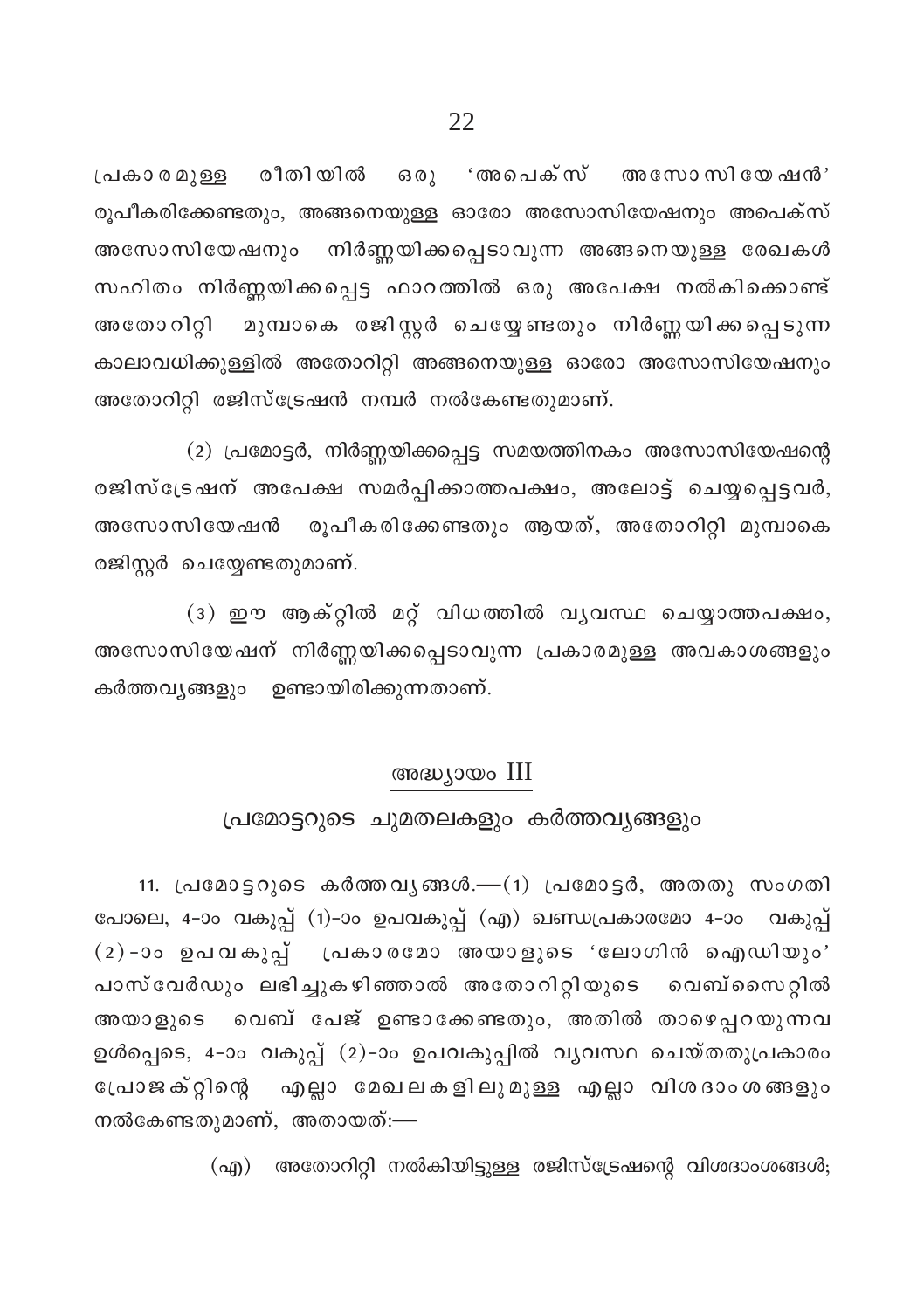- (ബി) അതതു സംഗതിപോലെ, ബുക്ക് ചെയ്യപ്പെട്ടിട്ടുള്ള കെട്ടിടങ്ങളുടെയോ പ്ലോട്ടുകളുടെയോ എണ്ണം, തരങ്ങൾ എന്നിവയുടെ നാളിതുവരെയുള്ള പട്ടിക;
- (സി) പ്രോജക്റ്റിന്റെ മൂന്നുമാസക്കാലത്തെ നാളിതുവരെയുള്ള പുരോഗതി;
- $(\omega)$ അതോറിറ്റി ഉണ്ടാക്കിയ റെഗുലേഷനുകളിൽ പ്രത്യേകം പറയാവുന്ന അങ്ങനെയുള്ള മറ്റ് വിവരങ്ങളും രേഖകളും;
	- (ഇ) പ്രൊമോട്ടർ ഏതെങ്കിലും ഏജന്റിനെ നിയോഗിക്കുകയാണ് എങ്കിൽ പ്രസ്തുത ഏജന്റിന്റെ രജിസ്ട്രേഷൻ ഉൾപ്പെടെ യുള്ള വിശദാംശങ്ങൾ.

(2) പ്രമോട്ടർ നൽകുകയോ പ്രസിദ്ധീകരിക്കുകയോ ചെയ്യുന്ന പരസൃത്തിലോ പ്രോസ്പെക്റ്റസിലോ രജിസ്റ്റർ ചെയ്ത പ്രോജക്ടിന്റെ വിശദാംശങ്ങൾ രേഖപ്പെടുത്തിയ അതോറിറ്റിയുടെ വെബ്സൈറ്റിന്റെ വിലാസം വ്യക്തമായി പറയേണ്ടതും, അതോറിറ്റിയിൽനിന്നും ലഭിച്ചിട്ടുള്ള രജിസ്ട്രേഷൻ നമ്പരും അതിന് അനുബന്ധമായ മറ്റുകാരൃങ്ങളും ഉൾപ്പെടുത്തേണ്ടതുമാണ്.

(3) അലോട്ട് ചെയ്യപ്പെട്ടവരുമായി ഒരു കരാറിൽ ഏർപ്പെടുമ്പോൾ പ്രമോട്ടർ താഴെപ്പറയുന്ന വിവരങ്ങൾ, അലോട്ട് ചെയ്യപ്പെട്ട ആളിന് ലഭ്യമാക്കുവാൻ ബാദ്ധ്യസ്ഥനായിരിക്കുന്നതാണ്, അതായത്:—

(എ) സൈറ്റിലോ അതോറിറ്റി ഉണ്ടാക്കിയിട്ടുള്ള റെഗുലേഷനു കളിൽ പ്രത്യേകം പറയാവുന്ന അങ്ങനെയുള്ള മറ്റ് സ്ഥലത്തോ പ്രദർശിപ്പിച്ചു കൊണ്ടുള്ള, ക്ഷമതയുള്ള അധികാരസ്ഥാനം അംഗീകാരം നൽകിയ സൈറ്റും ലേ ഔട്ട് പ്ലാനുകളും വിവരണങ്ങൾ സഹിതം;

(ബി) ജലവിതരണം, സാനിട്ടേഷൻ, വൈദ്യുതി എന്നിവയ്ക്കുള്ള സൗകര്യങ്ങൾ ഉൾപ്പെടെ പ്രോജക്റ്റിന്റെ ഓരോ ഘട്ടവും ലഭ്യമാക്കുന്ന സമയവിവരപട്ടിക.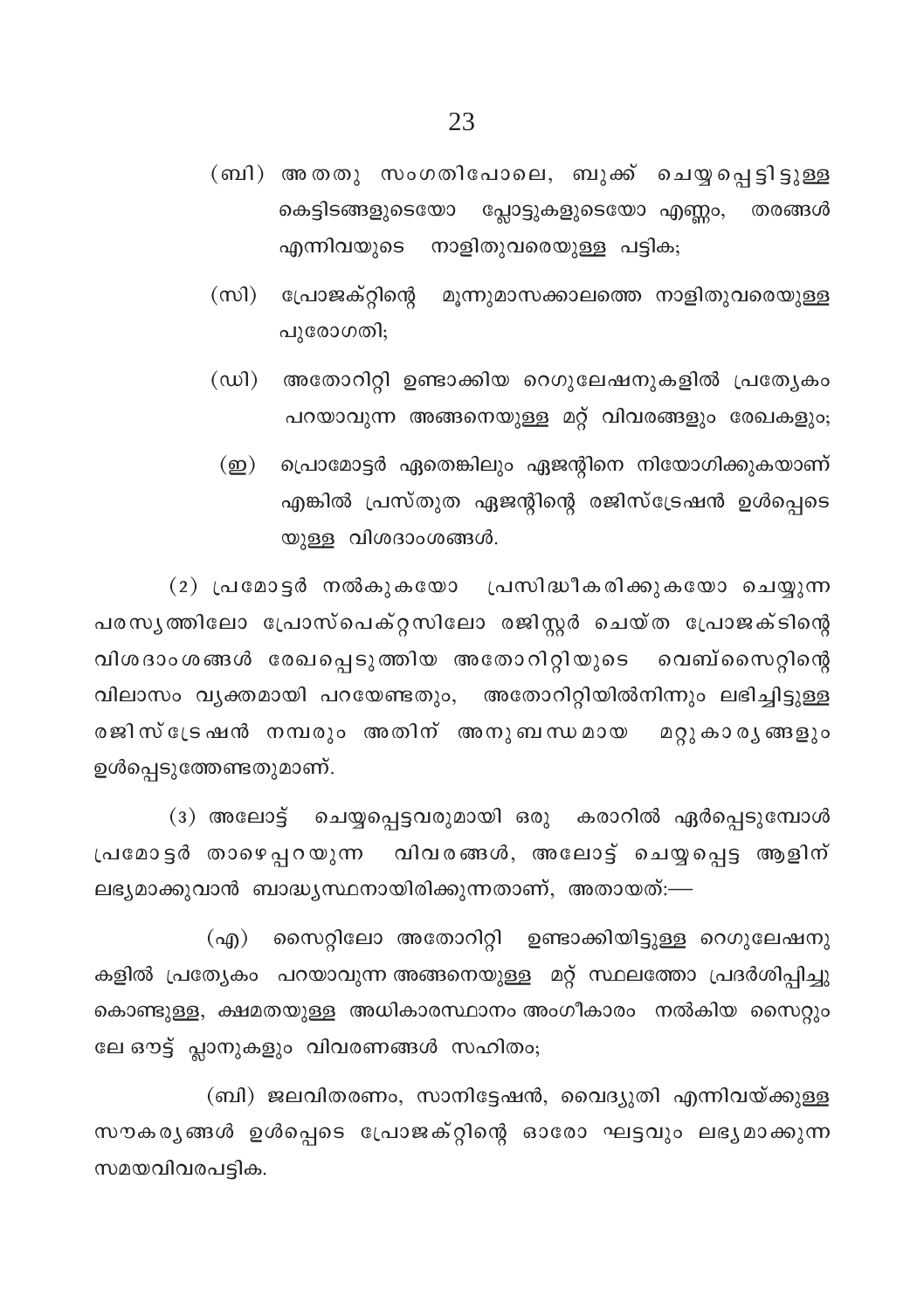$(4)$  (alcossid,-

(എ) തത്സമയം പ്രാബലൃത്തിലുള്ള നിയമങ്ങൾ പ്രകാരം ബന്ധപ്പെട്ട ക്ഷമതയുള്ള അധികാരസ്ഥാനത്തുനിന്നും ഒക്യുപ്പൻസി സർട്ടിഫിക്കറ്റ് ലഭൃമാക്കുന്നതിനും അത് അലോട്ട് ചെയ്യപ്പെട്ടവർക്ക് പ്രത്യേകമായോ അസോസിയേഷനോ ലഭ്യമാക്കുന്നതിനും ഉത്തരവാദിത്ത മുണ്ടായിരിക്കുന്നതാണ്;

(ബി) അസോസിയേഷൻ പ്രോജക്റ്റിന്റെ നടത്തിപ്പ് ഏറ്റെടുക്കുന്ന തുവരെ കരാറിൽ പ്രത്യേകം പറയാവുന്ന ന്യായമായ ചാർജ്ജ് ഈ ടാക്കിക്കൊണ്ട് അവശൃസേവനങ്ങൾ ഏർപ്പെടുത്തുന്നതിനു<mark>ം</mark> അവ പരിപാലിക്കുന്നതിനും ഉത്തരവാദിത്തമുണ്ടായിരിക്കുന്നതാണ്;

(സി) അലോട്ട് ചെയ്യപ്പെട്ടവരുടെ ഒരു അസോസിയേഷൻ രൂപീകരിച്ച് നിർണ്ണയിക്കപ്പെട്ട സമയത്തിനകം രജിസ്റ്റർ ചെയ്യുന്നതിന് നടപടി കൾ സ്വീകരിക്കേണ്ടതാണ്;

(5) പ്രമോട്ടർക്ക് വസ്തുവില്പന കരാറിലെ വൃവസ്ഥകൾ പ്രകാരം അലോട്ട് ചെയ്യപ്പെട്ടത് റദ്ദ് ചെയ്യാവുന്നതാണ്:

എന്നാൽ, അങ്ങനെയുള്ള റദ്ദാക്കലിന്മേൽ പരാതി ഉണ്ടെങ്കിലും അലോട്ട് ചെയ്യപ്പെട്ട അങ്ങനെയുള്ള റദ്ദാക്കൽ വില്പന കരാറിന്റെ വൃവസ്ഥകൾക്ക് .<br>അനുസൃതമല്ലായെങ്കിലും മതിയായ കാരണമില്ലാതെയോ ആണെങ്കിലും .<br>അലോട്ട് ചെയ്യപ്പെട്ട ആളിന് നിവൃത്തിക്കായി അതോറിറ്റിയെ സമീപിക്കാവുന്ന താണ്:

(6) പ്രമോട്ടർ, അതോറിറ്റി ഉണ്ടാക്കിയിട്ടുള്ള റെഗുലേഷനുകളിൽ കാലാകാലങ്ങളിൽ, പ്രത്യേകം പറയാവുന്ന പ്രകാരമുള്ള മറ്റ് വിശദാംശങ്ങൾ തയ്യാറാക്കുകയും വച്ചുപോരുകയും പരിശോധനയ്ക്ക് വിധേയമാക്കുകയും ചെയ്യേണ്ടതാണ്.

12. നാശനഷ്ടങ്ങൾക്കുള്ള നഷ്ടപരിഹാരം.— പ്രൊമോട്ടർ നൽകുന്ന പരസൃത്തിലോ, പ്രോസ്പെക്റ്റസിലോ അടങ്ങിയിരിക്കുന്ന വിവരങ്ങളുടെ അടിസ്ഥാനത്തിലോ മറ്റേതെങ്കിലും രേഖാമൂലമുള്ള വിവരങ്ങളുടെ അടിസ്ഥാന ത്തിലോ ഏതെങ്കിലും ആൾ ഒരു മുൻകൂറോ നിക്ഷേപമോ നൽകുകയും അതിൽ ഉൾപ്പെട്ടിട്ടുള്ള തെറ്റായതോ വ്യാജമായതോ ആയ ഏതെങ്കിലും .<br>പ്രസ്താവന കാരണം ഏതെങ്കിലും നാശനഷ്ടമോ നഷ്ടമോ സംഭവിക്കുക യാണെങ്കിൽ ഈ ആക്റ്റിൽ വൃവസ്ഥ ചെയ്ത പ്രകാരമുള്ള രീതിയിൽ പ്രമോട്ടർ, അയാൾക്ക് നഷ്ടപരിഹാരം നൽകേണ്ടതാണ്: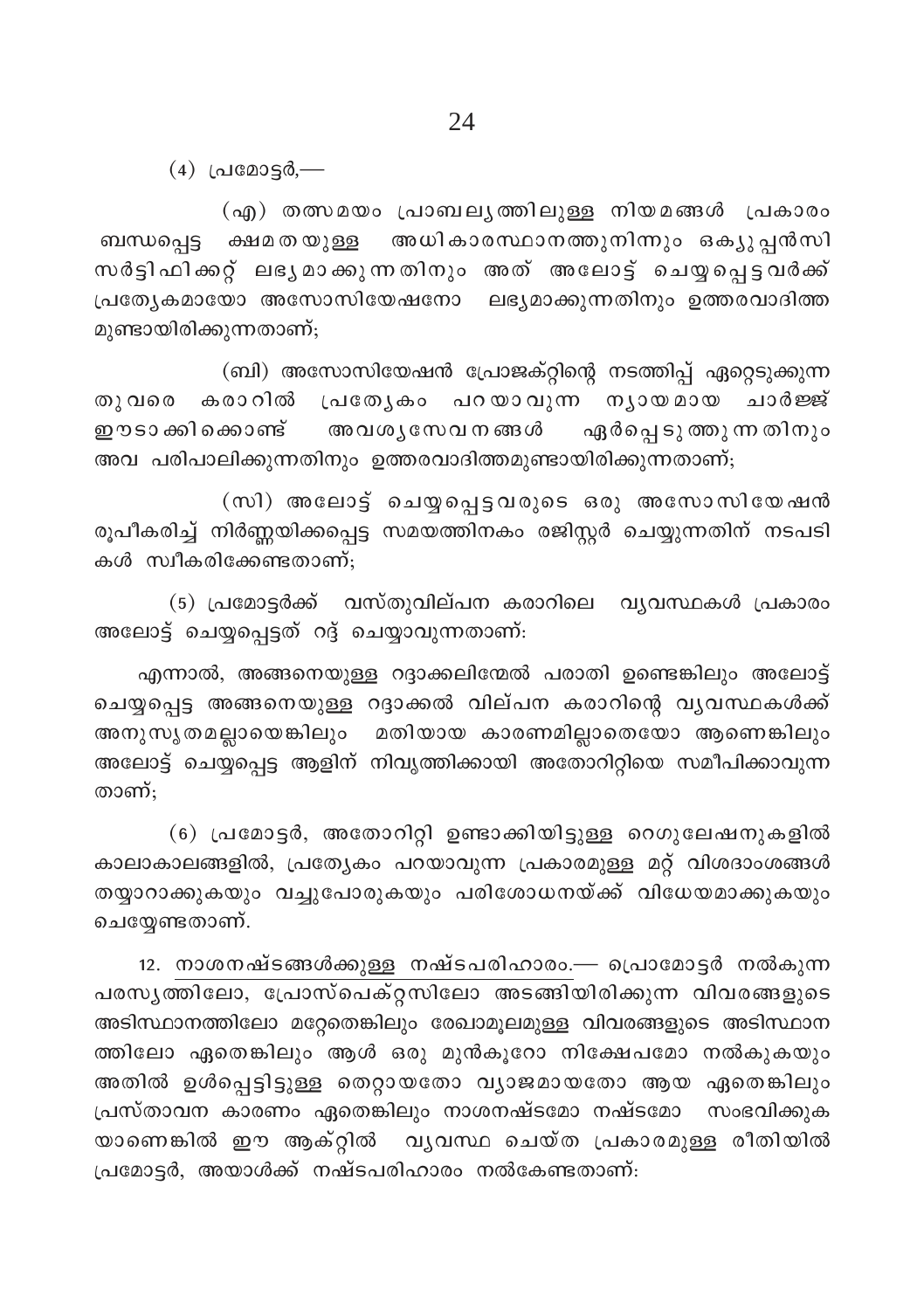എന്നാൽ, പരസൃത്തിലോ പ്രോസ്പെക്റ്റസിലോ മറ്റേതെങ്കിലും രേഖകളിലോ അടങ്ങിയിരിക്കുന്ന തെറ്റായതോ വ്യാജമായതോ ആയ പ്രസ്താവന കാരണം, ബാധിക്കപ്പെട്ട ആൾ നിർദ്ദിഷ്ട പദ്ധതിയിൽ നിന്നും പിൻവാങ്ങുവാൻ ഉദ്ദേശിക്കുന്നപക്ഷം, അയാൾക്ക് മുഴുവൻ നിക്ഷേപവും നിർണ്ണയിക്കപ്പെടാവുന്ന പ്രകാരമുള്ള പലിശ സഹിതം തിരികെ നൽകേണ്ടതാണ്.

13. വില്പനയ്ക്കുവേണ്ടിയുള്ള കരാർ.—(1) ഒരു പ്രമോട്ടർ, അതതു സംഗതിപോലെ, പ്ലോട്ടിന്റെയോ കെട്ടിടത്തിന്റെയോ വിലയുടെ പത്ത് ശതമാനത്തിലധികം വരുന്ന തുക, മുൻകൂറായോ നിക്ഷേപമായോ അപേക്ഷാ ഫീസായോ ഒരാളിൽനിന്നും അങ്ങനെയുള്ള ആളുമായി വില്പനയ്ക്കായി രേഖാമൂലമുള്ള ഒരു കരാറിൽ ഏർപ്പെടാതെ സ്വീകരിക്കുവാൻ പാടുള്ളതല്ല.

 $(2)$   $(1)$ -ാം ഉപവകുപ്പിൽ പരാമർശിച്ചിരിക്കുന്ന കരാർ നിർണ്ണയിക്ക പ്പെടാവുന്ന അങ്ങനെയുള്ള മാതൃകയിലായിരിക്കേണ്ടതും കെട്ടിടത്തിന്റെ .<br>നിർമ്മാണവും വിവരണങ്ങളും പുറമേയുള്ള വികസന പ്രവർത്തനങ്ങളും അലോട്ട് ചെയ്യപ്പെട്ടവർക്ക് അതതു സംഗതിപോലെ പ്ലോട്ട് അല്ലെങ്കിൽ കെട്ടിടത്തിന്റെ വില നൽകേണ്ട തീയതിയും രീതിയും പ്ലോട്ട് അല്ലെങ്കിൽ കെട്ടിടം കൈമാറുവാൻ സാധൃതയുള്ള തീയതി നിർണ്ണയിക്കപ്പെടാവുന്ന പ്രകാരമുള്ള മറ്റ് വിശദവിവരങ്ങൾ എന്നിവ ഉൾപ്പെടെ വ്യക്തമാക്കേണ്ടതുമാണ്.

14. പ്രമോട്ടർ അംഗീകാരം ലഭിച്ച പ്ലാനും പ്രോജക്റ്റിന്റെ വിവരണങ്ങൾ എന്നിവ അനുസരിച്ച് പ്രവർത്തിക്കേണ്ടതാണ്.—(1) ക്ഷമതയുള്ള അധികാര വിവരണങ്ങൾക്കും അനുസരിച്ച് പ്രമോട്ടർ നിർദ്ദിഷ്ട പ്രോജക്റ്റ് വികസിപ്പി ക്കുകയും പൂർത്തിയാക്കുകയും ചെയ്യേണ്ടതാണ്.

(2) പ്രമോട്ടർ, കെട്ടിടത്തിലെ നിർബന്ധമായും തുറസ്സായി കിടക്കേണ്ട സ്ഥലങ്ങളിൽ വൃതിയാനം വരുത്തുകയോ അലോട്ട് ചെയ്യപ്പെട്ട ആളുകൾ അതിലധികമോ കെട്ടിട യൂണിറ്റുകൾ എടുക്കാമെന്ന് സമ്മതിച്ചിട്ടുള്ള ഒന്നോ അംഗീകാരം ലഭിച്ചിട്ടുള്ള ഒരു കോളനിയിലെ പാർക്ക്, വിനോദങ്ങൾക്കു വേണ്ടിയുള്ള സ്ഥലം, കളിസ്ഥലം, പൂന്തോട്ടം മുതലായ സ്ഥലങ്ങളുടെ ആകെ വിസ്തീർണ്ണത്തിൽ അങ്ങനെ അലോട്ട് ചെയ്യപ്പെട്ടവരുടെ സമ്മ ത മി ല്ലാ തെയും നിയ മത്തിലെ ഭേദഗതിമൂലം ക്ഷമ ത യുള്ള അധികാരസ്ഥാനം അങ്ങനെയുള്ള വൃതിയാനം ആവശൃപ്പെടാതെയും വൃതിയാനം വരുത്തുവാൻ പാടുള്ളതല്ല.

33/441/2016/S-22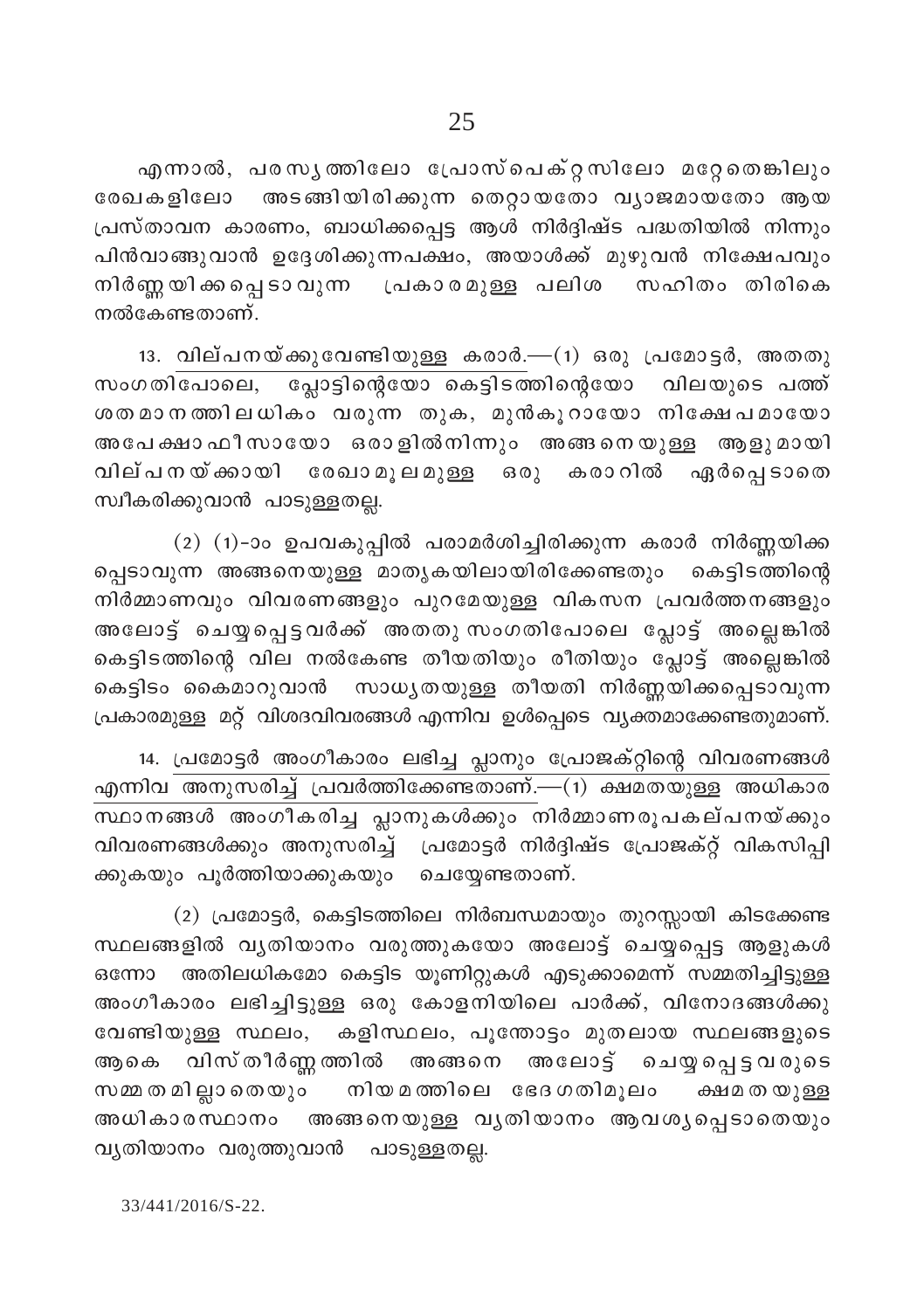(3) അലോട്ട് ചെയ്യപ്പെട്ട ആളിന്റെ ഭാഗത്തുനിന്നുള്ള വീഴ്ച കൊണ്ടല്ലാതെ അങ്ങനെയുള്ള കെട്ടിടത്തിലോ ഉപയോഗിച്ച വസ്തുക്കളിലോ സംഭവിച്ച എന്തെങ്കിലും കേടുപാടുകൾ, അലോട്ട് ചെയ്യപ്പെട്ട ആളോ അസോസിയേഷനോ കെട്ടിട യൂണിറ്റുകൾ കൈമാറിയ തീയതി മുതൽ രണ്ടു വർഷക്കാലയളവിനുള്ളിൽ പ്രമോട്ടറുടെ ശ്രദ്ധയിൽ കൊണ്ടുവരുന്ന സംഗതിയിൽ നൃായമായ സമയത്തിനുള്ളിൽ, പ്രമോട്ടർ അങ്ങനെയുള്ള കേടുപാടുകൾ അധിക ചാർജ്ജ് ഈടാക്കാതെ പരിഹരിച്ചുകൊടുക്കേണ്ടതും, അങ്ങനെയുള്ള സമയത്തിനുള്ളിൽ, അങ്ങനെയുള്ള കേടുപാടുകൾ പരിഹരി ക്കുന്നതിൽ പ്രമോട്ടർ പരാജയപ്പെടുന്ന സംഗതിയിൽ, ആക്റ്റിൽ വൃവസ്ഥ ചെയ്തി<u>ട്ടുള്ള</u> രീതിയിൽ, നഷ്ടപരിഹാരം ലഭിക്കുന്നതിന്, അലോട്ട് ചെയ്യപ്പെട്ട ആളിനോ അസോസിയേഷനോ അർഹതയുണ്ടായിരിക്കുന്നതുമാണ്.

15. ഉടമസ്ഥാവകാശ കൈമാറ്റം.—(1) പ്രമോട്ടർ ഒരു റിയൽ എസ്റ്റേറ്റ് പോജക്റ്റിലെ, അതതു സംഗതിപോലെ, പ്ലോട്ടോ കെട്ടിടമോ കൈമാറുന്നതി നോടൊപ്പം, പൊതുവായ സ്ഥലത്തിന്റെ വിഭജിക്കപ്പെടാത്ത ആനുപാതിക വിഹിതത്തിന്റെ ഉടമസ്ഥാവകാശം സഹിതം, ഒരു രജിസ്റ്റർ ചെയ്ത പ്രമാണം അലോട്ട് ചെയ്ത ആൾക്ക് ഒപ്പിട്ട് പൂർത്തിയാക്കി നൽകുന്നതിനുള്ള എല്ലാ നടപടികളും സ്വീകരിക്കേണ്ടതാണ്.

(2) ഒക്യൂപ്പൻസി സർട്ടിഫിക്കറ്റ് ലഭിച്ചതിനും (1)-ാം ഉപവകുപ്പ് അനുസരിച്ച് കൈവശാവകാശം കൈമാറിയതിനുംശേഷം പൊതുവായ സ്ഥലത്തിന്റേതുൾപ്പെടെ ആവശ്യമായ പ്രമാണങ്ങളും പ്ലാനുകളും, തത്സമയം പ്രാബലൃത്തിലുള്ള നിയമപ്രകാരം, അസോസിയേഷനോ ക്ഷമതയുള്ള അധികാരസ്ഥാനത്തിനോ കൈമാറേണ്ടത്, പ്രമോട്ടറുടെ ഉത്തരവാദിത്തമായി രിക്കുന്നതാണ്.

16. പണയമോ ബാദ്ധ്യതയോ സൃഷ്ടിക്കുന്നത്.—(1) യാതൊരു പ്രമോട്ടറും, ഏതെങ്കിലും പ്ലോട്ടിന്റെയോ കെട്ടിടത്തിന്റെയോ വിൽപനയ്ക്ക് വേണ്ടിയുള്ള കരാറിൽ ഏർപ്പെട്ടതിനുശേഷം, അപ്രകാരമുള്ള കരാറിൽ ഒരാളുമായി ഏർപ്പെട്ട ആളിന്റെ രേഖാമൂലമുള്ള മുൻകൂർ അനുമതിയോടു കൂടിയല്ലാതെ അങ്ങനെയുള്ള പ്ലോട്ടിലോ കെട്ടിടത്തിലോ പണയമോ ഒരു ബാധൃതയോ സൃഷ്ടിക്കുവാൻ പാടുള്ളതല്ല.

 $(2)$   $(1)$ -ാം ഉപവകുപ്പിൽ എന്തുതന്നെ അടങ്ങിയിരുന്നാലും, അലോട്ട് ചെയ്യപ്പെട്ട ആൾക്ക് പ്രമോട്ടർക്ക് നൽകേണ്ടതായ തുക നൽകുന്നതിന് സാമ്പത്തികസഹായം ലഭിക്കുന്നതിനായി, ഒരു പണയമോ, ബാധൃതയോ സൃഷ്ടിക്കാവുന്നതാണ്.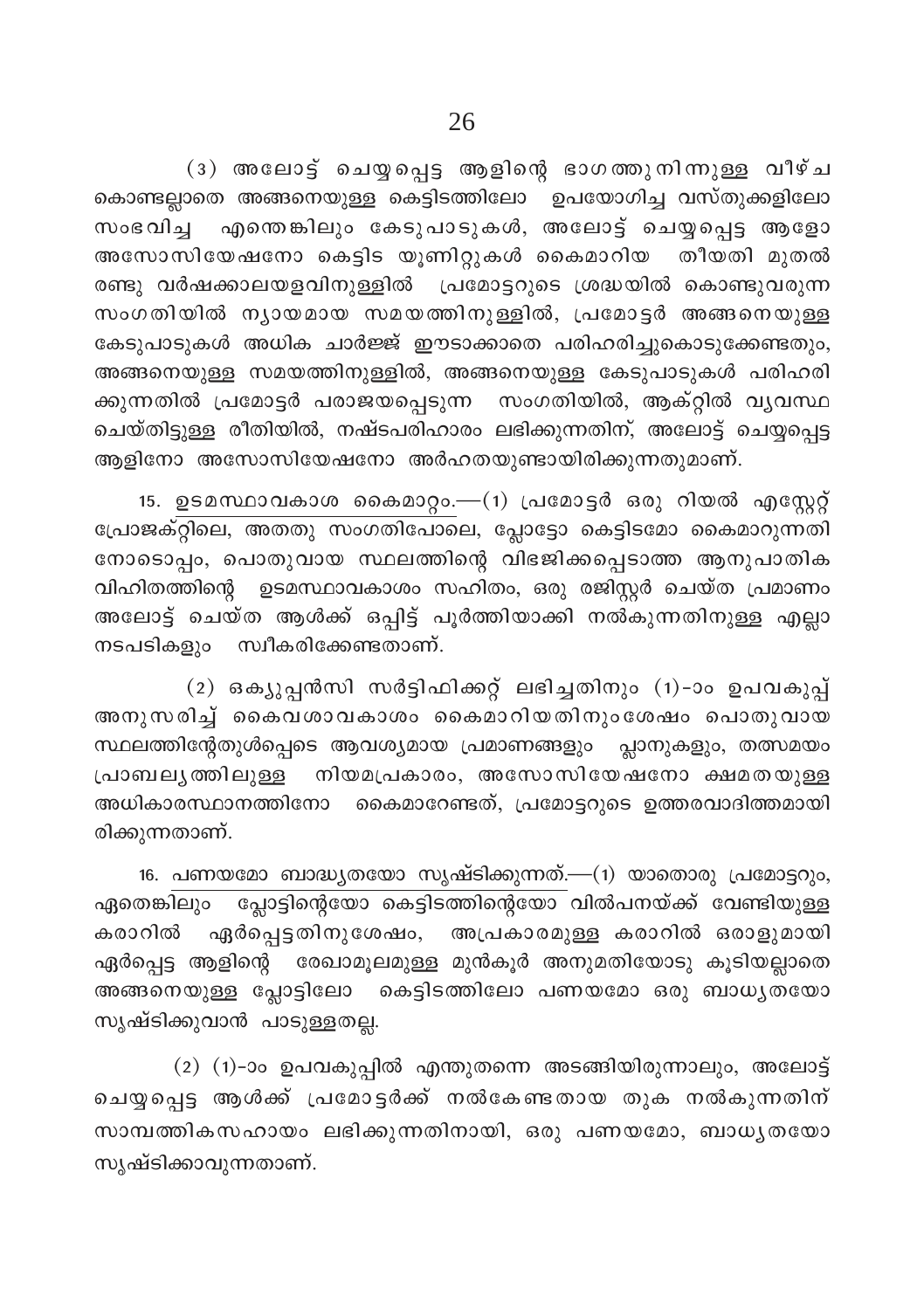17. തുക മടക്കി നൽകുന്നതും നഷ്ടപരിഹാരവും.—പ്രമോട്ടർക്ക്,—

(എ) കരാറിലെ നിബന്ധനകൾക്ക് അനുസൃതമായോ, അതതു സംഗതിപോലെ, അതിൽ വൃക്തമാക്കിയിട്ടുള്ള തീയതിയിൽ യഥാവിധി പൂർത്തിയാക്കിയോ കക്ഷികൾ സമ്മതിച്ച പ്രകാരമുള്ള തുടർന്നുള്ള ഏതെങ്കിലും തീയതിയിലോ; അല്ലെങ്കിൽ

(ബി) ഈ ആക്റ്റ് പ്രകാരമുള്ള അയാളുടെ രജിസ്ട്രേഷൻ സസ്പെൻഡ് ചെയ്തതോ റദ്ദ് ചെയ്തതോ ആയ കാരണത്താലോ ഒരു ഡെവലപ്പർ എന്ന നിലയിൽ അയാളുടെ ബിസിനസ്സ് തുടരാതിരിക്കുന്ന തിനാലോ അല്ലെങ്കിൽ മറ്റ് ഏതെങ്കിലും കാരണത്താലോ,

ഒരു പ്ലോട്ട്, അല്ലെങ്കിൽ കെട്ടിടം പൂർത്തിയാക്കുവാനോ അല്ലെങ്കിൽ അത് കൈമാറ്റം ചെയ്യുവാനോ പരാജയപ്പെടുന്നപക്ഷം, ലഭൃമായ മറ്റ് ഏതെങ്കിലും പരിഹാരത്തിന് ഭംഗം വരാതെ, അതതു സംഗതിപോലെ, പ്ലോട്ട്, .<br>അല്ലെങ്കിൽ കെട്ടിടത്തിന്, അയാൾക്ക് ലഭിച്ച തുക ആവശ്യപ്പെടുന്നതിന്മേൽ ഈ ആക്റ്റിൽ വൃവസ്ഥ ചെയ്ത പ്രകാരമുള്ള രീതിയിൽ, അലോട്ട് ചെയ്യപ്പെട്ട ആളിന് നൽകേണ്ട നഷ്ടപരിഹാരം ഉൾപ്പെടെ, നിർണ്ണയിക്കപ്പെടാവുന്ന നിരക്കിലുള്ള പലിശ സഹിതം അലോട്ട് ചെയ്യപ്പെട്ടവർക്ക് മടക്കി നൽകേണ്ടതാണ്.

സർക്കാരിന്റെയോ തദ്ദേശ സ്വയം ഭരണ 18. നിയ മത്തിലോ സ്ഥാപനത്തിന്റെയോ നയങ്ങളിലുള്ള വൃതിയാനത്തിന്റെ ഫലമായി പ്രമോട്ടർക്കോ അസോസിയേഷനോ ഉള്ള അവകാശങ്ങൾ.—ഈ ആക്റ്റിൽ എന്തുതന്നെ അടങ്ങിയിരുന്നാലും, പ്രമോട്ടർക്ക്, റിയൽ എസ്റ്റേറ്റ് പ്രോജക്ടിന്റെ ഒന്നോ അതിലധികമോ ഘട്ടങ്ങൾ പൂർത്തിയാക്കിയതിനു കോള നിക്ക് അകത്തുള്ള പ്രവേശന റോഡുകളും ശേഷം മറ്റ് എല്ലാ സൗകരൃങ്ങളും പൊതു സൗകരൃങ്ങളും സേവനങ്ങളും ഉപയോഗിക്കുവാനുള്ള അവകാശത്തോടെ, കോളനിയിലെ പ്രമോട്ടറുടെ ഭൂമി വികസിപ്പിക്കുന്നതിനും വികസിപ്പിക്കുന്നതു തുടരുന്നതിനും ശേഷിക്കുന്ന തറവിസ്തീർണ്ണ അനുപാതവും കൈമാറ്റം ചെയ്യാവുന്ന വികസനാവകാശവും, നിയമത്തിലോ, സർക്കാരിന്റെയോ തദ്ദേശസ്ഥയംഭരണ സ്ഥാപനങ്ങളുടെയോ നയങ്ങളിലോ ഉള്ള വ്യതിയാനത്തെത്തുടർന്ന് ഉണ്ടാകാൻ പോകുന്ന പ്രസ്തുത കോളനിയുമായി ബന്ധപ്പെട്ടുള്ള ശേഷിക്കുന്ന അധിക തറവിസ്തീർണ്ണാനുപാതം എന്നിവ ഉപയോഗിച്ച്, അതിൽ കൂടുതൽ നിർമ്മിതികൾ നിർമ്മിക്കുന്നതിനും അവകാശം ഉണ്ടായിരിക്കുന്നതാണ്: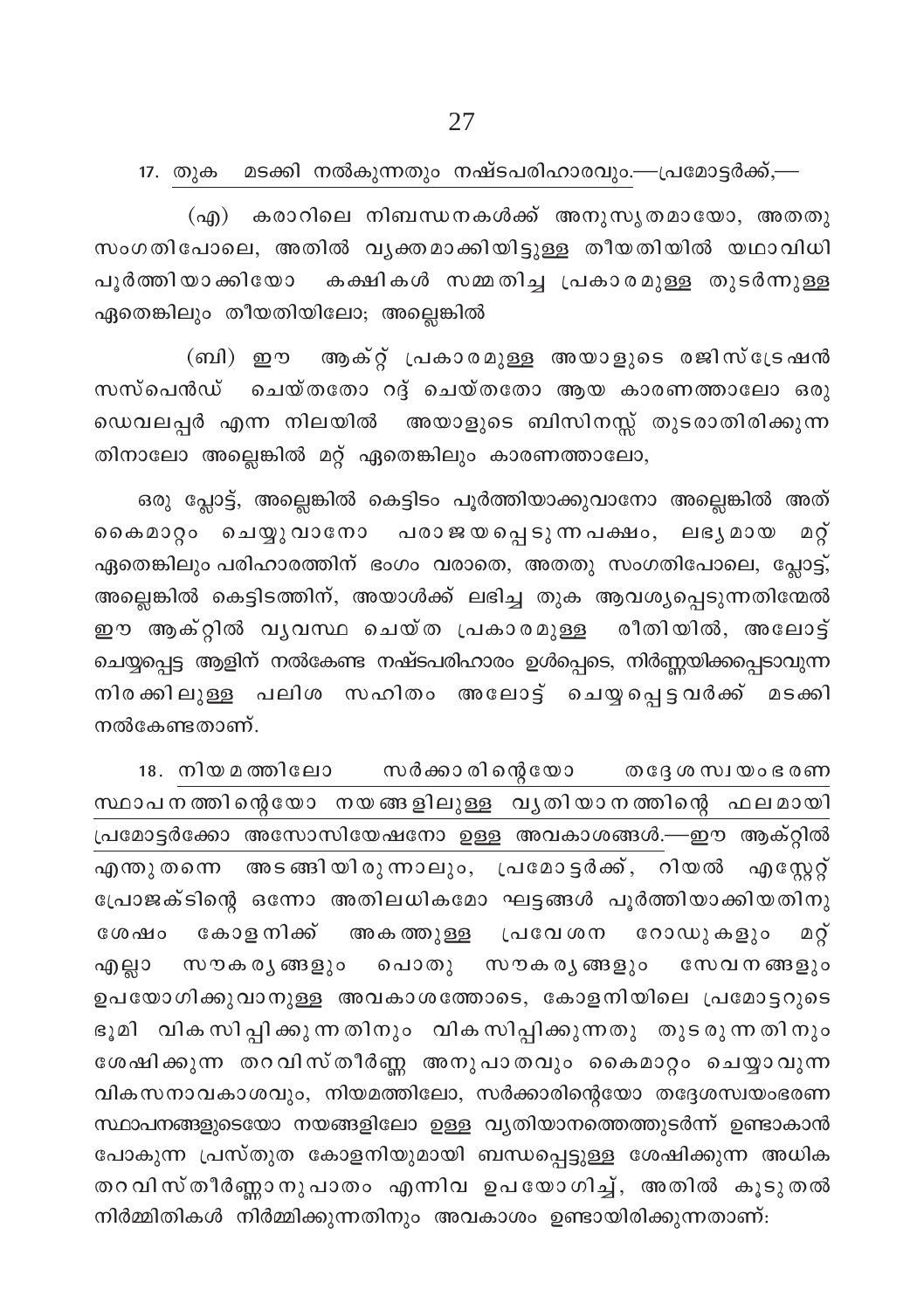എന്നാൽ, അലോട്ട് ചെയ്യപ്പെട്ടവർക്ക് ഒന്നോ അതിൽ കൂടുതലോ എടുപ്പുകൾ വില്പന നടത്തിയതിനുശേഷം മുകളിൽ പ്രസ്താവിച്ച പ്രകാരം ഒരു കോളനിയിലെ പ്ലോട്ടിന്റെ തറവിസ്തീർണ്ണാനുപാതത്തിലുള്ള വർദ്ധനവ് ഉണ്ടാവുകയാണെങ്കിൽ, വിൽപ്പന നടത്തിയ എടുപ്പ് അല്ലെങ്കിൽ എടുപ്പുകൾക്ക് വിനിയോഗിച്ച തറവിസ്തീർണ്ണാനുപാതത്തിനോ കോളനിയിലെ ആകെ തറവിസ് തീർണ്ണാ നു പാ തത്തിനോ ആനു പാ തിക മായി ഉണ്ടാ യിട്ടുള്ള തറവിസ്തീർണ്ണാനുപാതത്തിനുള്ള വർദ്ധനവ് അലോട്ട് ചെയ്യപ്പെട്ടവരുടെ അസോസിയേഷന് തറ വിസ്തീർണ്ണ അനുപാതം വിനിയോഗിക്കുന്നതിന് അസോസിയേഷനിൽ നിന്നും പ്രമോട്ടർ സമ്മതം വാങ്ങേണ്ട ആവശ്യമില്ലാത്തതുമാകുന്നു.

അദ്ധ്യായം IV

## അലോട്ട് ചെയ്യപ്പെട്ടവരുടെ അവകാശങ്ങളും കർത്തവ്യങ്ങളും

19. അലോട്ട് ചെയ്യപ്പെട്ടവരുടെ അവകാശങ്ങളും കർത്തവൃങ്ങളും.— (1) ക്ഷമതയുള്ള അധികാരസ്ഥാനം അംഗീകാരം നൽകിയ ലേ ഔട്ട് പ്ലാൻ, എന്നിവ സഹിതം സൈറ്റ് സംബന്ധിച്ച വിവരങ്ങളും ഈ വിവരണങ്ങൾ ആക്റ്റിലും, അതിൻകീഴിൽ ഉണ്ടാ ക്കപ്പെ ട്ടി ട്ടുള്ള ചട്ടങ്ങളിലും റഗുലേഷനുകളിലും വൃവസ്ഥ ചെയ്ത പ്രകാരമോ പ്രമോട്ടറുമായുള്ള കരാറിലോ ഉള്ള മറ്റു വിവരങ്ങളോ ലഭിക്കുവാൻ അലോട്ട് ചെയ്യപ്പെട്ട ആളിന് അർഹതയുണ്ടായിരിക്കുന്നതാണ്.

ജലവിതരണം, സാനിട്ടേഷൻ, വൈദ്യുതി എന്നിവയ്ക്കുള്ള  $(2)$ വ്യവസ്ഥകൾ ഉൾപ്പെടെ പ്രോജക്ടിന്റെ ഓരോ ഘട്ടവും പൂർത്തീകരിക്കുന്ന സമയവിവര പട്ടിക സംബന്ധിച്ച് അറിയുന്നതിന് അലോട്ട് ചെയ്യപ്പെട്ട ആളിന് അർഹതയുണ്ടായിരിക്കുന്നതാണ്.

3-ാം വകുപ്പിലെ (3)-ാം ഉപവകുപ്പ് (ഐ) ഖണ്ഡത്തിലെ  $(3)$ (iii) ഉപഖണ്ഡപ്രകാരം പ്രമോട്ടർ നൽകിയ പ്രഖ്യാപനത്തിനനുസരിച്ച്, അതതുസംഗതിപോലെ, പ്ലോട്ടിന്റെയോ കെട്ടിടത്തിന്റെയോ കൈവശ<mark>ം</mark> അവകാശപ്പെടുന്നതിന് അലോട്ട് ചെയ്യപ്പെട്ട ആളിന് അർഹതയുണ്ടായിരി ക്കുന്നതാണ്.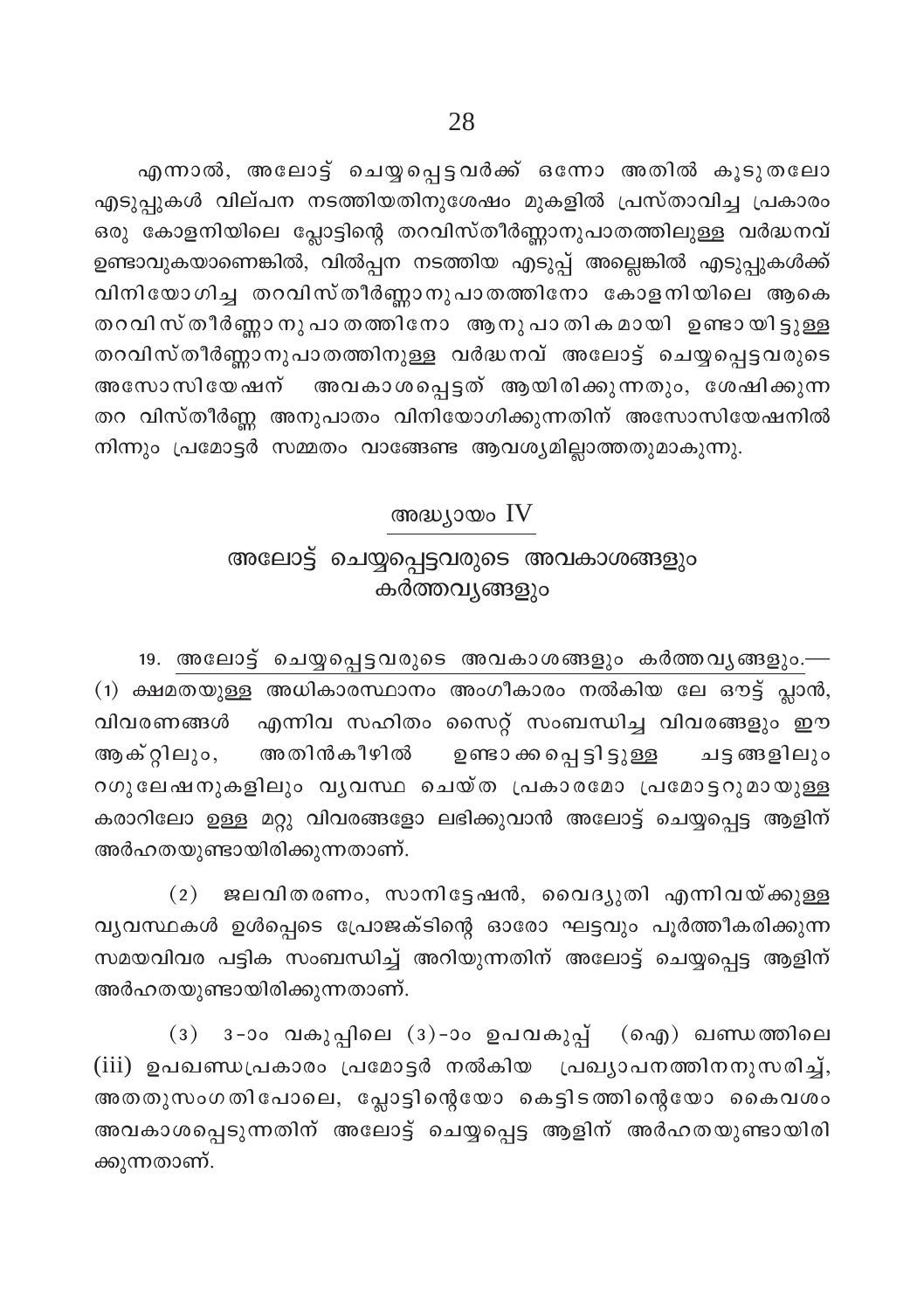$(4)$  പ്രമോട്ടർ, കരാറിലെ നിബന്ധനകൾക്ക് അനുസൃതമായോ ഈ ആക്റ്റിലേയോ അതിൻകീഴിൽ ഉണ്ടാക്കപ്പെട്ടിട്ടുള്ള ചട്ടങ്ങളിലേയോ റഗുലോഷനുകളിലേയോ വ്യവസ്ഥകൾ പ്രകാരം രജിസ്ട്രേഷൻ സസ്പെൻഡ് ചെയ്യുകയോ റദ്ദ് ചെയ്യപ്പെടുകയോ ചെയ്തതിനാൽ ഒരു ഡെവലപ്പർ എന്ന നിലവിലുളള തന്റെ ബിസിനസ്സ് തുടരാതിരുന്ന കാരണത്താലോ, അതതുസംഗതിപോലെ, പ്ലോട്ട് അല്ലെങ്കിൽ കെട്ടിടം കൈമാറുവാൻ പരാജയപ്പെടുുന്നപക്ഷം, പ്രമോട്ടറിൽ നിന്നും തുക തിരികെ ലഭിക്കുവാൻ അലോട്ട് ചെയ്യപ്പെട്ട ആളിന് അർഹതയുണ്ടായിരിക്കുന്നതാണ്.

 $(5)$  പ്രമോട്ടർ അലോട്ട് ചെയ്യപ്പെട്ട ആളിന്, അതതുസംഗതി പോലെ, പ്ലോട്ട് അല്ലെങ്കിൽ കെട്ടിടം കൈമാറുമ്പോൾ, പൊതുവായ സ്ഥലത്തി ന്റേതുൾപ്പെടെ, ആവശ്യമായ രേഖകളും പ്ലാനുകളും ലഭിക്കുന്നതിന് അലോട്ട് ചെയ്യപ്പെട്ട ആൾക്ക് അർഹതയുണ്ടായിരിക്കുന്നതാണ്.

 $(6)$  13-ാം വകുപ്പ് പ്രകാരം, അതതു സംഗതിപോലെ, ഒരു പ്ലോട്ടോ കെട്ടിഭമോ വാങ്ങുന്നതിന് ഒരു വിൽപ്പനകരാറിൽ ഏർപ്പെട്ടിട്ടുള്ള അ്ലോട്ട് ചെയ്യപ്പെട്ട ഓരോ ആളും, പ്രസ്തുത കരാറിൽ വൃക്തമാക്കിയിട്ടുള്ള (പകാരമുള്ള രീതിയിലും സമയത്തിനകത്തും ആവശ്യമായ തുക നൽകാൻ ബാദ്ധൃസ്ഥനായിരിക്കുന്നതും ഉചിതമായ രീതിയിലും സമയത്തും സ്ഥലത്തും രജിസ്ട്രേഷൻ ചാർജ്ജുകളുടേയും നൽകേണ്ടതായ നികുതികൾ, വെള്ളം, വൈദ്യുതി എന്നീ ചാർജ്ജുകളുടേയും പരിപാലനചെലവുകളുടേയും തറവാടകയുടേയും കരാറിനനുസൃതമായ മറ്റ് ചാർജ്ജുകളുടേയും മറ്റ് ഏതെങ്കിലും ചാർജ്ജ് ഉണ്ടെങ്കിൽ, അതിന്റെയും ആനുപാതിക വിഹിതം നൽകേണ്ടതുമാണ്.

(7)  $(6)$ -ാം ഉപവകുപ്പ് പ്രകാരം നൽകേണ്ടതായ ഏതെങ്കിലും തുകയോ ചാർജ്ജോ നൽകുന്നതിൽ കാലതാമസം വരുത്തുന്നപക്ഷം, അതിനായി നിർണ്ണയിക്കപ്പെട്ട നിരക്കിലുള്ള പലിശ നൽകുവാൻ അലോട്ട് ചെയ്യപ്പെട്ട ആൾക്ക് ബാദ്ധ്യതയുണ്ടായിരിക്കുന്നതാണ്.

(8) പ്രമോട്ടറും അങ്ങനെ അലോട്ട് ചെയ്യപ്പെട്ട ആളും തമ്മിൽ സമ്മതിക്കുന്നപക്ഷം, (6)-ാം ഉപവകുപ്പ് പ്രകാരം അലോട്ട് ചെയ്യപ്പെട്ട ആളിന്റെ ബാധൃതകളും (7)-ാം ഉപവകുപ്പ് പ്രകാരമുള്ള, പലിശയുടെ ബാധൃതയും പരസ്പര സമ്മതപത്രപ്രകാരം കുറവ് ചെയ്യാവുന്നതാണ്.

 $(9)$  അലോട്ട് ചെയ്യപ്പെട്ട ഓരോ ആളും, അതതു സംഗതിപോലെ, ഒരു പ്ലോട്ടോ കെട്ടിടമോ കൈവശം ലഭിച്ചതിനുശേഷം ഒരു അസോസിയേഷൻ രൂപീകരിക്കുന്നതിൽ പങ്കാളിയാകേണ്ടതാണ്.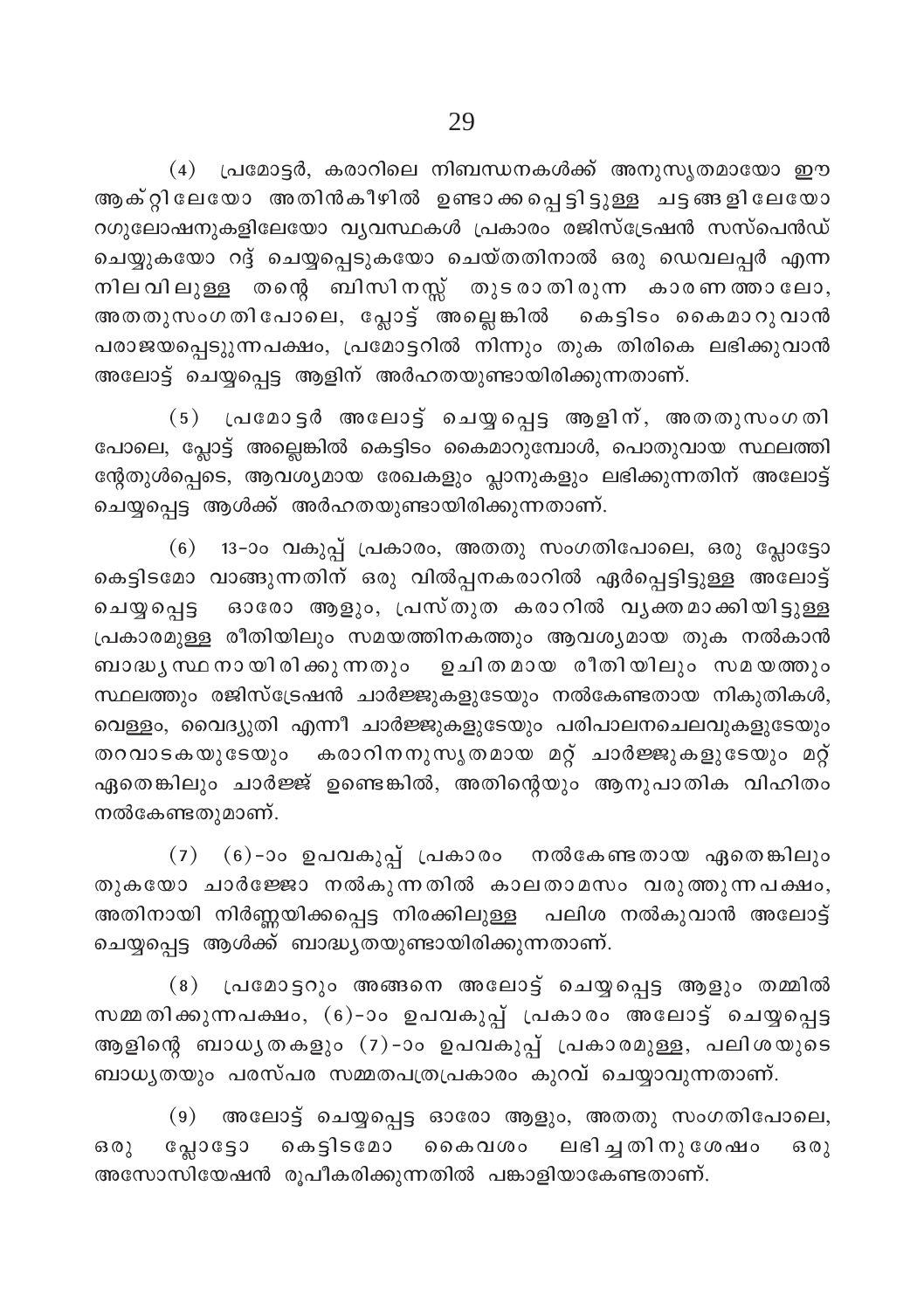#### അദ്ധ്യായം V

## റിയൽ എസ്കേറ്റ് റെഗുലേറ്ററി അതോറിറ്റി

 $20.$  റിയൽ എസ്റ്റേറ്റ് റെഗുലേറ്ററി അതോറിറ്റിയുടെ രൂപീകരണം.— $(1)$ സർക്കാർ, വിജ്ഞാപനംവഴി, ഈ ആക്റ്റ് പ്രാബലൃത്തിൽ വന്ന തീയതി മുതൽ ആറ് മാസക്കാലയളവിനുള്ളിൽ റിയൽ എസ്റ്റേറ്റ് റഗുലേറ്ററി അതോറിറ്റി എന്ന പേരിൽ ഈ ആക്റ്റിൻകീഴിൽ അതിന് നൽകിയിട്ടുള്ള അധികാരങ്ങൾ വിനിയോഗിക്കുന്നതിനും അതിന് നൽകിയിട്ടുള്ള ചുമതലകൾ നിർവ്വഹിക്കുന്നതിനുമായി ഒരു അതോറിറ്റി രൂപീകരിക്കേണ്ടതാണ്.

(2) അതോറിറ്റി ശാശ്വതമായ പിൻതുടർച്ചാവകാശത്തോടും ഒരു പൊതുമുദ്രയോടും കൂടിയതും ഈ ആക്റ്റിലെ വൃവസ്ഥകൾക്ക് വിധേയമായി, സ്ഥാവര ജംഗമ സ്വത്തുക്കൾ ആർജ്ജിക്കുവാനും കൈവശം വയ്ക്കാനും കയ്യൊഴിയുവാനും കരാറുകളിൽ ഏർപ്പെടാനുമുള്ള അധികാരത്തോടു കൂടിയതും ആയ മേൽപ്പറഞ്ഞ പേരിലുള്ള ഒരു ഏകാംഗീകൃത നികായം ആയിരിക്കുന്നതും പ്രസ്തുത പേരിൽ വൃവഹരിക്കുകയും വൃവഹരി ക്കപ്പെടുകയും ചെയ്യേണ്ടതുമാണ്.

(3) റെഗുലേറ്ററി അതോറിറ്റിയുടെ ആസ്ഥാനം തിരുവനന്തപുരം ആയിരിക്കുന്നതാണ്.

21. അതോറിറ്റിയുടെ ഘടന.—അതോറിറ്റിയിൽ ഒരു ചെയർപേഴ്സണും പൊതുഭരണം, നഗരവികസനം, ധനകാര്യം, നിയമം അല്ലെങ്കിൽ മാനേജ്മെന്റ് എന്നീ മേഖലകളിൽ പ്രത്യേക പരിജ്ഞാനമുള്ളതോ തൊഴിൽ പരിചയമുള്ളതോ ആയ ആളുകൾക്കിടയിൽനിന്നും സർക്കാർ നിയമിക്കുന്ന രണ്ടിൽ കുറയാത്ത മുഴുവൻ സമയ അംഗങ്ങളും ഉണ്ടായിരിക്കു ന്നതാണ്.

22. അതോറിറ്റിയിലെ ചെയർപേഴ്സന്റെയും അംഗങ്ങളുടേയും യോഗൃതകൾ.—സർക്കാർ, അതോറിറ്റിയുടെ ചെയർപേഴ്സണെയും മറ് വികസനം, അടിസ്ഥാന സൗകര്യം, സാമ്പത്തിക ശാസ്ത്രം, ആസൂത്രണം, നിയമം, വാണിജ്യം, അക്കൗണ്ടൻസി, വൃവസായം, മാനേജ്മെന്റ്, സാമൂഹ്യസേവനം, പൊതുകാര്യം അല്ലെങ്കിൽ ഭരണനിർവ്വഹണം എന്നീ മതിയായ അറിവും ചെയർപേഴ്സന്റെ സംഗതിയിൽ മേഖലകളിൽ കുറഞ്ഞത് ഇരുപത് വർഷത്തെ തൊഴിൽ പരിചയവും അംഗങ്ങളുടെ സംഗതിയിൽ കുറഞ്ഞത് പതിനഞ്ച് വർഷത്തെ തൊഴിൽ പരിചയവും ഉള്ള ആളുകൾക്കിടയിൽനിന്നും നിയമിക്കേണ്ടതാണ്: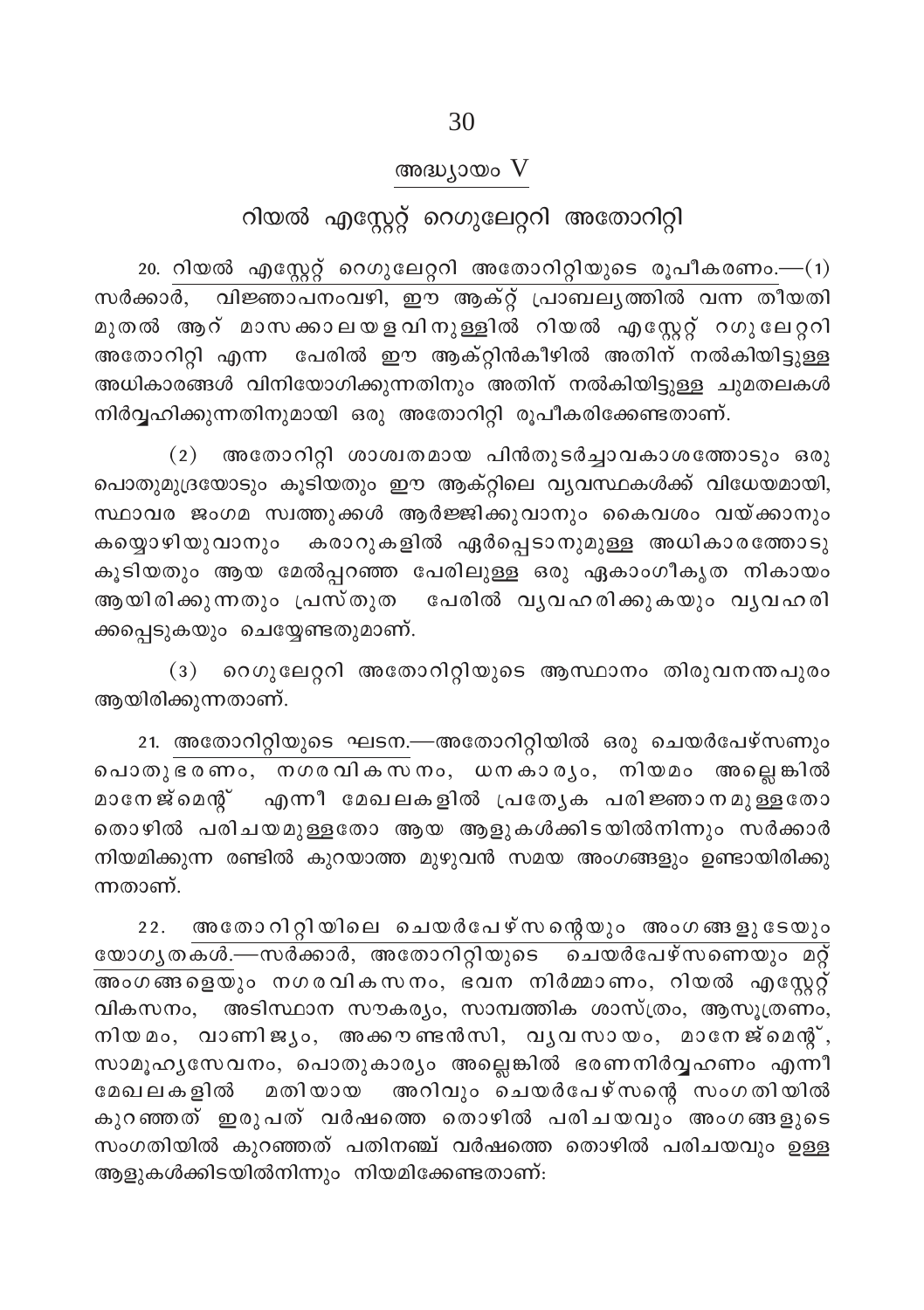23. ചെയർപേഴ്സന്റെയും അംഗങ്ങളുടെയും ഔദ്യോഗിക കാലാവധി.—  $(1)$  ചെയർപേഴ്സണും അംഗങ്ങളും അവരുടെ ഔദ്യോഗികസ്ഥാനം ഏറ്റെടുത്ത തീയതി മുതൽ അഞ്ച് വർഷത്തിൽ അധികരിക്കാത്ത ഒരു ്ക് റ്റ്ം<br>കാലയളവിലേക്കോ അവർ അറുപത്തിയഞ്ച് വയസ്സ് പൂർത്തീകരിക്കുന്നതു വരെയോ, ഏതാണോ ആദ്യം വരുന്നത്, അതുവരെ ഔദ്യോഗികസ്ഥാനം വഹിക്കേണ്ടതാണ്.

 $(2)$  ചെയർപേഴ്സണോ അംഗമോ ആയി ഏതെങ്കിലും ആളെ നിയമിക്കുന്നതിനു മുമ്പായി, സർക്കാർ അങ്ങനെയുള്ള അം ൾക്ക് അങ്ങനെയുള്ള അംഗത്തിന്റെ ചുമതലകളെ ദോഷകരമായി ബാധിക്കാൻ ഇടയുള്ള മറ്റ് ഏതെങ്കിലും സാമ്പത്തിക താല്പര്യങ്ങളോ അല്ലെങ്കിൽ മറ് താല്പര്യങ്ങളോ ഇല്ലായെന്ന് ബോദ്ധ്യപെടേണ്ടതാണ്.

24. ചെയർപേഴ്സണും അംഗങ്ങൾക്കും നൽകേണ്ടതായ ശമ്പളവു<mark>ം</mark> ബത്തകളും.—(1) ചെയർപേഴ്സണും മറ്റ് അംഗങ്ങൾക്കും നൽകേണ്ടതായ \_\_\_\_\_\_\_\_\_\_\_<br><u>ശമ്പളവു</u>ം ബത്തകളും സേവനം സംബന്ധിച്ച മറ്റ് നിബന്ധനകളും വൃവസ്ഥകളും നിർണ്ണയിക്കപ്പെടാവുന്ന പ്രകാരമായിരിക്കുന്നതാണ്.

 $(2)$  23-ാം വകുപ്പിന്റെ  $(1)$ -ഉം  $(2)$ -ഉം ഉപവകുപ്പുകളിൽ എന്തുതന്നെ അടങ്ങിയിരുന്നാലും, അതതു സംഗതിപോലെ, ചെയർപേഴ്സ്ണോ അംഗത്തിനോ,—

(എ) സർക്കാരിന്, മൂന്ന് മാസത്തിൽ കുറയാതെയുള്ള നോട്ടീസ് രേഖാമൂലം നൽകിക്കൊണ്ട് അദ്ദേഹത്തിന്റെ ഔദ്യോഗികസ്ഥാനം ഉപേക്ഷിക്കാവുന്നതാണ്;

(ബി) ആക്റ്റിന്റെ 26-ാം വകുപ്പിലെ വ്യവസ്ഥകൾക്കനുസൃതമായി<br>അദ്ദേഹത്തെ ഔദ്യോഗികസ്ഥാനത്ത് നിന്ന് നീക്കം ചെയ്യാവുന്നതാണ്.

(3) ചെയർപേഴ്സന്റെയോ മറ്റേതെങ്കിലും അംഗത്തിന്റെയോ ഔദ്യോഗികസ്ഥാനത്ത് ഏതെങ്കിലും ഒഴിവ്, അങ്ങനെയുള്ള ഒഴിവ് ഉണ്ടായ തീയതി മുതൽ ആറു മാസക്കാലയളവിനുള്ളിൽ അത് നികത്തേണ്ടതാണ്.

25. ചെയർപേഴ്സന്റെ ഭരണപരമായ അധികാരങ്ങൾ.—ചെയർപേഴ്സണ് അതോറിറ്റിയുടെ കാര്യങ്ങളുടെ നടത്തിപ്പിൽ പൊതുവായ മേൽനോട്ടത്തിനുള്ള അധികാരങ്ങൾ ഉണ്ടായിരിക്കുന്നതും അദ്ദേഹം അതോറിറ്റിയുടെ യോഗങ്ങളിൽ ആദ്ധ്യക്ഷ്യം വഹിക്കുന്നതിന് പുറമെ അതോറിറ്റിയുടെ നിർണ്ണയിക്കപ്പെടാവുന്ന പ്രകാരമുള്ള അങ്ങനെയുള്ള ഭരണപരമായ അധികാരങ്ങൾ \_ വിനിയോഗിക്കേണ്ടതും ചുമതലകൾ നിർവ്വഹിക്കേണ്ടതുമാണ്.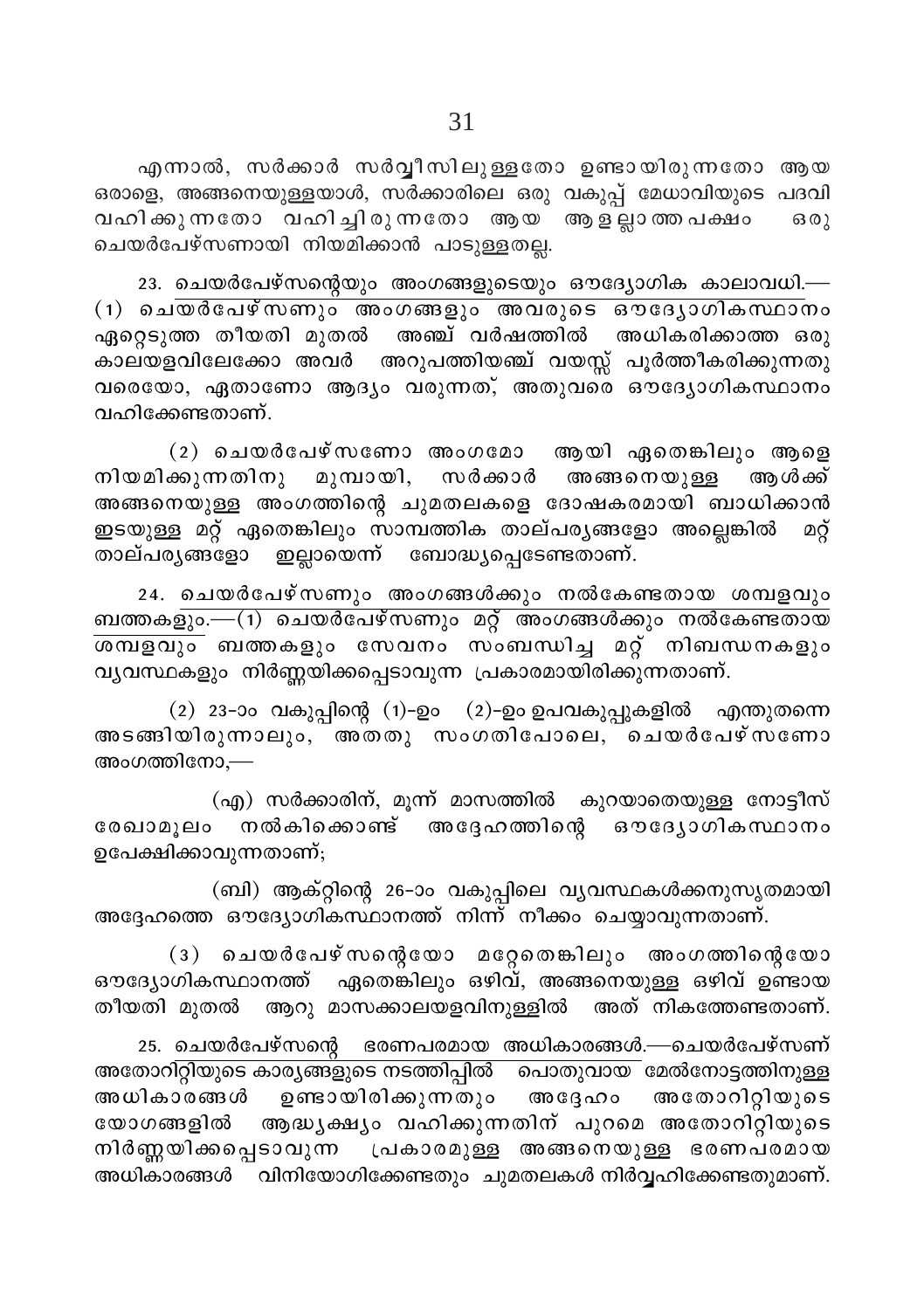$26.$  ചെയർപേഴ്സണെയും അംഗങ്ങളെയും നീക്കം ചെയ്യൽ.— $(1)$ സർക്കാരിന്, ഉത്തരവ് വഴി, അതതു സംഗതിപോലെ, ചെയർപേഴ്സണെയോ മറ്റ് അംഗങ്ങളെയോ ഔദ്യോഗികസ്ഥാനത്ത് നിന്ന്, അയാൾ,—

(എ) അവിമുക്ത നിർദ്ധനനായി വിധിക്കപ്പെടുകയോ;

(ബി) സാന്മാർഗ്ഗിക ദൂഷ്യം ഉൾപ്പെടുന്ന ഒരു കുറ്റത്തിന് ശിക്ഷിക്കപ്പെടുകയോ;

(സി) അംഗമായി പ്രവർത്തിക്കുന്നതിന് ശാരീരികമായോ മാനസികമായോ കഴിവില്ലാതായിത്തീരുകയോ;

(ഡി) അയാളുടെ ചുമതലകളെ ദോഷകരമായി ബാധിക്കാനിട യുള്ള അങ്ങനെയുള്ള സാമ്പത്തികമോ മറ്റ് വിധത്തിലോ ഉള്ള താല്പര്യമോ ഉണ്ടാവുകയാണെങ്കിലോ;

(ഇ) ഔദ്യോഗികസ്ഥാനത്ത് തുടരുന്നത് പൊതുതാൽപര്യത്തിന് ഹാനികരകമാകും വിധം തന്റെ പദവി ദുരുപയോഗം ചെയ്തുവെങ്കിലോ,

നീക്കം ചെയ്യാവുന്നതാണ്.

 $(2)$  അനങ്ങനെയുള്ള യാതൊരു ചെയർപേഴ്സണെയോ അംഗത്തിനെയോ, (1)-ാം ഉപവകുപ്പ് (ഡി) ഖണ്ഡമോ (ഇ) ഖണ്ഡമോ പ്രകാരം അവർക്ക് പറയാനുള്ളത് പറയുവാൻ ഒരു അവസരം നൽകാതെ ഔദ്യോഗികസ്ഥാനത്തുനിന്നു നീക്കം ചെയ്യുവാൻ പാടുള്ളതല്ല.

(3) ചെയർപേഴ്സണോ അംഗത്തിനോ മുന് മാസത്തിൽ കുറയാതെയുള്ള ഒരു നോട്ടീസ് സഹിതം സർക്കാരിന് ഒരു രാജിക്കത്ത് അയച്ചുകൊണ്ട്, തന്റെ ഔദ്യോഗികസ്ഥാനം ഏതു സമയത്തും രാജിവയ്ക്കാവുന്നതാണ്.

27. ഔദ്യോഗികസ്ഥാനത്തുനിന്നും ഒഴിഞ്ഞതിനുശേഷം ജോലിയിൽ പ്രവേശിക്കുന്നതിനുള്ള നിയന്ത്രണം.—ചെയർപേഴ്സണോ ഒരു അംഗമോ,—

(എ) അദ്ദേഹം ഔദ്യോഗികസ്ഥാനം ഒഴിഞ്ഞ തീയതി മുതൽ ഈ ഏതെങ്കിലും ജോലിയുമായി ബന്ധപ്പെട്ട ആക്റ്റ് പ്രകാരമുള്ള .<br>ഏതെങ്കിലും ആളിന്റെയോ മാനേജ്മെന്റിന്റെയോ ഭരണനിർവ്വഹണത്തിലുള്ളതോ .<br>അല്ലെങ്കിൽ മാനേജ്മെന്റുമായി ബന്ധപ്പെട്ടോ ഭരണനിർവ്വഹണവുമായി ബന്ധപെട്ടോ ഏതെങ്കിലും ജോലി സ്വീകരിക്കുവാൻ പാടുള്ളതല്ല:

എന്നാൽ, സർക്കാരിന്റെയോ ഒരു തദ്ദേശ സ്വയംഭരണസ്ഥാപനത്തിന്റെയോ കീഴിലോ ഏതെങ്കിലും കേന്ദ്ര ആക്റ്റോ സംസ്ഥാന ആക്റ്റോ പ്രകാരമോ അതിൻകീഴിലോ രൂപീകരിക്കപ്പെട്ട ഏതെങ്കിലും സ്റ്റാറ്റ്യൂട്ടറി അതോറിറ്റിയിലോ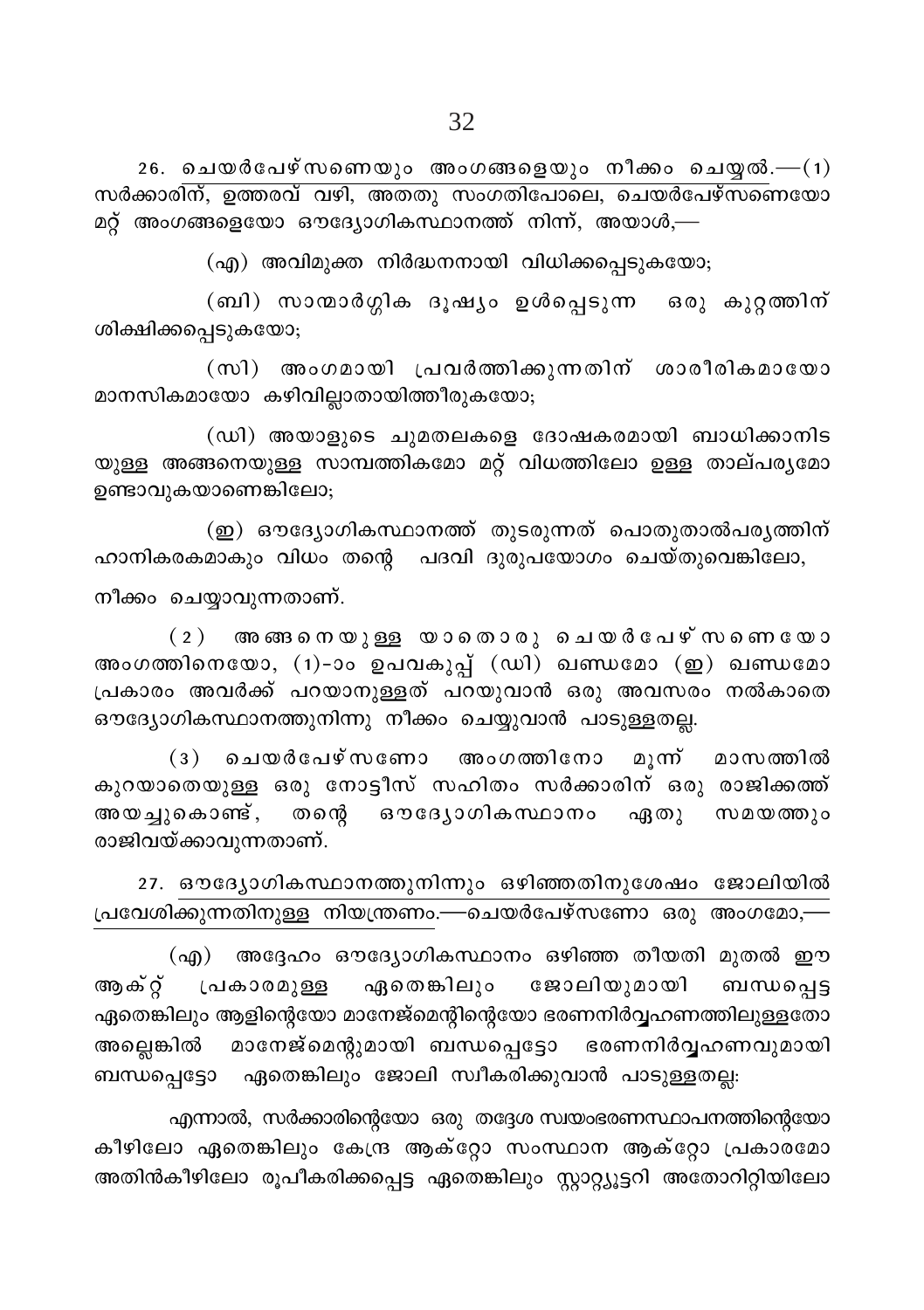ഏതെങ്കിലും കോർപ്പറേഷനിലോ 2013-ലെ കമ്പനി ആക്റ്റ് (2013-ലെ 8-ാം കേന്ദ്ര ആക്റ്റ്)-ലെ 45-ാം വകുപ്പിൽ നിർവ്വചിച്ച പ്രകാരമുള്ള ഒരു സർക്കാർ കമ്പനിയിലോ ജോലി ചെയ്യുന്നതിന് ഈ ഖണ്ഡത്തിൽ അടങ്ങിയിട്ടുള്ള യാതൊന്നും ബാധകമാകുന്നതല്ല.

(ബി) ചെയർപേഴ്സണോ, അംഗമോ, ഔദ്യോഗികസ്ഥാനം ഒഴിയുന്നതിന് മുൻപ് അതോറിറ്റിക്ക് വേണ്ടി പ്രവർത്തിക്കുകയോ അല്ലെങ്കിൽ ഉപദേശം നൽകുകയോ ചെയ്തിട്ടുള്ളതും അതോറിറ്റി ഒരു കക്ഷിയായി ട്ടുള്ളതുമായ ഏതെങ്കിലും പ്രത്യേക നടപടിയോ, ഇടപാടുകളോ, ചർച്ചയോ കേസോ ആയി ബന്ധപ്പെട്ട ഏതെങ്കിലും ആളിനോ സംഘടനയ്ക്കോ വേണ്ടി പ്രവർത്തിക്കുക;

(സി) ഔദ്യോഗിക സ്ഥാനം വഹിക്കുന്ന സമയത്ത് നേരിട്ടും പ്രധാന്യമേറിയതുമായ ഔദ്യോഗിക ബന്ധം ഉണ്ടായിരുന്ന  $6301$ സ്ഥാപനവുമായി സേവനം സംബന്ധിച്ച കരാറിൽ ഏർപ്പെടുകയോ ഡയറക്ടർ ബോർഡിലെ നിയമനം സ്വീകരിക്കുകയോ ജോലി വാഗ്ദാനം ചെയ്തത് സ്വീകരിക്കുകയോ,

#### ചെയ്യുവാൻ പാടുള്ളതല്ല.

28. അതോറിറ്റിയിലെ ഉദ്യോഗസ്ഥരും മറ്റ് ജീവനക്കാരും. (1) സർക്കാരിന്, അതോറിറ്റിയുമായി കൂടിയാലോചിച്ചതിനുശേഷം, ഈ ആക്റ്റ് പ്രകാരമുള്ള അവരുടെ ചുമതലകൾ കാര്യക്ഷമമായി നിർവ്വഹിക്കുന്നതിന്, ചെയർപേഴ്സന്റെ പൊതുവായുള്ള മേൽനോട്ടത്തിൽ ചുമതലകൾ നിർവ്വഹിക്കുന്നതും അതിന് ആവശ്യമെന്ന് കരുതുന്നതുമായ അങ്ങനെയുള്ള ഉദ്യോഗസ്ഥരെയും ജീവനക്കാരെയും നിയമിക്കാവുന്നതുമാണ്.

(2) (1)-ാം ഉപവകുപ്പ് പ്രകാരം നിയമിക്കപ്പെട്ട, അതോറിറ്റിയിലെ ഉദ്യോഗസ്ഥർക്കും ജീവനക്കാർക്കും നൽകേണ്ടതായ ശമ്പളവും ബത്തകളും സേവനം സംബന്ധിച്ച മറ്റ് നിബന്ധനകളും ഉപാധികളും നിർണ്ണയിക്ക പ്പെടാവുന്ന പ്രകാരം ആയിരിക്കുന്നതാണ്.

29. അതോറിറ്റിയുടെ യോഗങ്ങൾ.—(1) അതോറിറ്റി ഉണ്ടാക്കിയിട്ടുള്ള റഗുലേഷനുകളിൽ പ്രത്യേകം പറഞ്ഞിട്ടുള്ള അങ്ങനെയുള്ള സ്ഥലങ്ങളിലും സമയത്തും യോഗം ചേരേണ്ടതും അങ്ങനെയുള്ള യോഗങ്ങളിൽ ക്വാറം ഉൾപ്പെടെ, അതിന്റെ കാര്യങ്ങളുടെ നടത്തിപ്പിനെ സംബന്ധിച്ച്, അങ്ങനെയുള്ള നടപടിക്രമം പാലിക്കേണ്ടതുമാണ്.

 $33/441/2016/S - 22$ .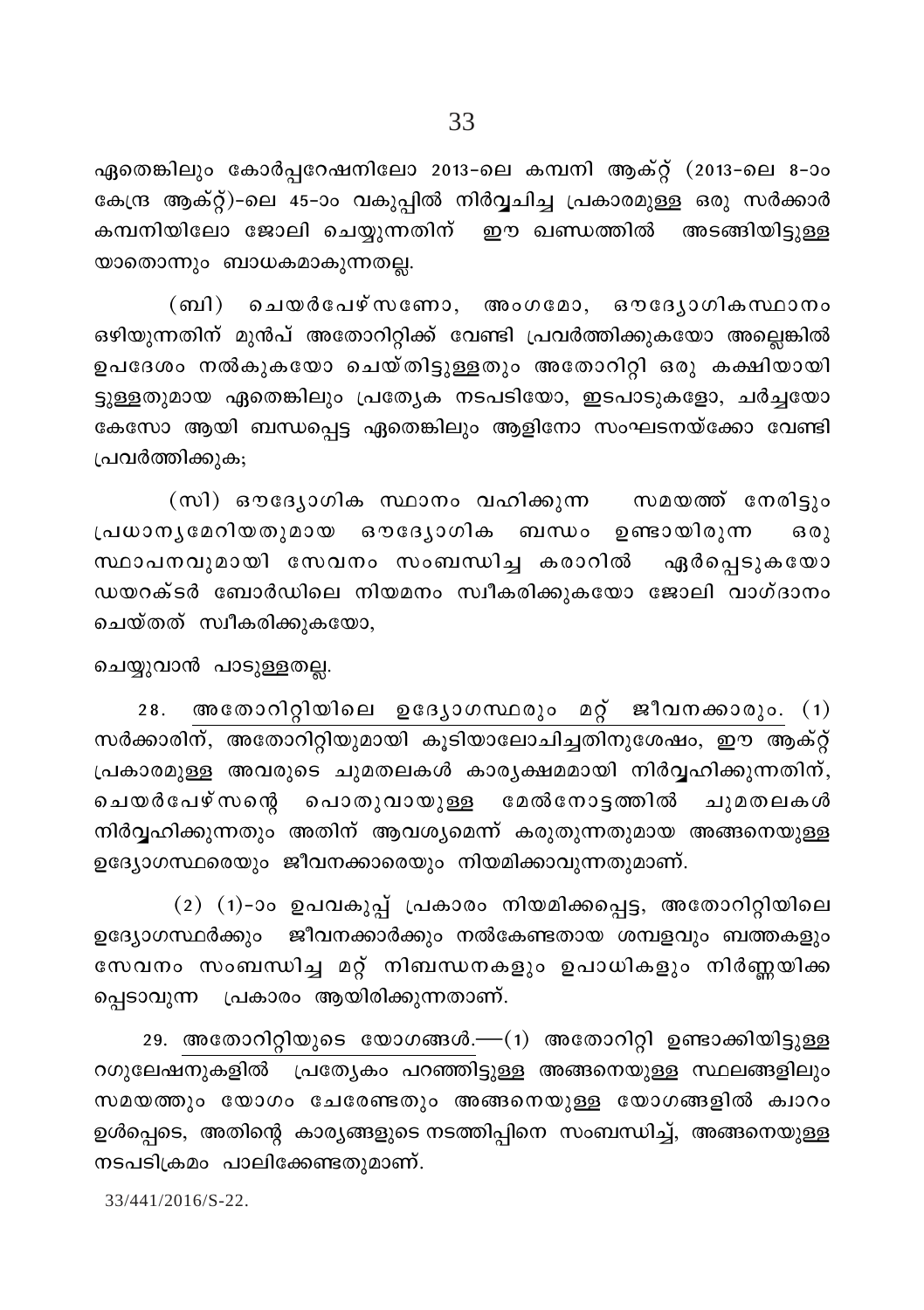(2) ചെയർപേഴ്സണ് അതോറിറ്റിയുടെ യോഗത്തിൽ ഏതെങ്കിലും കാരണത്താൽ ഹാജരാകാൻ കഴിയാതെ വന്നാൽ യോഗത്തിൽ അംഗങ്ങൾക്കിടയിൽനിന്നും തെരഞ്ഞെടുക്കപ്പെട്ട മറ്റ് സന്നിഹിതരായ ഏതെങ്കിലും അംഗം യോഗത്തിൽ ആദ്ധ്യക്ഷ്യം വഹിക്കേണ്ടതാണ്.

(3) അതോറിറ്റിയുടെ ഏതെങ്കിലും യോഗത്തിൽ ഉയർന്നുവരുന്ന എല്ലാ ചോദൃങ്ങളും ഹാജരായിട്ടുള്ളതും വോട്ട് ചെയ്യുന്നതുമായ അംഗങ്ങളുടെ വോട്ടുകളുടെ ഭൂരിപക്ഷത്തിന്റെ അടിസ്ഥാനത്തിൽ തീരുമാനിക്കേണ്ടതും വോട്ടുകൾ തുല്യമാവുന്ന സംഗതിയിൽ ചെയർപേഴ്സണോ അയാളുടെ അഭാവത്തിൽ യോഗത്തിൽ ആദ്ധ്യക്ഷ്യം വഹിക്കുന്ന ആളിനോ രണ്ടാം വോട്ടോ കാസ്റ്റിംഗ് വോട്ടോ ഉണ്ടായിരിക്കുന്നതാണ്:

എന്നാൽ, 6-ാം വകുപ്പ് പ്രകാരം രജിസ്ട്രേഷൻ റദ്ദാക്കുന്നതുമായി ബന്ധപ്പെട്ട ഏതൊരു തീരുമാനവും എല്ലാ അംഗങ്ങളും ഹാജരായിട്ടുള്ള യോഗത്തിൽ തീരുമാനിക്കേണ്ടതാണ്.

30. ഒഴിവുകൾ മുതലായവ അതോറിറ്റിയുടെ നടപടികൾ അസാധുവാക്കുന്നതല്ലെന്ന്.—അതോറിറ്റിയുടെ യാതൊരു പ്രവൃത്തിയോ കുന്നതല്ല, അതായത്:—

(എ) അതോറിറ്റിയിലെ ഏതെങ്കിലും ഒഴിവോ രൂപീകരണത്തിലുള്ള ഏതെങ്കിലും ന്യൂനതയോ;

(ബി) അതോറിറ്റിയുടെ അംഗമായി പ്രവർത്തിക്കുന്ന ഒരാളുടെ നിയമനത്തിലെ ഏതെങ്കിലും ന്യൂനതയോ;

(സി) സംഗതിയുടെ സത്തയെ ബാധിക്കാതെയുള്ള അതോറിറ്റിയുടെ നടപടിക്രമങ്ങളിലുള്ള ഏതെങ്കിലും അപാകത.

31. അതോറിറ്റിയുടെ ചുമതലകൾ.—(1) ആരോഗ്യകരവും സുതാര്യവും കാരൃക്ഷമവും മാത്സരൃജനകവുമായ റിയൽ എസ്റ്റേറ്റ് മേഖലയുടെ വളർച്ചയും പ്രോത്സാഹനവും സുഗമമാക്കുന്നതിനായി, അതതു സംഗതിപോലെ, സർക്കാരിനോ ക്ഷമതയുള്ള അധികാരസ്ഥാനത്തിനോ,—

(എ) അലോട്ട് ചെയ്യപ്പെട്ടവരുടെയും പ്രമോട്ടറുടെയും താല്പര്യം സംരക്ഷിക്കുന്നതിന്;

(ബി) പ്ലാനുകളുടെയും വികസന പദ്ധതികളുടെയും അംഗീകാര ത്തിനും അനുമതിക്കുമുള്ള നടപടിയും നടപടിക്രമങ്ങളും മെച്ചപ്പെടുത്തു ന്നതിനുള്ള നടപടികൾ;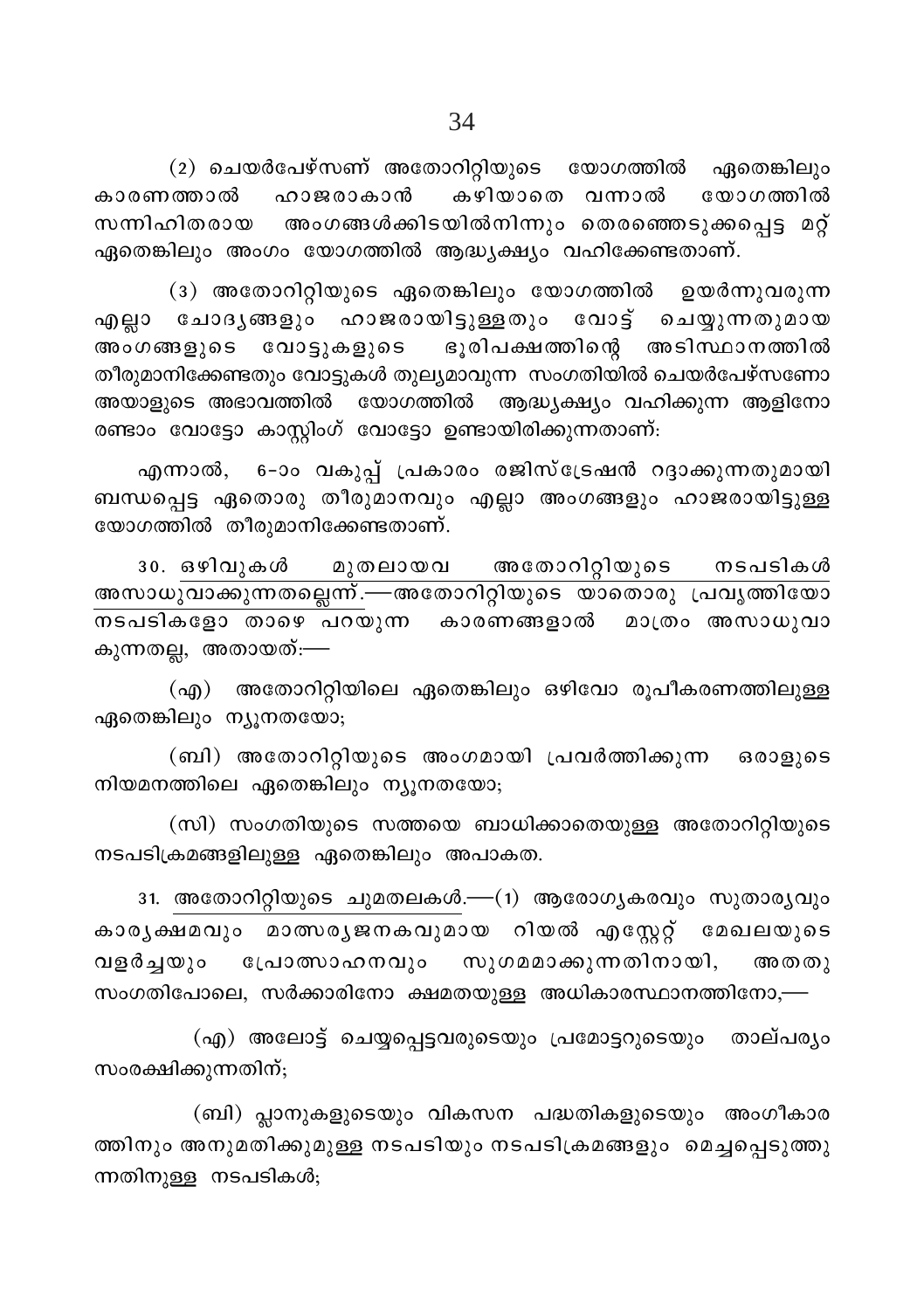(സി) പാരിസ്ഥിതികമായി സുസ്ഥിരവും താങ്ങാവുന്ന ചെലവിലുമുള്ള ഭവന നിർമ്മാണം, ഗ്രേഡിംഗ് ഉൾപ്പെടെ ഉചിതമായ നിർമ്മാണ സാമഗ്രികൾ, ഫിക്സ്ചറുകൾ, ഫിറ്റിംഗുകൾ, നിർമ്മാണം സംബന്ധിച്ച സാങ്കേതികവിദ്യകൾ എന്നിവ ഉപയോഗിച്ചുകൊണ്ട് അടിസ്ഥാന മാതൃകയ്ക്കനുസൃതമാക്കുന്നത് പ്രോത്സാഹിപ്പിക്കുക;

(ഡി) തർക്ക പരിഹാര ഫോറങ്ങൾ മുഖേന പ്രമോട്ടർമാരും അലോട്ട് ചെയ്യപ്പെട്ടവരും തമ്മിലുള്ള തർക്കങ്ങൾ സൗഹാർദ്ദപരമായി പരിഹരിക്കുന്നത് സാദ്ധ്യമാക്കുന്ന നടപടികൾ;

(ഇ) റിയൽ എസ്റ്റേറ്റ് മേഖലയുടെ പ്രോത്സാഹനത്തിന് വേണ്ടി അതോറിറ്റി ആവശ്യമെന്ന് കരുതുന്ന മറ്റ് ഏതെങ്കിലും സംഗതികൾ,

എന്നിവയിന്മേൽ ശിപാർശകൾ നൽകേണ്ടതാണ്.

(2) അതോറിറ്റിക്ക്, മറ്റുള്ളവയ്ക്കൊപ്പം, താഴെ പറയുന്ന ചുമതലകൾ ഉണ്ടായിരിക്കുന്നതാണ്, അതായത്:—

(എ) റിയൽ എസ്റ്റേറ്റ് മേഖലയുടെ വികസനവുമായി ബന്ധപ്പെട്ട കാര്യങ്ങളിൽ സർക്കാരിന് ഉപദേശം നൽകുക;

(ബി) രജിസ്ട്രേഷൻ നൽകപ്പെട്ട എല്ലാ റിയൽ എസ്റ്റേറ്റ് പ്രോജക്റ്റുകളുടെയും രജിസ്ട്രേഷന് വേണ്ടിയുള്ള അപേക്ഷയിൽ നൽകിയിട്ടുള്ള അങ്ങനെയുള്ള വിവരങ്ങൾ ഉൾപ്പെടെ നിർണ്ണയിക്കപ്പെടാവുന്ന അങ്ങനെയുള്ള വിശദാംശങ്ങൾ പ്രസിദ്ധീകരിക്കുന്നതിനും രേഖകളുടെ ഒരു വെബ്സൈറ്റ് നിലനിർത്തിപ്പോരുകയും ചെയ്യുക;

(സി) വെബ്സൈറ്റിൽ ഒരു ഡാറ്റാബേസ് ഉണ്ടാക്കുന്നതിനും .<br>വീഴ്ച വരുത്തിയ കാരണത്താൽ രജിസ്ട്രേഷൻ റദ്ദാക്കപ്പെട്ടതോ ഈ ആക്റ്റിന്റെ കീഴിൽ പിഴ ചുമത്തപ്പെട്ടതോ ആയ പ്രമോട്ടർമാരുടെ പേരുകളും പോജക്റ്റിന്റെ വിശദാംശങ്ങളും അതിനുള്ള കാരണങ്ങൾ സഹിതം സാധാരണ ജനങ്ങൾക്ക് അറിയുന്നതിനായി ഉൾപ്പെടുത്തുകയും;

(ഡി) വെബ്സൈറ്റിൽ ഒരു ഡാറ്റാബേസ് ഉണ്ടാക്കുകയും ഈ ആക്റ്റിൻകീഴിൽ അപേക്ഷ നൽകിയിട്ടുള്ളതും രജിസ്റ്റർ ചെയ്തിട്ടുള്ളതുമായ റിയൽ എസ്റ്റേറ്റ് ഏജന്റുമാരുടെ പേരുകൾ രജിസ്ട്രേഷൻ നിരസിക്കുകയോ റദ്ദാക്കുകയോ ചെയ്തിട്ടുള്ളവരുടെ ഉൾപ്പെടെ നിർണ്ണയിക്കപ്പെടാവുന്ന പ്രകാരമുള്ള വിശദാംശങ്ങൾ സഹിതം ഉൾപ്പെടുത്തുകയും;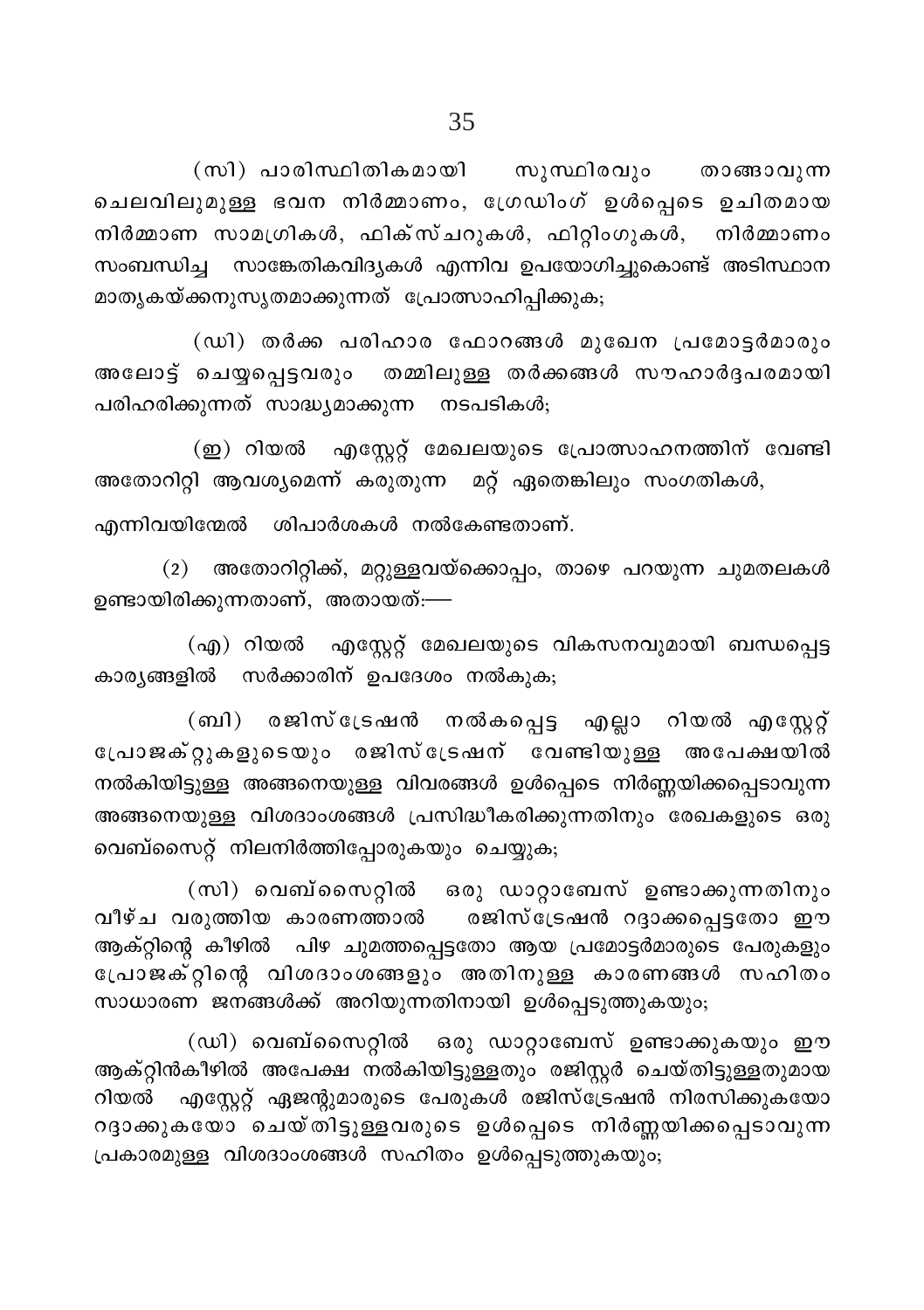$\Omega$ ) പ്രമോട്ടറോ അസോസിയേഷനോ, അതതു സംഗതിപോലെ, അലോട്ട് ചെയ്യപ്പെട്ടവരിൽനിന്നും ഈടാക്കേണ്ട സ്റ്റാൻഡേർഡ് ഫീസ് അതിന്റെ അധികാരിതയിലുള്ള ഓരോ പ്രദേശങ്ങളിലും റഗുലേഷനുകളിലൂടെ നിശ്ചയിക്കുക;

(എഫ്) ഈ ആക്റ്റും അതിൻകീഴിൽ ഉണ്ടാക്കപ്പെട്ട ചട്ടങ്ങളും റെഗുലേഷനുകളും പ്രകാരം പ്രമോട്ടർമാർ, അലോട്ട് ചെയ്യപ്പെട്ടവർ, റിയൽ ഏജന്റുമാർ എന്നിവരിൽ നിക്ഷിപ്തമായ കർത്തവൃങ്ങൾ എസ്റ്റേറ്റ് പാലിക്കുന്നുണ്ടെന്ന് ഉറപ്പുവരുത്തുക;

(ജി) ഈ ആക്റ്റ് പ്രകാരമുള്ള അതിന്റെ അധികാരങ്ങൾ വിനിയോഗിച്ച് ഉണ്ടാക്കിയിട്ടുള്ള റഗുലേഷനുകളോ ഉത്തരവുകളോ നിർദ്ദേശങ്ങളോ പാലിക്കുന്നുണ്ടെന്ന് ഉറപ്പുവരുത്തുക;

(എച്ച്) സർക്കാർ അതോറിറ്റിയെ ചുമതലപ്പെടുത്തിയേക്കാവുന്നതും ഈ ആക്റ്റിലെ വൃവസ്ഥകൾ നടപ്പിലാക്കുന്നതിന് ആവശ്യമായതുമായ അങ്ങനെയുള്ള മറ്റ് ചുമതലകൾ നിർവ്വഹിക്കുക.

32. നഷ്ടപരിഹാരം വിധിക്കുന്നതിനുള്ള അതോറിറ്റിയുടെ അധികാരം.— (1) അതോറിറ്റിക്ക് നിർണ്ണയിക്കപ്പെടുന്ന രീതിയിൽ ഒരമ്പേഷണം നടത്തിയ തിനുശേഷവും, ബന്ധപ്പെട്ട ഏതെങ്കിലും ആളിന് പറയുവാനുള്ളത് പറയു വാൻ ന്യായമായ ഒരു അവസരം നൽകിയതിനുശേഷവും 12, 14, 17 എന്നീ വകുപ്പുകൾ പ്രകാരം നൽകേണ്ടതായ നഷ്ടപരിഹാരം വിധിക്കുവാനുള്ള അധികാരം ഉണ്ടായിരിക്കുന്നതാണ്.

(2) (1)-ാം ഉപവകുപ്പ് പ്രകാരമുള്ള നഷ്ടപരിഹാരം വിധിക്കുന്ന തിനുള്ള അപേക്ഷ, അതോറിറ്റി കഴിയുന്നത്ര വേഗം, പരിഗണനയ്കെെടു ക്കേണ്ടതും അങ്ങനെയുള്ള അപേക്ഷ ലഭിച്ച തീയതി മുതൽ തൊണ്ണൂറ് ദിവസക്കാലയളവിനുള്ളിൽ ആയത് തീർപ്പാക്കേണ്ടതുമാണ്:

എന്നാൽ, അങ്ങനെയുള്ള ഏതെങ്കിലും അപേക്ഷ പ്രസ്തുത തൊണ്ണൂറ് ദിവസക്കാലയളവിനുള്ളിൽ തീർപ്പാക്കുവാൻ കഴിയാത്തിടത്ത്, അതോറിറ്റി പ്രസ്തുത കാലയളവിനുള്ളിൽ അപേക്ഷ തീർപ്പാക്കാതിരിക്കുന്നതിനുള്ള കാരണങ്ങൾ രേഖപ്പെടുത്തേണ്ടതാണ്.

(3) ഒരു അന്വേഷണം നടത്തുമ്പോൾ, അതോറിറ്റിക്ക് കേസിന്റെ വസ്തുതകളെയും സാഹചര്യത്തേയും സംബന്ധിച്ച് അറിവുള്ള ഏതെങ്കിലും ആളെ അതോറിറ്റിയുടെ അഭിപ്രായത്തിൽ, അന്വേഷണത്തിന്റെ വിഷയത്തിന് പ്രസക്തമായതോ ഉപയോഗപ്രദമായതോ ആയ തെളിവ് നൽകുവാനോ ഏതെങ്കിലും രേഖ ഹാജരാക്കുവാനോ വേണ്ടി വിളിച്ചുവരുത്തുവാനും,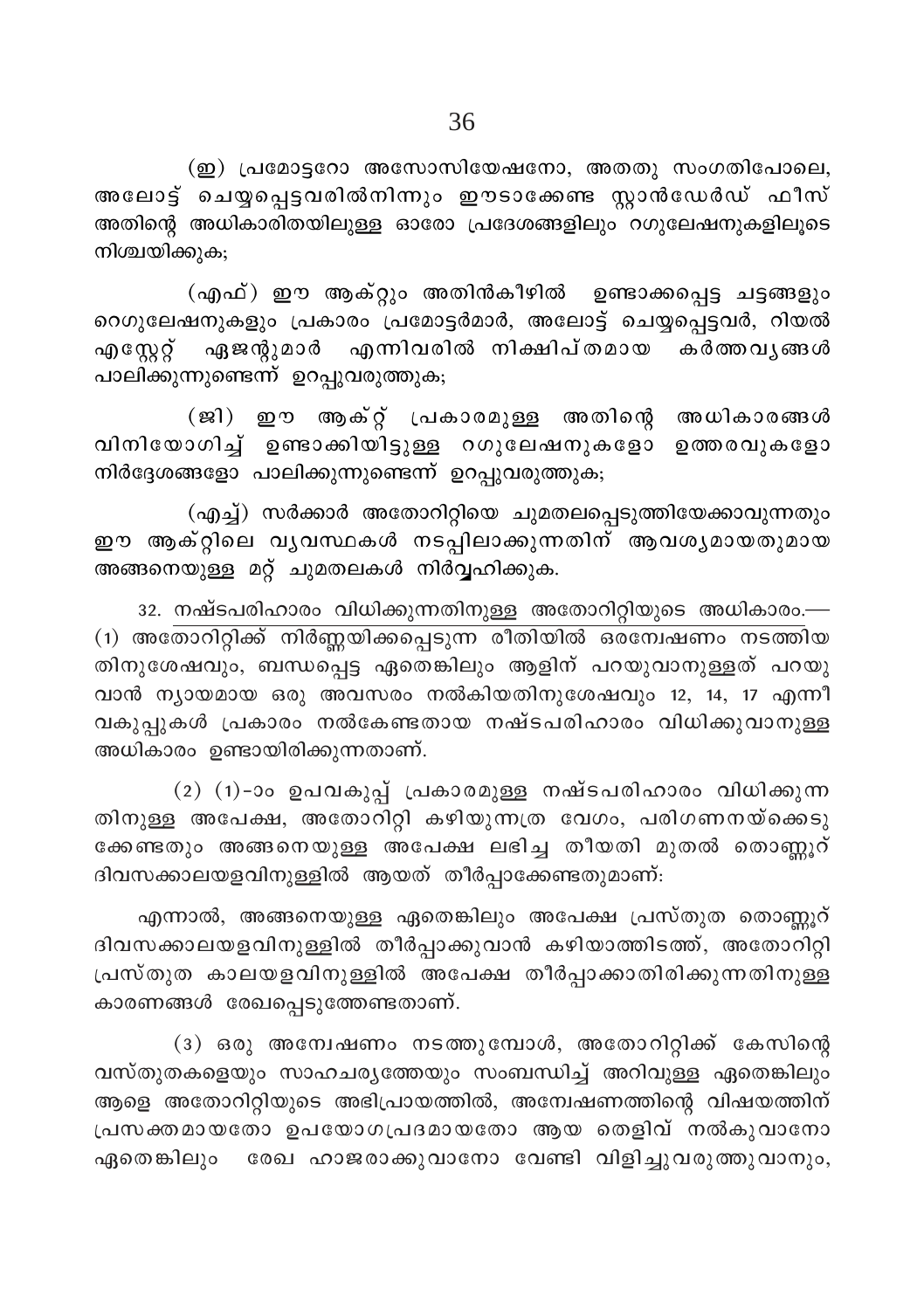ഹാജരാകൽ ഉറപ്പുവരുത്തുന്നതിനും അതോറിറ്റിക്ക് അധികാരമുണ്ടായിരി ക്കുന്നതും അങ്ങനെയുള്ള അന്വേഷണത്തിൽ (1)-ാം ഉപവകുപ്പിൽ പ്രത്യേക പറഞ്ഞിട്ടുള്ള വകുപ്പുകളിലെ ഏതെങ്കിലും വൃവസ്ഥ പാലിക്കുന്നതിൽ പ്രസ്തുത ആൾ പരാജയപ്പെട്ടുവെന്ന് ബോദ്ധ്യപ്പെടുന്നപക്ഷം, അതതു സംഗതിപോലെ, അതു യുക്തമെന്ന് കരുതുന്ന നഷ്ടപരിഹാരമോ പലിശയോ അപ്രകാരമുള്ള ഏതെങ്കിലും വകുപ്പിലെ വൃവസ്ഥകൾക്ക് അനുസൃതമായി, നൽകുന്നതിന് നിർദ്ദേശിക്കാവുന്നതാണ്.

 $(4)$  12, 14, 17 എന്നീ വകുപ്പുകൾ പ്രകാരം, അതതു സംഗതിപോലെ, നഷ്ടപരിഹാരത്തിന്റെയോ പലിശയുടെയോ തുക വിധിക്കുമ്പോൾ അതോറിറ്റി താഴെ പറയുന്ന വസ്തുതകൾക്ക് യഥാവിധി പരിഗണന നൽകേണ്ടതാണ്, അതായത്:—

(എ) വീഴ്ച വരുത്തിയതിന്റെ ഫലമായി ഉണ്ടായ ആനുപാതിക മല്ലാത്ത ലാഭത്തിന്റെയോ അന്യായപരമായ നേട്ടത്തിന്റെയോ തുക തിട്ടപ്പെടുത്താവുന്നിടത്ത്;

(ബി) വീഴ്ച വരുത്തിയതിന്റെ ഫലമായി ഉണ്ടായ നഷ്ടം വന്ന തുക;

(സി) വീഴ്ച വരുത്തുന്നതിന്റെ ആവർത്തന സ്വഭാവം.

വിവരം ആവശൃപ്പെടുവാനും അന്വേഷണം നടത്തുവാനുമുള്ള 33. അതോറിറ്റിയുടെ അധികാരങ്ങൾ.—(1) ഈ ആക്റ്റുമായോ അതിൻകീഴിൽ പരാതിയിന്മേൽ, അപ്രകാരം ചെയ്യേണ്ടത് യുക്തമാണെന്ന് അതോറിറ്റി കരുതുന്നപക്ഷം, രേഖാമൂലമുള്ള ഉത്തരവ് വഴിയും അതിനുള്ള കാരണങ്ങൾ രേഖപ്പെടുത്തിയും, അതതു സംഗതിപോലെ, ഏതെങ്കിലും പ്രമോട്ടറെയോ അലോട്ട് ചെയ്യപ്പെട്ട ആളിനെയോ റിയൽ എസ്റ്റേറ്റ് ഏജന്റിനെയോ, അതോറിറ്റി ആവശ്യപ്പെടാവുന്ന പ്രകാരമുള്ള, അതിന്റെ കാര്യങ്ങളുമായി ബന്ധപ്പെട്ട് അങ്ങനെയുള്ള വിവരമോ വിശദീകരണമോ രേഖാമൂലം നൽകുന്നതിനായി ഏതു സമയത്തും വിളിച്ചുവരുത്താവുന്നതും, അതതു സംഗതിപോലെ, ഏതെങ്കിലും പ്രമോട്ടറുടെയോ അലോട്ട് ചെയ്യപ്പെട്ട ആളിന്റെയോ റിയൽ എസ്റ്റേറ്റ് ഏജന്റിന്റെയോ കാര്യങ്ങളുമായി ബന്ധപ്പെട്ട അന്വേഷണം നടത്തുന്നതിന് ഒന്നോ അതിലധികമോ ആളുകളെ നിയമിക്കാവുന്നതുമാണ്.

(2) തത്സമയം പ്രാബലൃത്തിലുള്ള മറ്റേതെങ്കിലും നിയമത്തിൽ എന്തുതന്നെ അടങ്ങിയിരുന്നാലും, (1)-ാം ഉപവകുപ്പ് പ്രകാരമുള്ള അധികാര ങ്ങൾ വിനിയോഗിക്കുമ്പോൾ അതോറിറ്റിക്ക്, ഒരു വൃവഹാരം വിചാരണ ചെയ്യുമ്പോൾ 1908-ലെ സിവിൽ നടപടി നിയമ സംഹിത (1908-ലെ 5-ാം കേന്ദ്ര ആക്റ്റ്) പ്രകാരം ഒരു സിവിൽ കോടതിയിൽ നിക്ഷിപ്തമായ അതേ അധികാരങ്ങൾ താഴെപ്പറയുന്ന സംഗതികളെ സംബന്ധിച്ച്, ഉണ്ടായിരി ക്കുന്നതാണ്, അതായത്:—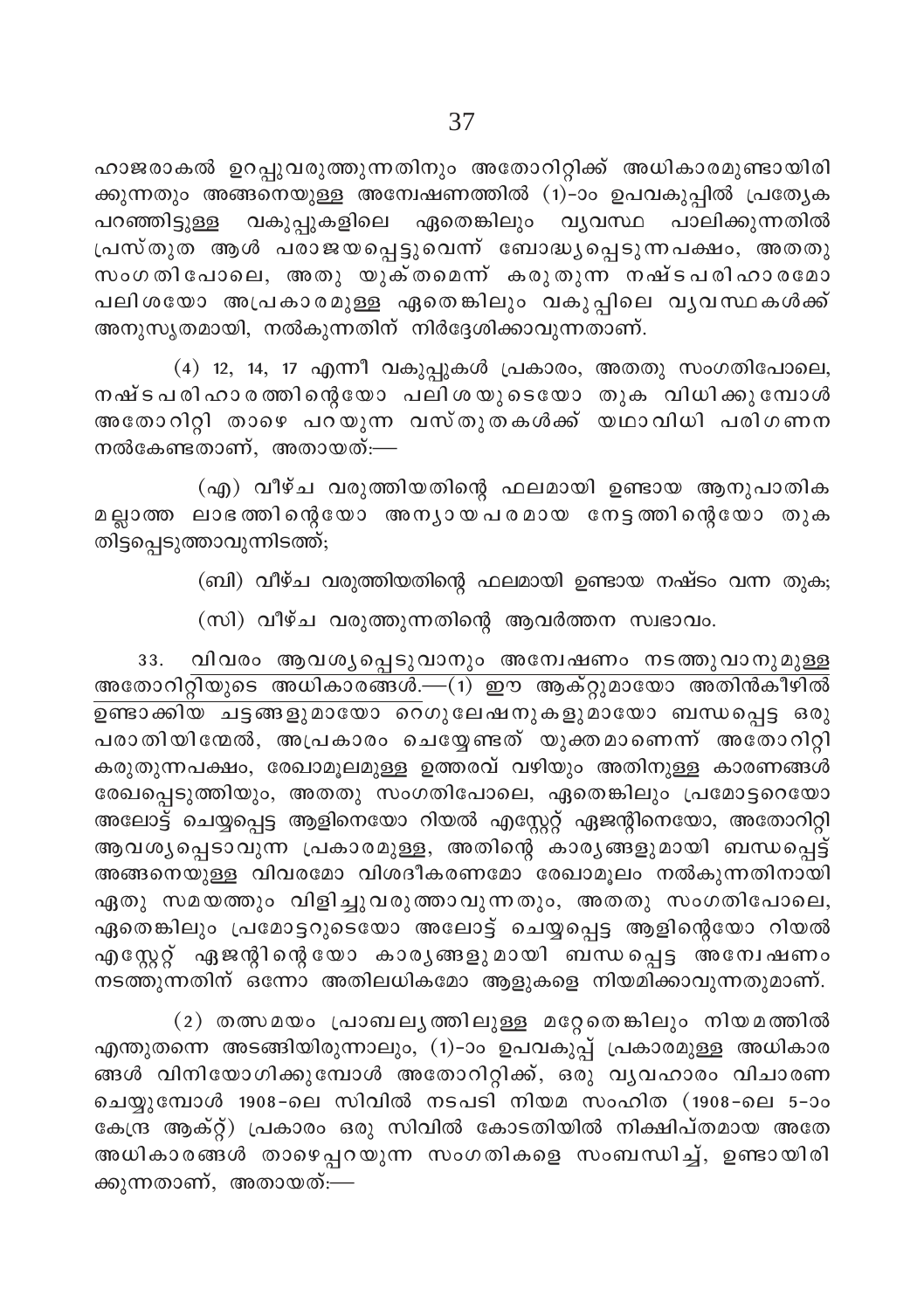(i) അക്കൗണ്ട് ബുക്കുകളും മറ്റ് രേഖകളും കണ്ടെടുക്കലും അതോറിറ്റി പ്രത്യേകം പറയാവുന്ന പ്രകാരമുള്ള സ്ഥലത്തും, സമയത്തും ഹാജരാക്കുകയും ചെയ്യുന്നതിന്;

(ii) ആളുകളെ വിളിച്ച് വരുത്തുകയും ഹാജരാകുന്നത് ഉറപ്പുവരുത്തുകയും അവരെ സതൃപ്രതിജ്ഞയിന്മേൽ വിസ്തരിക്കുകയും ചെയ്യുന്നതിന്;

(iii) സാക്ഷികളെ വിസ്തരിക്കുന്നതിനോ രേഖകൾ പരിശോധിക്കു ന്നതിനോ വേണ്ടി കമ്മീഷനുകളെ നിയമിക്കുന്നതിന്;

 $(iv)$  നിർണ്ണയിക്കപ്പെടാവുന്ന മറ്റേതെങ്കിലും സംഗതികൾ.

നിർദ്ദേശങ്ങൾ പുറപ്പെടുവിക്കുന്നതിനുള്ള അതോറിറ്റിയുടെ 34. അധികാരങ്ങൾ.—അതോറിറ്റിക്ക്, ഈ ആക്റ്റിലെയോ അതിൻകീഴിൽ അതിന്റെ ചുമതലകൾ നിർവ്വഹിക്കുന്നതിന്റെ ആവശ്യത്തിലേക്കായി, അതതു സംഗതിപോലെ, പ്രമോട്ടർമാർക്കോ അലോട്ട് ചെയ്യപ്പെട്ടവർക്കോ റിയൽ എസ്റ്റേറ്റ് ഏജന്റുമാർക്കോ അത് ആവശൃമെന്ന് കരുതുന്ന പ്രകാരമുള്ള നിർദ്ദേശങ്ങൾ കാലാകാലങ്ങളിൽ നൽകേണ്ടതും അങ്ങനെയുള്ള നിർദ്ദേശങ്ങൾ ബന്ധപ്പെട്ട എല്ലാവർക്കും ബാധകമായിരിക്കുന്നതുമാണ്.

അതോറിറ്റിയുടെ അധികാരങ്ങൾ.—(1) അതോറിറ്റിക്ക് ഈ  $35.$ ആക്റ്റോ അതിൻകീഴിൽ ഉണ്ടാക്കപ്പെട്ടിട്ടുള്ള ചട്ടങ്ങളോ, റെഗുലേഷനുകളോ പ്രകാരം പ്രമോട്ടർമാരിലോ, അലോട്ട് ചെയ്യപ്പെട്ടവരിലോ, റിയൽ എസ്റ്റേറ്റ് ഏജന്റുമാരിലോ നിക്ഷിപ്തമാക്കപ്പെട്ട കർത്തവൃങ്ങളുടെ ലംഘനത്തിന്, പിഴയോ പലിശയോ ചുമത്തുന്നതിനുള്ള അധികാരമുണ്ടായിരിക്കുന്നതാണ്.

(2) അതോറിറ്റി, സാമാന്യ നീതിയുടെ തത്വങ്ങൾക്കനുസൃതമായി പ്രവർത്തിക്കേണ്ടതും ഈ ആക്റ്റിലെയും അതിൻകീഴിൽ ഉണ്ടാക്കിയ ചട്ടങ്ങളിലെയും മറ്റു വ്യവസ്ഥകൾക്ക് വിധേയമായി, അതോറിറ്റിക്ക് അതിന്റെ നടപടിക്രമം ക്രമീകരിക്കുന്നതിനുള്ള അധികാരം ഉണ്ടായിരിക്കുന്നതുമാണ്.

പലിശയോ പിഴയോ നഷ്ടപരിഹാരമോ ഈടാക്കൽ.—ഒരു 36. പ്രമോട്ടറോ അലോട്ട് ചെയ്യപ്പെട്ട ആളോ അല്ലെങ്കിൽ ഒരു റിയൽ എസ്റ്റേറ്റ് ഏജന്റോ, അതതു സംഗതിപോലെ, ഈ ആക്റ്റിൻകീഴിൽ അയാളുടെ മേൽ ചുമത്തപ്പെട്ട ഏതെങ്കിലും പലിശയോ പിഴയോ നഷ്ടപരിഹാരമോ നൽകുന്നതിൽ വീഴ്ച വരുത്തിയാൽ അത്, ഭൂമിയിന്മേലുള്ള നികുതി കുടിശ്ശിക എന്ന പോലെ അങ്ങനെയുള്ള പ്രമോട്ടറിൽനിന്നോ അലോട്ട് ചെയ്യപ്പെട്ട ആളിൽനിന്നോ റിയൽ എസ്റ്റേറ്റ് ഏജന്റിൽനിന്നോ ഈടാക്കേണ്ടതാണ്.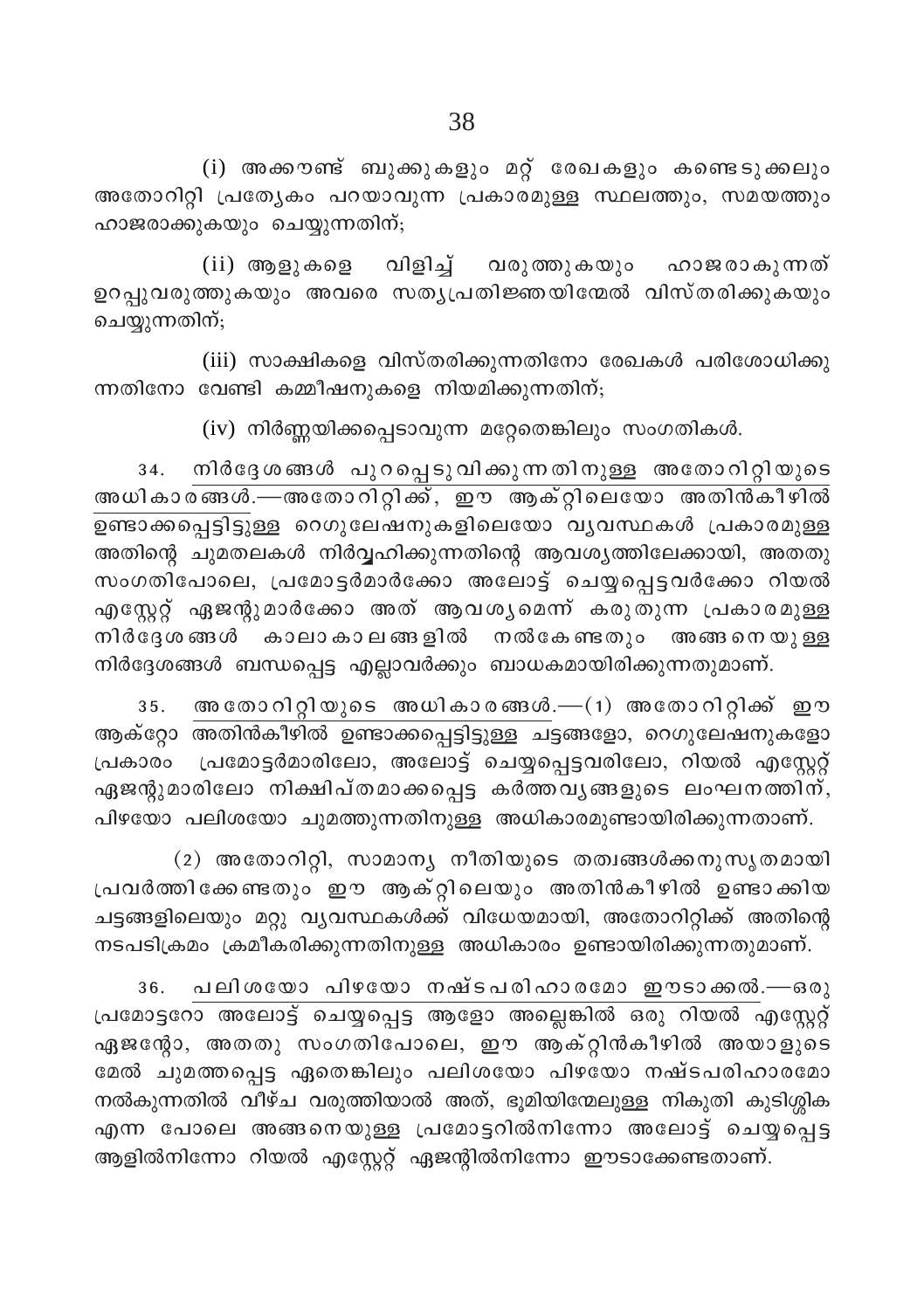## അദ്ധ്യായം VI

# റിയൽ എസ്റ്റേറ്റ് അപ്പലേറ്റ് ട്രൈബ്യൂണൽ

 $37.$  റിയൽ എസ്റ്റേറ്റ് അപ്പലേറ്റ് ട്രൈബ്യൂണലിന്റെ രൂപീകരണം.— $(1)$ സർക്കാർ ഗസറ്റ് വിജ്ഞാപനംവഴി, ഈ ആക്റ്റ് പ്രാബലൃത്തിൽവന്ന തീയതി മുതൽ ആറു മാസക്കാലയളവിനുള്ളിൽ റിയൽ എസ്റ്റേറ്റ് അപ്പലേറ്റ് ട്രൈബ്യൂണൽ എന്ന പേരിൽ അറിയപ്പെടുന്ന ഒരു അപ്പലേറ്റ് ട്രൈബ്യൂണൽ രുപീകരിക്കേണ്ടതാണ്.

(2) അതോറിറ്റിയുടെ ഏതെങ്കിലും നിർദ്ദേശത്തിനാലോ തീരുമാനത്തി നാലോ ഉത്തരവിനാലോ സങ്കടമനുഭവിക്കുന്ന ഏതൊരാൾക്കും അപ്പലേറ്റ് ട്രൈബ്യൂണൽ മുമ്പാകെ ഒരു അപ്പീൽ സമർപ്പിക്കാവുന്നതാണ്.

38. തർക്കങ്ങൾ പരിഹരിക്കുന്നതിനുള്ള അപേക്ഷയും അപ്പലേറ്റ് ട്രൈബ്യൂണലിലേക്കുള്ള അപ്പീലുകളും.—(1) അതോറിറ്റിയുടെ ഏതെങ്കിലും .<br>തിർദേശമോ ഉത്തരവോ തീരുമാനമോ മുഖേന സങ്കടമനുഭവിക്കുന്ന, സർക്കാരിനോ ക്ഷമതയുള്ള അധികാരസ്ഥാനത്തിനോ ഏതെങ്കിലും ആൾക്കോ അപ്പലേറ്റ് ട്രൈബ്യൂണൽ മുമ്പാകെ അപ്പീൽ ഫയൽ ചെയ്യാവു ന്നതാണ്.

(2)  $(1)$ -ാം ഉപവകുപ്പ് പ്രകാരം സമർപ്പിക്കുന്ന ഓരോ അപ്പീലും അതോറിറ്റിയുടെ നിർദ്ദേശത്തിന്റെയോ ഉത്തരവിന്റെയോ തീരുമാനത്തിന്റെയോ പകർപ്പ് സർക്കാരിനോ ക്ഷമതയുള്ള അധികാരസ്ഥാനത്തിനോ സങ്കടമനുഭവിക്കുന്ന ആളിനോ ലഭിച്ച തീയതി മുതൽ മുപ്പത് ദിവസക്കാലയളവിനുള്ളിൽ സമർപ്പി ക്കേണ്ടതും അത് നിർണ്ണയിക്കപ്പെടാവുന്ന പ്രകാരമുള്ള ഫാറത്തിലും അപ്രകാരമുള്ള ഫീസ് സഹിതവും ആയിരിക്കേണ്ടതുമാണ് :

എന്നാൽ, അപ്പലേറ്റ് ട്രൈബ്യൂണലിന്, പ്രസ്തുത കാലയളവിനുള്ളിൽ അപ്പീൽ ഫയൽ ചെയ്യാത്തതിന് മതിയായ കാരണമുണ്ടെന്ന് ബോദ്ധ്യപ്പെടുന്ന പക്ഷം അറുപത് ദിവസക്കാലയളവിനുശേഷം സമർപ്പിക്കുന്ന ഏതൊരു അപ്പീലും സ്വീകരിക്കാവുന്നതാണ്.

(3) (1)-ാം ഉപവകുപ്പ് പ്രകാരം ഒരു അപ്പീൽ ലഭിക്കുന്നതിനുമേൽ കക്ഷികൾക്ക് പറയുവാനുള്ളത് പറയുവാൻ ഒരു അവസരം നൽകിയതിനു ശേഷം അപ്പലേറ്റ് ട്രൈബ്യൂണലിന്, അതിന് യുക്തമെന്ന് തോന്നുന്ന ഉത്തരവുകൾ പാസ്സാക്കാവുന്നതാണ്.

(4) അപ്പലേറ്റ് ട്രൈബ്യൂണൽ അതോറിറ്റിക്കും കക്ഷികൾക്കും എല്ലാ ഉത്തരവിന്റെയും പകർപ്പുകൾ അയച്ചുകൊടുക്കേണ്ടതാണ്.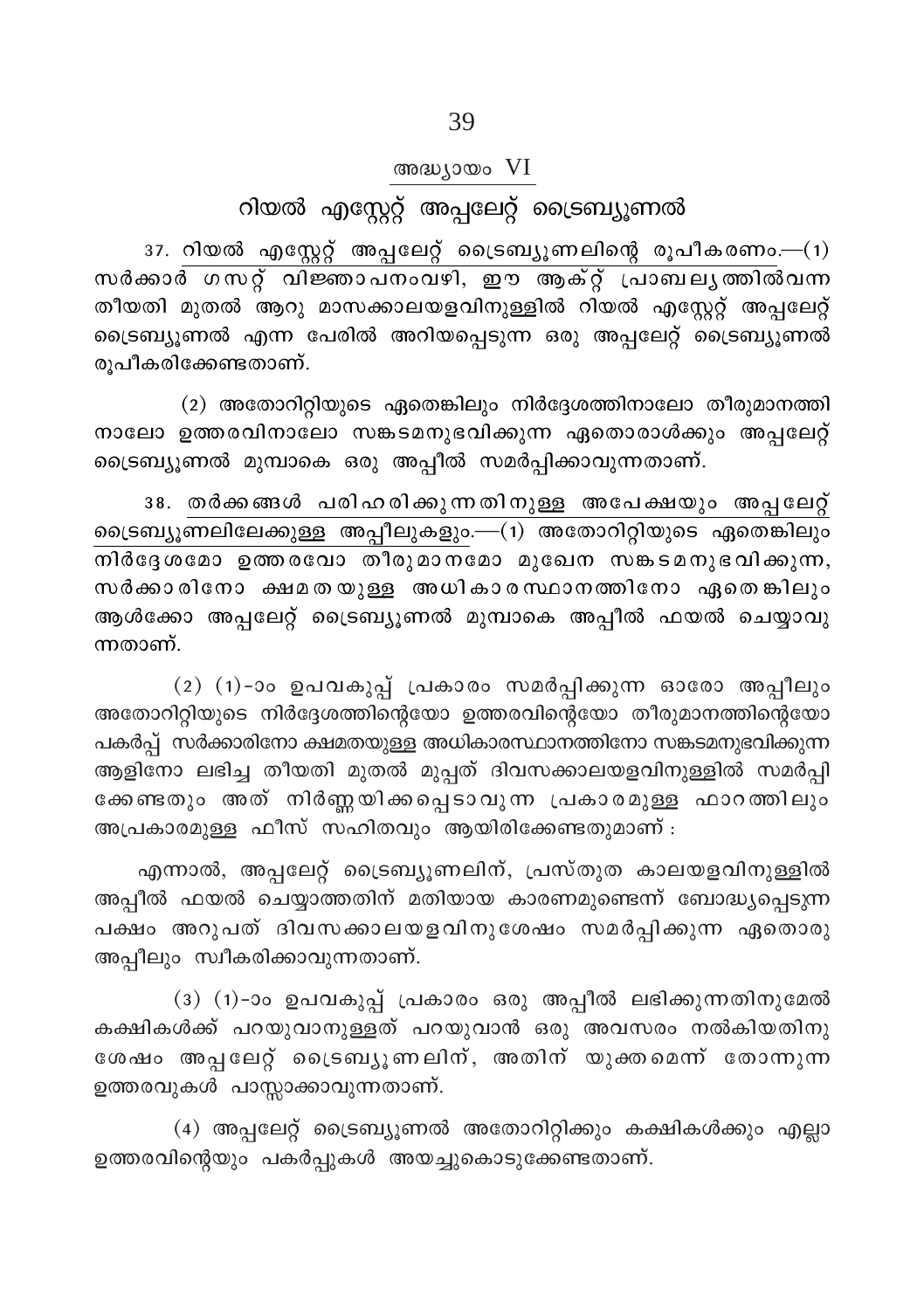(5) (1)-ാം ഉപവകുപ്പ് പ്രകാരം സമർപ്പിച്ച അപ്പീൽ കഴിയുന്നത്ര വേഗം പരിഗണനയ്ക്കെടുക്കേണ്ടതും അപ്പീൽ ലഭിച്ച് തീയതി മുതൽ അറുപത് ദിവസക്കാലയളവിനുള്ളിൽ തീർപ്പാക്കേണ്ടതുമാണ് :

എന്നാൽ, അങ്ങനെയുള്ള ഏതെങ്കിലും അപ്പീൽ പ്രസ്തുത അറുപത് ദിവസക്കാലയളവിനുള്ളിൽ തീർപ്പാക്കാൻ കഴിഞ്ഞില്ലെങ്കിൽ പ്രസ്തുത കാലാവധിക്കുള്ളിൽ അപ്പീൽ തീർപ്പാക്കാതിരുന്നതിനുള്ള കാരണങ്ങൾ അപ്പലേറ്റ് ട്രൈബ്യൂണൽ എഴുതി രേഖപ്പെടുത്തേണ്ടതാണ്.

(6) അപ്പലേറ്റ് ട്രൈബ്യൂണലിന്, അതോറിറ്റിയുടെ ഏതെങ്കിലും ഉത്തരവിന്റെയോ തീരുമാനത്തിന്റെയോ നിയമ സാധുതയോ യുക്തതയോ കൃതൃതയോ പരിശോധിക്കുന്ന ആവശൃത്തിലേക്കായി സ്വമേധയോ മറ്റു വിധത്തിലോ അങ്ങനെയുള്ള അപ്പീൽ തീർപ്പാക്കുന്നതിന് പ്രസക്തമായ രേഖകൾ ആവശൃപ്പെടാവുന്നതും യുക്തമെന്ന് കരുതുന്ന പ്രകാരമുള്ള ഉത്തരവുകൾ പുറപ്പെടുവിക്കുന്നതുമാണ്.

39. അപ്പലേറ്റ് ട്രൈബ്യൂണലിന്റെ ഘടന.—(1) അപ്പലേറ്റ് ട്രൈബ്യൂണലിൽ സർക്കാർ നിയമിക്കുന്ന ചെയർപേഴ്സണും മറ്റ് രണ്ട് അംഗങ്ങളും ഉണ്ടായിരി ക്കുന്നതാണ്.

40. ചെയർപേഴ്സന്റെയും അംഗങ്ങളുടെയും നിയമനത്തിനുള്ള യോഗൃതകൾ. $-(1)$  അപ്പലേറ്റ് ട്രൈബ്യൂണലിന്റെ ചെയർപേഴ്സണായോ അംഗമായോ ഒരാളെ.—

(എ) ചെയർപേഴ്സന്റെ സംഗതിയിൽ ഹൈക്കോടതിയിലെ ഒരു ജഡ്ജി ആയിരിക്കുന്നതോ ആയിരുന്നതോ;

(ബി) ഒരു അംഗത്തിന്റെ സംഗതിയിൽ സർക്കാരിന്റെ പ്രിൻസിപ്പൽ സെക്രട്ടറിയുടെ തസ്തികയോ ഭാരതസർക്കാരിന്റെ കീഴിൽ ഏതെങ്കിലും തത്തുലൃ തസ്തികയോ വഹിച്ചിരുന്നതോ, അല്ലെങ്കിൽ നഗരവികസനം, റിയൽ എസ്റ്റേറ്റ്, ധനകാര്യം, നിയമം അല്ലെങ്കിൽ മാനേജ്മെന്റ് എന്നീ മേഖല കളിൽ തികഞ്ഞ പരിജ്ഞാനമുള്ള ആളോ,

അപ്രകാരം നിയമിക്കപ്പെടുവാൻ യോഗൃത അല്ലാ ത്ത പക്ഷം ഉണ്ടായിരിക്കുന്നതല്ല.

 $(2)$  അപ്പലേറ്റ് ട്രൈബ്യൂണലിന്റെ ചെയർപേഴ്സണെ സർക്കാർ, ഹൈക്കോടതി ചീഫ് ജസ്റ്റിസുമായോ അ്ദ്ദേഹം നാമനിർദ്ദേശം ചെയ്യുന്ന ആളുമായോ കുടിയാലോചന നടത്തിയതിനുശേഷം നിയമിക്കേണ്ടതും അംഗങ്ങളെ സർക്കാർ നിയമിക്കേണ്ടതുമാണ്.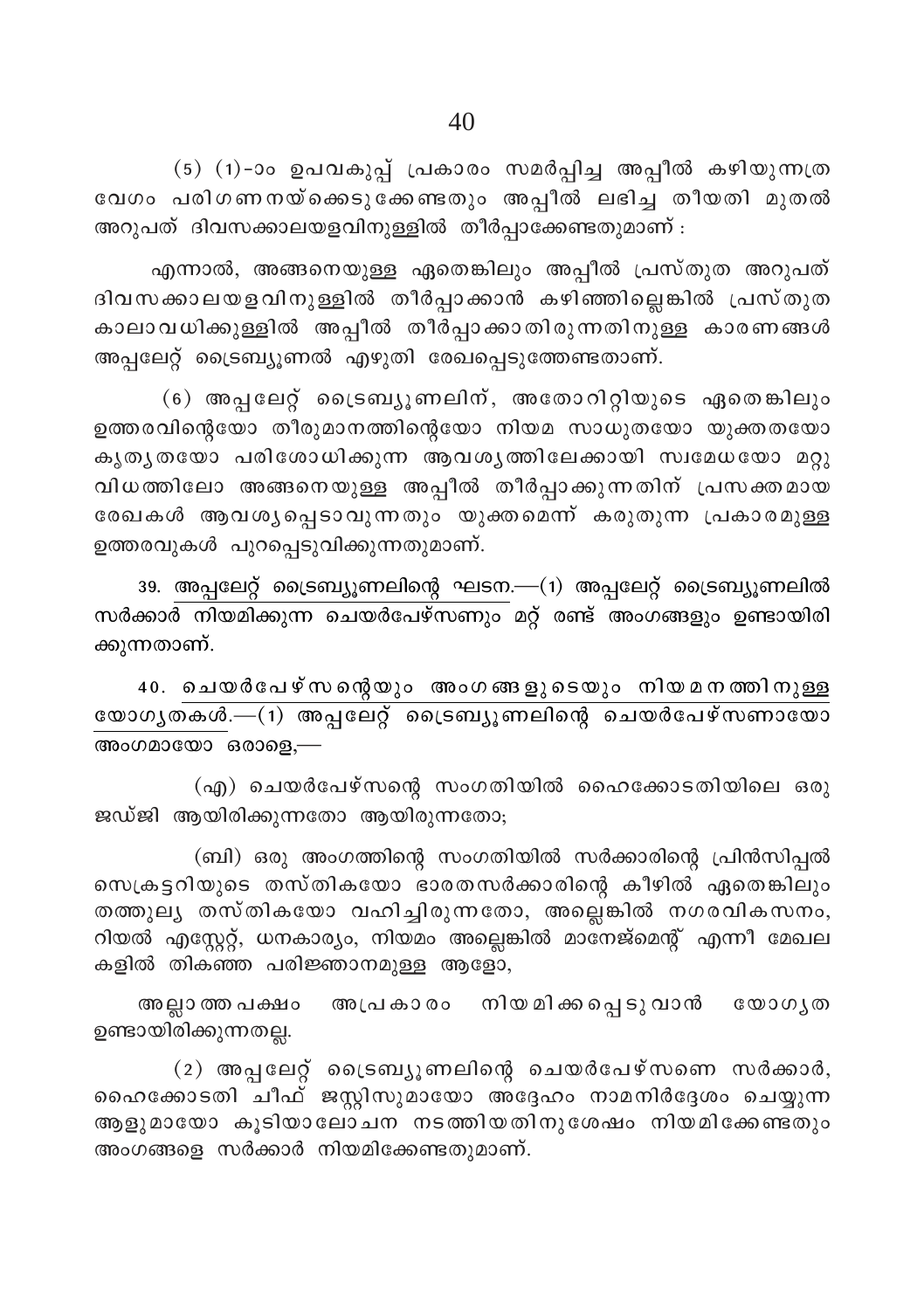41. ചെയർപേഴ്സന്റെയും അംഗങ്ങളുടെയും ഔദ്യോഗിക കാലാവധി.—  $(1)$  അപ്പലേറ്റ് ട്രൈബ്യൂണലിലെ ചെയർപേഴ്സനോ അപ്പലേറ്റ് .<br>ട്രൈബ്യുണലിലെ ഒരംഗമോ അദ്ദേഹം ഔദ്യോഗിക സ്ഥാനം ഏറ്റെടു്ക്കുന്ന തീയതി മുതൽ അഞ്ച് വർഷത്തിൽ അധികരിക്കാത്ത ഒരു കാലയളവിലേക്ക് ഔദ്യോഗികസ്ഥാനം വഹിക്കേണ്ടതും എന്നാൽ, പുനർനിയമനത്തിന് അർഹത ഉണ്ടായിരിക്കുന്നതുമല്ല :

എന്നാൽ ട്രൈബ്യൂണലിൽ ചെയർപേഴ്സണായി നിയമിതനായ ഹൈക്കോടതി ജഡ്ജിയായിരിക്കുന്നതോ ജഡ്ജിയായിരുന്നതോ ആയ ഒരാളുടെ സംഗതിയിൽ അറുപത്തിയേഴ് വയസ്സ് പൂർത്തിയായതിനുശേഷം അദ്ദേഹം ഔദ്യോഗികസ്ഥാനത്ത് തുടരുവാൻ പാടുള്ളതല്ല.

എന്നുമാത്രമല്ല, അപ്പലേറ്റ് ട്രൈബ്യൂണലിലെ ഏതൊരംഗവും അദ്ദേഹം അറുപത്തിയഞ്ച് വയസ്സ് പൂര്ത്തിയായതിനുശേഷം ഔദ്യോഗികസ്ഥാനം വഹിക്കുവാൻ പാടുള്ളതല്ല.

 $(2)$  ഏതെങ്കിലും ആളെ ചെയർപേഴ്സണോ അംഗമോ ആയി നിയ മിക്കുന്ന തിന് മുമ്പ്, അങ്ങനെയുള്ള ആൾക്ക് അങ്ങനെയുള്ള .<br>അംഗത്തിന്റെ ചുമതലകളെ ദോഷകരമായി ബാധിക്കുവാനിടയുള്ള ഏതെങ്കിലും വിധത്തിലോ ഉള്ള താൽപ്പരൃങ്ങൾ ഇല്ലായെന്ന് സാമ്പത്തികമോ മറ്റു സർക്കാരിന് ബോദ്ധ്യപ്പെടേണ്ടതാണ്.

42. ചെയർപേഴ്സണും അംഗങ്ങൾക്കും നൽകേണ്ടതായ ശമ്പളവും ബത്തകളും. $\overline{-}$ (1) ചെയർപേഴ്സണും മറ്റ് അംഗങ്ങൾക്കും നൽകേണ്ടതായ \_\_\_\_\_\_\_\_\_\_\_\_<br><u>ശമ്പളവും ബ</u>ത്തകളും, സേവനം സംബന്ധിച്ച മറ്റ് നിബന്ധനകളും വൃവസ്ഥ കളും നിർണ്ണയിക്കപ്പെടാവുന്ന പ്രകാരം ആയിരിക്കുന്നതും അവരുടെ കാലയളവിൽ അവർക്ക് ദോഷകരമാകും വിധത്തിൽ ആയത് വൃതിയാന പ്പെടുത്തുവാൻ പാടില്ലാത്തതുമാണ്.

 $(2)$  40-ാം വകുപ്പിന്റെ  $(1)$ -ഉം  $(2)$ -ഉം ഉപവകുപ്പുകളിൽ എന്തുതന്നെ അടങ്ങിയിരുന്നാലും, അതതു സംഗതിപോലെ, ചെയർപേഴ്സ്ണോ അംഗത്തിനോ.—

(എ) മൂന്ന് മാസത്തിൽ കുറയാത്ത ഒരു നോട്ടീസ് സർക്കാരിന് രേഖാമുലം നൽകിക്കൊണ്ട് തന്റെ ഔദ്യോഗിക സ്ഥാനം ഒഴിയാവുന്നതാണ്.

(ബി) 43-ാം വകുപ്പിലെ വൃവസ്ഥകൾക്കനുസൃതമായി അദ്ദേഹത്തെ ഔദ്യോഗികസ്ഥാനത്തുനിന്ന് നീക്കം ചെയ്യാവുന്നതാണ്.

(3) ചെയർപേഴ്സന്റെയോ, അതതു സംഗതിപോലെ, മറ്റ് ഏതെങ്കിലും അംഗത്തിന്റെയോ ഔദ്യോഗികസ്ഥാനത്ത് ഒരു ഒഴിവ് ഉണ്ടായാൽ അപ്രകാരം ഒഴിവ് വന്ന തീയതി മുതൽ ആറ് മാസക്കാലയളവിനുള്ളിൽ ആയത് നികത്തേണ്ടതാണ്.

33/441/2016/S-22.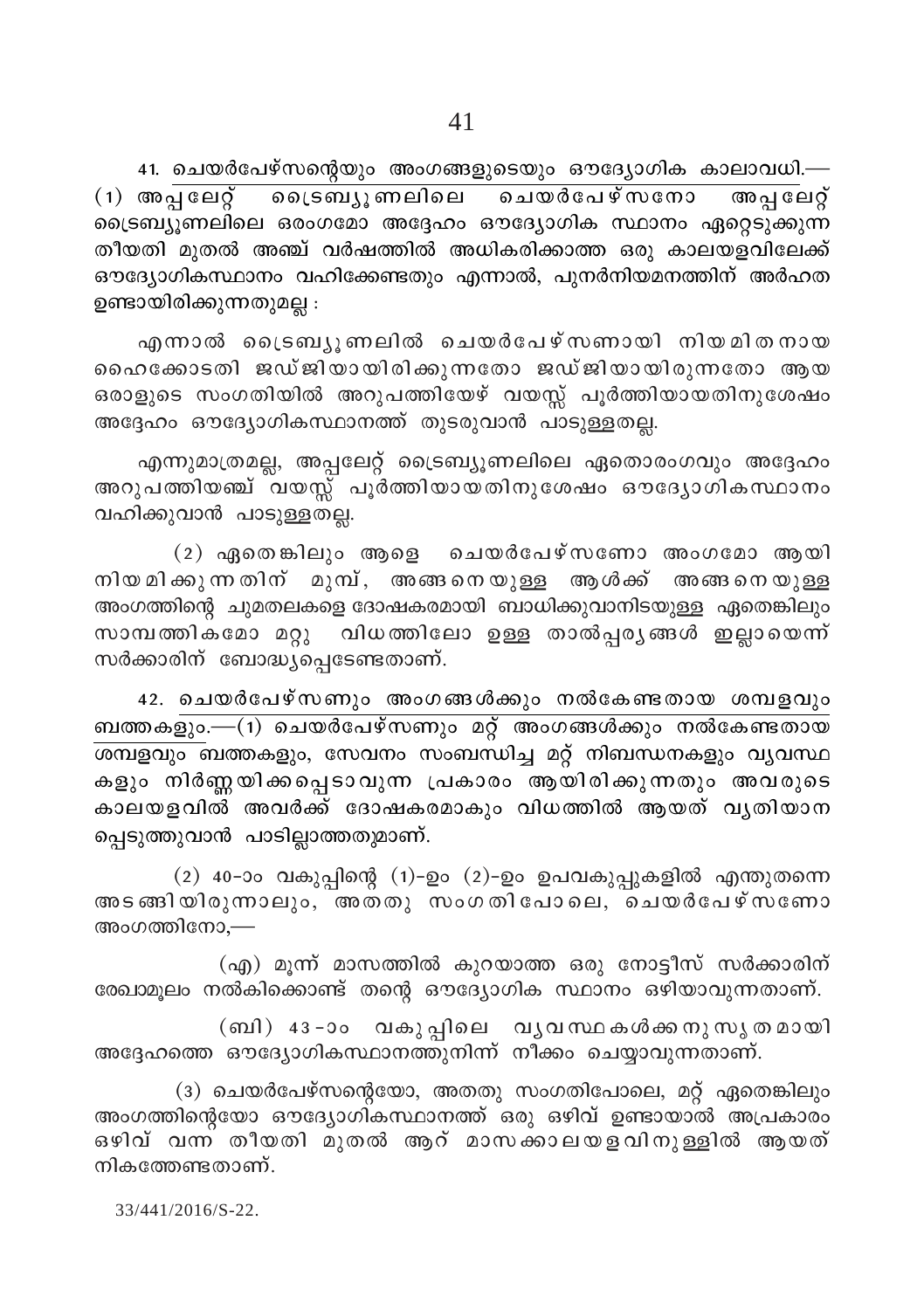അല്ലെ ങ്കിൽ അംഗത്തെയോ 43. ചെയർപേഴ്സണെയോ ചില സാഹചര്യങ്ങളിൽ ഔദ്യോഗികസ്ഥാനത്ത് നിന്നും നീക്കം ചെയ്യൽ.— (1) സർക്കാരിന്, ഹൈക്കോടതി ചീഫ് ജസ്റ്റിസുമായി കൂടിയാലോചിച്ച് അപ്പലേറ്റ് ട്രൈബ്യൂണലിലെ ചെയർപേഴ്സണെയോ ഏതെങ്കിലും അംഗത്തിനെയോ അദ്ദേഹം,—

(എ) ഒരു അവിമുക്തനിർദ്ധനനായി തീരുകയോ;

(ബി) സർക്കാരിന്റെ അഭിപ്രായത്തിൽ സാന്മാർഗികദൂഷ്യം ഉൾപ്പെടുന്ന കുറ്റത്തിന് ശിക്ഷിക്കപ്പെടുകയോ;

(സി) ശാരീരികമായും മാനസികമായും കഴിവില്ലാതായി ത്തീരുകയോ;

(ഡി) അദ്ദേഹത്തിന്റെ ചുമതലകളെ ദോഷക രമായി ബാധിക്കുന്ന തരത്തിൽ സാമ്പത്തികമോ മറ്റുവിധത്തിലോ ഉള്ള താൽപ്പര്യങ്ങൾ ഉണ്ടാവുകയോ;

ഔദ്യോഗികസ്ഥാനത്ത് തുടരുന്നത്  $(m)$ പൊതു താത്പര്യത്തിന് ഹാനികരമാകുംവിധം തന്റെ ഔദ്യോഗികപദവി ദുരുപയോഗം ചെയ്തുവെങ്കിലോ, ഔദ്യോഗികസ്ഥാനത്തുനിന്നും നീക്കം ചെയ്യാവുന്നതാണ്.

(2) ചെയർപേഴ്സണെയോ അംഗത്തെയോ ഹൈക്കോടതിയിലെ ഒരു ജഡ്ജി നടത്തുന്ന ഒരു അന്വേഷണത്തിനും, അതിൽ അങ്ങനെയുള്ള ചെയർപേഴ്സണ് എതിരെയുള്ള ചാർജ്ജുകൾ അദ്ദേഹത്തെ അറിയിക്കുകയും, ചെയ്തതിനുശേഷമല്ലാതെയും പ്രസ്തുത ചാർജ്ജുകളെ സംബന്ധിച്ച് പറയുവാനുള്ളത് പറയുവാൻ നൃായമായ ഒരവസരം നൽകിയതിനു ശേഷവുമല്ലാതെ ഔദ്യോഗികസ്ഥാനത്തുനിന്നും നീക്കം ചെയ്യുവാൻ പാടുള്ളതല്ല.

(3) സർക്കാരിന്, (2)-ാം ഉപവകുപ്പ് പ്രകാരം ഹൈക്കോടതി ജഡ്ജി മുമ്പാകെ ഒരു അന്വേഷണം നടത്തുന്നതിനായി റഫർ ചെയ്യപ്പെട്ട ചെയർപേഴ്സണെയോ അംഗത്തെയോ അങ്ങനെ റഫർ ചെയ്തതിന്മേൽ ഹൈക്കോടതി ജഡ്ജി നടത്തിയ അന്വേഷണ റിപ്പോർട്ട് ലഭിക്കുന്ന തിന്മേൽ ഒരു ഉത്തരവ് സർക്കാർ പുറപ്പെടുവിക്കുന്നതുവരെ, അവരുടെ ഔദ്യോഗികസ്ഥാനത്തുനിന്നും സസ്പെന്റ് ചെയ്യാവുന്നതാണ്.

 $(4)$  സർക്കാരിന്  $(2)-$ ാം ഉപവകുപ്പിൽ പരാമർശിച്ചിട്ടുള്ള അന്വേഷണത്തിന്റെ നടപടിക്രമം ചട്ടങ്ങൾ പ്രകാരം ക്രമീകരിക്കാവുന്നതാണ്.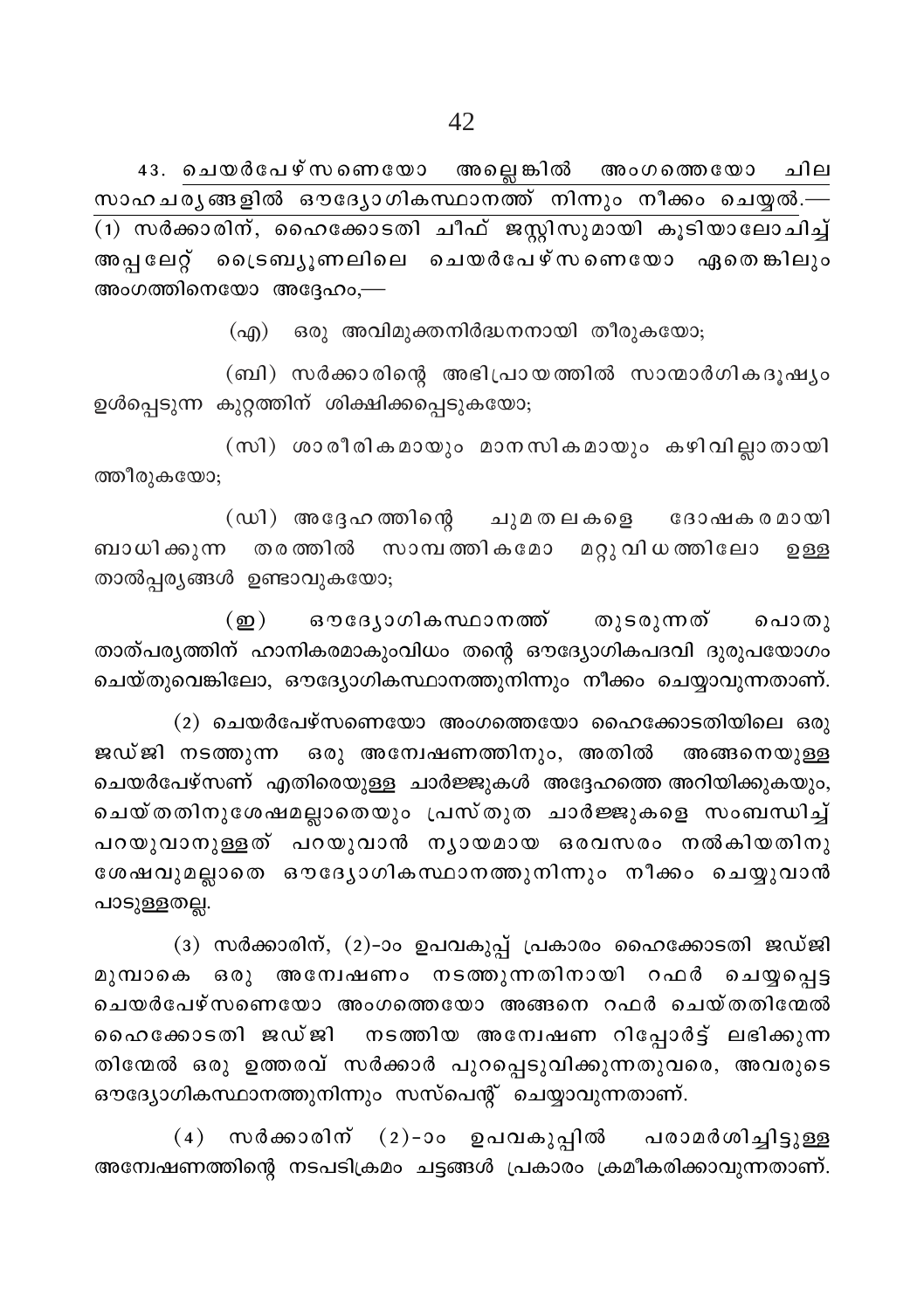(5) ഒരു അംഗത്തെ, (1)-ാം ഉപവകുപ്പിൽ വൃക്തമാക്കപ്പെട്ടിട്ടുള്ള കാരണങ്ങളിന്മേലും സർക്കാർ വിജ്ഞാപനം ചെയ്തിട്ടുള്ള നടപടി ക്രമങ്ങൾക്ക് അനുസൃതമായും ഒരു സർക്കാർ ത്തെരവ് വഴി. ഔദ്യോഗികസ്ഥാനത്ത് നിന്നും നീക്കം ചെയ്യാവുന്നതാണ്.

എന്നാൽ ഒരംഗത്തെ, ഇക്കാര്യത്തിൽ അദ്ദേഹത്തിന് പറയുവാനുള്ളത് പറയുവാൻ ഒരു അവസരം നൽകാത്തപക്ഷം ഔദ്യോഗികസ്ഥാനത്ത് നിന്ന് നീക്കം ചെയ്യുവാൻ പാടുള്ളതല്ല.

44. അപ്പലേറ്റ് ട്രൈബ്യൂണലിലെ ഉദ്യോഗസ്ഥരും മറ്റ് ജീവനക്കാരും.— (1) സർക്കാർ അപ്പലേറ്റ് ട്രൈബ്യൂണലിന് അത് ഉചിതമെന്ന് കരുതുന്ന അങ്ങനെയുള്ള ഉദ്യോഗസ്ഥരെയും ജീവനക്കാരെയും നൽകേണ്ടതാണ്.

 $(2)$  അപ്പലേറ്റ് ട്രൈബ്യൂണലിലെ ഉദ്യോഗസ്ഥരും ജീവനക്കാരും .<br>അവരുടെ ചുമതലകൾ, ചെയർപേഴ്സന്റെ പൊതുവായ മേൽനോട്ടത്തിൽ നിർവ്വഹിക്കേണ്ടതാണ്.

(3) അപ്പലേറ്റ് ട്രൈബ്യൂണലിലെ ഉദ്യോഗസ്ഥർക്കും ജീവനക്കാർക്കും നൽകേണ്ടതായ ശമ്പളവും ബത്തകളും സേവനം സംബന്ധിച്ച മറ്റു വൃവസ്ഥകളും നിർണ്ണയിക്കപ്പെടാവുന്ന പ്രകാരം നിബന്ധനകളും ആയിരിക്കുന്നതാണ്.

45. ഒഴിവുകൾ.—താൽക്കാലിക അഭാവം കാരണമല്ലാതെ, അപ്പലേറ്റ് ൈടബ്യൂണലിലെ ചെയർപേഴ്സന്റെയോ അംഗത്തിന്റെയോ ഔദ്യോഗിക സ്ഥാനത്ത് ഏതെങ്കിലും ഒഴിവ് ഉണ്ടാകുന്നപക്ഷം, പ്രസ്തുത ഒഴിവ് നികത്തുന്നതിനായി ഈ ആക്റ്റിലെ വൃവസ്ഥകൾക്കനുസൃതമായി മറ്റൊരാളെ സർക്കാർ നിയമിക്കേണ്ടതും ഒഴിവ് നികത്തിയതു മുതൽ അപ്പലേറ്റ് ട്രൈബ്യൂണൽ മുമ്പാകെ നടപടികൾ തുടരാവുന്നതുമാണ്.

 $46.$  അപ്പലേറ്റ് ട്രൈബ്യൂണലിന്റെ അധികാരങ്ങൾ. $-(1)$  അപ്പലേറ്റ് <u>ട്രൈബ്യൂണൽ 1908–ലെ </u> സിവിൽ നടപടി നിയമസംഹിതയിൽ (1908-ലെ 5-ാം കേന്ദ്ര ആക്റ്റ്) വൃവസ്ഥ ചെയ്തിട്ടുള്ള നടപടിക്രമങ്ങൾ പാലിക്കുന്നതിന് ബാദ്ധൃസ്ഥമല്ലാത്തതും എന്നാൽ സാമാനൃ നീതിയുടെ തത്ത്വങ്ങൾ അനുസരിച്ച് പ്രവർത്തിക്കേണ്ടതുമാണ്.

(2) ഈ ആക്റ്റിലെ വൃവസ്ഥകൾക്ക് വിധേയമായി, അപ്പലേറ്റ് ്രൈബ്യുണലിന് അതിന്റെ സ്വന്തം നടപടിക്രമം നിയന്ത്രിക്കുന്നതിന് അധികാരം ഉണ്ടായിരിക്കുന്നതാണ്.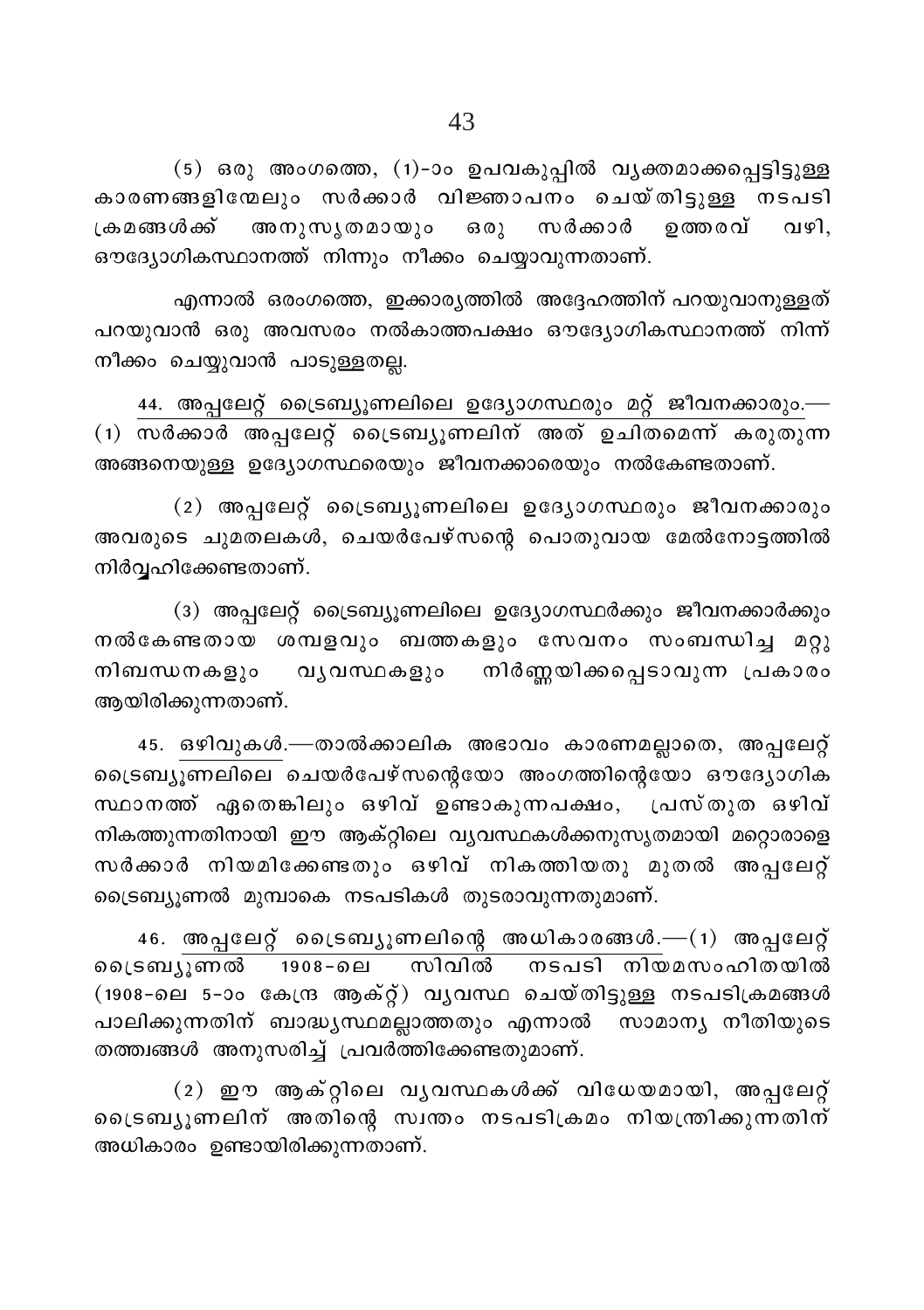(3) അപ്പലേറ്റ് ട്രൈബ്യൂണലിന്, 1872-ലെ ഇന്ത്യൻ തെളിവ് നിയമത്തിൽ (1872-ലെ 1-ാം കേന്ദ്ര ആക്റ്റ്) അടങ്ങിയിട്ടുള്ള തെളിവുകളെ സംബന്ധിച്ച ചട്ടങ്ങൾ ബാധകമായിരിക്കുന്നതല്ല.

(4) അപ്പലേറ്റ് ട്രൈബ്യൂണലിന് ഈ ആക്റ്റ് പ്രകാരമുള്ള അതിന്റെ ചുമതലകൾ നിർവ്വഹിക്കുന്ന ആവശ്യത്തിലേക്കായി താഴെ പറയുന്ന കാര്യങ്ങളെ സംബന്ധിച്ച് 1908-ലെ സിവിൽ നടപടി നിയമസംഹിത (1908-ലെ .<br>5-ാം കേന്ദ്ര ആക്റ്റ്) പ്രകാരം ഒരു സിവിൽ കോടതിയിൽ നിക്ഷിപ്തമായ .<br>അതേ അധികാരങ്ങൾ ഉണ്ടായിരിക്കുന്നതാണ്, അതായത്:—

(എ) ഏതൊരാളെയും വിളിച്ച് വരുത്തുന്നതിനും ഏതൊരാളുടെയും ഹാജരാകൽ ഉറപ്പ് വരുത്തുന്നതിനും അയാളെ സത്യപ്രതിജ്ഞയിന്മേൽ വിസ്തരിക്കുന്നതിനും;

(ബി) രേഖകൾ കണ്ടെത്തുന്നതിനും പരിശോധിക്കുന്നതിനും ഹാജരാക്കുവാൻ ആവശ്യപ്പെടുന്നതിനും;

(സി) സത്യവാങ്മൂലത്തിന്മേൽ തെളിവ് സ്വീകരിക്കുന്നതിനും;

(ഡി) സാക്ഷികളെയോ രേഖകളെയോ പരിശോധിക്കുന്നതിന് കമ്മീഷനെ നിയമിക്കുന്നതിനും;

(ഇ) അതിന്റെ തീരുമാനങ്ങൾ പുനഃപരിശോധിക്കുന്നതിനും;

(എഫ്) വീഴ്ച വരുത്തുന്നതുമൂലം ഒരു അപേക്ഷ തള്ളുകയോ എക്സ്-പാർട്ടിയായി തീർപ്പാക്കുകയോ ചെയ്യുന്നതിനും;

(ജി) നിർണ്ണയിക്കപ്പെടാവുന്ന മറ്റേതെങ്കിലും സംഗതികൾക്കും.

47. അപ്പലേറ്റ് ട്രൈബ്യൂണലിലെ ചെയർപേഴ്സന്റെ ഭരണപരമായ അധികാരങ്ങൾ.—ചെയർപേഴ്സണ് ട്രൈബ്യൂണലിന്റെ പൊതുവായ ഭമൽനോട്ടത്തിനും അപ്പലേറ്റ് ട്രൈബ്യൂണലിന്റെ കാര്യങ്ങളുടെ നടത്തിപ്പിൽ .<br>നിർദ്ദേശം നൽകുന്നതിനും അധികാരമുണ്ടായിരിക്കുന്നതും അപ്പലേറ്റ് ്രൈബ്യൂണലിന്റെ യോഗങ്ങളിൽ ആദ്ധ്യക്ഷ്യം വഹിക്കുന്നതിന് പുറമെ അദ്ദേഹത്തിന് അപ്പലേറ്റ് ട്രൈബ്യൂണലിന്റെ നിർണ്ണയിക്കപ്പെടാവുന്ന പ്രകാരമുള്ള ഭരണപരവും സാമ്പത്തികവുമായ അധികാരങ്ങളും ചുമതലകളും വിനിയോഗിക്കുന്നതിനും നിർവ്വഹിക്കുന്നതിനുമുള്ള അധികാരം ഉണ്ടായിരിക്കുന്നതാണ്.

48. നിയമപരമായി പ്രതിനിധീകരിക്കുന്നതിനുള്ള അവകാശം.— അപേക്ഷകനോ അപ്പീൽവാദിക്കോ നേരിട്ട് ഹാജരാകുകയോ അല്ലെങ്കിൽ ഒന്നോ അതിൽ കൂടുതലോ ചാർട്ടേർഡ് അക്കൗണ്ടന്റുമാരെയോ ക്മ്പനി സെക്രട്ടറിമാരെയോ കോസ്റ്റ് അക്കൗണ്ടന്റുമാരെയോ അഭിഭാഷകരെയോ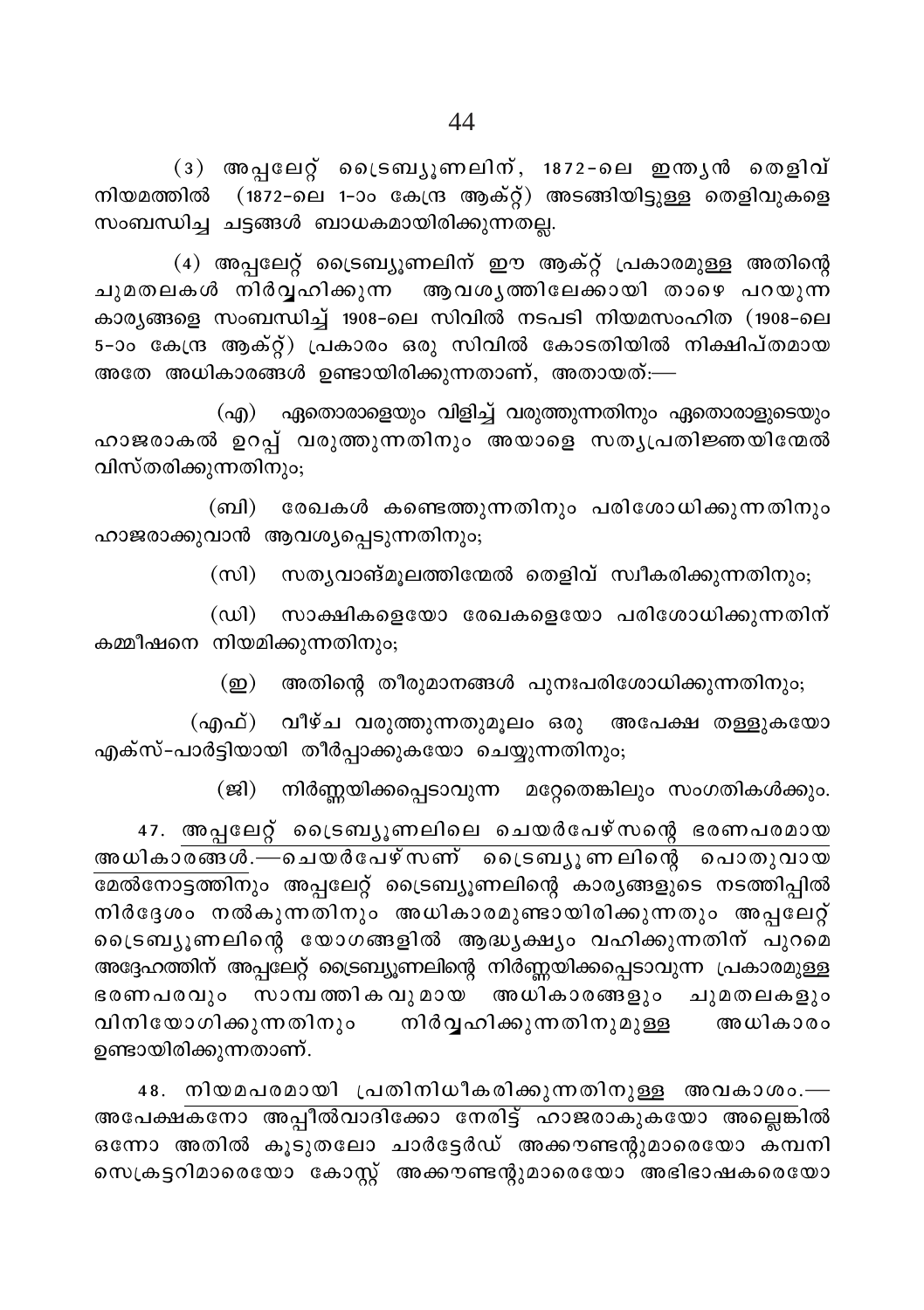അതിന്റെ ഏതെങ്കിലും ഉദ്യോഗസ്ഥനെയോ അപ്പലേറ്റ് ട്രൈബ്യൂണൽ മുമ്പാകെ അദ്ദേഹത്തിന്റെയോ അതിന്റെയോ കേസ് അവതരിപ്പിക്കുവാൻ ചുമതലപ്പെടുത്തുകയോ ചെയ്യാവുന്നതാണ്.

വിശദീകരണം.—ഈ വകുപ്പിന്റെ ആവശ്യത്തിലേയ്ക്കായി,—

(എ) "ചാർട്ടേർഡ് അക്കൗണ്ടന്റ്" എന്നാൽ 1947-ലെ ചാർട്ടേർഡ് അക്കൗണ്ടന്റ് സ് ആക്റ്റിലെ (1949-ലെ 38-ാം കേന്ദ്ര ആക്റ്റ്) 2-ാം വകുപ്പ് (1)-ാം ഉപവകുപ്പിലെ (ബി) ഖണ്ഡത്തിൽ നിർവ്വചിക്കപ്പെട്ട പ്രകാരമുള്ള ആക്റ്റിലെ 6-ാം വകുപ്പ് (1)-ാം ഉപവകുപ്പ് പ്രകാരം പ്രാക്ടീസ് ചെയ്യുന്നതിനുള്ളതും സർട്ടിഫിക്കറ്റ് ലഭിച്ചിട്ടുള്ളതുമായ ഒരു ചാർട്ടേഡ് അക്കൗണ്ടന്റ് എന്നർത്ഥമാകുന്നു;

(ബി) 'കമ്പനി സെക്രട്ടറി' എന്നാൽ 1980-ലെ കമ്പനി സെക്രട്ടറീസ് ആക്റ്റിലെ (1980-ലെ 56-ാം കേന്ദ്ര ആക്റ്റ്) 2-ാം വകുപ്പ് (1)-ാം ഉപവകുപ്പ് (ബി) ഖണ്ഡത്തിൽ നിർവ്വചിച്ച പ്രകാരവും ആക്റ്റിലെ 6-ാം വകുപ്പ് (1)-ാം ഉപവകുപ്പ് പ്രകാരം പ്രാക്ടീസ് ചെയ്യുന്നതിനുള്ള സർട്ടിഫിക്കറ്റ് ലഭിച്ചിട്ടുള്ള തുമായ ഒരു കമ്പനി സെക്രട്ടറി എന്നർത്ഥമാകുന്നു;

(സി) ''കോസ്റ്റ് അക്കൗണ്ടന്റ്'' എന്നാൽ 1959-ലെ കോസ്റ്റ് ആന്റ് വർക്ക്സ് അക്കൗണ്ടന്റ്സ് ആക്റ്റിലെ (1959-ലെ 23-ാം കേന്ദ്ര ആക്റ്റ്) 2-ാം വകുപ്പ് (1)-ാം ഉപവകുപ്പ് (ബി) ഖണ്ഡത്തിൽ നിർവ്വചിക്കപ്പെട്ട പ്രകാരവും ആക്റ്റിലെ 6-ാം വകുപ്പ് (1)-ാം ഉപവകുപ്പ് പ്രകാരം പ്രാക്ടീസ് ചെയ്യുവാനുള്ള സർട്ടിഫിക്കറ്റ് ലഭിച്ചതുമായ കോസ്റ്റ് അക്കൗണ്ടന്റ് എന്നർത്ഥമാകുന്നു.

49. അപ്പലേറ്റ് ട്രൈബ്യൂണൽ പുറപ്പെടുവിക്കുന്ന ഉത്തരവുകൾ ഒരു വിധി എന്നതുപോലെ നടപ്പിലാക്കേണ്ടതാണ്. $-(1)$  അപ്പലേറ്റ് ട്രൈബ്യുണൽ ഈ ആക്റ്റ് പ്രകാരം പുറപ്പെടുവിക്കുന്ന എല്ലാ ഉത്തരവുകളും, ഒരു സിവിൽ കോടതിയുടെ ഒരു വിധി എന്നതുപോലെ ഒരു അപ്പലേറ്റ് ട്രൈബ്യൂണൽ നടപ്പിലാക്കേണ്ടതും ഈ ആവശ്യത്തിലേക്കായി അപ്പലേറ്റ് ട്രൈബ്യൂണലിന് ഒരു സിവിൽ കോടതിയുടെ എല്ലാ അധികാരങ്ങളും ഉണ്ടായിരിക്കുന്നതുമാണ്.

 $(2)$   $(1)$ -ാം ഉപവകുപ്പിൽ എന്തുതന്നെ അടങ്ങിയിരുന്നാലും, അപ്പലേറ്റ് ട്രൈബ്യൂണൽ പുറപ്പെടുവിക്കുന്ന ഏതൊരു ഉത്തരവും തദ്ദേശാധികാരിതയുള്ള ഒരു സിവിൽ കോടതിയിലേക്ക് അയച്ചു കൊടുക്കാവുന്നതും അങ്ങനെയുള്ള സിവിൽ കോടതി പ്രസ്തുത കോടതി പുറപ്പെടുവിച്ച ഒരു വിധി എന്നതുപോലെ പ്രസ്തുത ഉത്തരവ് നടപ്പിലാ ക്കേണ്ടതുമാണ്.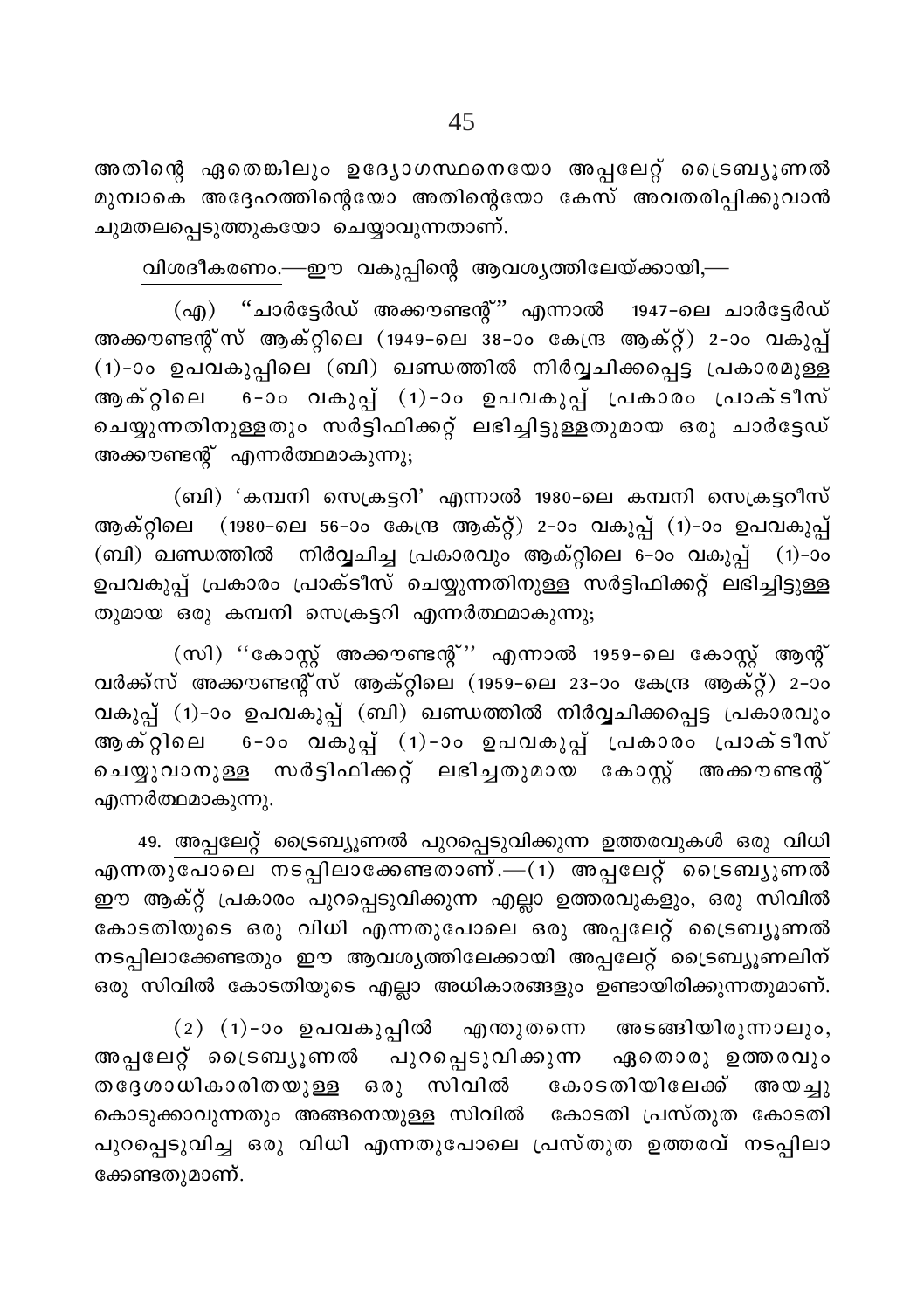50. ഹൈക്കോടതിയിലേക്കുള്ള അപ്പീൽ.—(1) അപ്പലേറ്റ് ട്രൈബ്യൂണലിന്റെ ഏതെങ്കിലും തീരുമാനമോ ഉത്തരവോ മുഖേന സങ്കടമനുഭവിക്കുന്ന ഏതൊരാൾക്കും, അപ്പലേറ്റ് ട്രൈബ്യൂണലിന്റെ തീരുമാനമോ ഉത്തരവോ അയാളെ അറിയിച്ച തീയതി മുതൽ തൊണ്ണൂറ് ദിവസക്കാലയളവിനുള്ളിൽ, 1908-ലെ സിവിൽ നടപടി നിയമ സംഹിതയിലെ (1908-ലെ 5-ാം കേന്ദ്ര ആക്റ്റ്) 100-ാം വകുപ്പിൽ പ്രത്യേകം പറഞ്ഞിട്ടുള്ള ഏതെങ്കിലും ഒന്നോ അതിൽ അധികമോ കാരണങ്ങളാൽ കേരള ഹൈക്കോടതി മുമ്പാകെ ഒരു അപ്പീൽ ഫയൽ ചെയ്യാവുന്നതാണ്:

എന്നാൽ, ഹൈക്കോടതിക്ക്, അപ്പീൽവാദിക്ക് യഥാസമയം അപ്പീൽ ചെയ്യുവാൻ കഴിയാതിരുന്നതിന് ഫയൽ മതിയായ കാരണങ്ങൾ ഉണ്ടായിരുന്നുവെന്ന ബോധ്യപ്പെടുന്നപക്ഷം പ്രസ്തുത തൊണ്ണൂറ് ദിവസക്കാലയളവ് അവസാനിച്ചതിനുശേഷവും അപ്പീൽ സ്വീകരിക്കാവു ന്നതാണ്

(2) അപ്പലേറ്റ് ട്രൈബ്യൂണൽ, കക്ഷികളുടെ പരസ്പര സമ്മതത്തോടെ പുറപ്പെടുവിച്ച ഏതെങ്കിലും തീരുമാനത്തിനോ ഉത്തരവിനോ എതിരായി യാതൊരു അപ്പീലും നിലനിൽക്കുന്നതല്ല.

## അദ്ധ്യായം-VII

## കുറ്റങ്ങളും ശിക്ഷകളും

51. ഈ ആക്റ്റ് പ്രകാരമുള്ള കുറ്റങ്ങൾക്കുള്ള ശിക്ഷ.—(1) ഏതെങ്കിലും പ്രമോട്ടർ, 3-ാം വകുപ്പിലെ വൃവസ്ഥകൾ ലംഘിക്കുന്നപക്ഷം, അതോറിറ്റി തീരുമാനിക്കുന്നപ്രകാരം, റിയൽ എസ്റ്റേറ്റ് പ്രോജക്റ്റിന് കണക്കാക്കപ്പെട്ട ചെലവിന്റെ പത്ത് ശതമാനം വരെയാകാവുന്ന, പിഴ നൽകുവാൻ അയാൾ ബാദ്ധ്യസ്ഥനായിരിക്കുന്നതാണ്.

(2) ഏതെങ്കിലും പ്രമോട്ടർ (1)-ാം ഉപവകുപ്പ് പ്രകാരം പുറപ്പെടുവിക്കുന്ന ഉത്തരവുകളോ തീരുമാനങ്ങളോ നിർദ്ദേശങ്ങളോ പാലിക്കാതിരിക്കുകയോ 3-ാം വകുപ്പിലെ വൃവസ്ഥകൾ ലംഘിക്കുന്നത് തുടരുകയോ ചെയ്യുന്നപക്ഷം, മൂന്ന് വർഷം വരെയാകാവുന്ന തടവിനോ റിയൽ എസ്റ്റേറ്റ് പ്രോജക്റ്റിന് കണക്കാക്കപ്പെട്ട ചെലവിന്റെ വീണ്ടും പത്ത് ശതമാനം കൂടിയാകാവുന്ന പിഴയ്ക്കോ അല്ലെങ്കിൽ രണ്ടിനും കൂടിയോ ശിക്ഷിക്കപ്പെടേണ്ടതാണ്.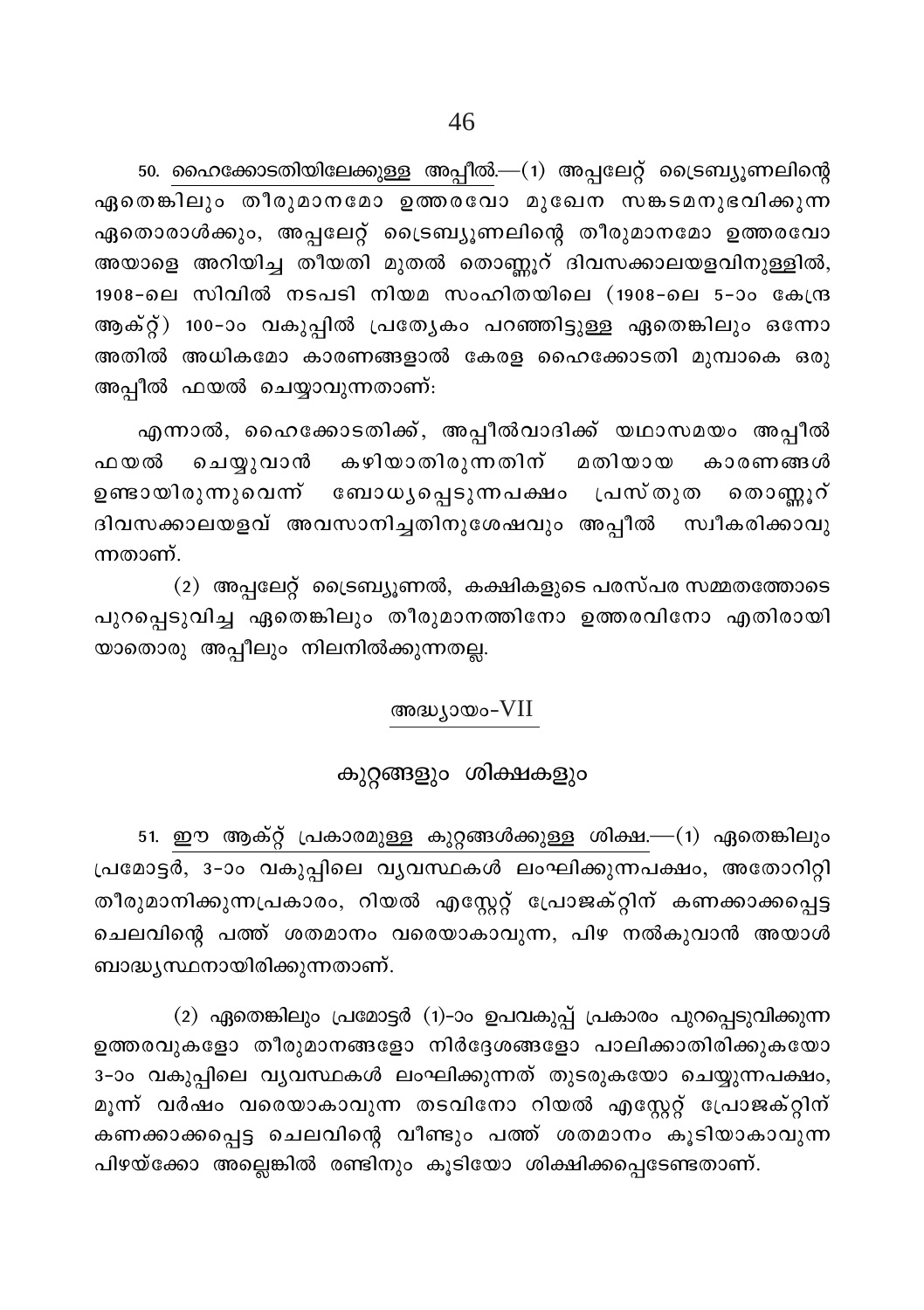$(3)$  ഏതെങ്കിലും പ്രമോട്ടർ അറിഞ്ഞുകൊണ്ട് തെറ്റായ വിവരം നൽകുകയോ അല്ലെങ്കിൽ 3−ാം വകുപ്പിന്റെ (2)−ഉം (3)−ഉം ഉപവകുപ്പുകൾ ലംഘിക്കുകയോ ചെയ്യുന്നപക്ഷം, അതോറിറ്റി തീരുമാനിക്കുന്നപ്രകാരം റിയൽ എസ്റ്റേറ്റ് പ്രോജക്റ്റിന് കണക്കാക്കപ്പെട്ട ചെലവിന്റെ അഞ്ച് ശതമാനം വരെയാകാവുന്ന, പിഴ നൽകുവാൻ അയാൾ ബാദ്ധൃസ്ഥനായിരിക്കുന്നതാണ്.

(4) ഏതെങ്കിലും പ്രമോട്ടർ 3-ാം വകുപ്പിൽ വ്യവസ്ഥ ചെയ്തിട്ടു ള്ളതല്ലാത്ത ഈ ആക്റ്റിലെയോ അതിൻകീഴിൽ ഉണ്ടാക്കിയ ചട്ടങ്ങളിലെയോ റെഗുലേഷനുകളിലെയോ മറ്റേതെങ്കിലും വൃവസ്ഥകൾ ലംഘിക്കുന്നപക്ഷം, അതോറിറ്റി തീരുമാനിക്കുന്ന <sub>∖</sub>പകാരം, റിയൽ എസ്റ്റേറ്റ് പ്രോജക്റ്റിന് കണക്കാക്കപ്പെട്ട ചെലവിന്റെ അഞ്ച് ശതമാനം വരെയാകാവുന്ന, പിഴ നൽകുവാൻ അയാൾ ബാദ്ധൃസ്ഥനായിരിക്കുന്നതാണ്.

(5) ഏതെങ്കിലും റിയൽ എസ്റ്റേറ്റ് ഏജന്റ് ബോധപൂർവ്വം 8−ഉം 9−ഉം വകുപ്പുകളിലെ വൃവസ്ഥകൾ ലംഘിക്കുകയോ പാലിക്കാതിരിക്കുകയോ ചെയ്യുന്നപക്ഷം, അപ്രകാരം വീഴ്ച വരുത്തുന്നത് തുടരുന്ന ഓരോ ദിവസത്തിനും പതിനായിരം രൂപ പിഴ നൽകാൻ ബാദ്ധ്യസ്ഥനാകുന്നതാണ്. അത് അതോറിറ്റി തീരുമാനിക്കുന്ന പ്രകാരം, അതതു സംഗതിപോലെ, റിയൽ എസ്റ്റേറ്റ് പ്രോജക്റ്റിന്റെയോ പ്ലോട്ട് അല്ലെങ്കിൽ കെട്ടിടം വില്പന  $\Omega$ ടത്തുന്നതിനുവേണ്ടിയുള്ള ചെലവിന്റെ, അഞ്ചു ശതമാനം വരെയാകാവുന്ന താണ്

 $(6)$  ഏതെങ്കിലും പ്രമോട്ടർ, അതോറിറ്റിയുടെ ഏതെങ്കിലും ഉത്തരവുകളോ നിർദ്ദേശങ്ങളോ പാലിക്കുന്നതിൽ ബോധപൂർവ്വം വീഴ്ച വരുത്തുകയോ, ലംഘിക്കുകയോ ചെയ്യുന്നപക്ഷം, അങ്ങനെയുള്ള വീഴ്ച വരുത്തുന്നത് തുടരുന്ന ഓരോ ദിവസത്തിനും അയ്യായിരം രൂപ പിഴ നൽകുവാൻ അയാൾ ബാദ്ധ്യസ്ഥനാകുന്നതാണ്. ആയത് അതോറിറ്റി തീരുമാനിക്കുന്ന പ്രകാരം, റിയൽ എസ്റ്റേറ്റ് പ്രോജക്റ്റിന് കണക്കാക്കപ്പെട്ട ചെലവിന്റെ അഞ്ച് ശതമാനം വരെയാകാവുന്നതാണ്.

(7) ഏതെങ്കിലും പ്രമോട്ടർ, അപ്പലേറ്റ് ട്രൈബ്യൂണലിന്റെ ഏതെങ്കിലും ഉത്തരവോ നിർദ്ദേശമോ പാലിക്കുന്നതിൽ പരാജയപ്പെടുകയോ അത് ലംഘിക്കുകയോ ചെയ്യുന്നപക്ഷം, അപ്രകാരം വീഴ്ച വരുത്തുന്നത് തുടരുന്ന ഓരോ ദിവസത്തേക്കും പതിനായിരം രൂപ പിഴ നൽകുവാൻ ബാധൃസ്ഥനാകുന്നതാണ്. അത് അപ്പലേറ്റ് ട്രൈബ്യൂണൽ തീരുമാനിക്കുന്ന ്രപകാരം, റിയൽ എസ്റ്റേറ്റ് പ്രോജക്റ്റിന്, കണക്കാക്കപ്പെട്ട ചെലവിന്റെ പത്ത്  $\omega$ തമാനം വരെയാകാവുന്നതാണ്,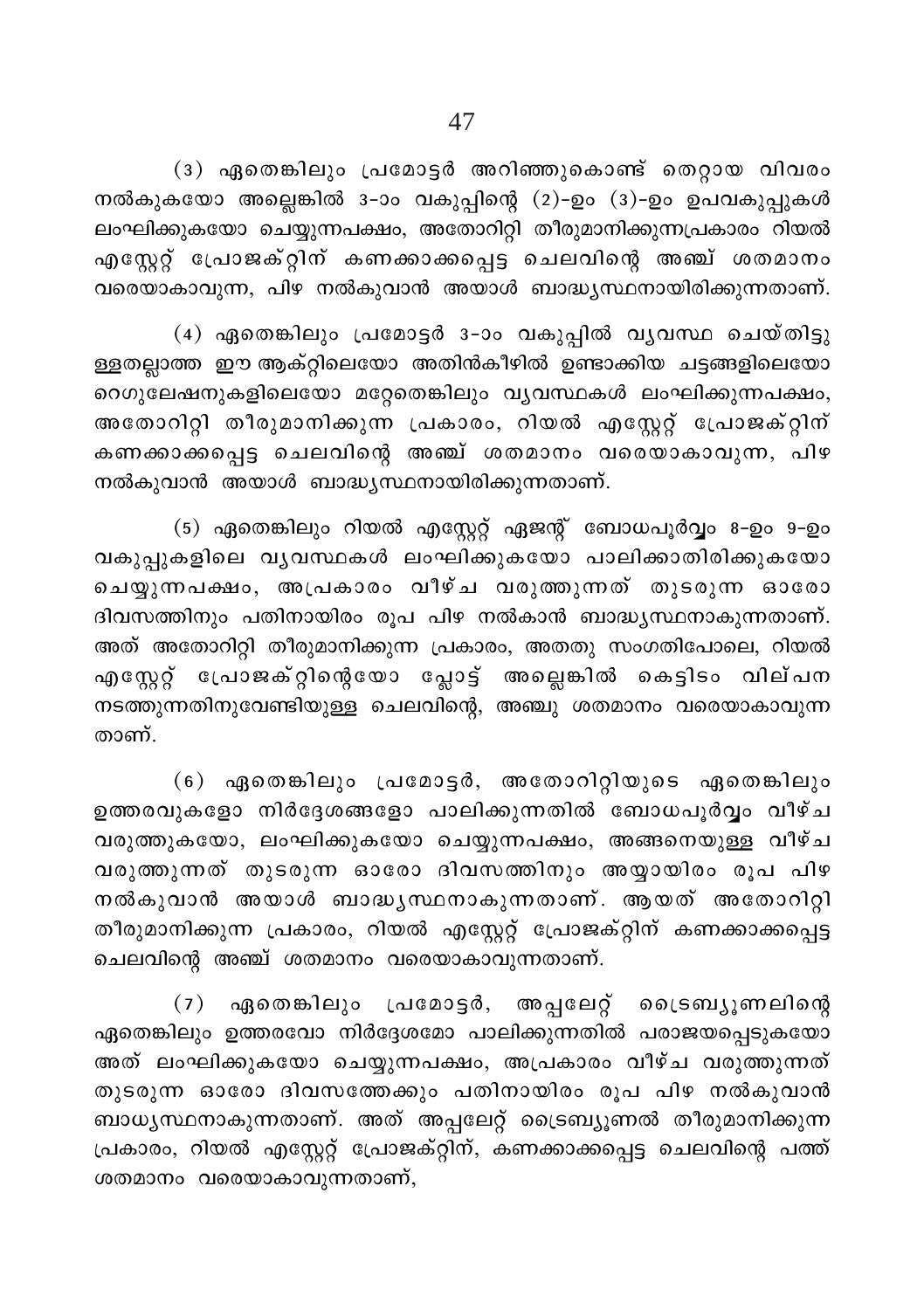(8) അലോട്ട് ചെയ്യപ്പെട്ട ഏതെങ്കിലും ആൾ അതോറിറ്റിയുടെയോ അപ്പലേറ്റ് ട്രൈബ്യൂണലിന്റെയോ ഏതെങ്കിലും ഉത്തരവോ തീരുമാനമോ നിർദ്ദേശമോ പാലിക്കുന്നതിൽ ബോധപൂർവ്വം വീഴ്ച വരുത്തുകയോ അല്ലെങ്കിൽ ലംഘിക്കുകയോ ഒരു കെട്ടിട യൂണിറ്റ് വാങ്ങുന്നതിനായി അയാൾ ഒപ്പിട്ട് പൂർത്തിയാക്കിയ വില്പന കരാറിലെ വ്യവസ്ഥകൾ ലംഘിക്കുകയോ അത് സംബന്ധിച്ച ഏതെങ്കിലും തുകയോ ചാർജ്ജുകളോ നൽകാതിരി ക്കുകയോ ചെയ്യുന്നപക്ഷം, അയാൾ, അത് സംബന്ധിച്ച അതോറിറ്റിയുടെ ഉത്തരവ് പ്രകാരം പതിനായിരം രൂപ വരെയാകാവുന്ന പിഴയോ, അല്ലെങ്കിൽ അങ്ങനെയുള്ള കരാറിൽ പ്രത്യേകം പറഞ്ഞിട്ടുള്ള വസ്തുവിന്റെ വില്പന വിലയുടെ ഒരു ശതമാനമോ, ഏതാണോ കൂടുതൽ അത് നൽകുന്നതിന് ബാദ്ധ്യസ്ഥനായിരിക്കുന്നതാണ്.

52. കമ്പനികൾ ചെയ്യുന്ന കുറ്റങ്ങൾ.—(1) ഈ ആക്റ്റ് പ്രകാരമുള്ള ഒരു കുറ്റം ഒരു കമ്പനി ചെയ്യുന്നിടത്ത്, കുറ്റം ചെയ്യുന്ന സമയത്ത് കമ്പനിയുടെ ചാർജ്ജ് വഹിക്കുന്നതോ കമ്പനിയുടെ ബിസിനസ്സ് നടത്തിപ്പിന്റെ ഉത്തരവാദിത്തമുണ്ടായിരുന്നതോ ആയ ഓരോ ആളും, കമ്പനിയും കുറ്റം ചെയ്തതായി കരുതപ്പെടുന്നതും അതനുസരിച്ചുള്ള നടപടിക്ക് വിധേയ മാക്കപ്പെടേണ്ടതും ശിക്ഷിക്കപ്പെടേണ്ടതുമാണ്:

എന്നാൽ, കുറ്റം ചെയ്തിട്ടുള്ളത് തന്റെ അറിവ് കൂടാതെയാണെന്നോ അഥവാ അങ്ങനെയുള്ള കുറ്റം ചെയ്യുന്നത് തടയുന്നതിനായി താൻ യഥാവിധി എല്ലാ ശ്രദ്ധയും ചെലുത്തിയിരുന്നുവെന്നോ അയാൾ തെളിയിക്കുക യാണെങ്കിൽ ഈ വകുപ്പിൽ അടങ്ങിയ യാതൊന്നുംതന്നെ അങ്ങനെയുള്ള യാതൊരാളെയും യാതൊരു ശിക്ഷയ്ക്കുംവിധേയനാക്കുന്നതല്ല.

(2) (1)-ാം ഉപവകുപ്പിൽ എന്തുതന്നെ അടങ്ങിയിരുന്നാലും, ഈ ആക്റ്റ് പ്രകാരമുള്ള ഒരു കുറ്റം കമ്പനി ചെയ്യുന്നിടത്ത്, പ്രസ്തുത കുറ്റം ചെയ്തത് ഡയറക്ടറുടെയോ മാനേജരുടെയോ സെക്രട്ടറിയുടെയോ മറ്റ് ഏതെങ്കിലും ഉദ്യോഗസ്ഥന്റെയോ സമ്മതത്തോടെയോ മൗനാനുവാദ ത്തോടെയോ അല്ലെങ്കിൽ അവരുടെ ഭാഗത്തുനിന്നുള്ള ഏതെങ്കിലും ഉപേക്ഷ ആണെങ്കിൽ അങ്ങനെയുള്ള ഡയറക്ടറോ മാനേജരോ കൊണ്ടോ സെക്രട്ടറിയോ മറ്റ് ഉദ്യോഗസ്ഥനോ ആ കുറ്റം ചെയ്തതായി കരുതപ്പെടുന്നതും അതനുസരിച്ചുള്ള നടപടിക്ക് വിധേയമാക്കപ്പെടേണ്ടതും ശിക്ഷിക്കപ്പെടേ ണ്ടതുമാണ്.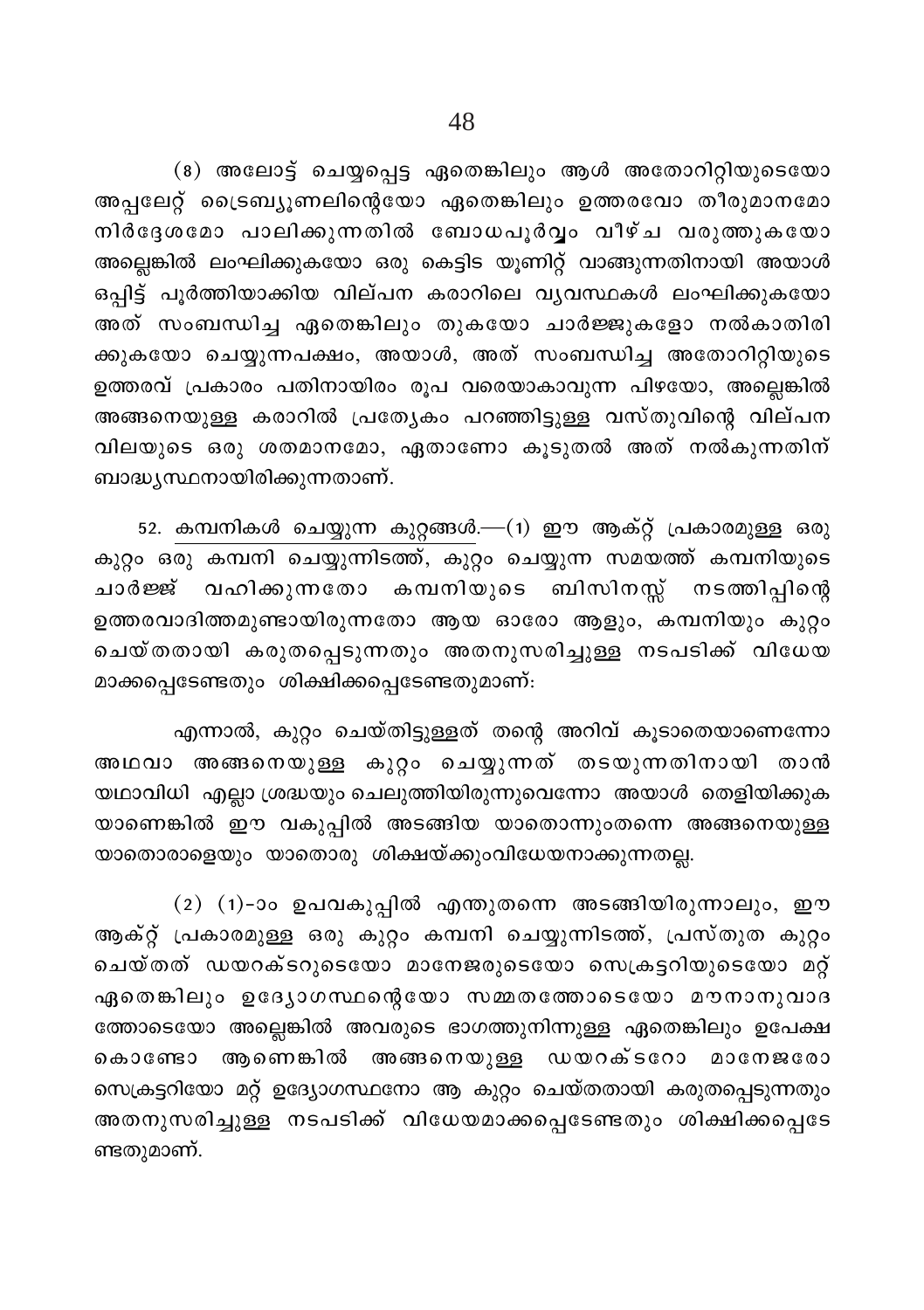വിശദീകരണം.—ഈ വകുപ്പിന്റെ ആവശ്യങ്ങൾക്കായി,—

(എ) "കമ്പനി" എന്നാൽ ഏതെങ്കിലും ഏകാംഗീകൃതനികായം എന്നർത്ഥമാകുന്നതും അതിൽ ഫേമോ വൃക്തികളുടെ മറ്റ് സമാജമോ ഉൾപ്പെടുന്നതുമാകുന്നു.

(ബി) ഒരു ഫേമിനെ സംബന്ധിച്ച് "ഡയറക്ടർ" എന്നാൽ ആ ഫേമിലെ ഒരു പങ്കാളി എന്നർത്ഥമാകുന്നു.

53. കുറ്റങ്ങൾ രാജിയാക്കൽ.—1973-ലെ ക്രിമിനൽ നടപടി നിയമ സംഹിതയിൽ എന്തുതന്നെ അടങ്ങിയിരുന്നാലും, ഈ ആക്റ്റിലെ 51-ാം വകുപ്പുപ്രകാരം ശിക്ഷാർഹമായ ഒരു കുറ്റം പ്രോസിക്യൂഷൻ ആരംഭിക്കുന്നതിനു മുമ്പോ അതിനുശേഷമോ, നിർണ്ണയിക്കപ്പെടാവുന്ന പ്രകാരമുള്ള അങ്ങനെയുള്ള നിബന്ധനകളിന്മേലും ഉപാധികളിന്മേലും അങ്ങനെയുള്ള തുക നൽകുന്ന തിന്മേലും ഒരു കോടതിക്ക് രാജിയാക്കാവുന്നതാണ്:

എന്നാൽ, നിർണ്ണയിക്കപ്പെട്ട തുക, ഏതൊരു സംഗതിയിലും അങ്ങനെ രാജിയാക്കപ്പെട്ട കുറ്റത്തിന് ചുമത്താവുന്ന പരമാവധി പിഴ തുകയിൽ അധികരിക്കുവാൻ പാടുള്ളതല്ല.

54. 1986-ലെ ഉപഭോക്തൃ സംരക്ഷണ ആക്റ്റ് (1986-ലെ 68-ാം കേന്ദ്ര ആക്റ്റ്) പ്രകാരം അതോറിറ്റികളുടെ മുമ്പാകെ തീർപ്പാക്കാതെ നിലവിലിരി ക്കുന്ന പരാതികൾ.—ഈ ആക്റ്റിൽ ഉൾപ്പെട്ടിട്ടുള്ള വിഷയങ്ങളെ സംബന്ധിച്ച ഏതെങ്കിലും ആളിന്റെ പരാതി, 1986-ലെ ഉപഭോക്തൃ സംരക്ഷണ ആക്റ്റിലെ (1986-ലെ 68-ാം കേന്ദ്ര ആക്റ്റ്) 9-ാം വകുപ്പുപ്രകാരം സ്ഥാപിക്കപ്പെട്ട ദേശീയ ഉപഭോക്ത്യ തർക്ക പരിഹാര കമ്മീഷനിലോ സംസ്ഥാന ഉപഭോക്ത്യതർക്ക പരിഹാര ഫോറത്തിലോ, ഈ ആക്റ്റിന്റെ പ്രാരംഭത്തിലോ അതിന് മുമ്പോ നിലവിലിരിക്കുന്നപക്ഷം, അതതു സംഗതിപോലെ, അങ്ങനെയുള്ള ഫാറത്തിന്റെയോ കമ്മീഷന്റെയോ അനുമതിയോടുകൂടി അയാൾക്ക് അതിന് മുമ്പാകെ നിലവിലിരിക്കുന്ന പരാതി പിൻവലിക്കാവുന്നതും ഈ ആക്റ്റിൻ കീഴിലുള്ള അതോറിറ്റിയുടെ മുമ്പാകെ അപേക്ഷ ഫയൽ ചെയ്യാവുന്നതുമാണ്.

33/441/2016/S-22.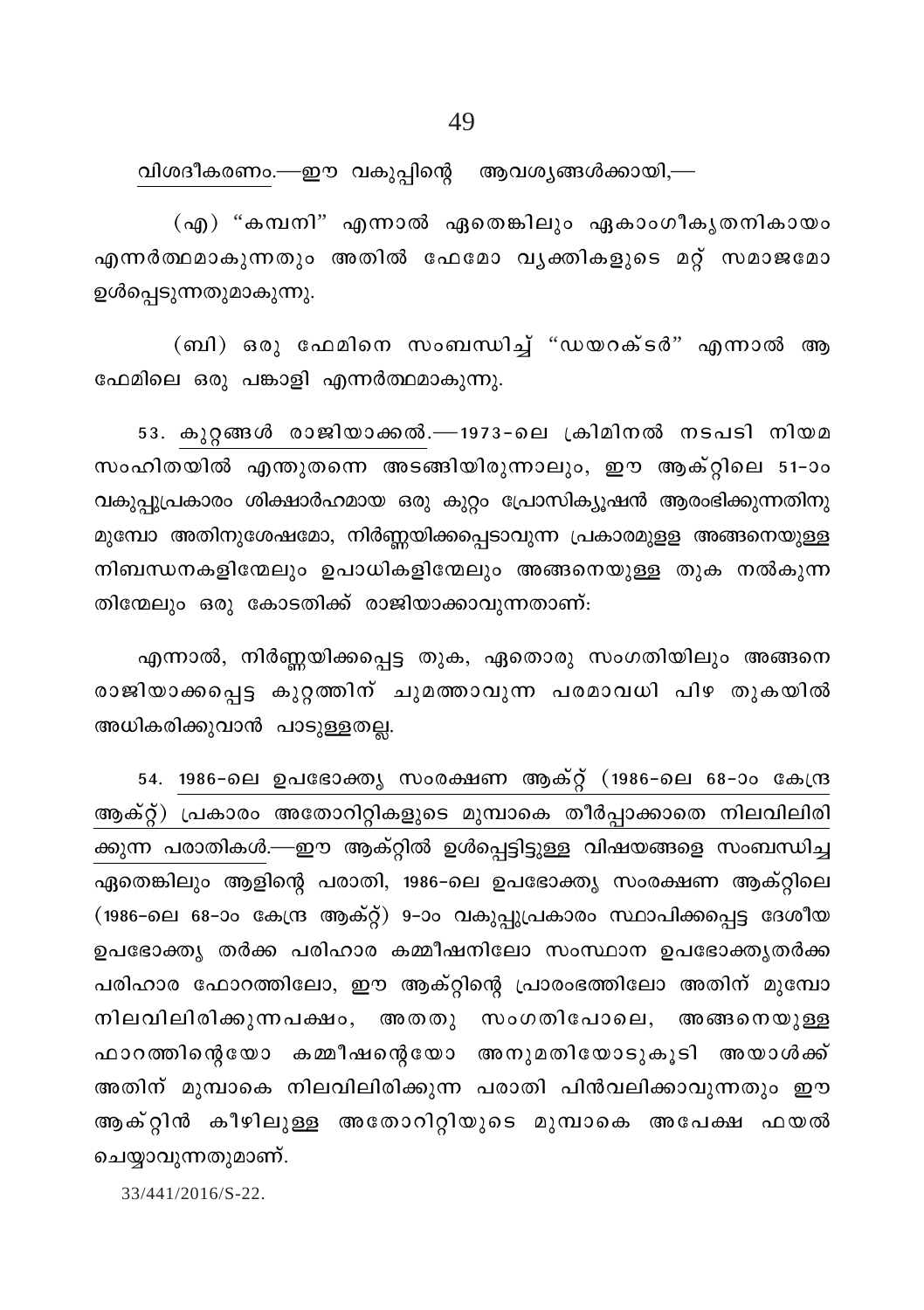ധനകാര്യം, അക്കൗണ്ടുകളും ആഡിറ്റും റിപ്പോർട്ടുകളും

55. ഗ്രാന്റുകളും ലോണുകളും.—സർക്കാരിന്, സംസ്ഥാന നിയമസഭ ഇതിലേക്കായി നിയമംമുലം യഥാവിധി ധനവിനിയോഗം നടത്തിയതിനു ശേഷം, ഈ ആക്റ്റിന്റെ ആവശൃത്തിലേക്ക് വിനിയോഗിക്കുന്നതിനായി, സർക്കാരിന് യുക്തമെന്ന് തോന്നുന്ന ഗ്രാന്റുകളും വായ്പകളും അങ്ങനെയുള്ള തുകകളും അതോറിറ്റിക്ക് നൽകുന്നതാണ്.

56. നിധിയുടെ രൂപീകരണം.—(1) സർക്കാർ "റിയൽ എസ്റ്റേറ്റ് ഫണ്ട്" എന്ന പേരിൽ ഒരു നിധി രൂപീകരിക്കേണ്ടതും അതിലേക്ക്,—

(എ) അതോറിറ്റി സ്വീകരിച്ച എല്ലാ സർക്കാർ ഗ്രാന്റുകളും;

(ബി) ഈ ആക്റ്റ് പ്രകാരം ലഭിച്ച ഫീസ്;

 $(m1)$   $(aq)$ ,  $(m1)$  ഖണ്ഡങ്ങളിൽ പരാമർശിച്ച തുകകളിൽനിന്നു ലഭിച്ച പലിശ,

എന്നിവ വരവു വയ്ക്കേണ്ടതുമാണ്.

 $(2)$  നിധി,—

(എ) ചെയർപേഴ്സണും മറ്റ് അംഗങ്ങൾക്കും നൽകേണ്ടതായ .<br>ശമ്പളവും ബത്തകളും, അതോറിറ്റിയിലെയും അപ്പലേറ്റ് ട്രൈബ്യൂണലിലെയും ഉദ്യോഗസ്ഥർക്കും മറ്റ് ജീവനക്കാർക്കും നൽകേണ്ടതായ ശമ്പളവു<mark>ം</mark> ബത്തകളും ഉൾപ്പെടെയുള്ള ഭരണപരമായ ചെലവുകൾ;

(ബി) അതോറിറ്റിക്ക് ഈ ആക്റ്റിന്റെ ഉദ്ദേശ്യങ്ങൾക്കുവേണ്ടി അതിന്റെ ചുമതലകൾ നിർവ്വഹിക്കുന്നതുമായി ബന്ധപ്പെട്ട മറ്റ് ചെലവുകൾ,

എന്നിവയ്ക്കായി വിനിയോഗിക്കേണ്ടതാണ്.

ചെയർപേഴ്സൺ തീരുമാനിക്കുന്ന പ്രകാരമുളള അതോറിറ്റി യിലെ  $(3)$ അങ്ങനെയുള്ള അംഗങ്ങളുടെ കമ്മിറ്റി നിധിയുടെ ഭരണനിർവ്വഹണം നടത്തേണ്ടതാണ്;

(4) (3)-ാം ഉപവകുപ്പ് പ്രകാരം നിയമിക്കപ്പെടുന്ന കമ്മിറ്റി, നിധി രൂപീകരിച്ച ഉദ്ദേശ്യങ്ങൾ നടപ്പിലാക്കുന്നതിനായി നിധിയിൽനിന്നും പണം ചെലവഴിക്കേണ്ടതാണ്.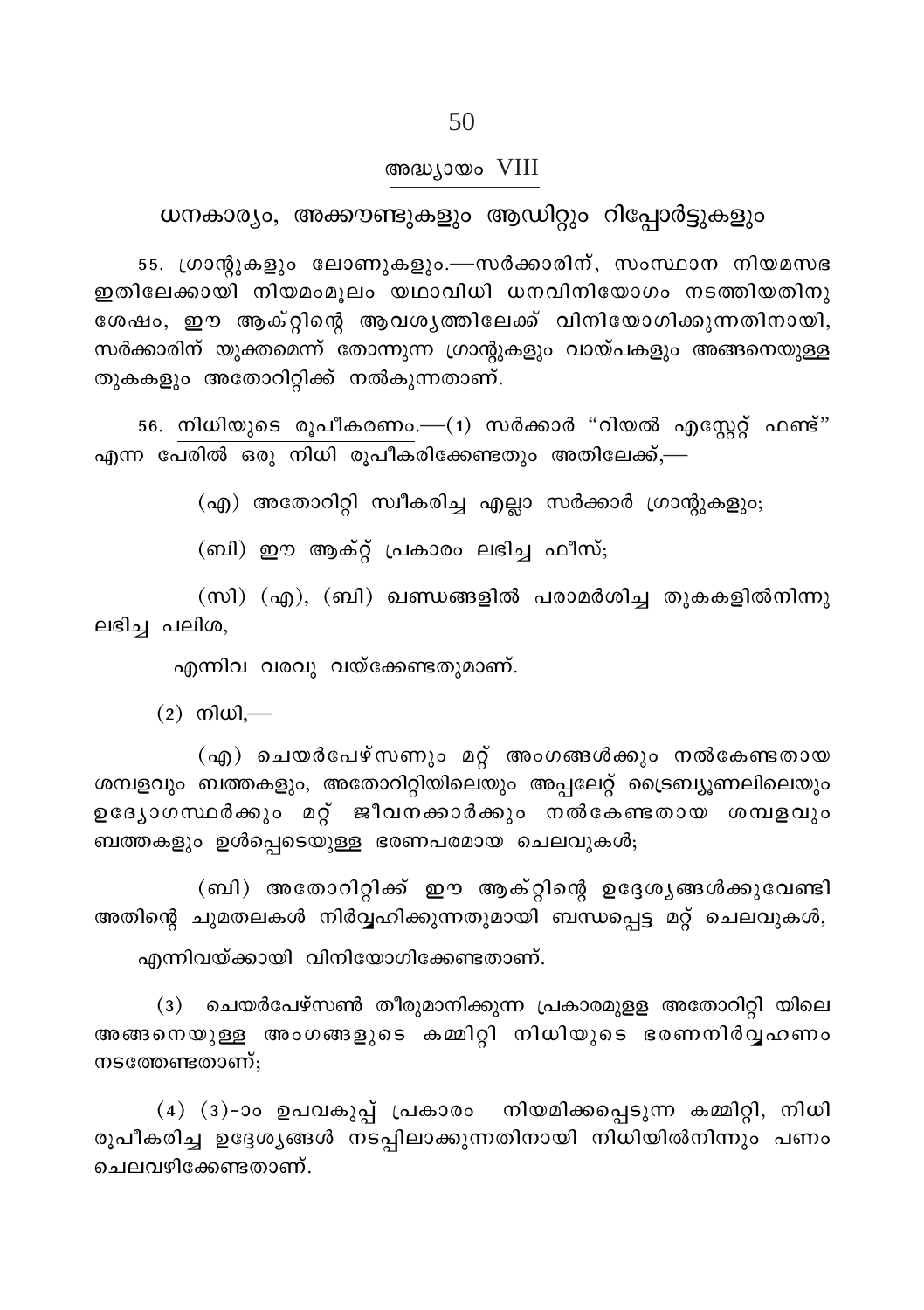57. പിഴയായി ഈടാക്കിയ തുക സഞ്ചിതനിധിയിലേക്ക് നിക്ഷേപി ക്കുന്നത്.—അപ്പലേറ്റ് ട്രൈബ്യൂണൽ അല്ലെങ്കിൽ അതോറിറ്റി ചുമത്തിയ വരവ് വയ്ക്കേണ്ടതാണ്.

58. ബഡ്ജറ്റും അക്കൗണ്ടുകളും ആഡിറ്റും.—(1) അതോറിറ്റി ഒരു ബഡ്ജറ്റ് തയ്യാറാക്കേണ്ടതും ശരിയായ അക്കൗണ്ടുകളും മറ്റ് പ്രസക്തമായ രേഖകളും സൂക്ഷിച്ചുപോരേണ്ടതും സർക്കാർ, ഭാരതത്തിലെ കംപ്ട്രോളർ ആന്റ് ആഡിറ്റർ ജനറലുമായി കൂടിയാലോചിച്ച് നിർണ്ണയിക്കപ്പെടാവുന്ന അങ്ങനെയുള്ള ഫാറത്തിൽ അക്കൗണ്ടുകളുടെ ഒരു വാർഷിക സ്റ്റേറ്റ്മെന്റ് തയ്യാറാക്കേണ്ടതുമാണ്.

(2) കംപ്ട്രോളർ ആന്റ് ആഡിറ്റർ ജനറൽ വൃക്തമാക്കാവുന്ന അങ്ങനെയുള്ള ഇടവേളകളിൽ ആഡിറ്റ് ചെയ്യേണ്ടതും അങ്ങനെയുള്ള ആഡിറ്റുമായി ബന്ധപ്പെട്ടുണ്ടാകുന്ന ഏതെങ്കിലും ചെലവ് അതോറിറ്റി കംപ്ട്രോളർ ആന്റ് ആഡിറ്റർ ജനറലിന് നൽകേണ്ടതുമാണ്.

(3) കംപ്ട്രോളർ ആന്റ് ആഡിറ്റർ ജനറലോ അദ്ദേഹം ഈ ആവശ്യത്തിലേക്കായി നിയോഗിച്ച മറ്റേതെങ്കിലും ആളോ സാക്ഷ്യപ്പെടുത്തിയ പ്രകാരമുള്ള അതോറിറ്റിയുടെ അക്കൗണ്ടുകൾ, അതിന്മേലുള്ള ആഡിറ്റ് റിപ്പോർട്ട് സഹിതം അതോറിറ്റി വർഷംതോറും സർക്കാരിന് അയച്ചു കൊടുക്കേണ്ടതും സർക്കാർ ആഡിറ്റ് റിപ്പോർട്ട് ലഭിച്ച് കഴിയുന്നത്ര വേഗം അത് സംസ്ഥാന നിയമസഭ മുമ്പാകെ വയ്പ്പിക്കേണ്ടതുമാണ്.

59. വാർഷിക റിപ്പോർട്ട്.—(1) അതോറിറ്റി സർക്കാർ നിർണ്ണയിച്ചേക്കാവുന്ന അങ്ങനെയുള്ള ഫാറത്തിലും അങ്ങനെയുള്ള സമയത്തും, വർഷത്തിലൊരിക്കൽ;

(എ) അതോറിറ്റിയുടെ മുൻവർഷത്തെ എല്ലാ പ്രവർത്തന ങ്ങളുടെയും വിവരണവും;

(ബി) മുൻവർഷത്തെ വാർഷിക അക്കൗണ്ടുകളും;

(സി) വരുംവർഷത്തേക്കുളള നിർമ്മാണ പരിപാടികളും,

തയ്യാറാക്കേണ്ടതുമാണ്.

 $(2)$   $(1)$ -ാം ഉപവകുപ്പ് പ്രകാരം ലഭിച്ച റിപ്പോർട്ടിന്റെ ഒരു പകർപ്പ് അത് ലഭിച്ചതിനുശേഷം കഴിയുന്നത്രവേഗം സംസ്ഥാന നിയമസഭ മുമ്പാകെ വയ്ക്കേണ്ടതാണ്.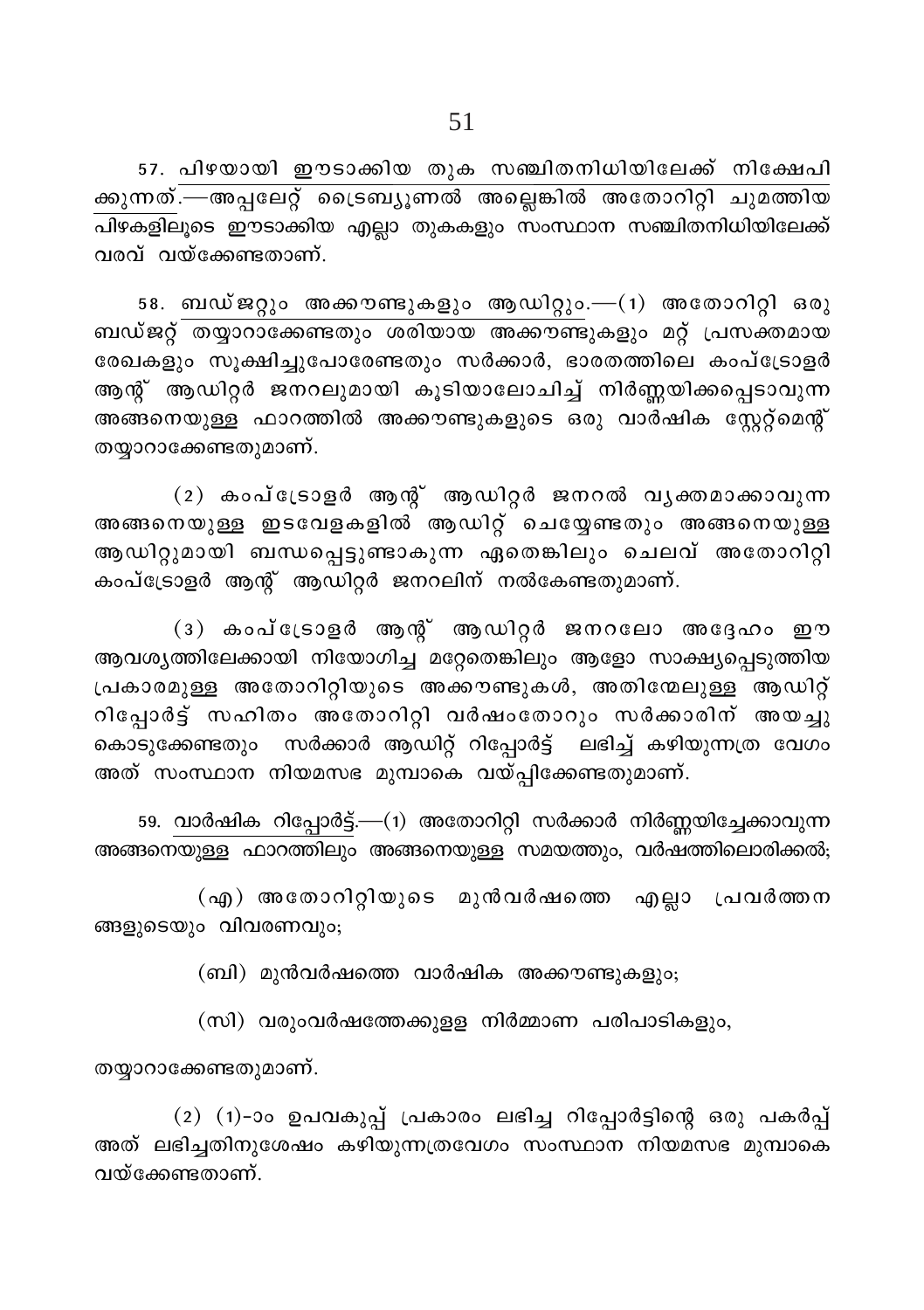## അദ്ധ്യായം IX

#### പലവകകൾ

60. സിവിൽ കോടതിക്ക് അധികാരിത ഉണ്ടായിരിക്കുന്നതല്ലെന്ന്.—ഈ ആക്റ്റിൻകീഴിൽ അതോറിറ്റിയോ അപ്പലേറ്റ് വൈടബ്യൂണലോ തീരുമാനിക്കുന്നതിന് അധികാരപ്പെടുത്തിയിരിക്കുന്ന ഏതെങ്കിലും വിഷയത്തെ സംബന്ധിച്ച് ഏതെങ്കിലും വൃവഹാരമോ നടപടിയോ പരിഗണനയ്ക്ക് എടുക്കുന്നതിന് യാതൊരു സിവിൽ കോടതിക്കും അധികാരിത ഉണ്ടായിരിക്കുന്നതല്ല.

61. ഏൽപ്പിച്ചു കൊടുക്കൽ.—അതോറിറ്റിക്ക് പൊതുവായതോ പ്രത്യേകമായതോ ആയ ലിഖിതമായ ഉത്തരവ് വഴി അത് ആവശ്യമെന്ന് കരുതുന്ന ഈ ആക്റ്റിന്റെ അങ്ങനെയുള്ള അധികാരങ്ങളും ചുമതലകളും, 64-ാം വകുപ്പ് പ്രകാരം റെഗുലേഷനുകൾ ഉണ്ടാക്കുവാനുള്ള അധികാരമൊഴികെ ഉത്തരവിൽ പ്രത്യേകം പറയാവുന്ന അങ്ങനെയുള്ള നിബന്ധനകൾ എന്തെങ്കിലുമുണ്ടെങ്കിൽ അതിന് വിധേയമായി അതോറിറ്റിയിലെ ഏതെങ്കിലും അംഗം, ഉദ്യോഗസ്ഥൻ എന്നിവരെയോ അല്ലെങ്കിൽ മറ്റേതെങ്കിലും ആളിനെയോ ഏൽപ്പിക്കാവുന്നതാണ്.

62. അതോറിറ്റിയെ അതിലംഘിക്കുന്നതിന് സർക്കാരിനുള്ള അധികാരം.— $(1)$ ഏതെങ്കിലും സമയത്ത്, സർക്കാരിന്,—

(എ) ഈ ആക്റ്റിലെ വൃവസ്ഥകൾ പ്രകാരമോ അതിൻകീഴിൽ അതോറിറ്റിയിൽ ചുമത്തപ്പെട്ട ചുമതലകൾ നിർവ്വഹിക്കുന്നതിനോ കർത്തവൃങ്ങൾ നിറവേറ്റുന്നതിനോ, അതോറിറ്റിയുടെ നിയന്ത്രണത്തിനതീതമായ സാഹചര്യങ്ങൾ മൂലം കഴിയുന്നില്ലെന്നോ;

(ബി) ഈ ആക്റ്റിൻകീഴിൽ സർക്കാർ നൽകുന്ന നിർദ്ദേശം പാലിക്കുന്നതിലോ അല്ലെങ്കിൽ ഈ ആക്റ്റിലെ വൃവസ്ഥകൾ പ്രകാരമോ വൃവസ്ഥകൾക്ക് കീഴിലോ അതോറിറ്റിയിൽ ചുമത്തപ്പെട്ട ചുമതലകൾ നിർവ്വഹിക്കുന്നതിനോ കർത്തവൃങ്ങൾ നിറവേറ്റുന്നതിനോ, അതോറിറ്റി തുടർച്ചയായി വീഴ്ച വരുത്തുകയും അത്തരം വീഴ്ച വരുന്നത് അതോറിറ്റിയുടെ സാമ്പത്തികനിലയെയും, അതോറിറ്റിയുടെ ഭരണത്തെയും ബാധിക്കുന്നു എന്നോ;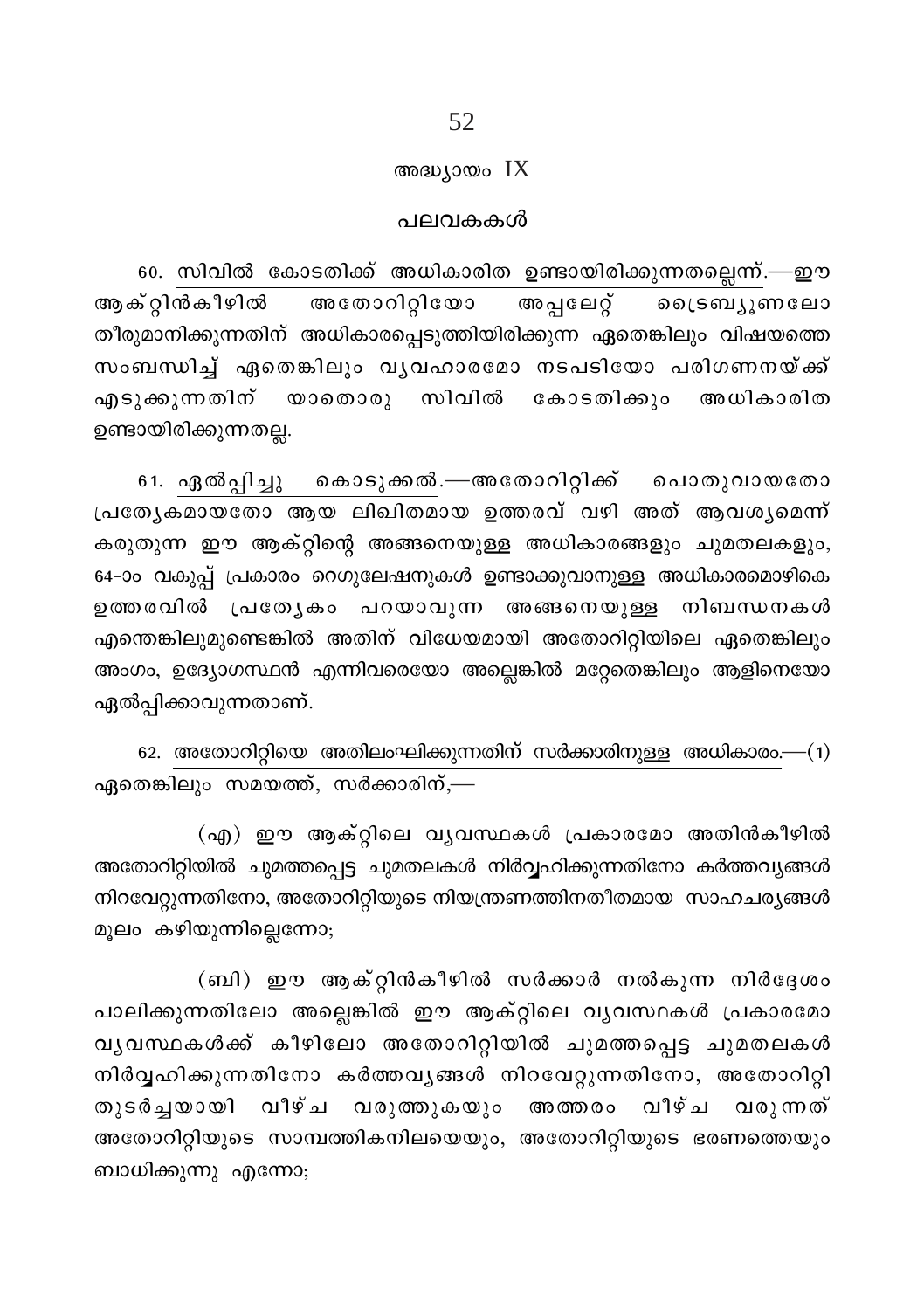(സി) പൊതുതാല്പര്യാർത്ഥം അങ്ങനെ ചെയ്യേണ്ടത് ആവശ്യമാക്കി സാഹചര്യങ്ങൾ നിലനില്ക്കുന്നുവെന്നോ ത്തീർത്ത സർക്കാരിന് അഭിപ്രായമുള്ളപക്ഷം,

വിജ്ഞാപനംവഴി വിജ്ഞാപനത്തിൽ പ്രത്യേകം പറയാവുന്ന ആറു മാസത്തിൽ അധികരിക്കാത്ത അങ്ങനെയുള്ള കാലത്തേക്ക് അതോറിറ്റിയെ .<br>അതിലംഘിക്കാവുന്നതും ഈ ആക്റ്റിൻകീഴിൽ സർക്കാർ നിർദ്ദേശിക്കുന്ന പ്രകാരം അധികാരങ്ങൾ വിനിയോഗിക്കുന്നതിനും, ചുമതലകൾ നിർവൃഹിക്കുന്നതിനും ഒരു ആളെയോ, ആളുകളേയോ സർക്കാരിന് നിയമിക്കാവുന്നതുമാണ്:

എന്നാൽ, അങ്ങനെയുള്ള ഏതെങ്കിലും വിജ്ഞാപനം പുറപ്പെടുവി ക്കുന്നതിന് മുമ്പ് സർക്കാർ നിർദ്ദിഷ്ട അതിലംഘനത്തിനെതിരെ നിവേദനങ്ങൾ നൽകുന്നതിനുള്ള നൃായമായ അവസരം അതോറിറ്റിക്ക് നൽകേണ്ടതും, അതോറിറ്റിയുടെ നിവേദനങ്ങൾ, എന്തെങ്കിലുമുണ്ടെങ്കിൽ, പരിഗണിക്കേണ്ടതുമാണ്.

(2) അതോറിറ്റിയെ അതിലംഘിച്ചുകൊണ്ട് (1)-ാം ഉപവകുപ്പ് പ്രകാരം ഒരു വിജ്ഞാപനം പ്രസിദ്ധപ്പെടുത്തുന്നതിന്മേൽ,—

(എ) ചെയർപേഴ്സണും മറ്റ് അംഗങ്ങളും അതിലംഘിക്കുന്ന തീയതി മുതൽ അങ്ങനെയുള്ള അവരുടെ ഔദ്യോഗികസ്ഥാനം ഒഴിയേണ്ടതാണ്;

(ബി) ഈ ആക്റ്റിലെ വൃവസ്ഥകൾ പ്രകാരമോ അതിനു കീഴിലോ അതോറിറ്റിയോ അതോറിറ്റിക്കുവേണ്ടിയോ വിനിയോഗിക്കേണ്ട അധികാരമോ നിർവ്വഹിക്കേണ്ട ചുമതലകളോ (3)-ാം ഉപവകുപ്പ് പ്രകാരം അതോറിറ്റി പുനഃരൂപീകരിക്കുന്നതുവരെ (1)-ാം ഉപവകുപ്പ് പരാമർശിച്ച ആളോ ആളുകളോ വിനിയോഗിക്കുകയോ നിർവ്വഹിക്കുകയോ ചെയ്യേണ്ടതാണ്.

(സി) (3)-ാം ഉപവകുപ്പിൻകീഴിൽ അതോറിറ്റി പുനഃസംഘടിപ്പി ക്കുന്നതുവരെ അതോറിറ്റിയുടെ ഉടമസ്ഥതയിലുള്ളതും, നിയന്ത്രണത്തിലുള്ള തുമായ എല്ലാ വസ്തുക്കളും സർക്കാരിൽ നിക്ഷിപ്തമായിരിക്കുന്നതാണ്.

(3) (1)-ാം ഉപവകുപ്പ് പ്രകാരം പുറപ്പെടുവിച്ച വിജ്ഞാപനത്തിൽ പ്രത്യേകം പറയുന്ന അതിലംഘന കാലയളവ് അവസാനിക്കുന്നതിന്മേലോ അതിനുമുമ്പോ സർക്കാർ ചെയർപേഴ്സണെയും മറ്റ് അംഗങ്ങളെയും പുതുതായി നിയമിച്ചുകൊണ്ട് അതോറിറ്റി പുനഃസംഘടിപ്പിക്കേണ്ടതും അങ്ങനെയുള്ള സംഗതിയിൽ (2)-ാം ഉപവകുപ്പ് (എ) ഖണ്ഡപ്രകാരം തന്റെ ഔദ്യോഗികസ്ഥാനം ഒഴിഞ്ഞ ഏതെങ്കിലും ആൾ പുനർനിയമനത്തിന് അയോഗ്യനാക്കപ്പെടുന്നതായി കരുതപ്പെടുന്നതുമല്ല.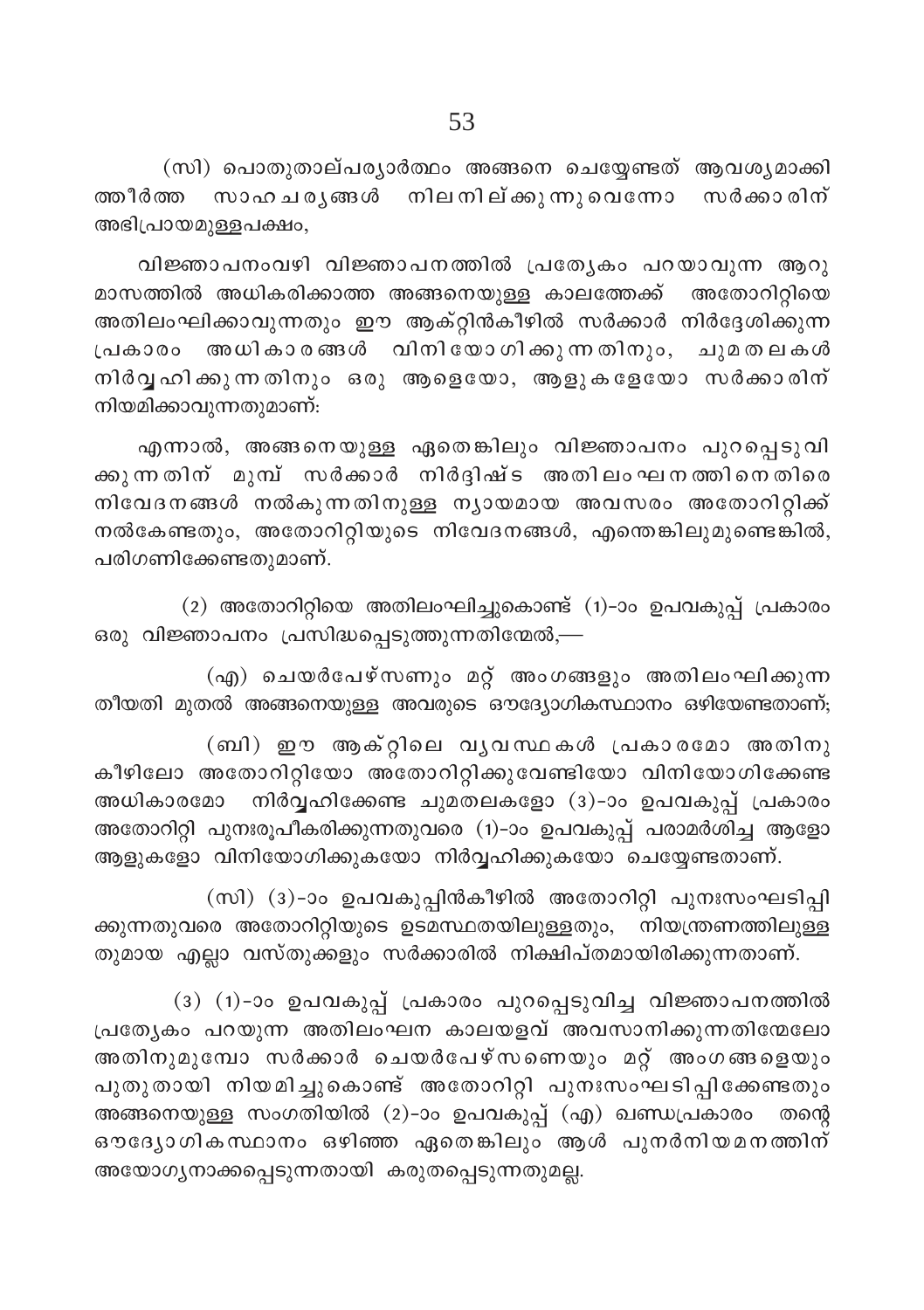(4) (1)-ാം ഉപവകുപ്പ് പ്രകാരം പുറപ്പെടുവിച്ച വിജ്ഞാപനത്തിന്റെ ഒരു പകർപ്പും ഈ വകുപ്പ് പ്രകാരം എടുത്തിട്ടുള്ള ഏതൊരു നടപടിയുടെയും പൂർണ്ണ റിപ്പോർട്ടും, അങ്ങനെയുള്ള നടപടിയിലേക്ക് നയിച്ച സാഹചര്യങ്ങളും നിയമസഭ മുമ്പാകെ സർക്കാർ വയ്പ്പിക്കേണ്ടതാണ്.

63. അതോറിറ്റിക്ക് നിർദ്ദേശം നൽകുന്നതിനും റിപ്പോർട്ടുകളും റിട്ടേണു കളും ലഭിക്കുന്നതിനുമുള്ള സർക്കാരിന്റെ അധികാരങ്ങൾ.—(1) ഈ .<br>ആക്റ്റിന്റെ മുൻപറഞ്ഞ വൃവസ്ഥകൾക്ക് ഭംഗം വരാതെ, അതോറിറ്റി, ഈ ആക്റ്റ് പ്രകാരമുള്ള അതിന്റെ അധികാരങ്ങൾ വിനിയോഗിക്കുന്നതിലും, ചുമതലകൾ നിർവ്വഹിക്കുന്നതിലും കാലാകാലങ്ങളിൽ സർക്കാർ രേഖാമൂലം നൽകുന്ന നയപരമായ ചോദ്യങ്ങളിന്മേലുള്ള അങ്ങനെയുള്ള നിർദ്ദേശങ്ങളാൽ ബാദ്ധൃസ്ഥനാകുന്നതാണ്:

എന്നാൽ, പ്രായോഗികമാകുന്നിടത്തോളം, ഈ ഉപവകുപ്പ് പ്രകാരം എന്തെങ്കിലും നിർദ്ദേശം നൽകുന്നതിനുമുമ്പ് അതോറിറ്റിക്ക് അതിന്റെ അഭിപ്രായങ്ങൾ പ്രകടിപ്പിക്കുന്നതിനുള്ള ഒരു അവസരം നൽകേണ്ടതാണ്.

(2) ഒരു ചോദ്യം നയപരമായ ചോദ്യമാണോ അല്ലയോ എന്നത് സംബന്ധിച്ച് സർക്കാരും അതോറിറ്റിയും തമ്മിൽ എന്തെങ്കിലും തർക്കം ഉണ്ടാകുന്നപക്ഷം, സർക്കാരിന്റെ അതിന്മേലുള്ള തീരുമാനം അന്തിമമായിരി ക്കുന്നതാണ്.

(3) അതോറിറ്റി, സർക്കാർ കാലാകാലങ്ങളിൽ ആവശ്യപ്പെടാവുന്ന പ്രകാരമുള്ള അതിന്റെ പ്രവർത്തനങ്ങളെ സംബന്ധിച്ച അങ്ങനെയുള്ള റിട്ടേണുകളും മറ്റ് വിവരങ്ങളും സർക്കാരിന് സമർപ്പിക്കേണ്ടതാണ്.

64. ചട്ടങ്ങൾ ഉണ്ടാക്കുവാനുള്ള സർക്കാരിന്റെ അധികാരം.—(1) സർക്കാരിന് വിജ്ഞാപനം വഴി ഈ ആക്റ്റിലെ വൃവസ്ഥകൾ നടപ്പാക്കുന്നതിന് ചട്ടങ്ങൾ ഉണ്ടാക്കാവുന്നതാണ്.

(2) പ്രത്യേകിച്ചും അങ്ങനെയുള്ള ചട്ടങ്ങളിൽ, മുൻപറഞ്ഞ അധികാര ത്തിന്റെ സാമാനൃതയ്ക്ക് ഭംഗം വരാതെയും താഴെപ്പറയുന്ന എല്ലാമോ ഏതെങ്കിലുമോ കാരൃങ്ങളെ സംബന്ധിച്ച്, വൃവസ്ഥ ചെയ്യാവുന്നതാണ്, അതായത്:—

(എ) 3-ാം വകുപ്പ് (3)-ാം ഉപവകുപ്പ് (ഇ)-യും (എഫ്)-ഉം ഇനങ്ങൾ പ്രകാരം അതോറിറ്റി മുമ്പാകെയുള്ള രജിസ്ട്രേഷനുവേണ്ടി അപേക്ഷയ്ക്കു വേണ്ടിയുള്ള വിവരങ്ങളും രേഖകളും;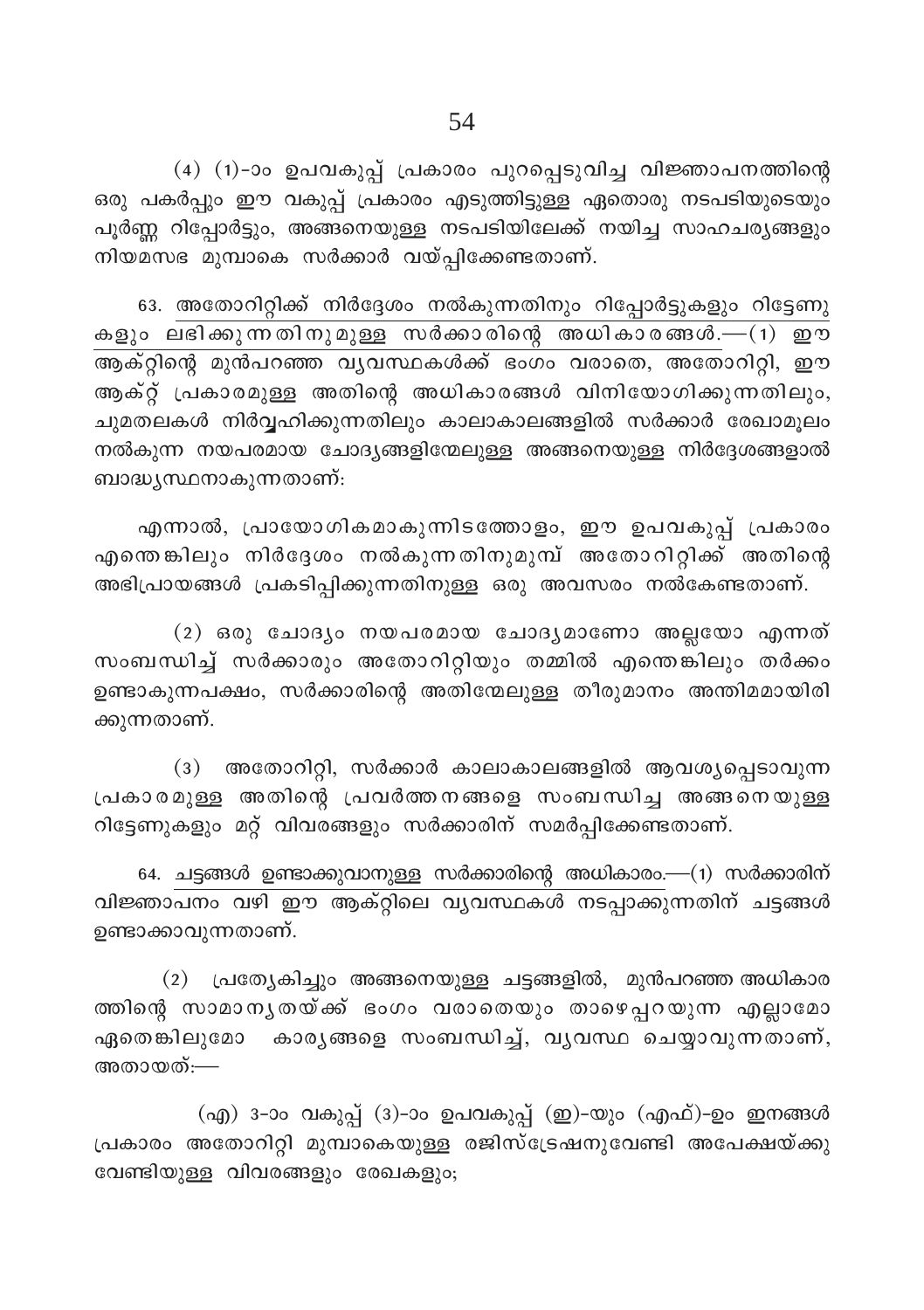(ബി) 5-ാം വകുപ്പ് പ്രകാരം ഒരു പ്രമോട്ടറുടെ രജിസ്ട്രേഷൻ ദീർഘിപ്പിക്കുന്നതിനുള്ള വൃവസ്ഥകൾ;

 $(m)$  ഒരു അസോസിയേഷനോ, അപെക്സ് അസോസിയേഷനോ രൂപീകരിക്കുന്നതിനുള്ള അപേക്ഷാഫാറവും അവ രൂപീകരിക്കേണ്ട രീതിയും;

 $(0, 0)$  8-ാം വകുപ്പ് (2)-ാം ഉപവകുപ്പ് പ്രകാരം അപേക്ഷ തയ്യാറാക്കുന്നതിനുള്ള ഫാറവും രീതിയും അങ്ങനെയുള്ള അപേക്ഷയോടൊപ്പ മുണ്ടായിരിക്കേണ്ട ഫീസും രേഖകളും;

 $(\underline{\mathfrak{w}})$  8-ാം വകുപ്പ് (3)-ാം ഉപവകുപ്പ് പ്രകാരം രജിസ്ട്രേഷൻ നൽകുന്നതിനുള്ള കാലയളവും, രീതിയും, നിബന്ധനകളും<u>;</u>

(എഫ്) 8-ാം വകുപ്പ് (6)-ാം ഉപവകുപ്പ് പ്രകാരം രജിസ്ട്രേഷന്റെ കാലാവധിയുടെ സാധുതയും പുതുക്കുന്നതിനുള്ള രീതിയും, പുതുക്കുന്ന തിനുള്ള ഫീസും;

(ജി) 9-ാം വകുപ്പ് (ബി) ഖണ്ഡപ്രകാരം അക്കൗണ്ട് ബുക്കുകളും, റിക്കാർഡുകളും രേഖകളും വച്ചുപോരുന്നതും സൂക്ഷിക്കുന്നതും;

(എച്ച്) 9-ാം വകുപ്പ് (ഇ) ഖണ്ഡപ്രകാരം റിയൽ എസ്റ്റേറ്റ് ഏജന്റ് നിർവ്വഹിക്കേണ്ടതായ മറ്റ് ചുമതലകളും;

(ഐ) 10-ാം വകുപ്പ് (1)-ാം ഉപവകുപ്പ് പ്രകാരം അസോസിയേഷനും അപെക്സ് അസോസിയേഷനും രൂപീകരിക്കേണ്ട രീതി;

 $($ ജെ) അസോസിയേഷന്റെ രജിസ്ട്രേഷനു വേണ്ടിയുള്ള അപേക്ഷാഫാറവും, അസോസിയേഷൻ രജിസ്റ്റർ ചെയ്യുന്നതിനുവേണ്ടിയുള്ള അപേക്ഷയോടൊപ്പം വേണ്ട രേഖകളും;

(കെ) 10−ാം വകുപ്പ് (3)−ാം ഉപവകുപ്പ് പ്രകാരം അസോസി യേഷനുകളുടെ അവകാശങ്ങളും ചുമതലകളും;

 $(\alpha$ എൽ) 12–ാം വകുപ്പ് പ്രകാരം നൽകേണ്ടതായ പലിശയുടെ നിരക്ക്;

(എം) 13-ാം വകുപ്പ് (2)-ാം ഉപവകുപ്പ് പ്രകാരം കരാറുകളുടെ മാതൃകയും വിവരങ്ങളും;

(എൻ) 17-ാം വകുപ്പ് (ബി) ഖണ്ഡപ്രകാരം നൽകേണ്ടതായ പലിശ നിരക്ക്: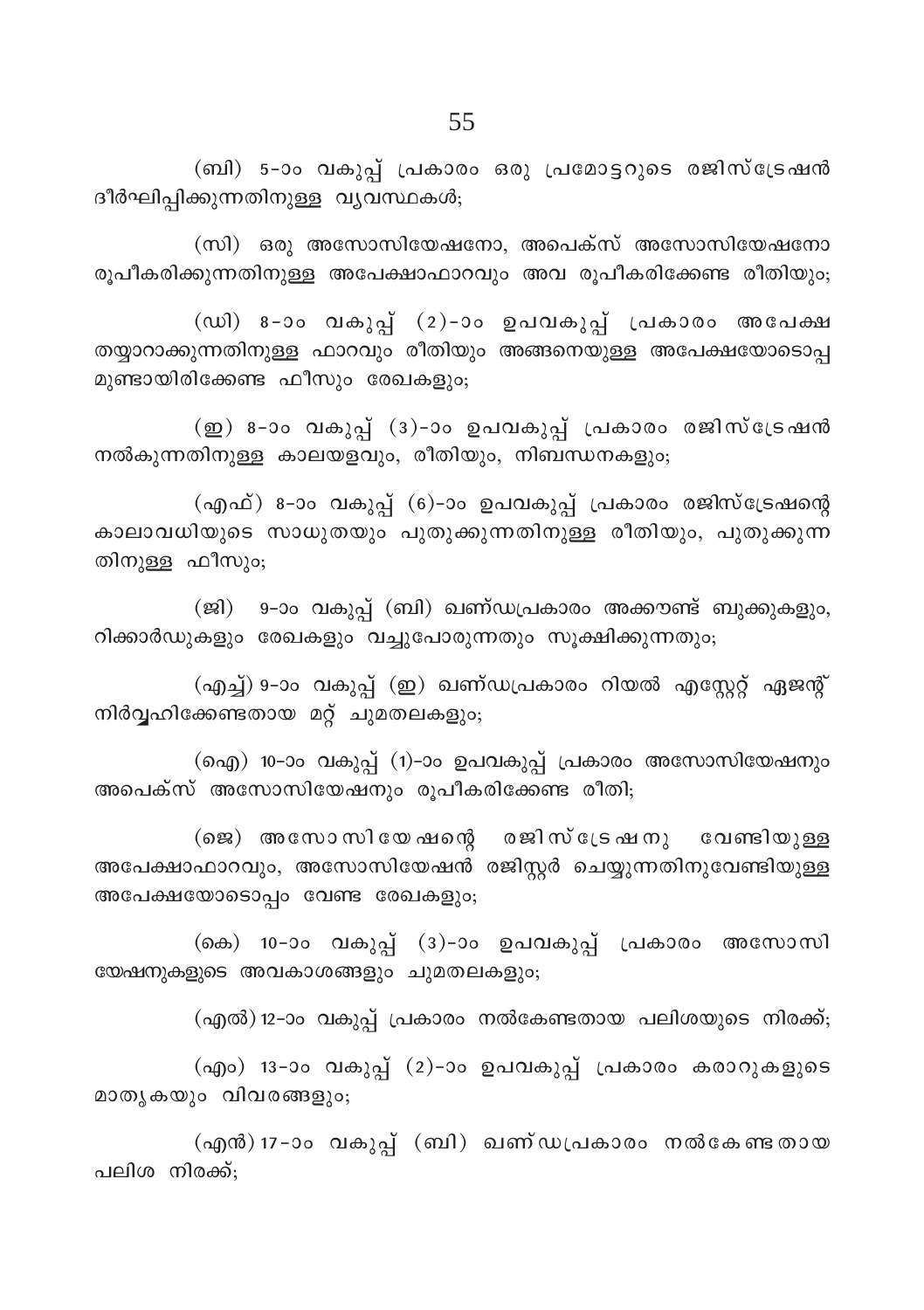(ഒ) 12-ഉം 14-ഉം 17-ഉം വകുപ്പുകൾ പ്രകാരം നൽകേണ്ടതായ നഷ്ടപരിഹാരം വിധിക്കുന്നതിന് അന്വേഷണം നടത്തുന്നതിനുള്ള നടപടിക്രമം;

(പി) 24-ാം വകുപ്പ് (1)-ാം ഉപവകുപ്പ് പ്രകാരം അതോറിറ്റിയുടെ ചെയർപേഴ്സണും മറ്റ് അംഗങ്ങൾക്കും നൽകേണ്ടതായ ശമ്പളവും ബത്തകളും സേവനം സംബന്ധിച്ച് നിബന്ധനകളും ഉപാധികളും;

(ക്യു) 25-ാം വകുപ്പ് പ്രകാരം ചെയർപേഴ്സന്റെ ഭരണപരമായ അധികാരങ്ങൾ:

(ആർ) 28-ാം വകുപ്പ് (2)-ാം ഉപവകുപ്പ് പ്രകാരം അതോറിറ്റിയിലെ ഉദ്യോഗസ്ഥർക്കും, മറ്റ് ജീവനക്കാർക്കും നൽകേണ്ടതായ ശമ്പളവും ബത്തകളും സേവനം സംബന്ധിച്ച നിബന്ധനകളും ഉപാധികളും;

(എസ്) 31-ാം വകുപ്പ് (2)-ാം ഉപവകുപ്പിലെ (ബി) ഖണ്ഡവും (ഡി) ഖണ്ഡവും പ്രകാരം വെബ്സൈറ്റിൽ പ്രസിദ്ധീകരിക്കുകയും സൂക്ഷിക്കുകയും ചെയ്യേണ്ട വിവരങ്ങൾ;

(റ്റി) 33-ാം വകുപ്പ് (2)-ാം ഉപവകുപ്പിലെ (iv)-ാം ഖണ്ഡപ്രകാരം അതോറിറ്റി നിർവ്വഹിക്കേണ്ടതായ അധിക ചുമതലകൾ;

(യു) 35-ാം വകുപ്പ് പ്രകാരമുള്ള പലിശയും പിഴ ശിക്ഷയും നഷ്ടപരിഹാരവും വസൂലാക്കേണ്ട രീതി;

(വി) 38-ാം വകുപ്പ് (2)-ാം ഉപവകുപ്പ് പ്രകാരം അപ്പീൽ ഫയൽ ചെയ്യുന്നതിനുള്ള ഫാറവും, രീതിയും, ഫീസും;

(ഡബ്ല്യൂ) 42-ാം വകുപ്പ് (1)-ാം ഉപവകുപ്പ് പ്രകാരം അപ്പലേറ്റ് ട്രൈബ്യുണലിലെ ചെയർപേഴ്സണും അംഗങ്ങൾക്കും നൽകേണ്ടതായ ശമ്പളവും ബത്തകളും സേവനം സംബന്ധിച്ച നിബന്ധനകളും ഉപാധികളും;

(എക്സ്) 43-ാം വകുപ്പ് (4)-ാം ഉപവകുപ്പ് പ്രകാരം ട്രൈബ്യൂണലിലെ ചെയർപേഴ്സണിനോ അംഗത്തിനോ എതിരെയുള്ള ആരോപണങ്ങൾ അമ്പേഷിക്കുന്നതിനുള്ള നടപടിക്രമം;

(വൈ) 44-ാം വകുപ്പ് (3)-ാം ഉപവകുപ്പ് പ്രകാരം അപ്പലേറ്റ് ട്രൈബ്യൂണലിലെ ഉദ്യോഗസ്ഥർക്കും ജീവനക്കാർക്കും നൽകേണ്ടതായ ശമ്പളവും ബത്തകളും സേവനം സംബന്ധിച്ച നിബന്ധനകളും ഉപാധികളും;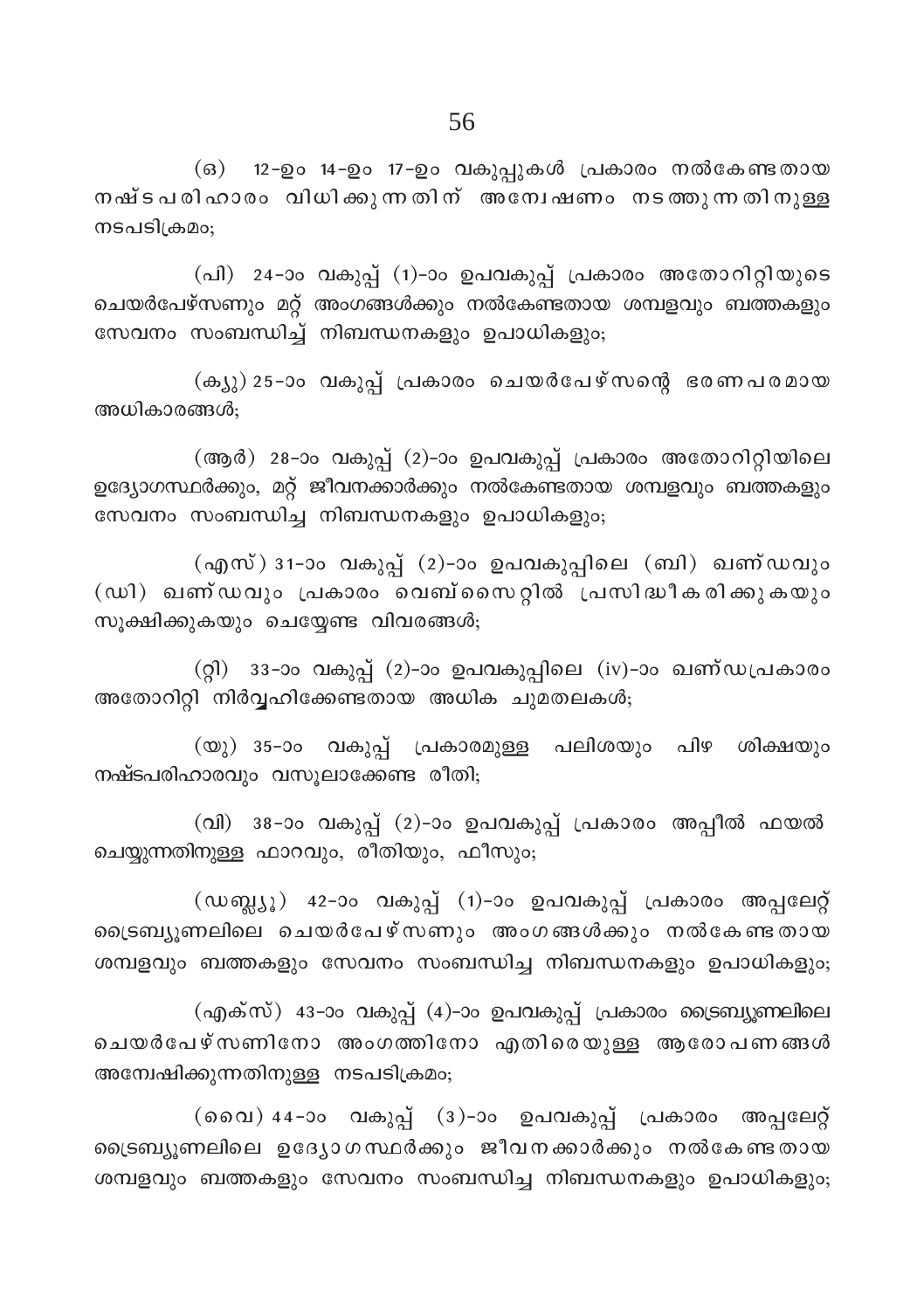(ഇസഡ്) 46-ാം വകുപ്പ് (4)-ാം ഉപവകുപ്പ് (ജി) ഖണ്ഡപ്രകാരം ട്രൈബ്യൂണലിന്റെ മറ്റ് ഏതെങ്കിലും അധികാരങ്ങൾ;

(എഎ) 47-ാം വകുപ്പ് പ്രകാരം അപ്പലേറ്റ് ട്രൈബ്യൂണലിലെ ചെയർപേഴ്സന്റെ അധികാരങ്ങൾ;

(എബി) 53-ാം വകുപ്പ് പ്രകാരം കുറ്റങ്ങൾ രാജിയാക്കുന്നതിനും അങ്ങനെയുള്ള തുക നൽകുന്നതിനുള്ള നിബന്ധനകളും ഉപാധികളും;

(എസി) 58-ാം വകുപ്പ് (1)-ാം ഉപവകുപ്പ് പ്രകാരം അതോറിറ്റി ബജറ്റ് തയ്യാറാക്കുന്നതിനും ശരിയായ കണക്കുകൾ സൂക്ഷിക്കുന്നതിനും മറ്റ് പ്രധാനപ്പെട്ട റിക്കാർഡുകളും വാർഷിക കണക്കുകളുടെ സ്റ്റേറ്റ്മെന്റ് തയ്യാറാക്കുന്നതിനും വിനിർദ്ദേശിക്കുന്ന ഫാറം;

(എഡി) 59-ാം വകുപ്പ് (1)-ാം ഉപവകുപ്പ് പ്രകാരം അതോറിറ്റി തയ്യാറാക്കേണ്ടതായ വാർഷിക റിപ്പോർട്ടിന്റെ ഫാറവും സമയവും;

(എഇ) ചട്ടങ്ങൾ പ്രകാരം നിർണ്ണയിക്കപ്പെടേണ്ടതോ നിർണ്ണയിക്ക പ്പെടാവുന്നതോ ആയ മറ്റ് സംഗതികൾ.

65. റെഗുലേഷനുകൾ ഉണ്ടാക്കുന്നതിനുള്ള അധികാരം.—(1) അതോറിറ്റിക്ക്, വിജ്ഞാപനംവഴി ആക്റ്റിലെ ആവശ്യങ്ങൾ നടപ്പിലാക്കുന്നതിലേക്കായി ഈ ആക്റ്റിലെയും അതിനുകീഴിൽ ഉണ്ടാക്കപ്പെട്ട ചട്ടങ്ങളിലെയും വൃവസ്ഥകൾക്ക് അനുസൃതമായി സർക്കാരിന്റെ അംഗീകാരത്തോടുകൂടി റെഗുലേഷനുകൾ ഉണ്ടക്കാവുന്നതാണ്.

(2) പ്രത്യേകിച്ചും മുൻപറഞ്ഞ സാമാനൃതയ്ക്ക് ഭംഗം വരാതെ, അങ്ങനെയുള്ള റെഗുലേഷനുകളിൽ താഴെപ്പറയുന്ന എല്ലാമോ ഏതെങ്കിലുമോ കാര്യങ്ങൾക്കുവേണ്ടി വ്യവസ്ഥ ചെയ്യാവുന്നതാണ്, അതായത്—

(എ) 3-ാം വകുപ്പ് (2)-ാം ഉപവകുപ്പ് പ്രകാരം അപേക്ഷ തയ്യാറാക്കുന്നതിനുള്ള ഫാറവും രീതിയും അതോടൊപ്പം നൽകേണ്ടതായ ഫീസും;

(ബി) 5-ാം വകുപ്പ് പ്രകാരം രജിസ്ട്രേഷൻ ദീർഘിപ്പിക്കുന്നതിനുള്ള ഫീസ്;

(സി) 11-ാം വകുപ്പ് (1)-ാം ഉപവകുപ്പിന്റെ (ഡി) ഖണ്ഡപ്രകാരം ആവശ്യമായ അങ്ങനെയുള്ള മറ്റ് വിവരങ്ങളും, രേഖകളും,

33/441/2016/S-22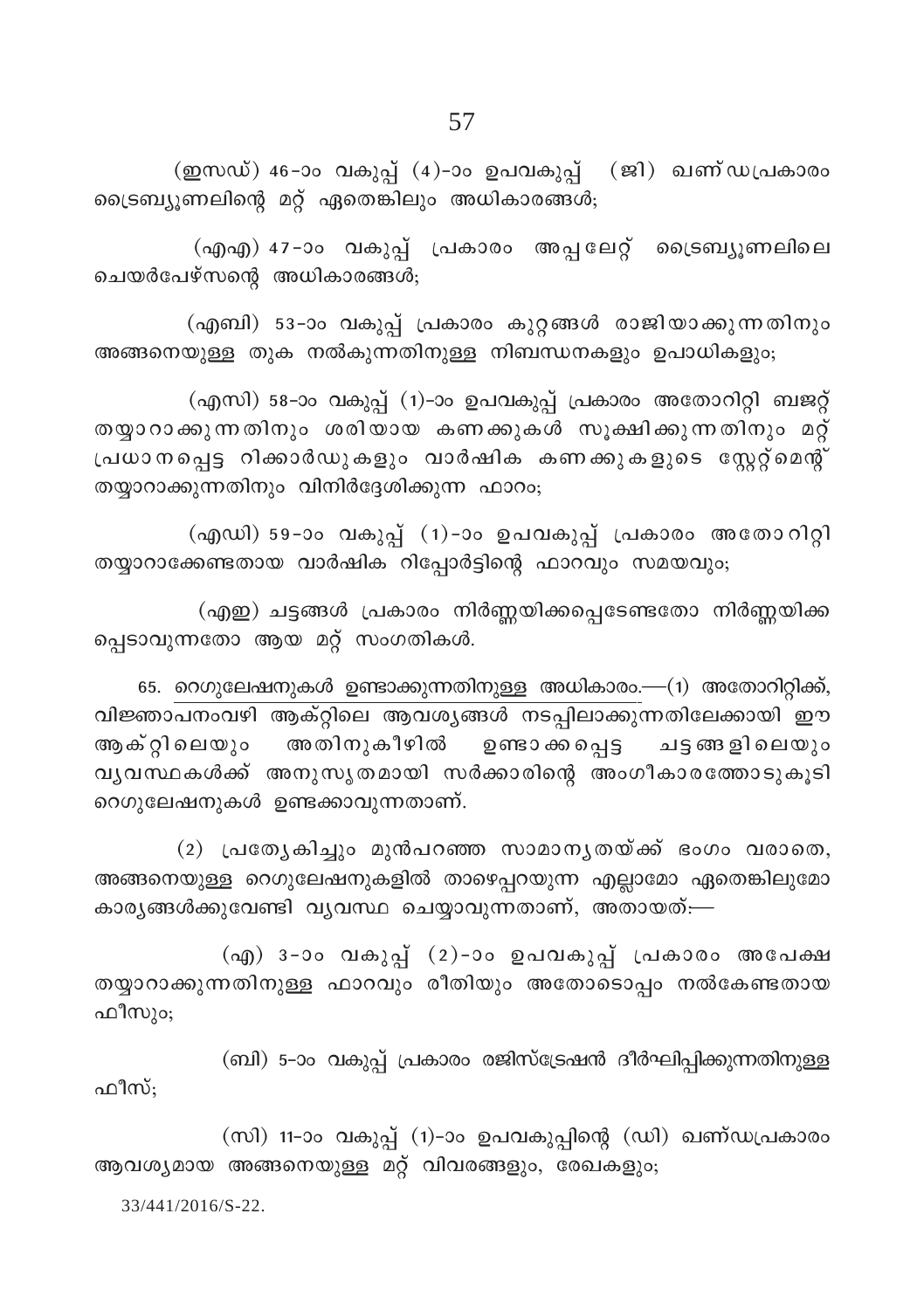(ഡി) 11-ാം വകുപ്പ് (3)-ാം ഉപവകുപ്പ് (എ) ഖണ്ഡപ്രകാരം ആവശ്യമായ സൈറ്റും ലേ ഔട്ട് പ്ലാനുകളും പ്രദർശിപ്പിക്കുന്നതിന്റെ രീതി;

(ഇ) 11-ാം വകുപ്പ് (6)-ാം ഉപവകുപ്പ് പ്രകാരമുള്ള മറ്റ് വിശദാംശ ങ്ങളുടെ തയ്യാറാക്കലും, സൂക്ഷിക്കലും;

(എഫ്) 29-ാം വകുപ്പ് (1)-ാം ഉപവകുപ്പ് പ്രകാരം അതോറിറ്റി യോഗം ചേരേണ്ട സമയവും സ്ഥലങ്ങളും കാര്യനിർവ്വഹണം സംബന്ധിച്ച നടപടി ക്രമങ്ങളും;

(ജി) 31-ാം വകുപ്പ് (2)-ാം ഉപവകുപ്പിന്റെ (ഇ) ഖണ്ഡപ്രകാരം അലോട്ട് ചെയ്യപ്പെട്ടവരിൽ നിന്നോ അസോസിയേഷനിൽ നിന്നോ പ്രമോട്ടർ ചുമത്തേണ്ടതായ സ്റ്റാൻഡേർഡ് ഫീസ്;

(എച്ച്) റെഗുലേഷനുകൾ പ്രകാരം പ്രത്യേകം പറയേണ്ടതോ പറയാവുന്നതോ ആയതും റെഗുലേഷനുകൾ പ്രകാരം വ്യവസ്ഥ ഉണ്ടാക്കേണ്ട തുമായ മറ്റേതെങ്കിലും കാര്യങ്ങൾ.

66. സംസ്ഥാന നിയമസഭ മുമ്പാകെ ചട്ടങ്ങൾ വയ്ക്കേണ്ടതാണെന്ന്.—സർക്കാർ ഉണ്ടാക്കുന്ന ഓരോ ചട്ടവും, അതോറിറ്റി ഉണ്ടാക്കുന്ന ഓരോ റെഗുലേഷനും, ഈ ആക്റ്റിൻകീഴിൽ പുറപ്പെടുവിക്കുന്ന ഓരോ വിജ്ഞാപനവും അത് ഉണ്ടാക്കിയശേഷം, കഴിയുന്നത്ര വേഗം, നിയമസഭ സമ്മേളനത്തിലായിരിക്കുമ്പോൾ സഭ മുമ്പാകെ ഒരു സമ്മേളനത്തിലോ തുടർച്ചയായ രണ്ട് സമ്മേളനങ്ങളിലോ പെടാവുന്ന ആകെ പതിനാല് ദിവസക്കാലത്തേയ്ക്ക് വയ്ക്കേണ്ടതും അപ്രകാരം അത് ഏതു സമ്മേളനത്തിൽ വയ്ക്കുന്നുവോ ആ സമ്മേളനമോ തൊട്ടടുത്തുവരുന്ന സമ്മേളനമോ അവസാനിക്കുന്നതിനുമുൻപ് നിയമസഭ പ്രസ്തുത ചട്ടത്തിലോ റെഗുലേഷനിലോ വിജ്ഞാപനത്തിലോ എന്തെങ്കിലും രൂപഭേദപ്പെടുത്തലുകൾ വരുത്തുകയോ ആ ചട്ടമോ റെഗുലേഷനോ വിജ്ഞാപനമോ ഉണ്ടാക്കേണ്ടതില്ലെന്ന് തീരുമാനിക്കുകയോ ചെയ്യുന്നപക്ഷം, അതതു സംഗതിപോലെ, ആ ചട്ടത്തിനോ, റെഗുലേഷനോ അല്ലെങ്കിൽ വിജ്ഞാപനത്തിനോ അതിനുശേഷം അപ്രകാരം രൂപഭേദപ്പെടുത്തിയ രൂപത്തിൽ മാത്രം പ്രാബല്യമുണ്ടായിരിക്കുകയോ അല്ലെങ്കിൽ യാതൊരു പ്രാബലൃവും ഇല്ലാതിരിക്കുകയോ ചെയ്യുന്നതും, എന്നിരുന്നാലും അപ്രകാരമുള്ള ഏതെങ്കിലും രൂപഭേദപ്പെടുത്തലോ റദ്ദാക്കലോ ആ ചട്ടപ്രകാരമോ, റെഗുലേഷൻ പ്രകാരമോ, വിജ്ഞാപനപ്രകാരമോ മുൻപ് ചെയ്തിട്ടുള്ള ഏതെങ്കിലും സംഗതിയുടെ സാധുതയ്ക്ക് **Bo**Oo വരാത്തവിധത്തിലായിരിക്കേണ്ടതാണ്.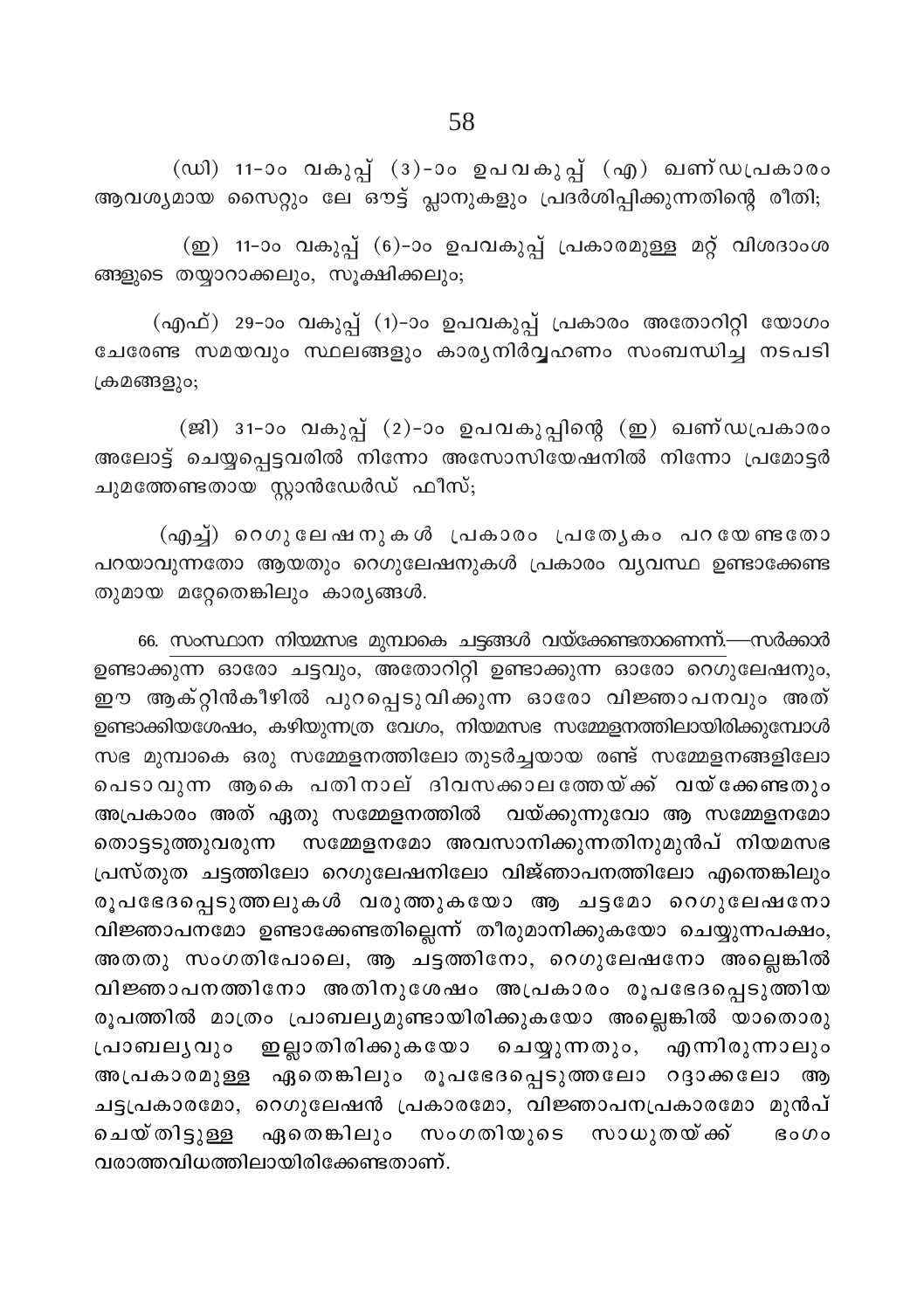67. അംഗങ്ങൾ മുതലായവർ പബ്ലിക് സെർവന്റുമാരായിരിക്കുമെന്ന്.— അതോറിറ്റിയുടെ ചെയർപേഴ്സണും, അംഗങ്ങളും മറ്റ് ഉദ്യോഗസ്ഥരും ജീവനക്കാരും 1860-ലെ ഇൻഡ്യൻ ശിക്ഷാനിയമത്തിലെ (1860-ലെ 45-ാം കേന്ദ്ര ആക്റ്റ്) 21-ാം വകുപ്പിന്റെ അർത്ഥവ്യാപ്തിക്കുള്ളിൽ വരുന്ന പബ്ലിക് സർവന്റുമാരായി കരുതപ്പെടേണ്ടതാണ്.

68. മറ്റ് നിയമങ്ങളുടെ ബാധകമാക്കൽ തടയുന്നതല്ലെന്ന്.—ഈ ആക്റ്റിലെ വൃവസ്ഥകൾ, തത്സമയം പ്രാബലൃത്തിലുള്ള മറ്റേതെങ്കിലും നിയമത്തിലെ വൃവസ്ഥകൾക്ക് പുറമെയും അതിന് ഭംഗം വരാതെയു മായിരിക്കുന്നതാണ്.

69. ആക്റ്റിന് അധിപ്രഭാവം ഉണ്ടായിരിക്കുമെന്.—തത്സമയം പ്രാബല്യത്തിലുള്ള മറ്റേതെങ്കിലും നിയമത്തിൽ എന്തുതന്നെ വിരുദ്ധമായി അടങ്ങിയിരുന്നാലും ഈ ആക്റ്റിലെ വൃവസ്ഥകൾക്ക് പ്രാബല്യമുണ്ടായി രിക്കുന്നതാണ്.

70. ഉത്തമവിശ്വാസപൂർവ്വം ചെയ്ത പ്രവർത്തികൾക്ക് സംരക്ഷണം.— ഈ ആക്റ്റിലെയോ അതിൻകീഴിൽ ഉണ്ടാക്കിയ ചട്ടങ്ങളിലെയോ റെഗുലേഷനുകളിലെയോ വൃവസ്ഥകൾക്ക് അനുസൃതമായി ഉത്തമ വിശ്വാസപൂർവ്വം ചെയ്തതോ ചെയ്യുവാൻ ഉദ്ദേശിക്കുന്നതോ ആയ എന്തെങ്കിലും കാര്യം സംബന്ധിച്ച് സർക്കാരിനോ അതോറിറ്റിക്കോ സർക്കാരിലെ ഏതെങ്കിലും ഉദ്യോഗസ്ഥനോ അതോറിറ്റിയിലെ ഏതെങ്കിലും അംഗത്തിനോ ഉദ്യോഗസ്ഥനോ മറ്റ് ജീവനക്കാർക്കോ എതിരായി യാതൊരു വൃവഹാരമോ ക്രിമിനൽ വൃവഹാരമോ മറ്റ് നിയമനടപടികളോ നിലനിൽക്കുന്നതല്ല.

71. വൈഷമൃങ്ങൾ നീക്കം ചെയ്യുന്നതിനുളള അധികാരം.—(1) ഈ ആക്റ്റിലെ വൃവസ്ഥകൾക്ക് പ്രാബല്യം നൽകുന്നതിന് എന്തെങ്കിലും വൈഷമൃം ഉണ്ടാകുന്നപക്ഷം, സർക്കാരിന്, ഔദ്യോഗിക ഗസറ്റിൽ പ്രസിദ്ധപ്പെടുത്തുന്ന ഉത്തരവ് വഴി, ആ വൈഷമ്യം നീക്കം ചെയ്യുന്നതിന് ആവശ്യമെന്ന് കാണുന്ന . ഈ ആക്റ്റിലെ വ്യവസ്ഥകൾക്ക് വിരുദ്ധമല്ലാത്ത അങ്ങനെയുള്ള വൃവസ്ഥകൾ ഉണ്ടാക്കാവുന്നതാണ്. എന്നാൽ ഈ ആക്റ്റ് തീയതി മുതൽ രണ്ടു വർഷത്തിനുശേഷം ഈ പ്രാബല്യത്തിൽ വന്ന വകുപ്പ് പ്രകാരം അങ്ങനെയുള്ള യാതൊരു ഉത്തരവും ഉണ്ടാക്കുവാൻ പാടുള്ളതല്ല.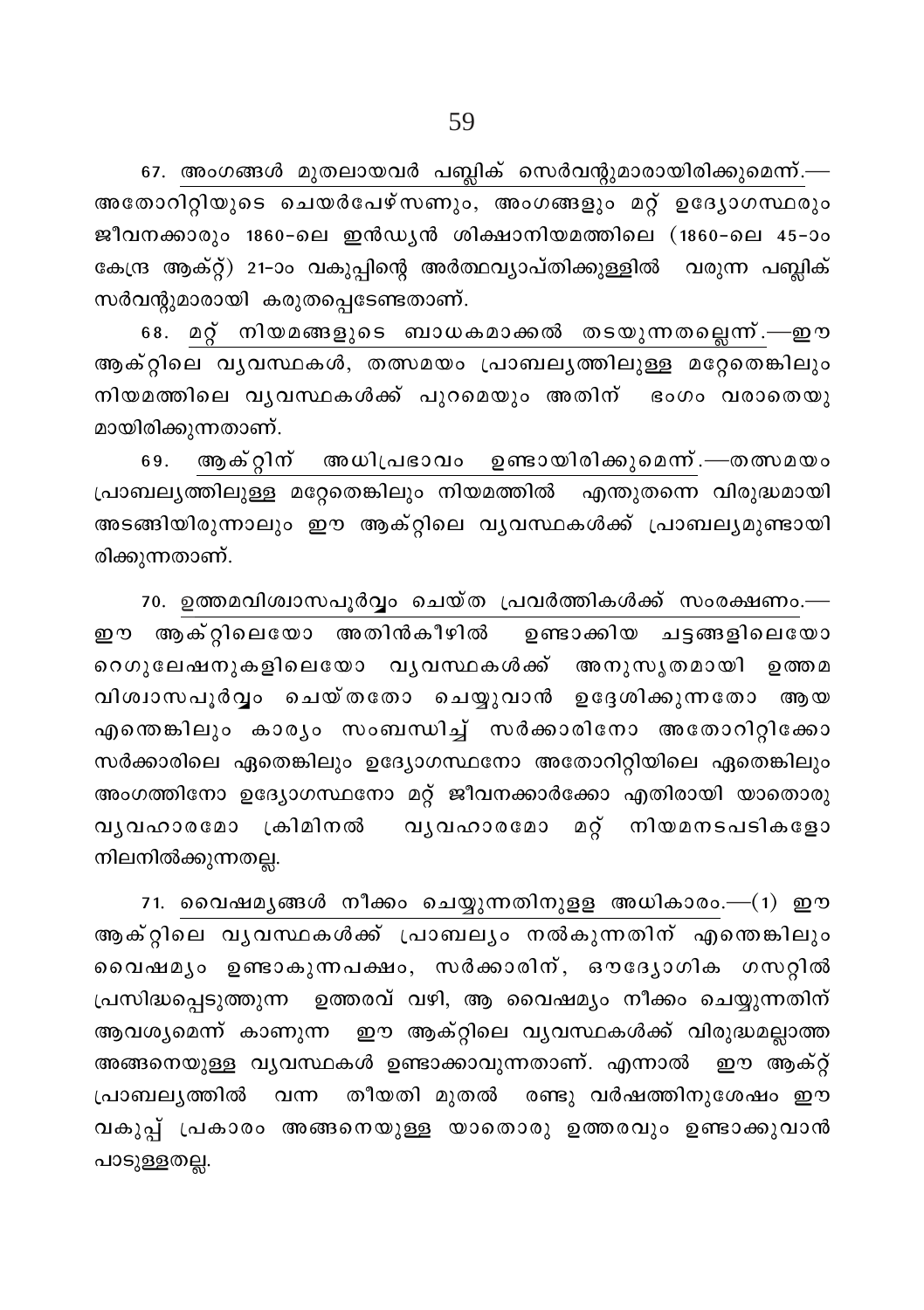$(2)$  ഈ വകുപ്പ് പ്രകാരം ഉണ്ടാക്കിയ ഓരോ ഉത്തരവും അത് ഉണ്ടാക്കിയശേഷം കഴിയുന്നത്ര വേഗം സംസ്ഥാന നിയമസഭ മുമ്പാകെ വയ്ക്കേണ്ടതാണ്.

72. റദ്ദാക്കലും ഒഴിവാക്കലും.—(1) 2015-ലെ കേരള റിയൽ എസ്റ്റേറ്റ്  $(\overline{m} \cdot \overline{m} \cdot \overline{m} \cdot \overline{m} \cdot \overline{m} \cdot \overline{m} \cdot \overline{m} \cdot \overline{m} \cdot \overline{m} \cdot \overline{m} \cdot \overline{m} \cdot \overline{m} \cdot \overline{m} \cdot \overline{m} \cdot \overline{m} \cdot \overline{m} \cdot \overline{m} \cdot \overline{m} \cdot \overline{m} \cdot \overline{m} \cdot \overline{m} \cdot \overline{m} \cdot \overline{m} \cdot \overline{m} \cdot \overline{m} \cdot \overline{m} \cdot \overline{m} \cdot \overline$ ഓർഡിനൻസ്) ഇതിനാൽ റദ്ദാക്കിയിരിക്കുന്നു.

(2) അങ്ങനെ റദ്ദാക്കിയിരുന്നാൽതന്നെയും, പ്രസ്തുത ഓർഡിനൻസ്  $[$ പകാരം ചെയ്തതോ ചെയ്തതായി കരുതപ്പെടുന്നതോ ആയ ഏതെങ്കിലും കാരൃമോ എടുത്തതോ എടുത്തതായി കരുതപ്പെടുന്നതോ ആയ ഏതെങ്കിലു<mark>ം</mark> നടപടിയോ, ഈ ആക്റ്റ് പ്രകാരം ചെയ്തതായോ എടുത്തതായോ കരുതപ്പെടേണ്ടതാണ്.

 $(3)$  ഈ ആക്റ്റിൽ എന്തുതന്നെ അടങ്ങിയിരുന്നാലും, 2015 ജൂലൈ 21-ാം തീയതി മുതൽ 2015 ആഗസ്റ്റ് 21-ാം തീയതി വരെയുള്ള കാലയളവിൽ ഈ ആക്റ്റിൻകീഴിൽ ഒരു കുറ്റം ചെയ്തതായി ആരോപിക്കപ്പെടുന്ന യാതൊരാളെയും കുറ്റസ്ഥാപനത്തിന് വിധേയനാക്കാവുന്നതല്ല.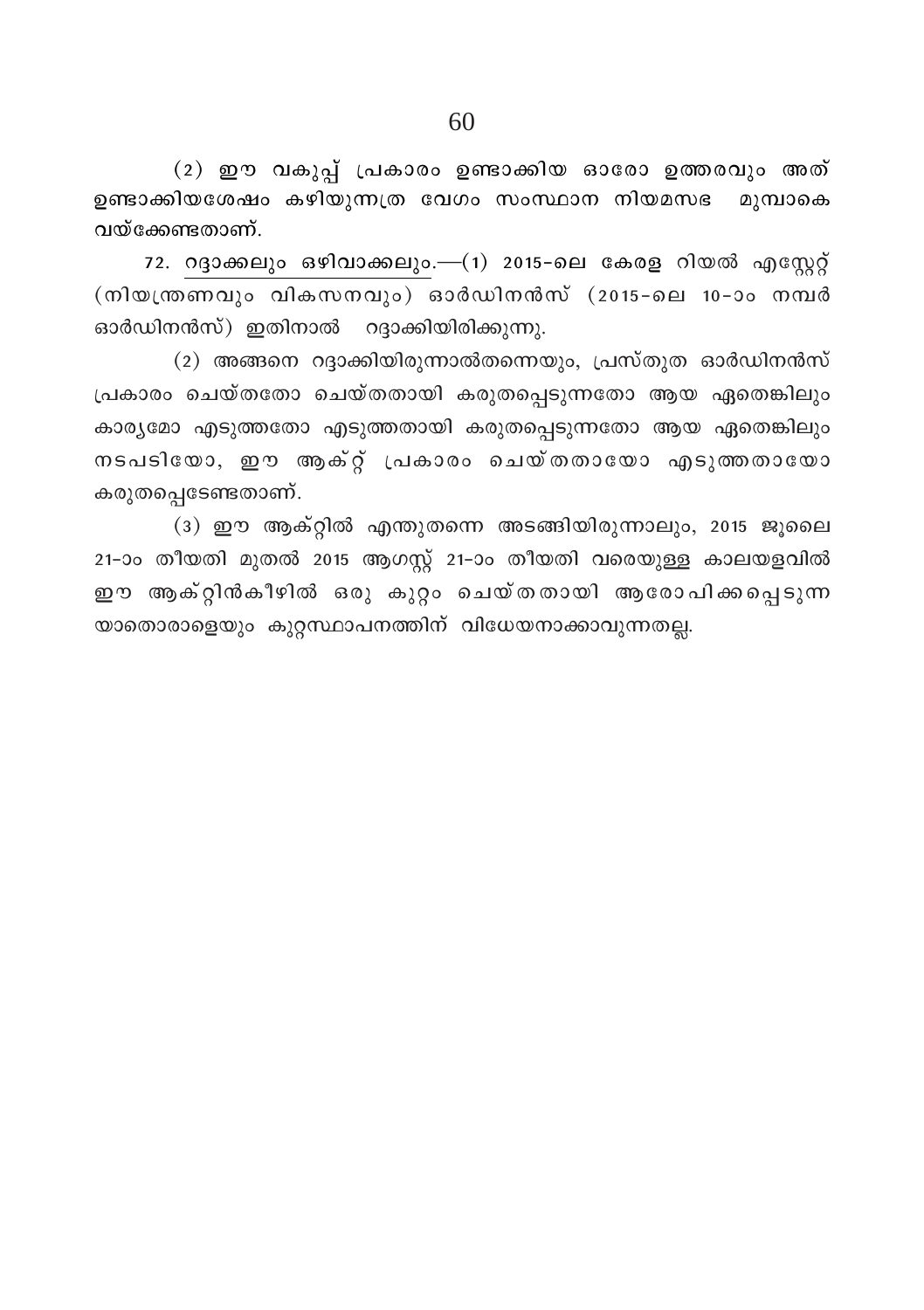# GOVERNMENT OF KERALA **Law (Legislation-C) Department** NOTIFICATION

No. 8052/Leg. C1/2015/Law. *3rd February, 2016 Dated, Thiruvananthapuram, 20th Makaram, 1191 14th Magha, 1937.*

In pursuance of clause (3) of Article 348 of the Constitution of India, the Governor of Kerala is pleased to authorise the publication in the Gazette of the following translation in English language of the Real Estate (Regulation and Development) Act, 2015 (5 of 2016).

By order of the Governor,

D. SAJU, *Special Secretary (Law).*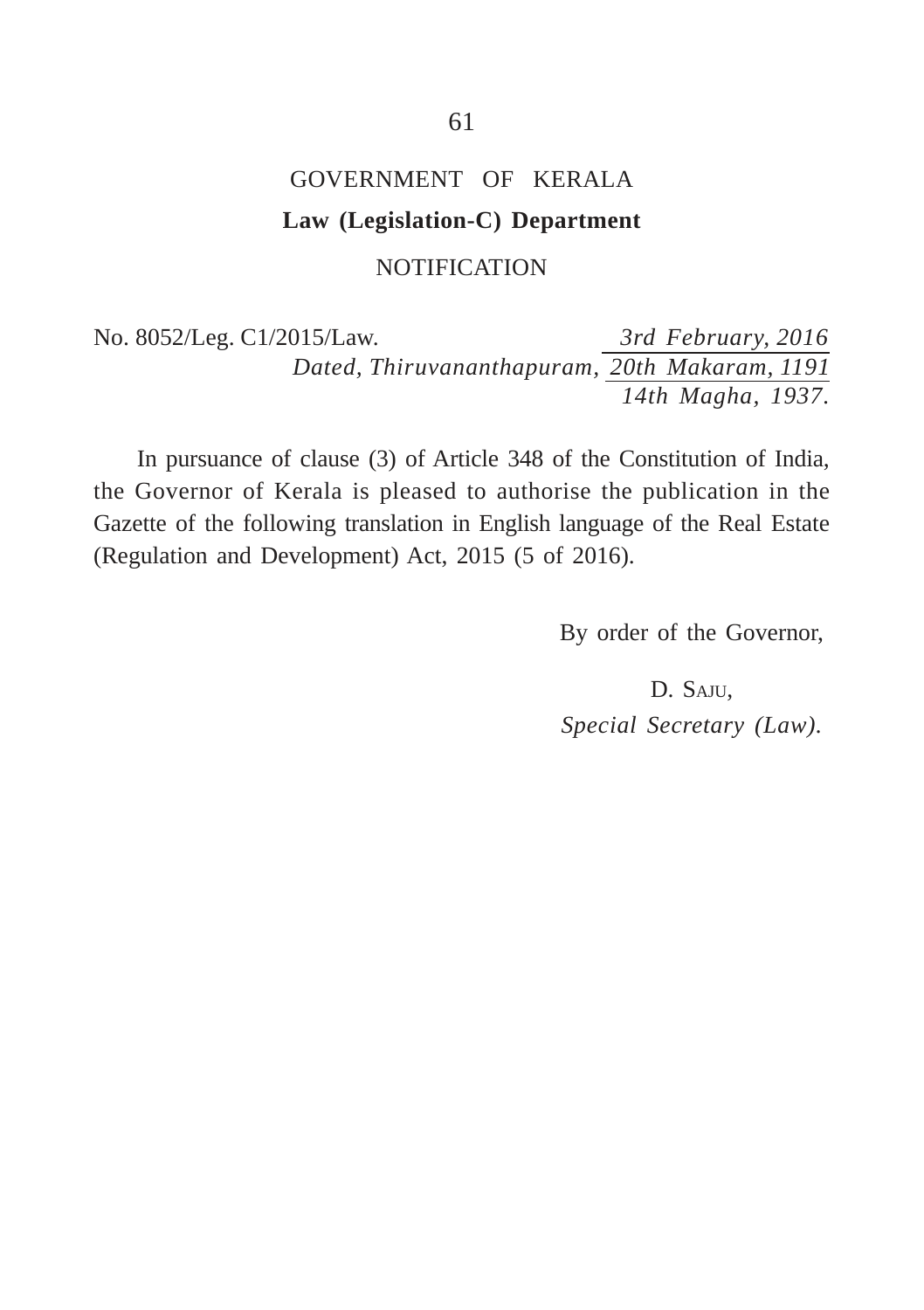[Translation in English of "2015-ലെ കേരള റിയൽ എസ്റ്റേറ്റ് (നിയന്ത്രണവും വികസനവും) ആക്റ്" published under the authority of the Governor.]

#### **ACT 5 OF 2016**

## THE KERALA REAL ESTATE (REGULATION AND DEVELOPMENT) ACT, 2015

#### *AN*

#### *ACT*

*to provide for the establishment of a Regulatory Authority for regulation and promotion of the real estate sector and to ensure sale of plot or building, as the case may be, in an efficient and transparent manner and to protect the interest of consumers in the real estate sector and to establish an Appellate Tribunal to hear appeals from the decisions, directions or orders of the Authority and for matters connected therewith or incidental thereto.*

*Preamble.—*WHEREAS*,* it is expedient to provide for the establishment of a Regulatory Authority for regulation and promotion of the real estate sector and to ensure sale of plot or building, as the case may be, in an efficient and transparent manner and to protect the interest of the consumers in the real estate sector and to establish an Appellate Tribunal to hear appeals from, the decisions, directions or orders of the Authority and for matters connected therewith or incidental thereto;

BE it enacted in the Sixty-sixth Year of the Republic of India as follows:—

1. *Short title and commencement.*—(1) This Act may be called the Kerala Real Estate (Regulation and Development) Act, 2015.

(2) It shall be deemed to have come into force on the 4th day of May, 2015.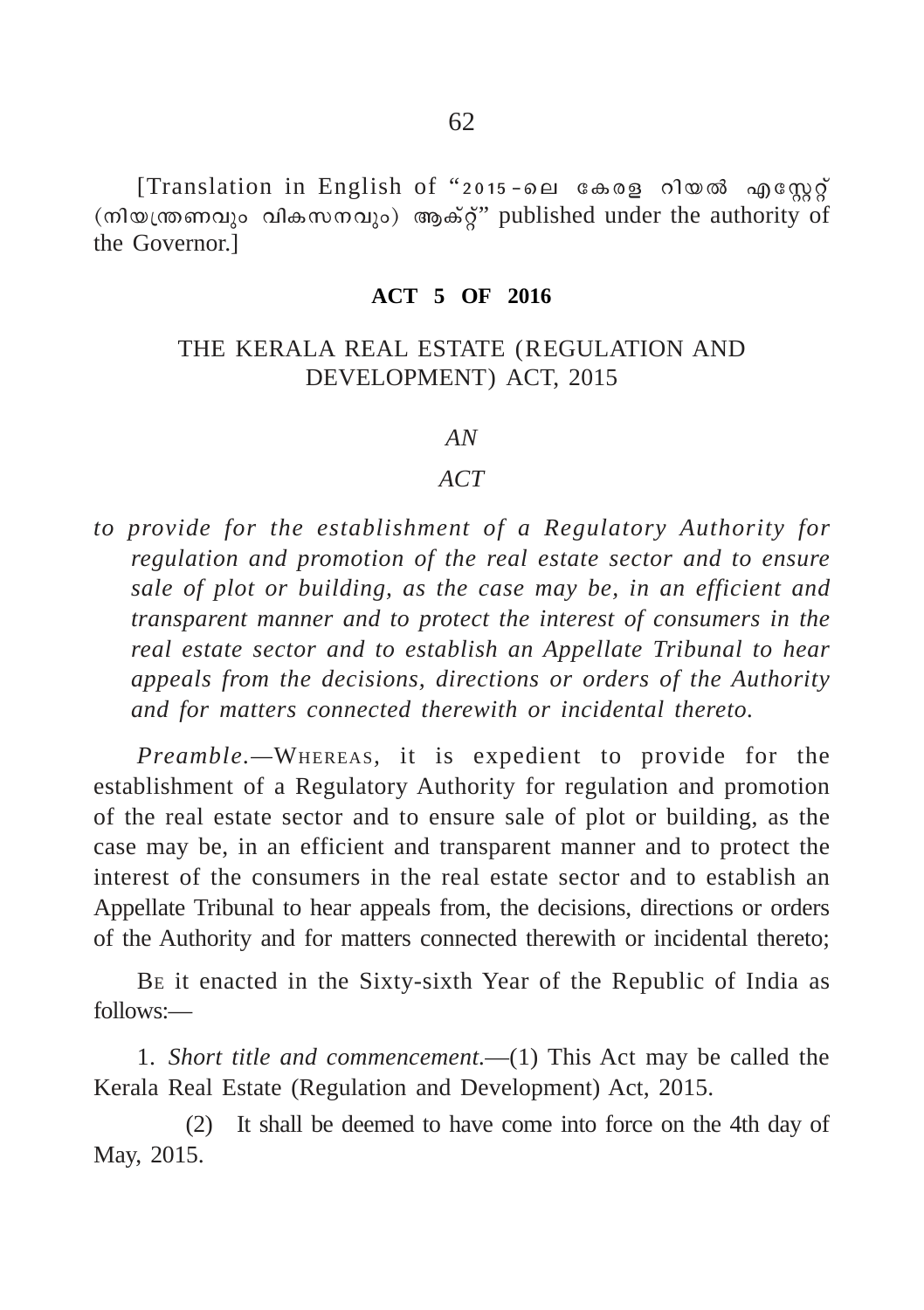2. *Definitions*.—(1) In this Act, unless the context otherwise requires,—

(a) "advertisement" means any document described or issued as advertisement through any form of media and includes any notice, circular or other documents offering for sale of a plot or building inviting persons to purchase in any manner such plot or building or to make advances or deposits for such purposes;

(b) "allottee" in relation to a real estate project, means the person to whom a plot or building has been allotted, sold or otherwise transferred by the promoter and includes the person who subsequently acquires the said allotment through sale, transfer or otherwise, but does not include a person to whom such plot or building is given on rent;

(c) "apartment" whether called dwelling unit, flat, premises, suite, tenement, villa, unit or by any other name, means a separate and selfcontained part of any immovable property located on one or more floors or any part thereof, in a building block or on a plot of land, used or intended to be used for residential purposes, or for any other type of independent use ancillary to the purpose specified and includes any covered garage, whether or not adjacent to the building block in which such apartment is located which has been provided by the promoter for the use of the allottee for parking any vehicle, or as the case may be, for the residence of any domestic help employed in such apartment;

(d) "Appellate Tribunal" means the Real Estate Appellate Tribunal established under sub-section (1) of section 37;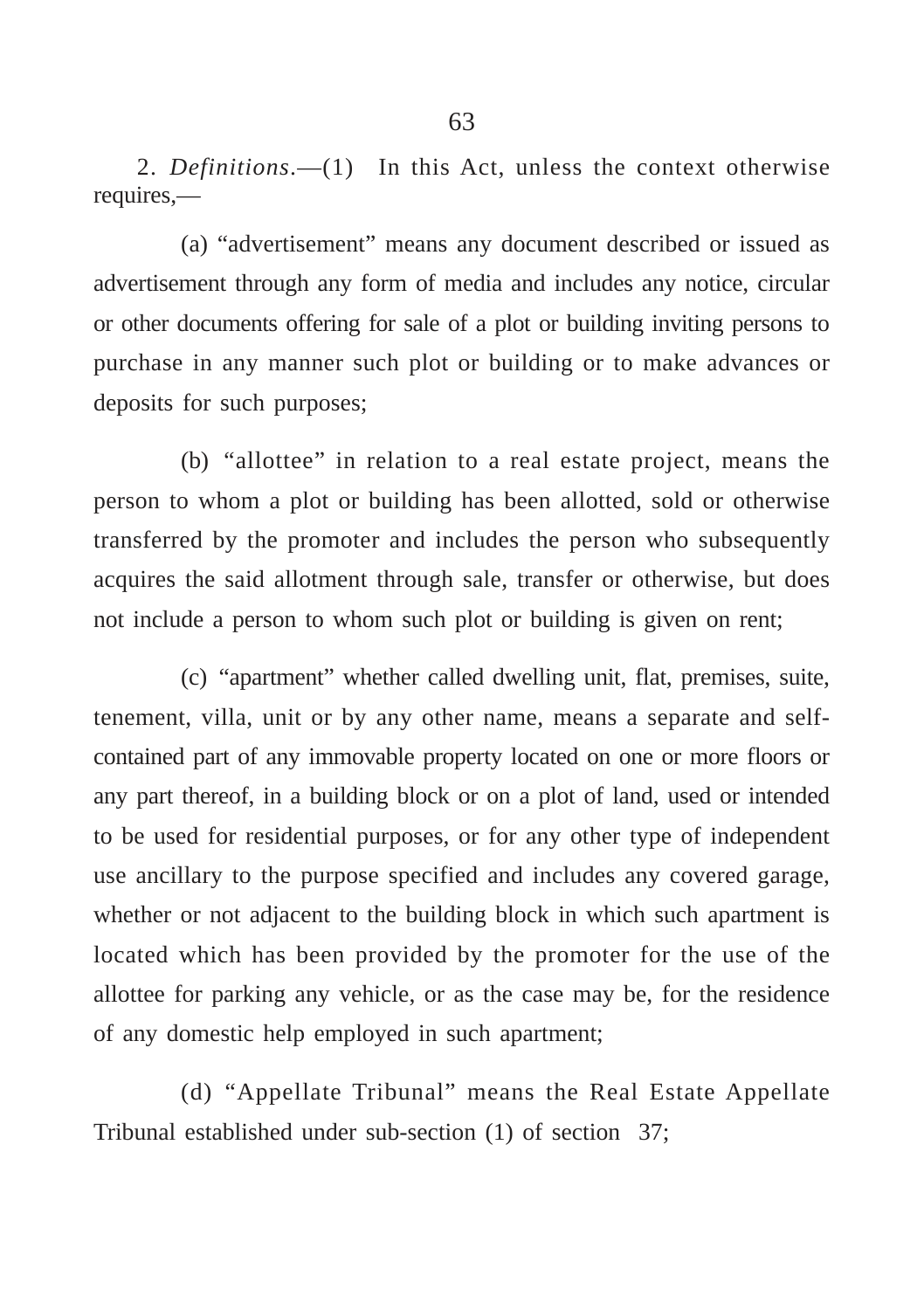(e) "architect" means a person registered as an architect under the provisions of the Architects Act, 1972 (Central Act 20 of 1972);

(f) "association" means the association of allottees registered under section 10 consisting of allottees in a colony and includes an apex association;

(g) "Authority" means the Real Estate Regulatory Authority established under sub-section (1) of section 20;

(h) "building" means a building unit or a building block or an apartment;

(i) "building block" includes any structure or erection or part of a structure or erection which is intended to be used for residential, commercial, business or office purposes, information technology and information technology enabled services with limited common areas and parking spaces;

(j) "building permit" means any permit issued by the competent authority to begin development works in an immovable property;

(k) "building unit" means a separate and self contained unit in a building block;

(l) "carpet area" means the net usable floor area of an apartment, excluding the area covered by the external walls;

(m) "Chairperson" means the Chairperson of the Real Estate Regulatory Authority appointed under section 21;

(n) "colony" means an area of contiguous land divided or proposed to be divided into plots or buildings with common areas in a real estate project;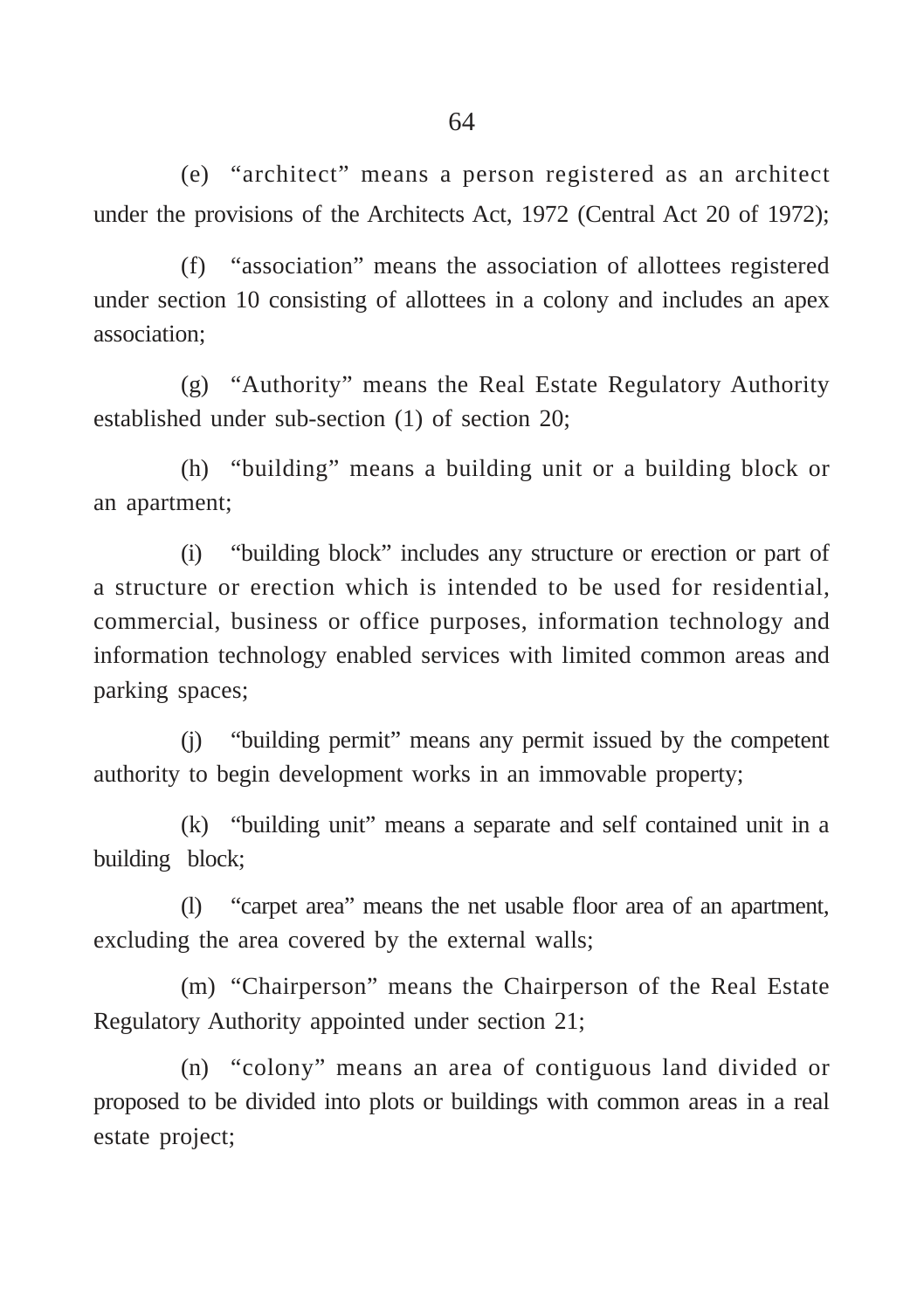(o) "common areas" means the areas intended for the common use of all the allottees in a colony and include the following, namely:—

- (i) the part of the site or plot not occupied by buildings;
- (ii) the common basement, parts, play areas, guest parking areas, if any and common storage spaces;
- (iii) the premises for the lodging of persons employed for the management of the property including accommodation for watch and ward staff;
- (iv) installations of central services such as electricity, gas, water and sanitation, air-conditioning and incinerator, rainwater harvesting and waste disposal;
- (v) water tanks, sumps, motor, fans, compressors, ducts and all apparatus connected with installations for common use;
- (vi) community and commercial facilities as may be provided and managed by the association;
- (vii) all other portions of the property necessary or convenient for its maintenance, safety etc., and in common use;

(p) "company" means a company incorporated and registered under the Companies Act, 2013 (Central Act 18 of 2013) and includes,—

- (i) a corporation established by or under any Central Act or State Act;
- (ii) a Development Authority or any public authority established by the Government in this behalf under any law for the time being in force;

(q) "competent authority" means the Local Self Government Institution or any Authority established under any law for the time being in force which has power to give permission for development as mentioned in clause (r) of section 2;

```
33/441/2016/S-22.
```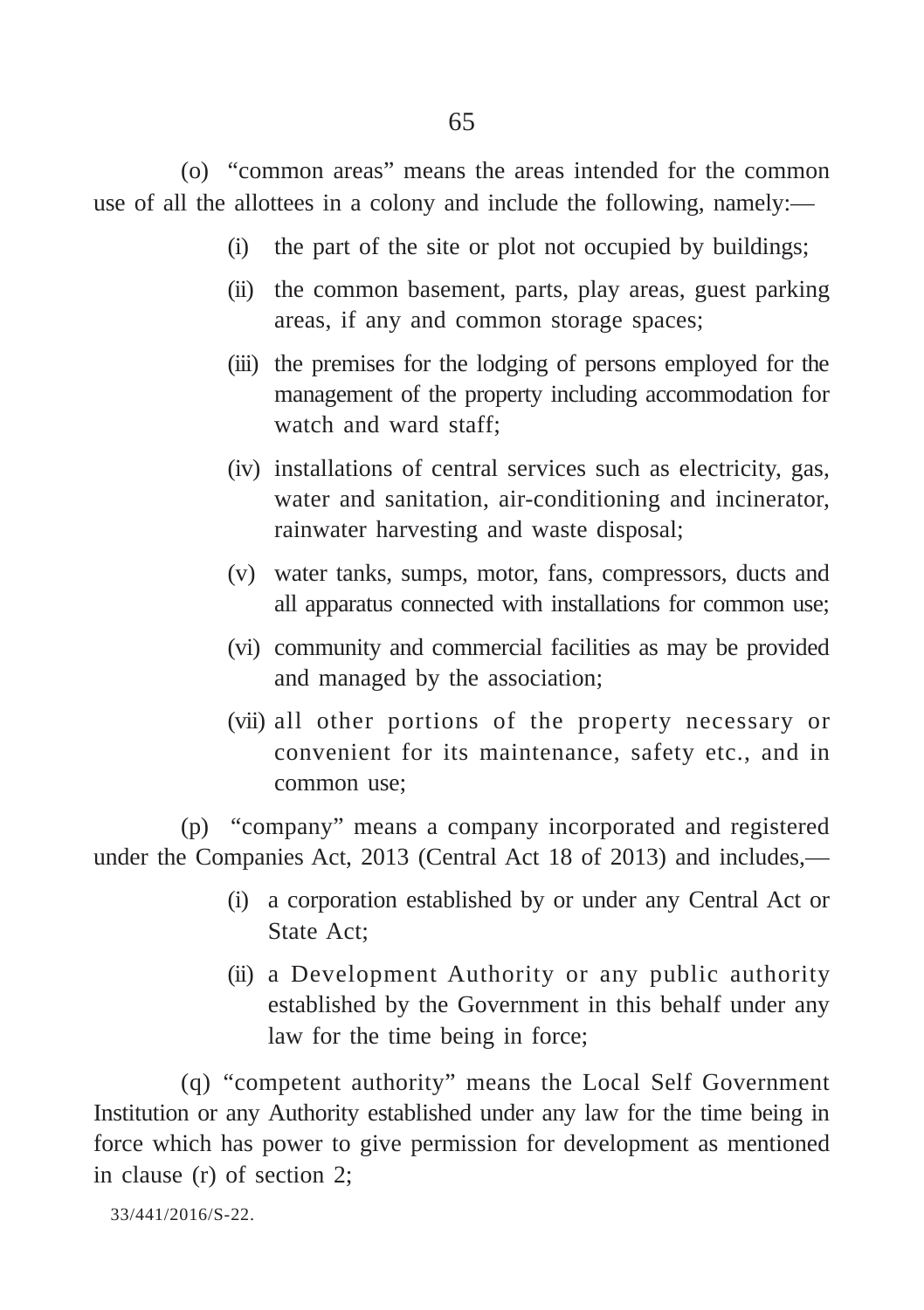(r) "development" means carrying out the development of immovable property, engineering or other operations in, on, over or under the land or the making of any material change in any immovable property or land and includes re-development;

(s) "development works" mean the external development works and internal development works on immovable property;

(t) "engineer" means a person who possesses a bachelor's degree in Engineering or equivalent qualification from an institution recognized by the All India Council for Technical Education or registered as an engineer under any law for the time being in force;

(u) "estimated cost of real estate project" means the total cost involved in developing the real estate project and includes the land cost;

(v) "external development works" include roads and road systems, landscaping, water supply, sewerage and drainage systems, electricity supply transformer, sub-station or any other work which may have to be executed in the periphery of, or outside, a colony for its benefit, as may be specified under the rules or bye-laws of the competent authority;

(w) "Government" means the Government of Kerala;

(x) "immovable property" includes land, building, right of way, light or any other benefit arising out of land and things attached to the earth or permanently fastened to anything which is attached to the earth, but does not include standing timber, growing crops or grass;

(y) "interest" means the rates of interest payable by the promoter or the allottee, as the case may be;

(z) "internal development works" mean roads, footpaths, water supply, sewers, drains, parks, conservation of trees, street lighting, provision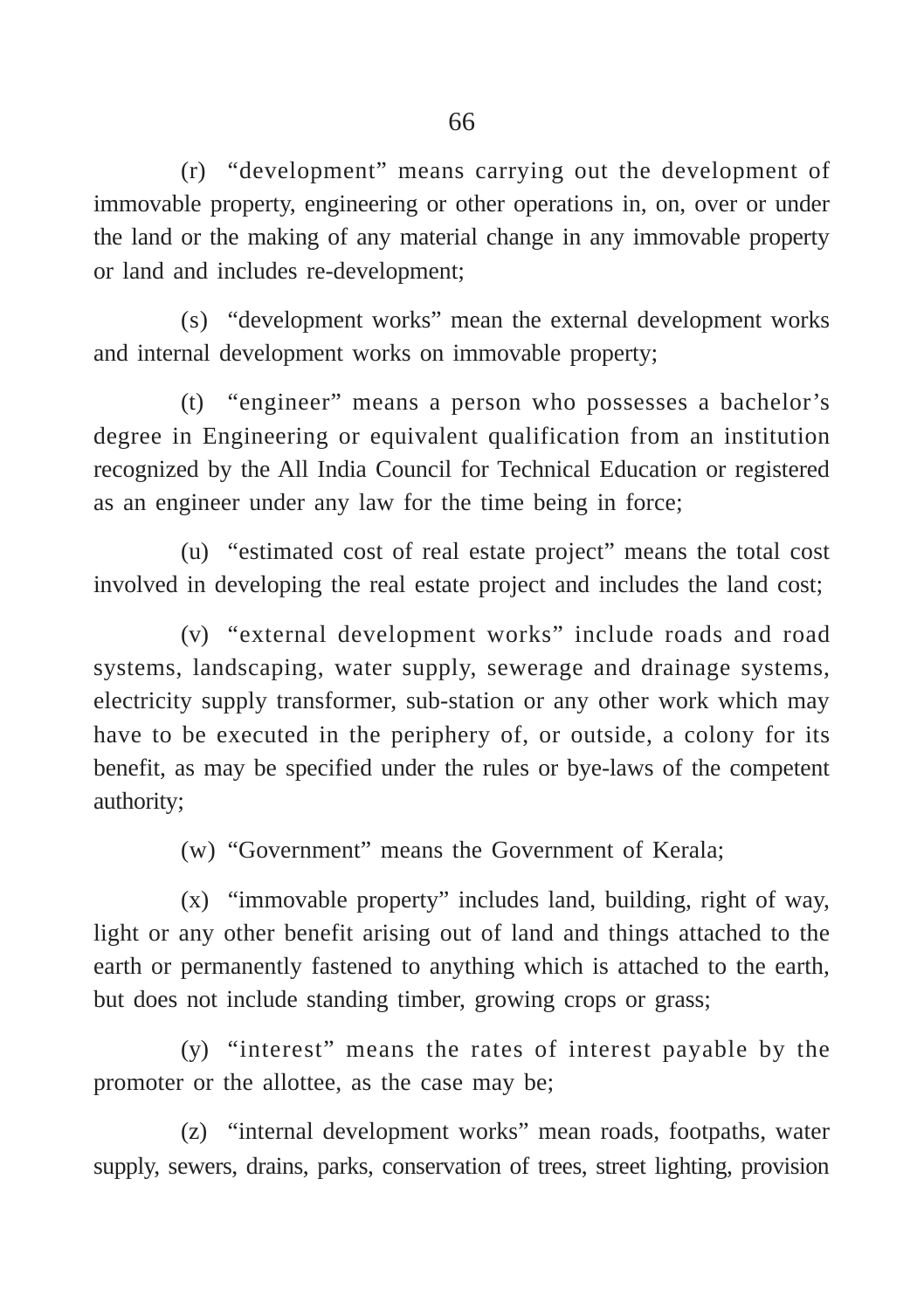for community building and for treatment and disposal of sewage and sullage water, social infrastructure such as educational, health and other public amenities or any other work in a colony necessary for its proper development;

(aa) "limited common area" means the area intended for the use of allottees in one building block and includes entrance hall, staircases, lift, common passages on all floors, common parking areas, fire escapes, refuge areas, service floors, terraces above the upper most floor and all common areas in the building block;

(ab) "Local Self Government Institution" means a Panchayat constituted under section 4 of the Kerala Panchayat Raj Act, 1994 (13 of 1994) or a Municipality constituted under section 4 of the Kerala Municipality Act, 1994 (20 of 1994);

(ac) "Member" means the member of the Real Estate Regulatory Authority appointed under section 21 and includes the Chairperson;

(ad) "Notification" means a notification published in the Official Gazette;

(ae) "occupancy certificate" means the completion certificate, or such other certificate, as the case may be, issued by the competent authority permitting occupation of any building under any law for the time being in force;

(af) "person" includes,—

- (i) an individual;
- (ii) a Hindu undivided family;
- (iii) a company;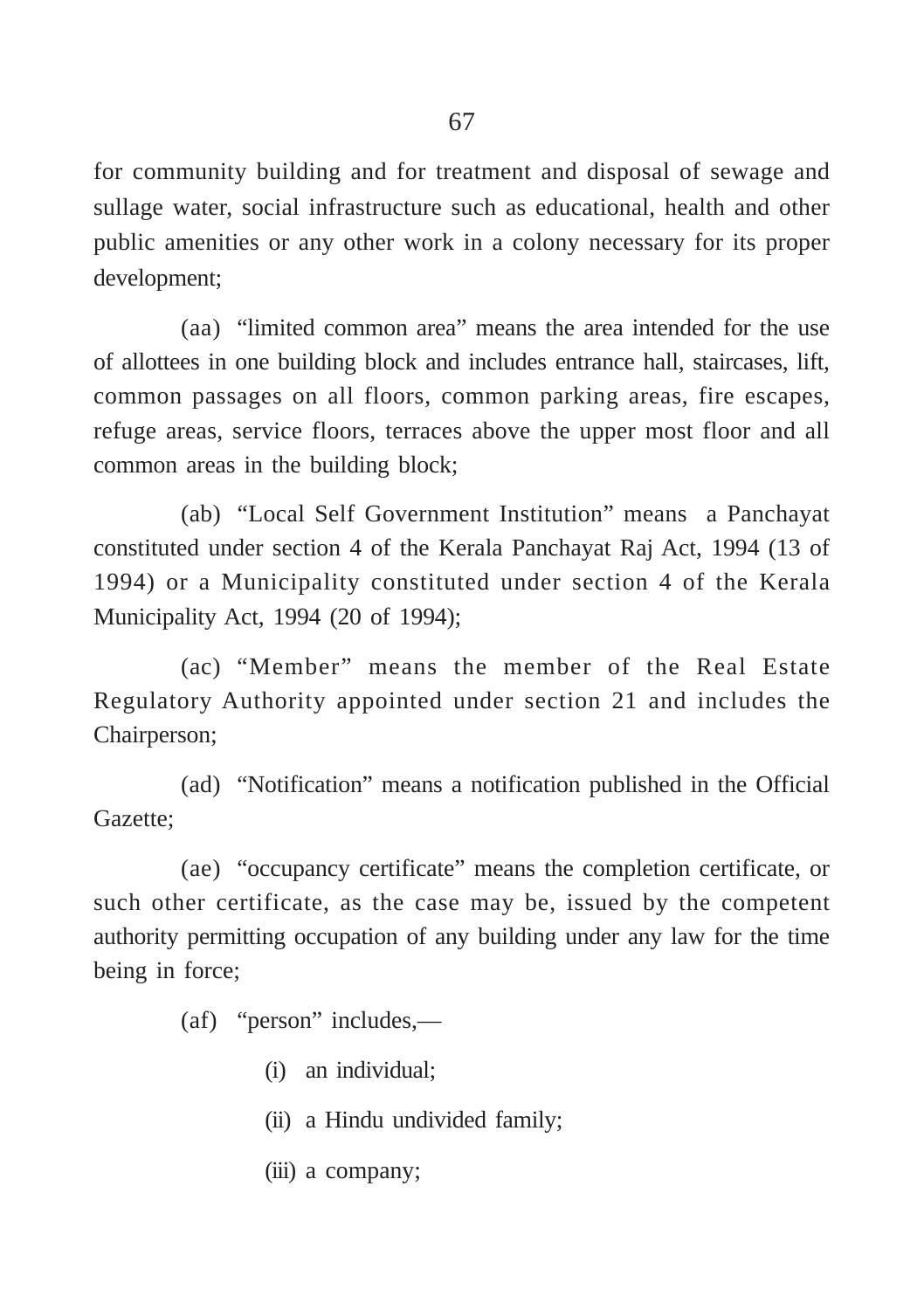(iv) a firm;

(v) a competent authority;

(vi) an association of persons or a body of individuals whether incorporated or not;

(vii) a co-operative society registered under any law relating to co-operative societies;

(viii) any such other entity as the Government may, by notification specify in this behalf;

(ag) "prescribed" means prescribed by rules made under this Act;

(ah) "project" means the real estate project under this Act;

(ai) "promoter" means,—

(i) a person who constructs or causes to be constructed a building or converts an existing building or a part thereof for the purpose of selling all or part of the same to other persons and includes his assignees and a buyer who purchases in bulk for resale; or

(ii) a person who develops a colony for the purpose of selling to other persons all or some of the plots, whether with or without structures thereon; or

(iii) any development authority or any other public body in respect of allottees of,—

- (a) buildings constructed by such authority or body on lands owned by them or placed at their disposal by the Government; or
- (b) plots owned by such authority or body or placed at their disposal by the Government;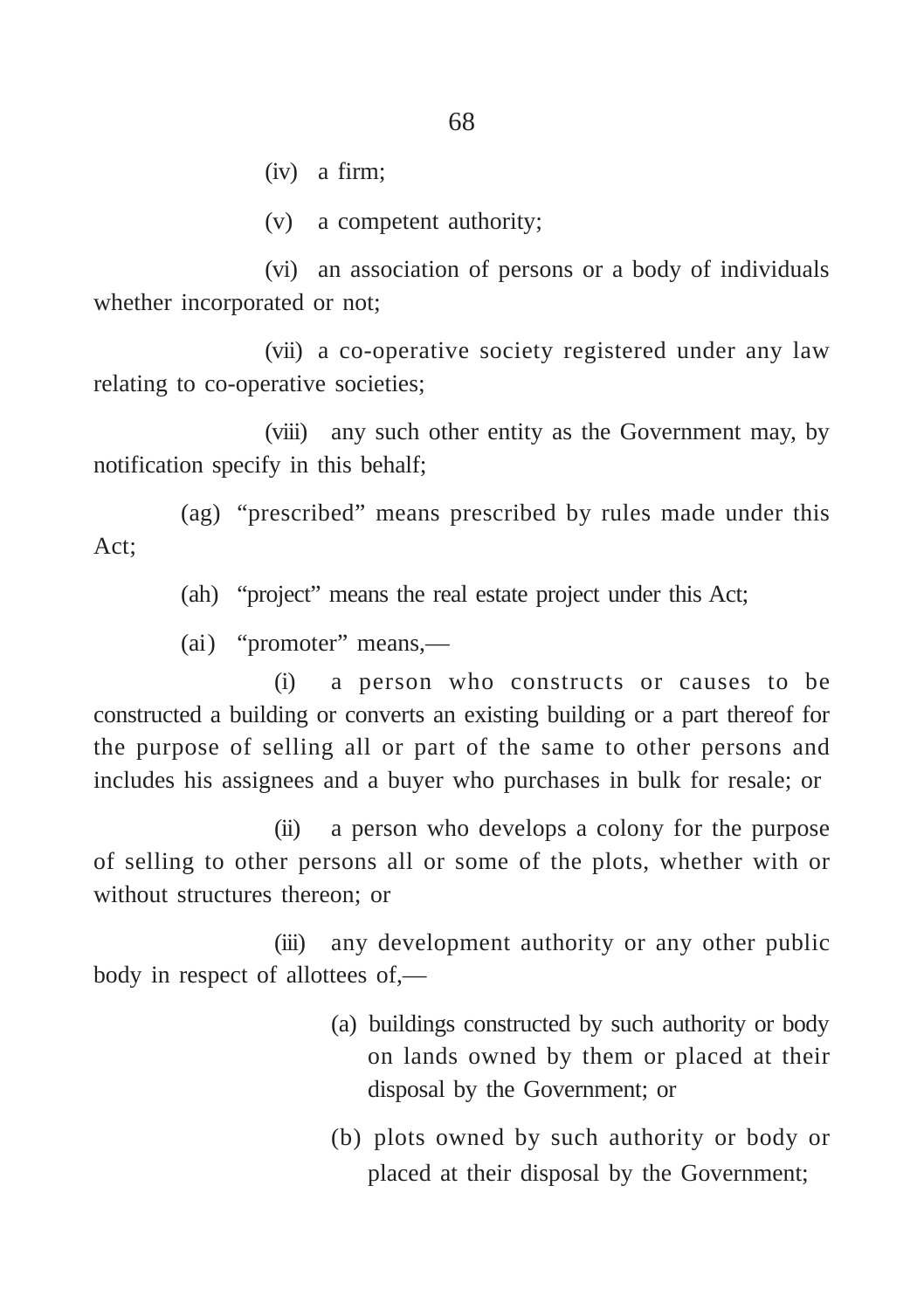for the purpose of selling all or some of the apartments or plots; or

(iv) an apex co-operative housing finance society and a primary co-operative housing society which constructs buildings for its Members or in respect of the allottees of such buildings; or

(v) any other person who acts himself as a builder, colonizer, contractor, developer, estate developer or by any other name or claims to be acting as the holder of a power of attorney from the owner of the land on which the building is constructed or colony is developed for sale; or

(vi) such other person who constructs any building for sale to the general public.

*Explanation.*—For the purposes of this clause, where the person who constructs or converts a building or develops a colony for sale and the person who sells building or plots are different persons, both of them shall be deemed to be the promoters;

(aj) "prospectus" means any document described or issued as a prospectus or any notice, circular, or other document offering for sale of any real estate project or inviting any person to make advances or deposits for such purposes;

(ak) "real estate agent" means any person, who negotiates or acts on behalf of one person in a transaction of transfer of his plot or building, as the case may be, in a real estate project, by way of sale, with another person or transfer of plot or building, as the case may be, of any other person to him and receives remuneration or fees or any other charges for his services whether as a commission or otherwise and includes a person who introduces prospective buyers and sellers to each other for negotiation for sale or purchase of plot or building, as the case may be, and includes property dealers, brokers, middlemen by whatever name called;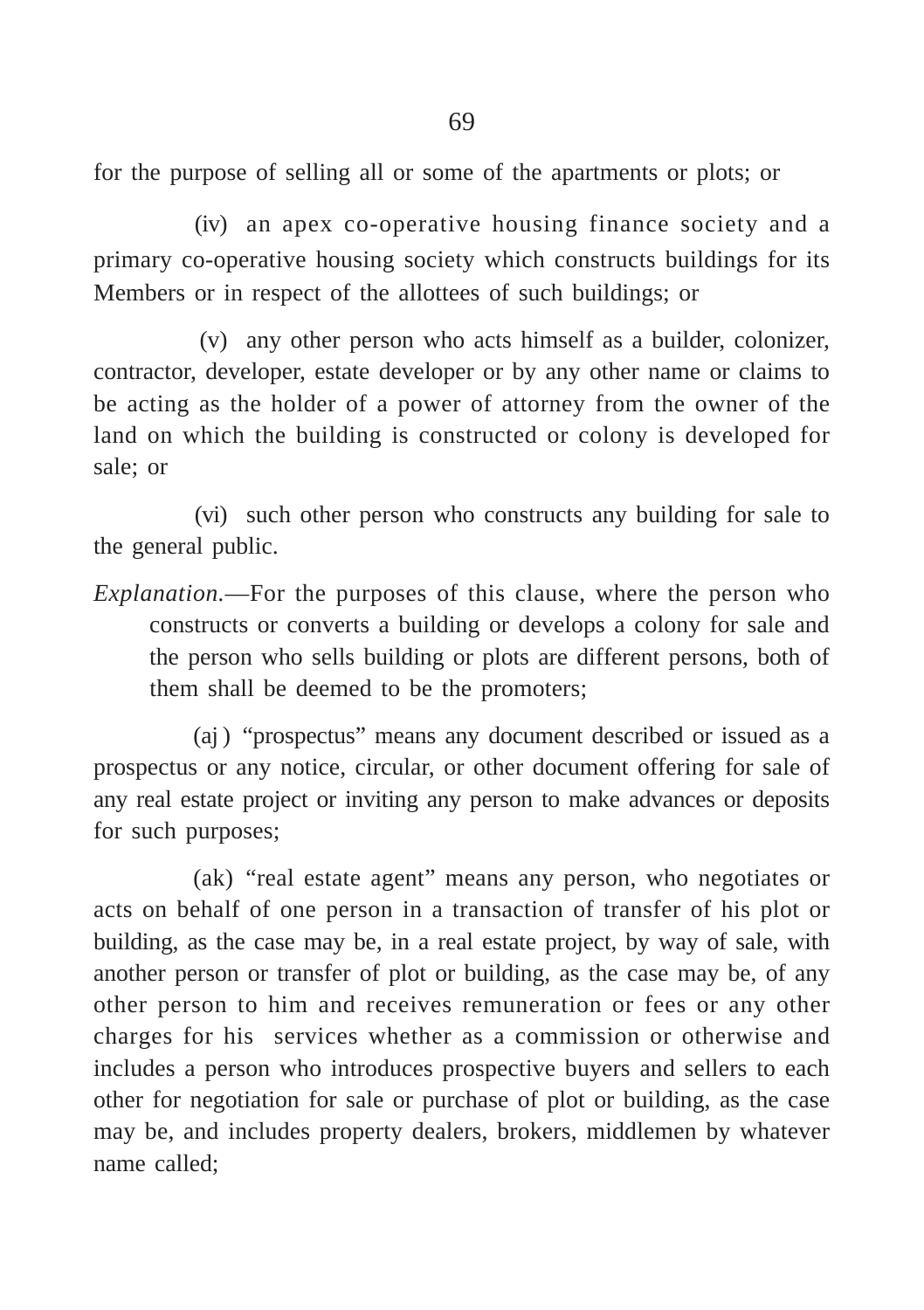(al) "real estate project" means the development of a building or conversion of an existing building or a part thereof or the development of a colony into plots or buildings, as the case may be, for the purpose of selling all or any of the said plots or buildings and includes the development works thereof;

(am) "regulations" means the regulations made by the Authority under this Act.

## CHAPTER II

# REGISTRATION OF REAL ESTATE PROJECT AND REGISTRATION OF REAL ESTATE AGENTS

3. *Registration of Real Estate Project.*—(1) No promoter shall book, sell or offer for sale, or invite persons to purchase in any manner any plot or building, as the case may be, in any real estate project, or part of it, without registering the real estate project with the Real Estate Regulatory Authority established under this Act:

Provided that no such registration shall be required,—

(a) where the area of land proposed to be developed in a real estate project does not exceed one thousand square metres;

(b) where the number of building units proposed to be developed in a real estate project does not exceed twelve:

Provided further that where the total carpet area of the building units proposed to be developed exceeds three thousand square metres, registration shall be required.

(c) where the promoter has received all requisite approvals/ permits for the development of the real estate project prior to commencement of this Act;

(d) for the purpose of renovation or repair or re-development which does not involve re-allotment and marketing of the real estate project: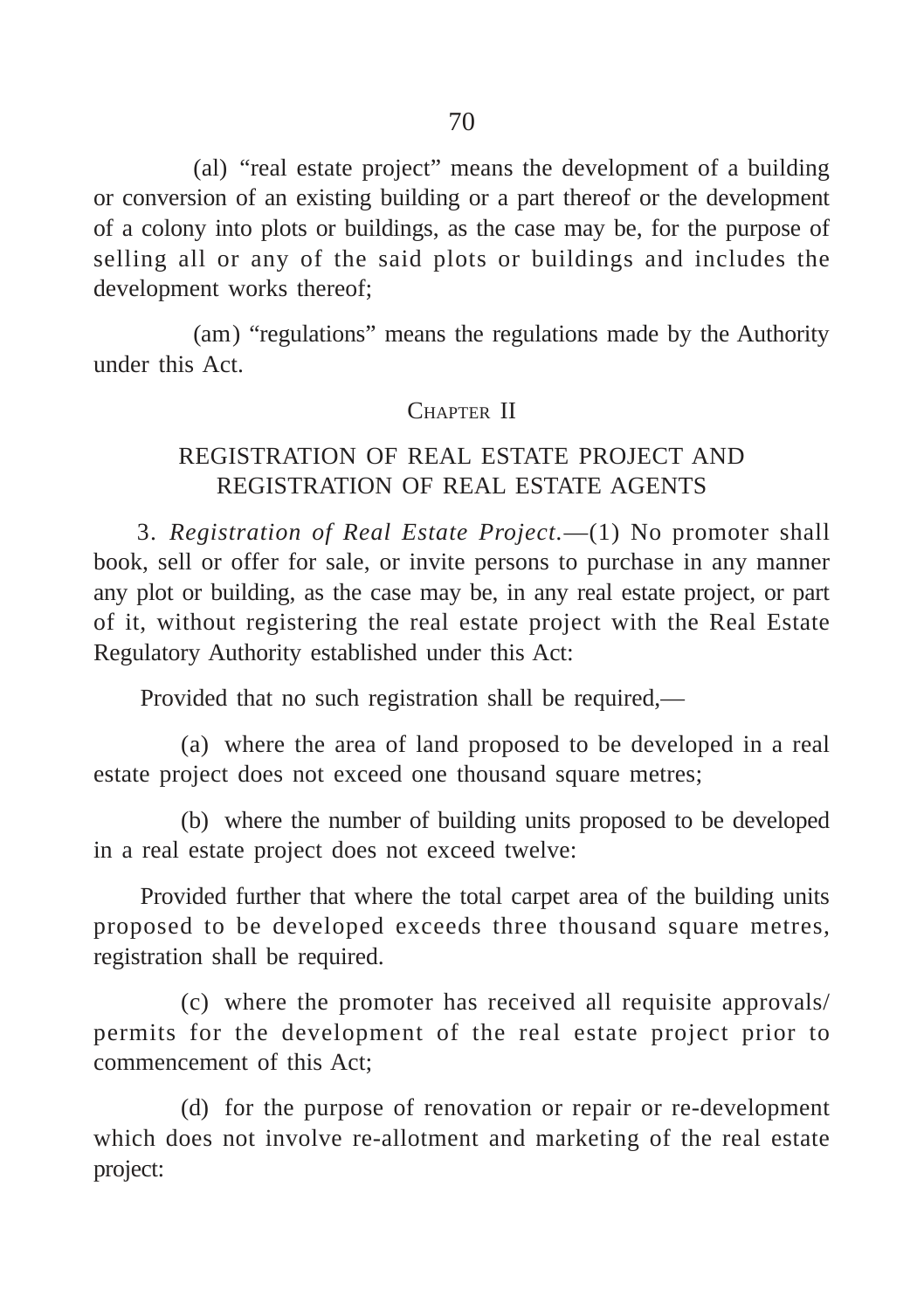Provided that any promoter may register any Real Estate Project subject to the provisions of this Act before the Real Estate Authority as per this Act.

*Explanation.*—For the purpose of this section, where the real estate project is to be developed in phases, every such phase shall be considered as an independent real estate project, and the promoter shall obtain registration under the Act for each phase separately.

(2) Every promoter shall make an application to the Authority for registration of the real estate project in such form, manner, within such time and accompanied by such fee, as may be specified, by the regulations made by the Authority.

(3) The promoter shall enclose the following documents along with the application referred to in sub-section (2), namely:—

(a) brief details of his enterprise including its name, registered address, type of enterprise (proprietorship, society, partnership, company) and the particulars of registration;

(b) an authenticated copy of the building permit from the competent authority obtained in accordance with the laws as may be applicable for the real estate project mentioned in the application, and where the project is proposed to be developed in phases, an authenticated copy of the approval and sanction from the competent authority for each of such phases;

(c) the layout plan of the proposed project or the phase thereof, and also the layout plan of the whole project as sanctioned by the competent authority;

(d) the plan of development works to be executed in the proposed project and the proposed facilities to be provided thereof;

(e) pro forma of the agreements proposed to be signed with the allottees;

(f) the number and the carpet area of apartments for sale in the project;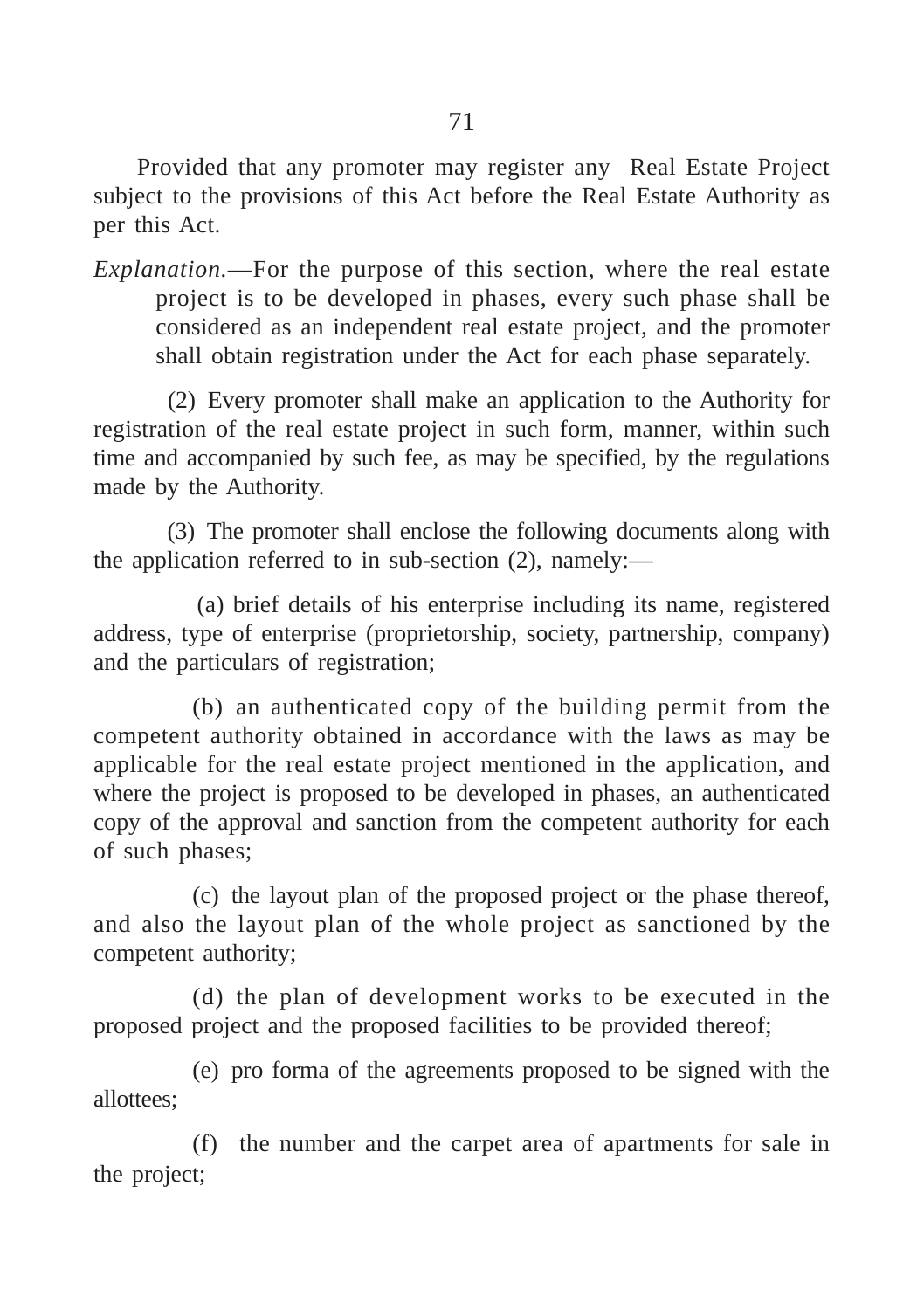(g) the names and addresses of his real estate agents, if any, for the proposed project;

(h) the names and addresses of the contractors, architect, structural engineer, if any, and other persons concerned with the development of the proposed project;

(i) a declaration, supported by an affidavit, which shall be signed by the promoter or any person authorised by the promoter,—

(i) that he has legal title to the land on which the development is proposed along with a legally valid authentication of such title if such land is owned by another person;

(ii) that the land is free from all encumbrances, or as the case may be, of the encumbrances on such land including any rights, title, interest or name of any party in or over such land along with details;

(iii) the specific period of time within which he undertakes to complete the project or phase thereof;

(iv) that seventy per cent or such lesser per cent as notified by the Government, of the amounts realised for the real estate project from the allottees, from time to time, shall be deposited in a separate account to be maintained in a scheduled bank within a period of ten days of its realisation to cover the cost of construction and shall be used only for that purpose:

Provided that in the case of project started before the commencement of this Act the amount to be deposited shall be based on the project cost to be incurred.

*Explanation.*—For the purpose of this clause, the term "scheduled bank" means a bank included in the Second Schedule to the Reserve Bank of India Act, 1934 (Central Act 2 of 1934);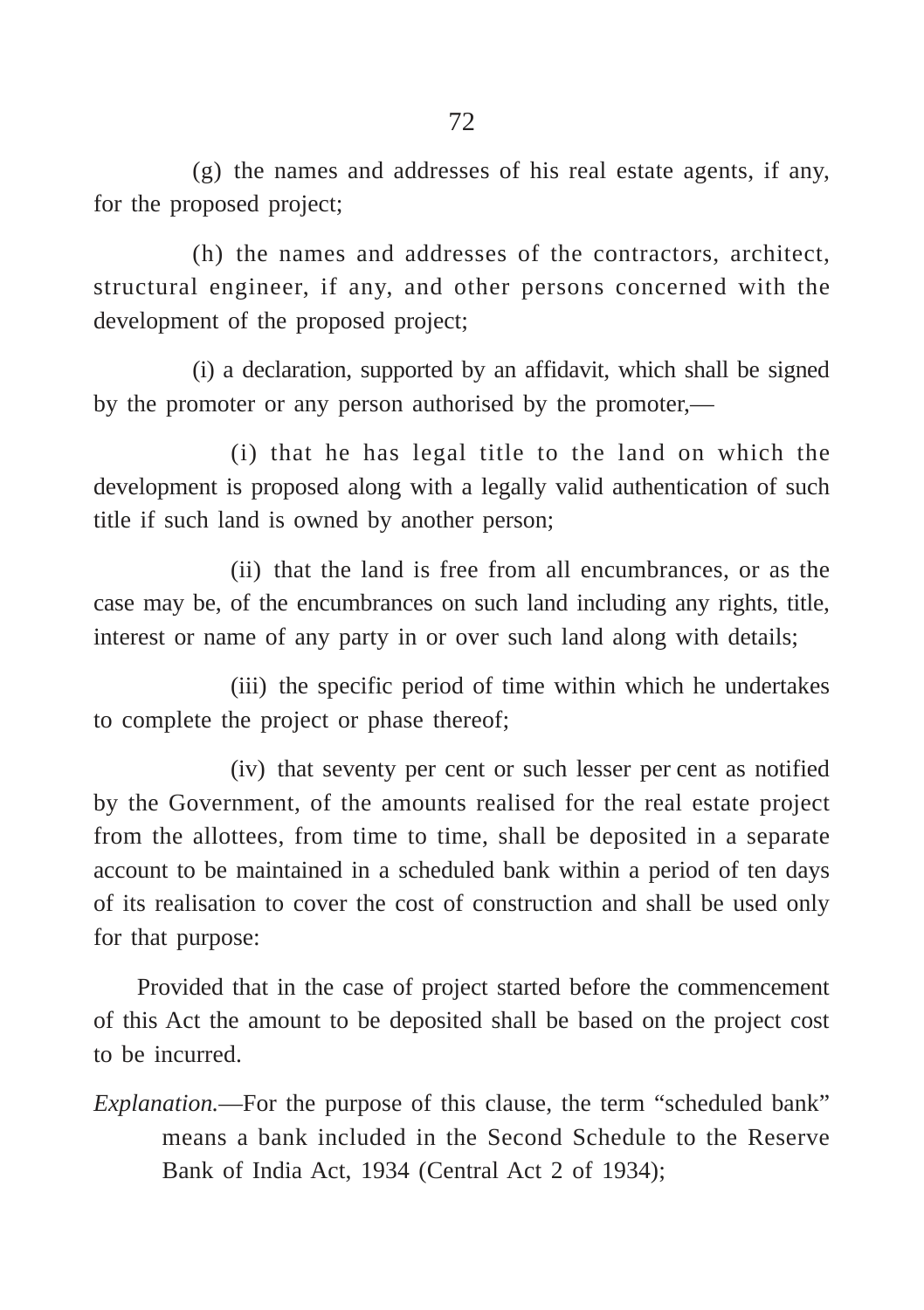(v) that he has furnished such other documents as may be prescribed by the rules or regulations made under this Act; and

(vi) such other information and documents as may be prescribed.

4. *Grant of registration.*—(1) On receipt of the application under sub-section (2) of section 3, the Authority shall within a period of fifteen days,—

(a) grant registration subject to the provisions of this Act and the rules and regulations made thereunder and provide a registration number, including a Login ID and password to the applicant for accessing the website of the Authority and to create his web page and to fill therein the details of the proposed project; or

(b) reject the application for reasons to be recorded in writing, if such application does not conform to the provisions of this Act or the rules or regulations made thereunder:

Provided that no application shall be rejected unless the applicant has been given an opportunity of being heard within a specified period in the matter.

(2) If the Authority fails to grant the registration or reject the application, as the case may be, as provided under sub-section (1), the project shall be deemed to have been registered, and the Authority shall within five days after the expiry to the said fifteen days, provide a registration number and a Login ID and password to the promoter for accessing the website of the Authority and to create his web page and to enter therein the details of the proposed project.

(3) The registration granted under this section shall be valid for a period declared by the promoter under sub-clause (c) of clause (i) of sub-section (3) of section 3 for completion of the project or phase thereof, as the case may be.

33/441/2016/S-22.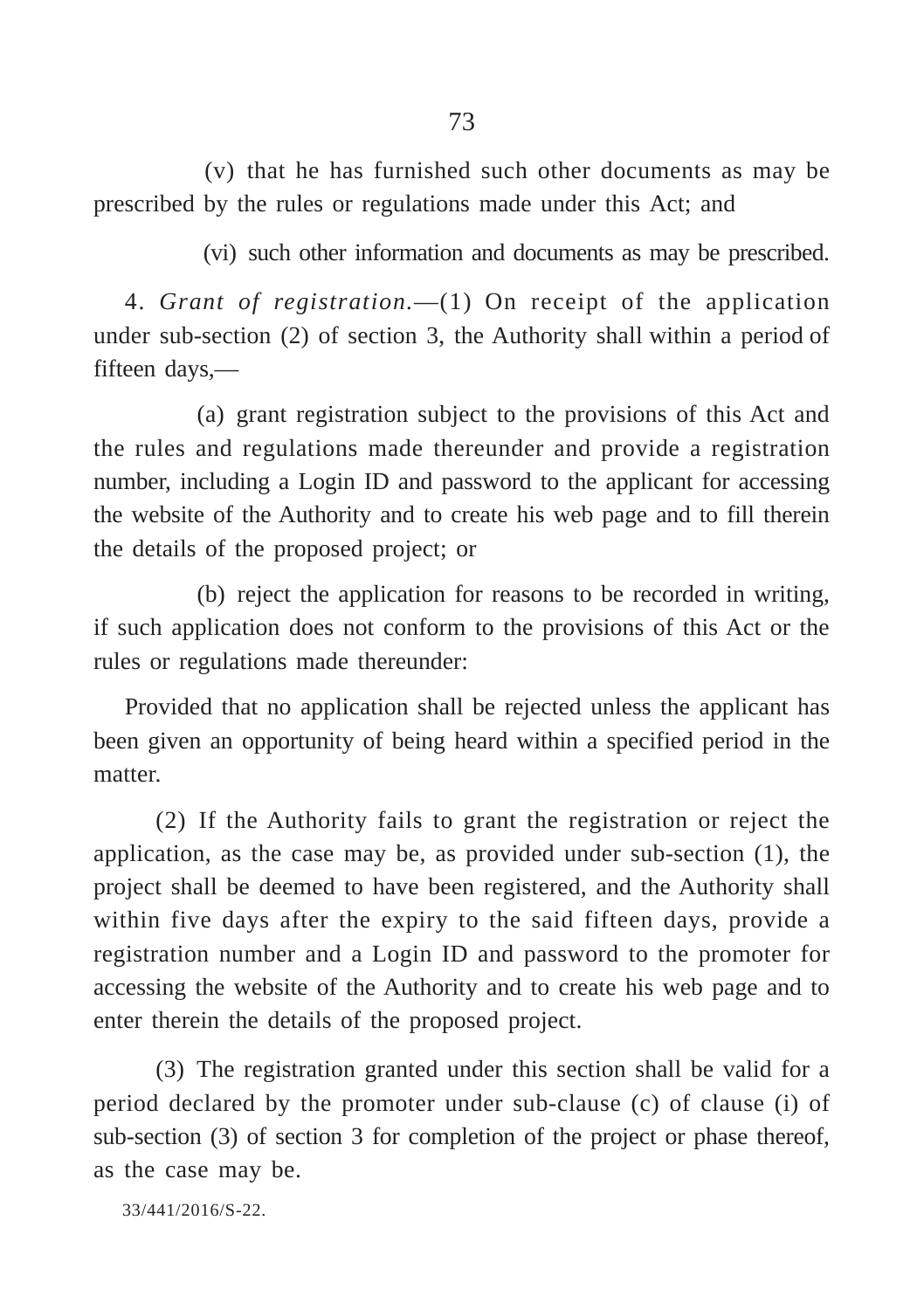(4) The Authority may, from time to time, engage independent observers to assist the Authority for verifying and reporting the factual accuracy of the information furnished by the promoter on such terms and conditions as may be prescribed.

5. *Extension of registration*.—The registration to the promoter granted under section 4 may be extended by the Authority on an application made by the promoter under such conditions, as may be prescribed, and in such form and on payment of such fee, as may be specified, by the regulations made by the Authority:

Provided that, no such extension of registration shall be granted without the written consent of the majority of the allottees:

Provided further that no application for extension of registration shall be rejected unless the applicant has been given an opportunity of being heard in the matter.

6. *Revocation of registration*.—(1) The Authority may, on receipt of a complaint in this behalf or on the recommendation of the competent authority, revoke the registration granted under section 4, after being satisfied that,—

(a) the promoter makes willful default in doing anything required of him by or under this Act or the rules or the regulations made thereunder;

(b) the promoter violates any of the terms or conditions of the approval given by the competent authority;

(c) the promoter is involved in any kind of unfair practice or irregularities;

(d) act in contravention of the purposes of this Act.

*Explanation.*—For the purposes of this clause, the term "unfair practice" means any unfair method or unfair or deceptive practice adopted for the purpose of promoting the sale or development of any real estate project including any of the following practices, namely:—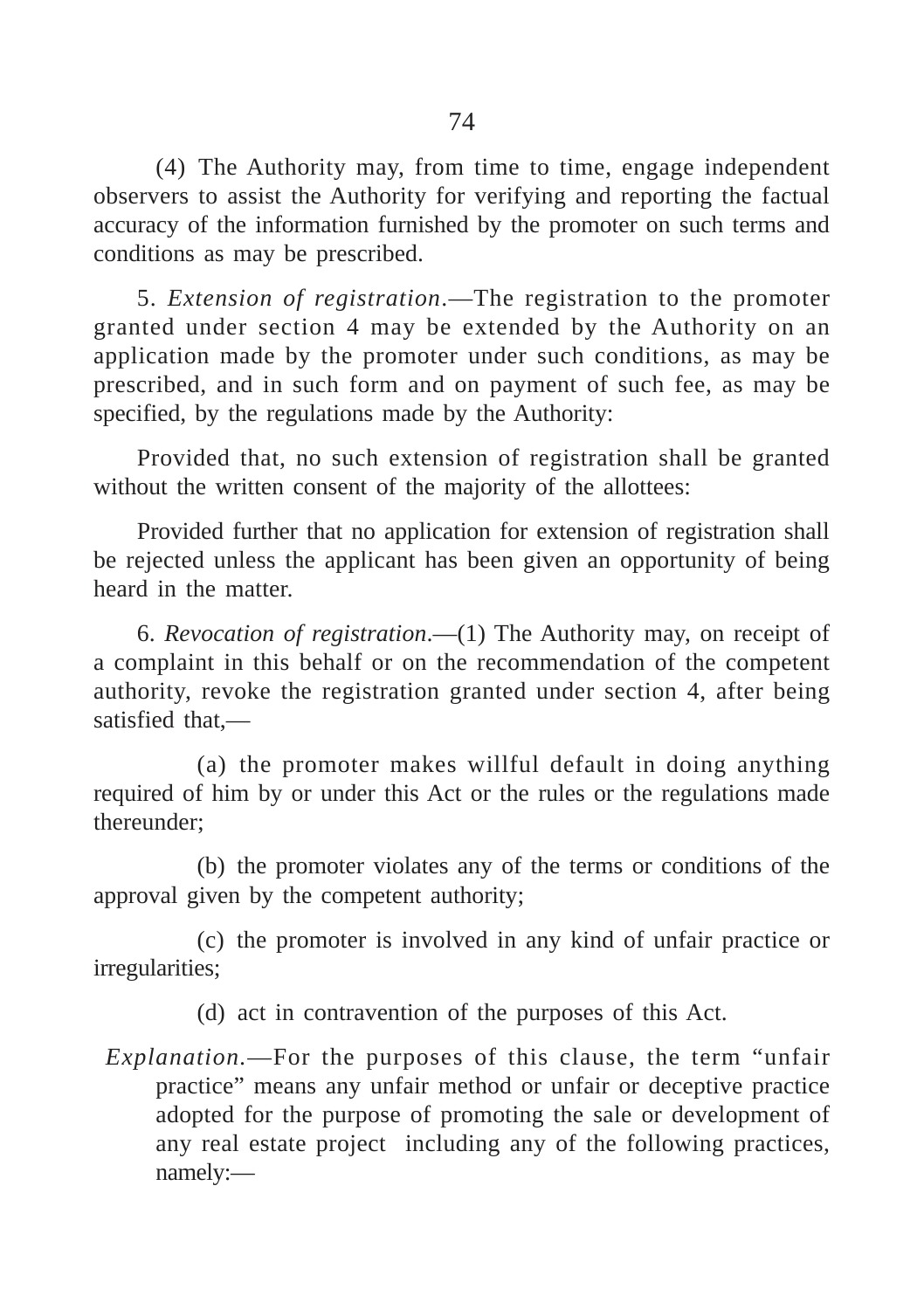(a) the practice of making any statement or propagation whether orally or in writing or by visible and audio representation which,—

- (i) falsely represents that the services are of a particular standard or grade or carry out such activities;
- (ii) represents that the promoter has approval or affiliation which such promoter does not have;
- (iii) makes a false or misleading representation concerning the services;

(b) the promoter permits the publication of any advertisement or prospectus whether in any newspaper or otherwise of services that are not intended to be offered.

(2) The registration granted to the promoter under section 4 shall not be revoked unless the Authority has given to the promoter not less than thirty days notice, in writing stating the grounds on which it is proposed to revoke the registration, and has considered any cause shown by the promoter within the period of that notice against the proposed revocation.

(3) The Authority may, instead of revoking the registration under sub-section (1), permit it to remain in force subject to such further terms and conditions as it thinks fit to impose in the interest of the allottees, and any such terms and conditions so imposed shall be binding upon the promoter.

(4) Upon the revocation of the registration, the Authority*,*—

(a) shall debar the promoter from accessing its website in relation to that project and specify his name and details including his full address in the list of defaulters on its website;

(b) may recommend to the competent authority to facilitate the balance of the development works to be carried out in accordance with the provisions of section 7 in a time bound manner;

(c) may, to protect the interest of prospective buyers or in the public interest, issue such directions as it may deem necessary.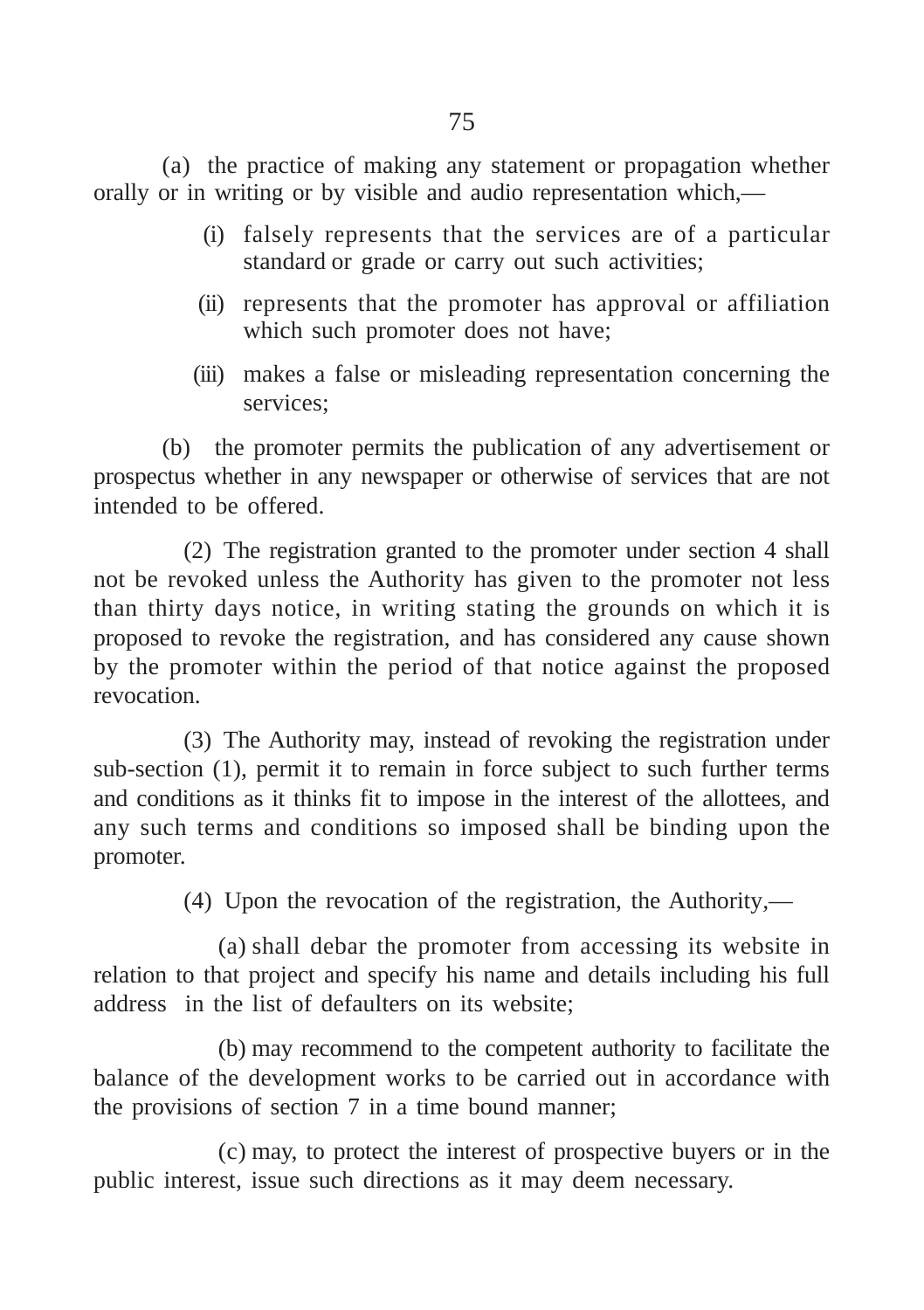7. *Obligation of Authority consequent on lapse or revocation of registration.*—Upon lapse of the registration or on revocation of the registration under this Act, the Authority, may consult the Government to take such action, as it may deem fit, matters including the carrying out of the remaining development works by competent authority or by the association of allottees or in any other manner, as may be determined by the Authority and the decision of the Government shall be final:

Provided that no direction, decision or order of the Authority under this section shall take effect until the expiry of the period of appeal provided under the provisions of this Act.

8. *Registration of Real Estate Agents*.—(1) No real estate agent shall facilitate the sale or purchase of or act on behalf of any person to facilitate the sale or purchase of any plot or building, as the case may be, in a real estate project or part of it, being the part of the real estate project registered under section 3, being sold or intended to be sold by the promoter without obtaining registration under this section.

(2) Every real estate agent shall make an application to the Authority for registration in such form, manner, within such time and accompanied by such fee and documents as may be prescribed.

(3) The Authority shall, within such period, in such manner and satisfying itself of the fulfilment of such conditions, as may be prescribed,—

(a) grant registration to the real estate agent;

(b) reject the application for reasons to be recorded in writing, if such application does not conform to the provisions in this Act or the rules or regulations made thereunder:

Provided that no application shall be rejected unless the applicant has been given an opportunity of being heard in the matter.

(4) Where on the completion of the period specified under sub-section (3), if the applicant does not receive any written communication about the deficiencies in his application or the rejection of his application, he shall be deemed to have been registered.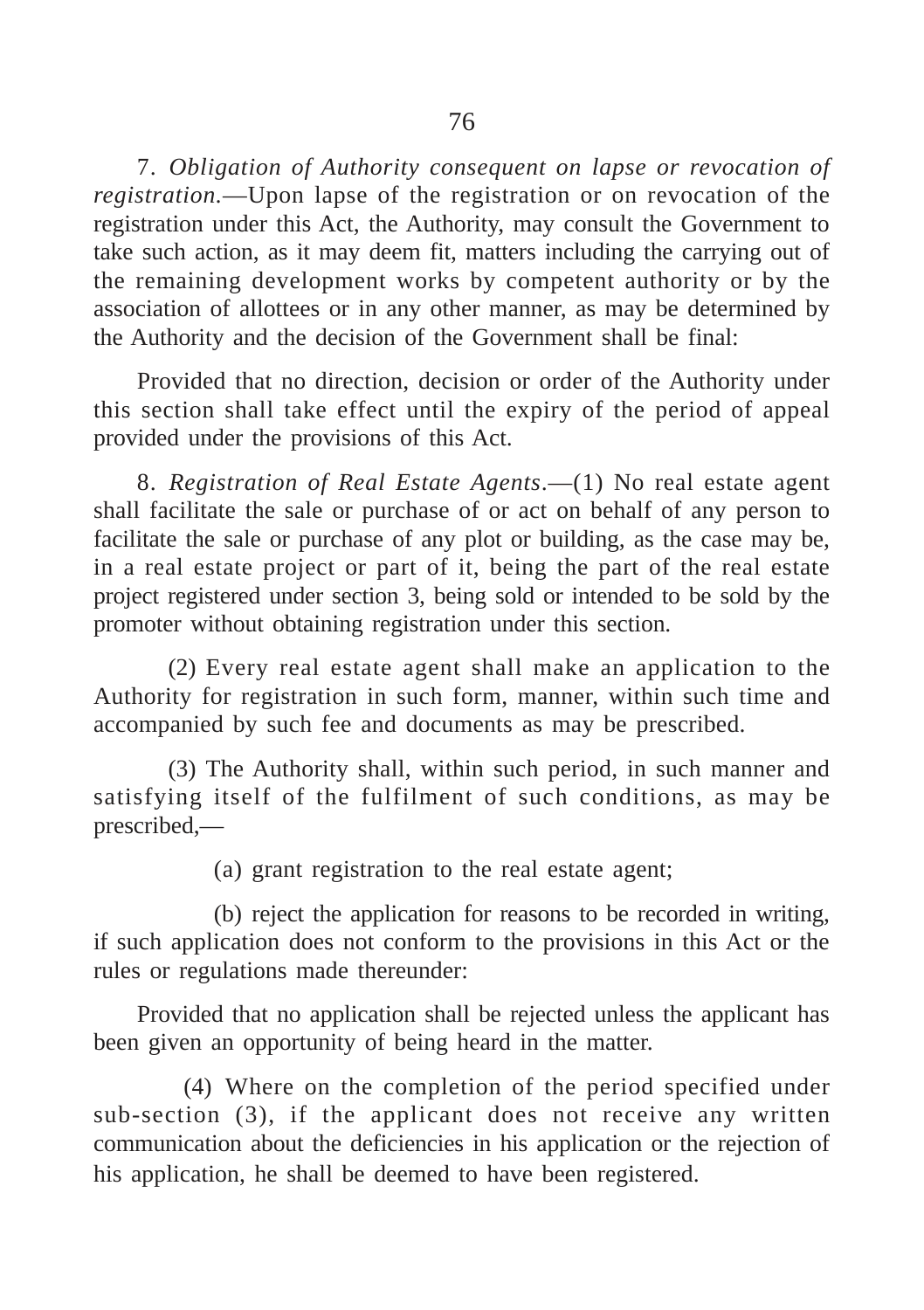(5) Every real estate agent who is registered as per the provisions of this Act or the rules and regulations made thereunder, shall be granted registration number by the Authority, which shall be quoted by the real estate agent in every sale facilitated by him under this Act.

(6) Every registration shall be valid for such period, as may be prescribed, and shall be renewable for such period, in such manner and on payment of such fee as may be prescribed.

(7) Where any real estate agent who has been granted registration under this Act commits breach of any of the conditions thereof or any other terms and conditions specified under this Act or any rules or regulations made thereunder, or where the Authority is satisfied that such registration has been secured by the real estate agent through misrepresentation or fraud, the Authority may, without prejudice to any other provisions under this Act, revoke the registration or suspend the same for such period, as it thinks fit:

Provided that no such revocation or suspension shall be made by the Authority unless an opportunity of being heard has been given to the real estate agent.

9. *Obligations of real estate agent*.—Every real estate agent registered under section 8 shall,—

(a) not facilitate the sale or purchase of any plot or building as the case may be, in real estate project or part of it, being sold or intended to be sold by the promoter which is not registered with the Authority;

(b) maintain such books of account, records and documents as may be prescribed and shall subject to inspection as and when required by competent authority or authority.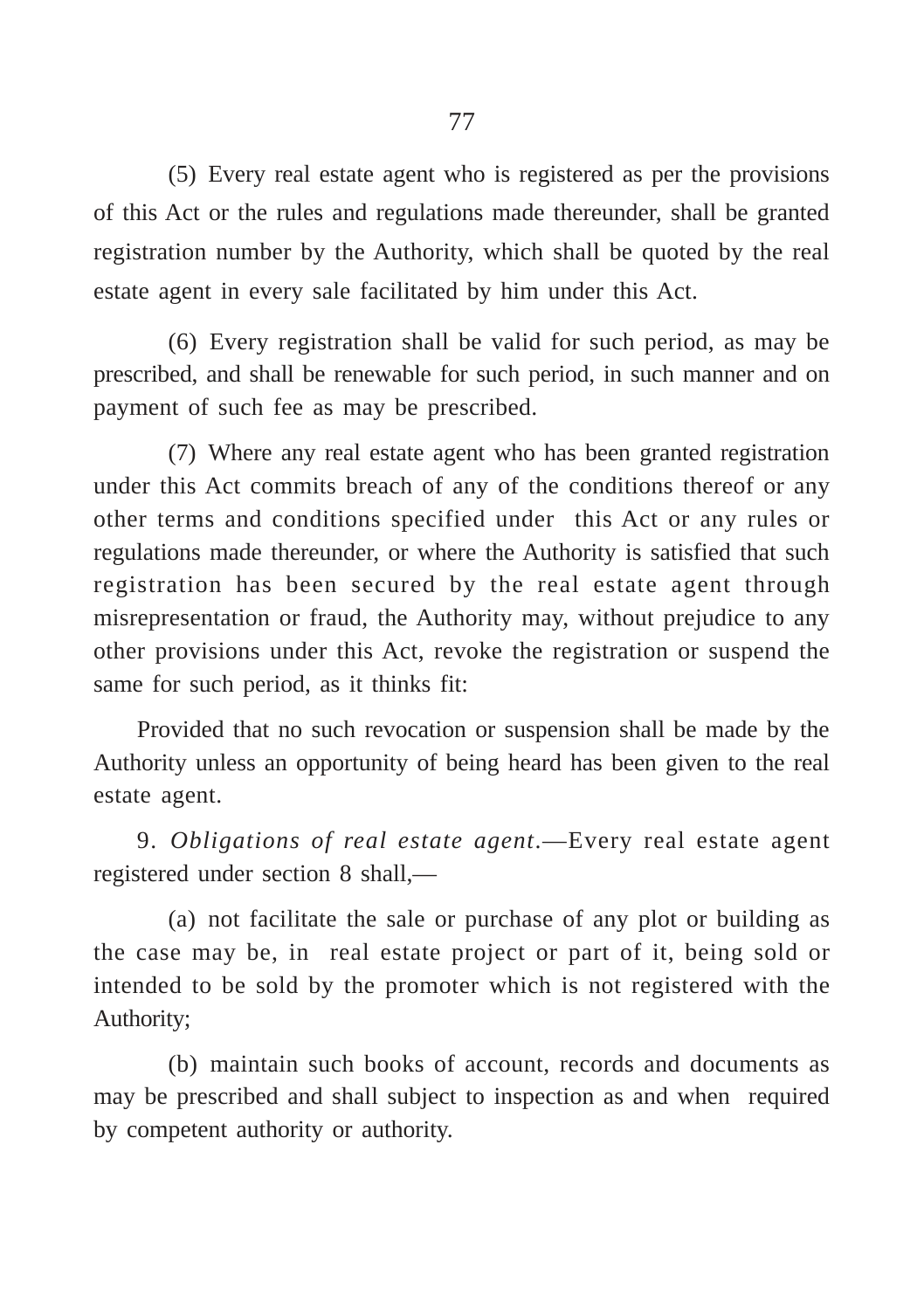(c) not involve himself in any unfair trade practices, namely:—

(i) the practice of making any statement, whether orally or in writing or by visible representation which,—

(a) falsely represents that the services are of a particular standard or grade;

(b) represents that the promoter has approval or affiliation or registration which the promoter does not have;

(c) makes a false or misleading representation concerning the services.

(ii) permitting the publication of any advertisement whether in any newspaper or otherwise of services that are not intended to be offered.

(d) facilitate the possession of all documents, within a specific date as the allottee is entitled to, at the time of booking of any plot, apartment or building, as the case may be.

(e) discharge such other functions as may be prescribed.

10. *Registration of associations*.—(1) An association of allottees shall be formed by the promoter in respect of plots or buildings, in such manner as may be prescribed, within four months from the date on which occupancy certificate is issued in respect of all the building units or a minimum of sixty per cent of the allottees have taken possession of the building units or the promoter has received full consideration or other amount, for the same, whichever is earlier and in the case of a colony, an Apex Association shall be formed in such manner, as may be prescribed, in addition to the association representing all the associations in any real estate project and every such association and apex association shall be registered in such period, as may be prescribed, before the Authority by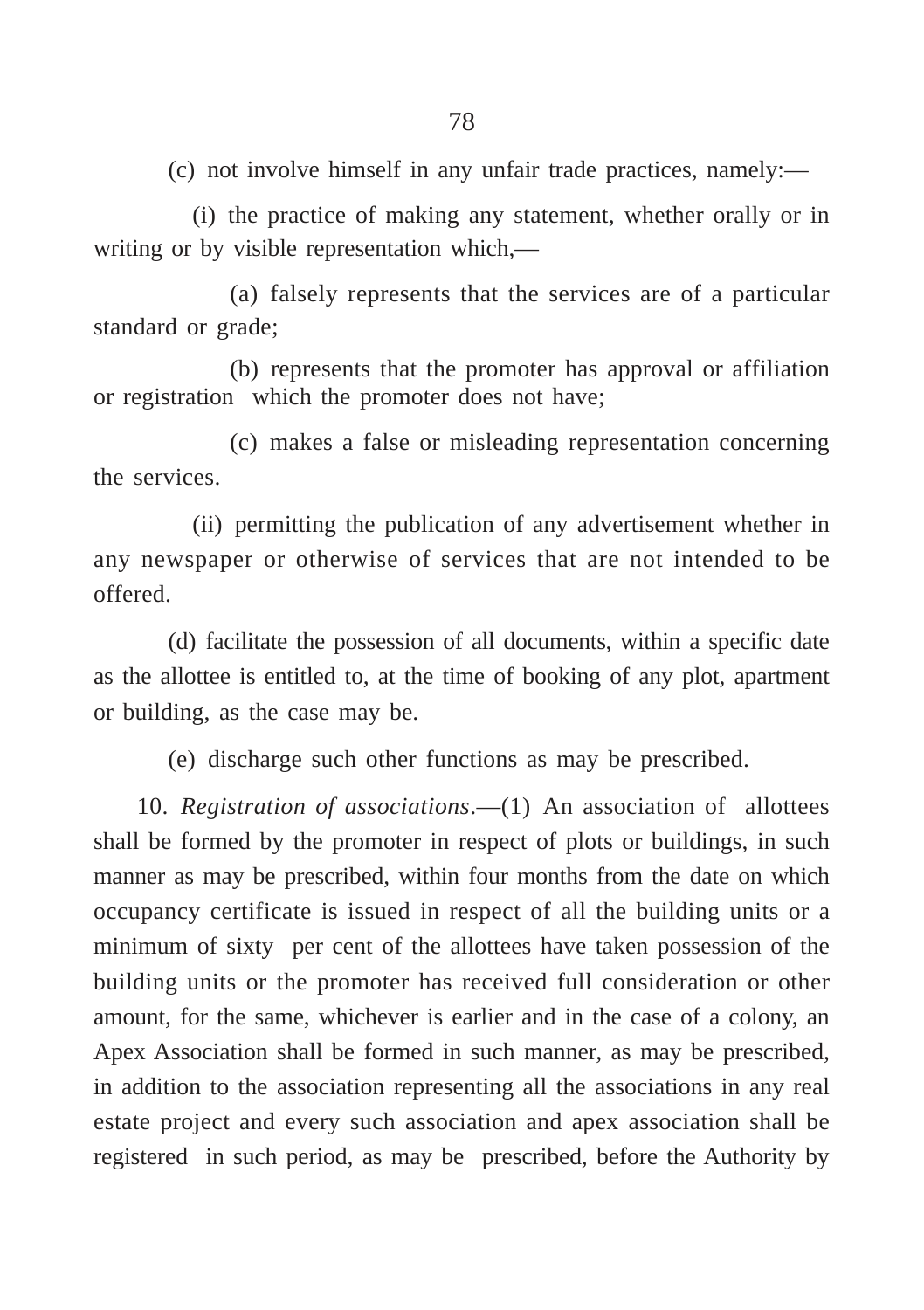filing an application in the prescribed form along with all documents as may be prescribed and the Authority shall, give registration number to each such association.

(2) If the promoter fails to submit an application for registration of the association within the prescribed time, the association shall be formed by the allottees and the same shall be registered before the authority.

(3) Save as otherwise provided in this Act, the association shall have such rights and duties as may be prescribed.

### CHAPTER III

## FUNCTIONS AND DUTIES OF PROMOTER

11. *Obligations of promoter*.—(1) The promoter shall, upon receiving his Login ID and password under clause (a) of sub-section (1) of section 4 or under sub-section (2) of section 4, as the case may be, create his web page on the website of the Authority and enter all details of the proposed project as provided under sub-section (2) of section 4, in all fields as provided, including,—

(a) details of the registration granted by the Authority;

(b) quarterly up-to-date list of number and types of buildings or plots, as the case may be, booked;

(c) quarterly up-to-date status of the project; and

(d) such other information and documents, as may be specified, by the regulations made by the Authority.

(e) if any agent is engaged by the promoter the details including the registration of the said agent.

(2) The advertisement or prospectus issued or published by the promoter shall mention prominently the website address of the Authority,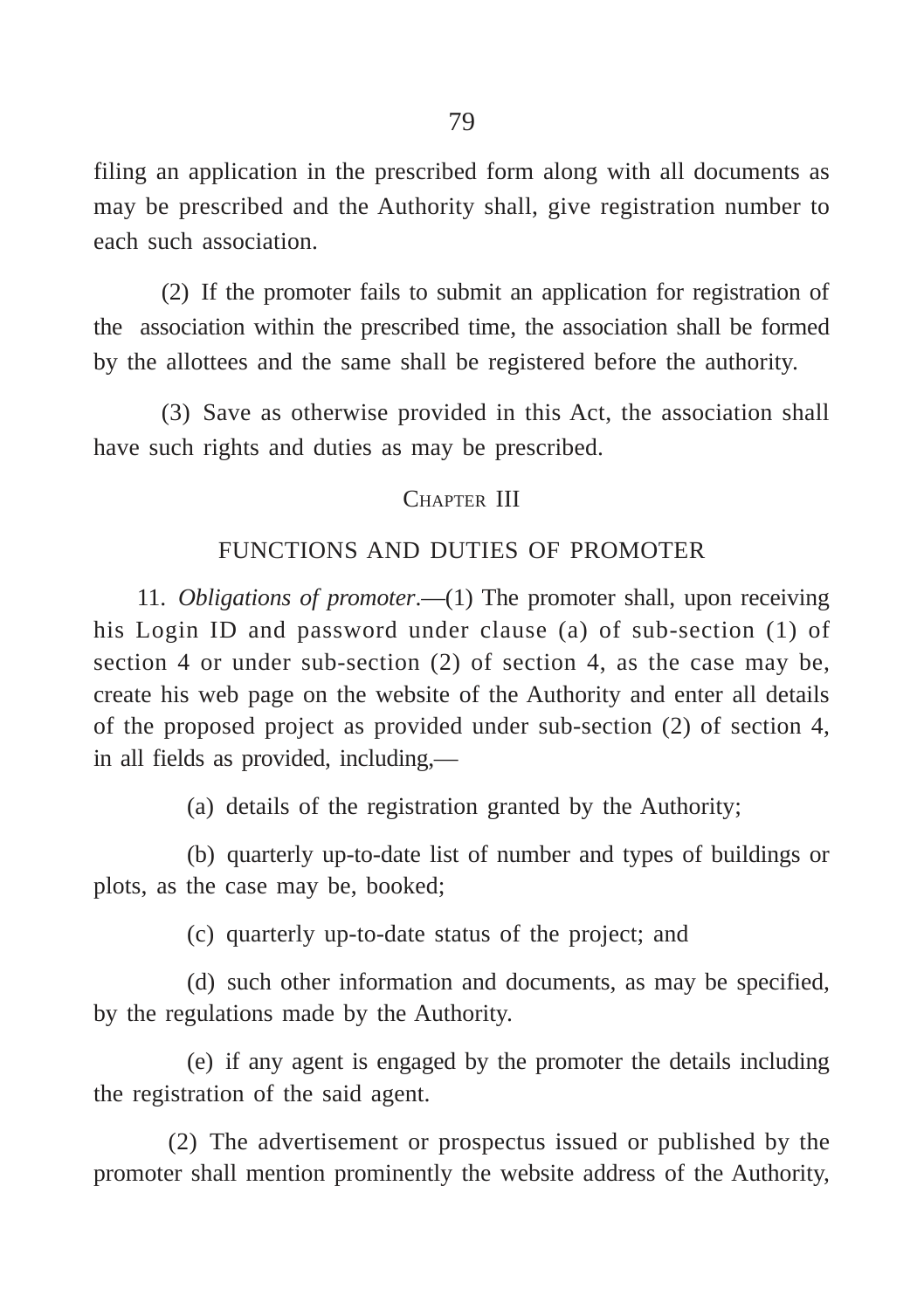wherein all details of the registered project have been entered and include the registration number obtained from the Authority and such other matters incidental thereto.

(3) The promoter upon entering into an agreement of sale with the allottee, shall be responsible to make available to the allottee, the following information, namely:—

(a) site and layout plans along with specifications, approved by the competent authority, by display at the site or such other place, as may be specified, by the regulations made by the Authority;

(b) the stage-wise time schedule of the project, including making available provisions for water, sanitation and electricity.

(4) The promoter shall,—

(a) be responsible to obtain occupancy certificate from the relevant competent authority as per the laws for the time being in force and to make it available to the allottees individually or to the association;

(b) be responsible for providing and maintaining the essential services, as may be specified in the agreements, on reasonable charges, till the taking over of the maintenance of the project by the association;

(c) take steps for the formation of an association of the allottees and to register it within such time as may be prescribed.

(5) The promoter may cancel the allotment only in terms of the agreement of sale:

Provided that the allottee may approach the Authority for relief, if he is aggrieved by such cancellation and such cancellation is not in accordance with the terms of the agreement of sale, unilaterally and without any sufficient cause.

(6) The promoter shall prepare and maintain all such other details, as may be specified, from time to time, by regulations made by the Authority and shall be subjected to inspection.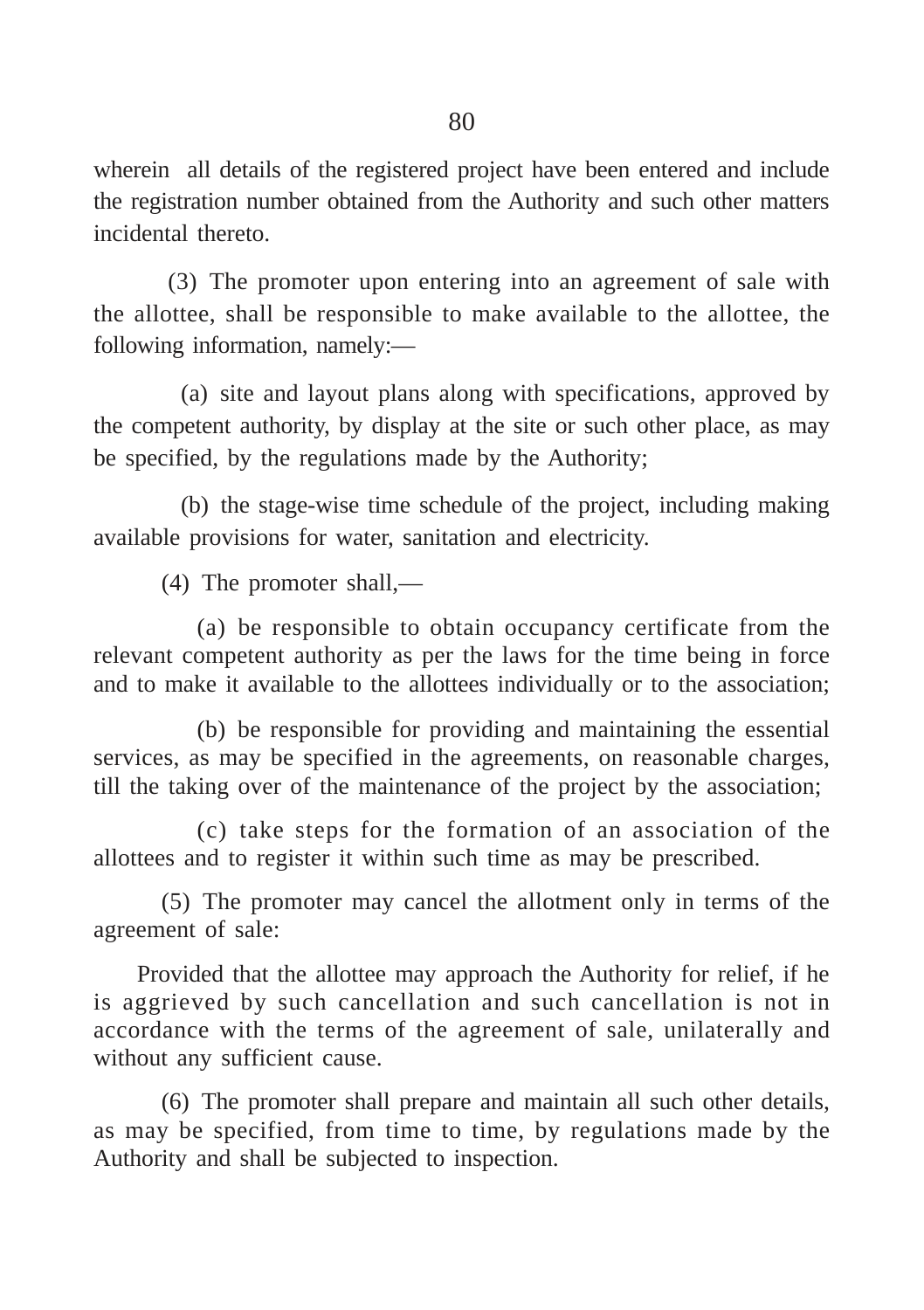12. *Compensation for loss.*—Where any person makes an advance or a deposit on the basis of the information contained in the advertisement being given by the promoter or prospectus or on the basis of any other written information and sustains any loss or damage by reason of any incorrect, false statement included therein, he shall be compensated by the promoter, in the manner, as provided under this Act:

Provided that if the person affected by such incorrect, false statement contained in the advertisement, prospectus or any other records intends to withdraw from the proposed project, he shall be returned his entire investment along with interest at such rate, as may be prescribed.

13. *Agreement for sale.*—(1) A promoter shall not accept a sum more than ten per cent of the cost of the plot or building, as the case may be, as an advance payment, deposit or an application fee, from a person without first entering into a written agreement for sale with such person.

(2) The agreement referred to in sub-section (1) shall be in such form, as may be prescribed, and shall specify the particulars of development of the project including the construction of building along with specifications and external development works, the dates and the manner by which payments towards the cost of the plot or buiding as the case may be, are to be made by the allottees and the likely date on which the possession of the plot or building is to be handed over and such other particulars, as may be prescribed.

14. *Adherence to approved plan and project specifications by promoter.*—(1) The proposed project shall be developed and completed by the promoter in accordance with the plans and structural designs and specifications as approved by the competent authorities.

(2) The promoter shall not alter in any manner the compulsory open spaces of the building or shall not alter the aggregate area of the park, recreational ground, play ground, garden etc., in the approved colony, in which allottees agreed to take one or more building units, without the consent of all such allottees except when such alteration is required by the competent authority due to change in law.

33/441/2016/S-22.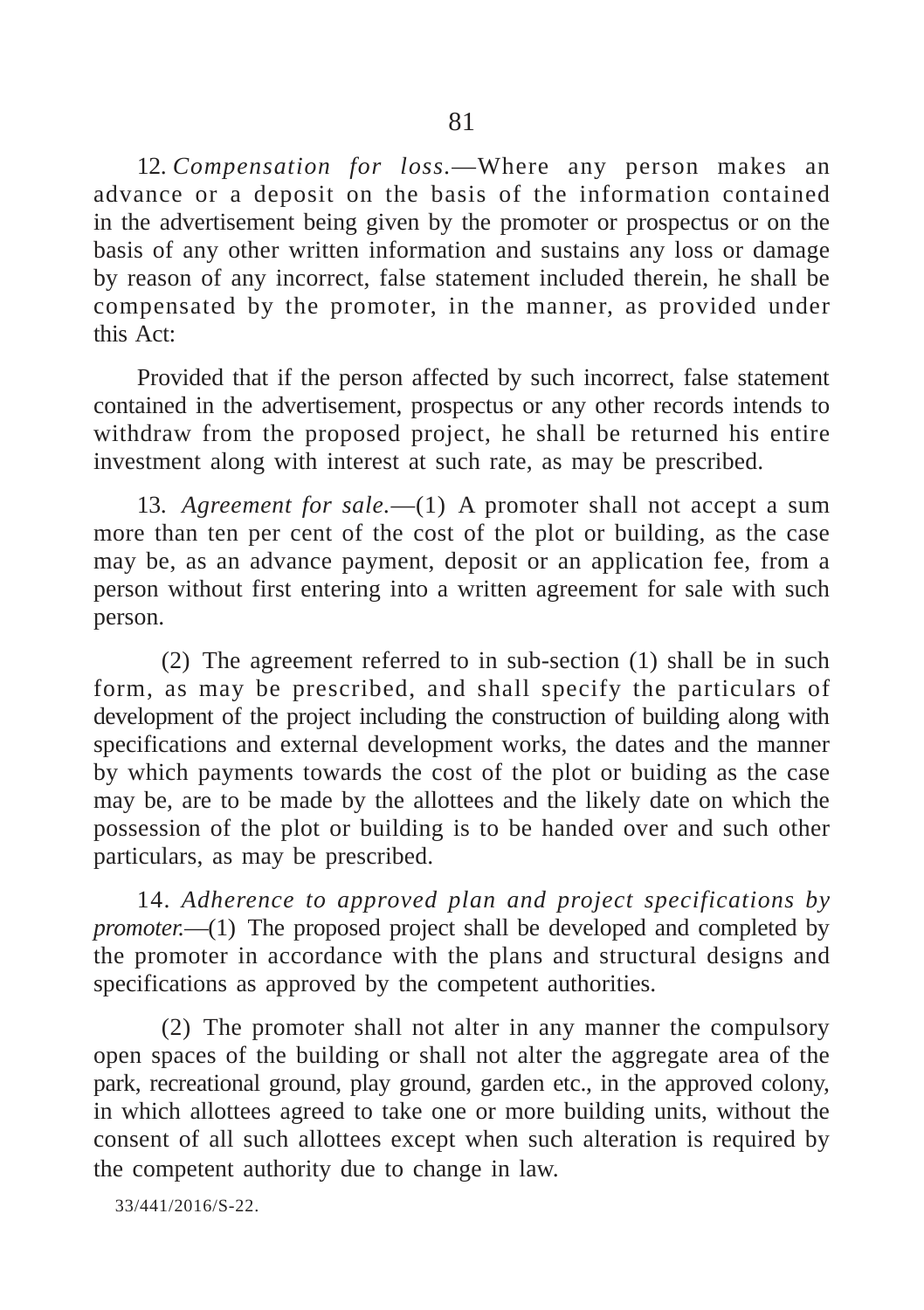(3) In case any defect in such building or materials used, occurred not due to the fault of the allottee, is brought to the notice of the promoter within a period of two years of handing over possession of a building unit, by the allottee or the association from the date of handing over possession, it shall be the duty of the promoter to rectify such defects withoutcollecting additional charge, within reasonable time, and in the event of promoter's failure to rectify such defects within such time, the aggrieved allottees or association shall be entitled to receive appropriate compensation in the manner as provided under this Act.

15. *Transfer of title*.—(1) The promoter shall take all necessary steps to execute a registered conveyance deed in favour of the allottee along with the undivided proportionate title in the common areas including the handing over of the possession of the plot or building, as the case may be, in a real estate project, and the other title documents pertaining thereto.

(2) After obtaining the occupancy certificate and handing over physical possession to the allottees in terms of sub-section (1), it shall be the responsibility of the promoter to hand over the necessary documents and plans, including that of common areas, to the association or the competent authority, as the case may be, as per the law for the time being in force.

16. *Creation of Mortgage or Charge*.—(1) No promoter shall after he executes an agreement for sale of any plot or building, mortgage or create a charge on such plot or building without the written previous consent of the person who has entered into such an agreement with him.

(2) Notwithstanding anything contained in sub-section (1) a mortgage or charge can be made or created by an allottee for the purpose of obtaining finance for the payment of the amount due to the promoter.

17. *Return of amount and Compensation*.—If the promoter fails to complete or is unable to give possession of a plot or building,—

(a) in accordance with the terms of the agreement or, as the case may be, duly completed by the date specified therein or any further date agreed to by the parties; or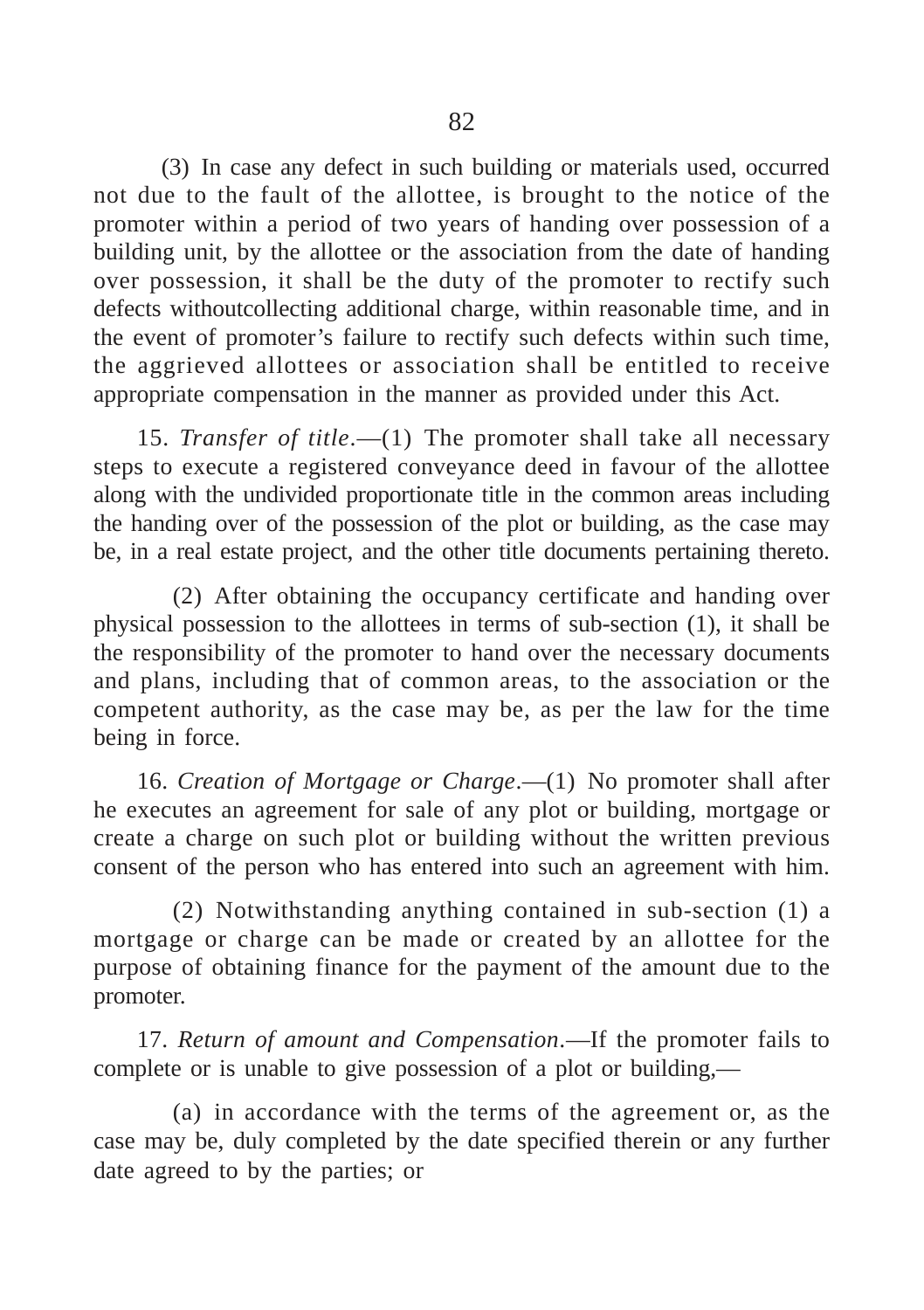(b) due to discontinuance of his business as a developer on account of suspension or revocation of his registration under this Act or for any other reason, he shall be liable on demand, without prejudice to any other remedy available, to return to the allottees, the amount received by him in respect of that plot or building, as the case may be, with interest at such rate, as may be prescribed, in this behalf including compensation to the allottees, in the manner provided under this Act.

18. *Rights of Promoter and associations consequent to change in law or policy of Government or Local Self Government Institution*.— Notwithstanding anything contained in this Act, the promoter shall be entitled to develop and continue to develop the land belonging to the Promoter in the colony remaining after the execution of one or more phases of the real estate project with the right to use the internal access roads and all the facilities, amenities and services in the colony and to construct additional structures thereon by using the balance floor area ratio and balance transfer of development right and balance additional floor area ratio relating to the said colony consequent to any future increase in floor area ratio occurred due to change in the law or the policies of the Government or the Local Self Government Institutions:

Provided that if the floor area ratio of the plot in a colony is increased as stated above, subsequent to conveyance of any one or more structures to allottees, then increase in floor area ratio which is proportionate to the floor area ratio utilised by the conveyed structure or structures to total floor area ratio of the colony, shall belong to the association of allottees and it shall not be necessary for the promoter to obtain any consent or permission from the association for the purpose of utilising the balance floor area ratio.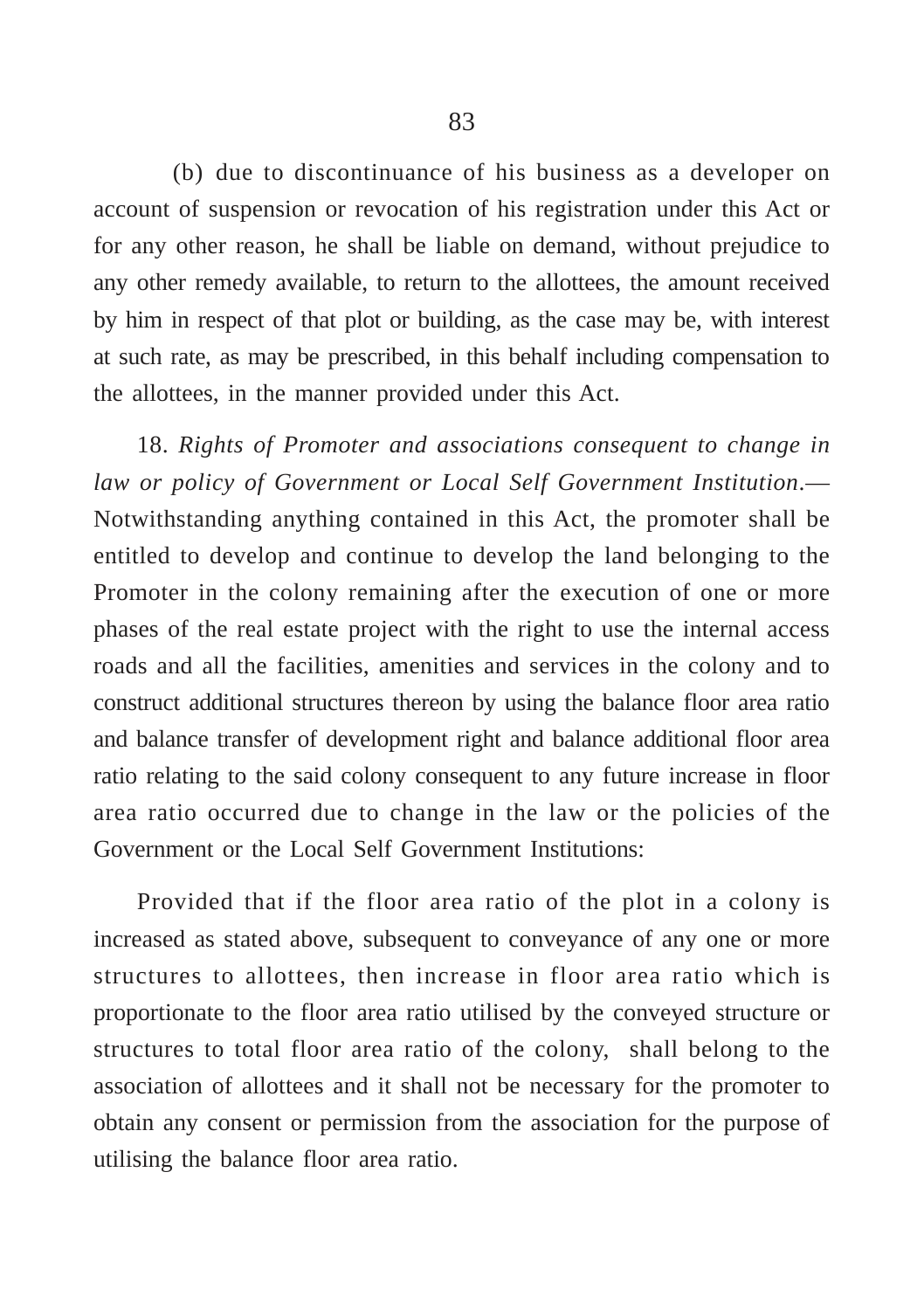#### CHAPTER IV

#### RIGHTS AND DUTIES OF ALLOTTEES

19. *Rights and duties of allottees*.—(1) The allottee shall be entitled to obtain the information relating to site and layout plans along with the specifications, approved by the competent authority and such other information as provided in this Act or the rules and regulations made thereunder or the agreement signed with the promoter.

(2) The allottee shall be entitled to know the stage-wise time schedule of completion of the project, including the provisions for water, sanitation and electricity.

(3) The allottee shall be entitled to claim the possession of plot or building, as the case may be, as per the declaration given by the promoter under sub-clause (iii) of clause (i) of sub-section (3) of section 3.

(4) The allottee shall be entitled to claim the refund of amount paid, from the promoter, if the promoter fails to comply or is unable to give possession of the plot or building, as the case may be, in accordance with the terms of the agreement or due to discontinuance of his business as a developer on account of suspension or revocation of his registration under the provisions of this Act or the rules and regulations made thereunder.

(5) The allottee shall be entitled to have the necessary documents and plans, including that of common areas, while handing over the physical possession of the plot or building, as the case may be, to the allottee by the promoter.

(6) Every allottee, who has entered into an agreement of sale to take a plot or building, as the case may be, under section 13, shall be responsible to make necessary payments in the manner and within the time as specified in the said agreement and shall pay at the proper time and place, the proportionate share of the registration charges, taxes payable, water and electricity charges, maintainance charges, ground rent and other charges, if any, in accordance with such agreement.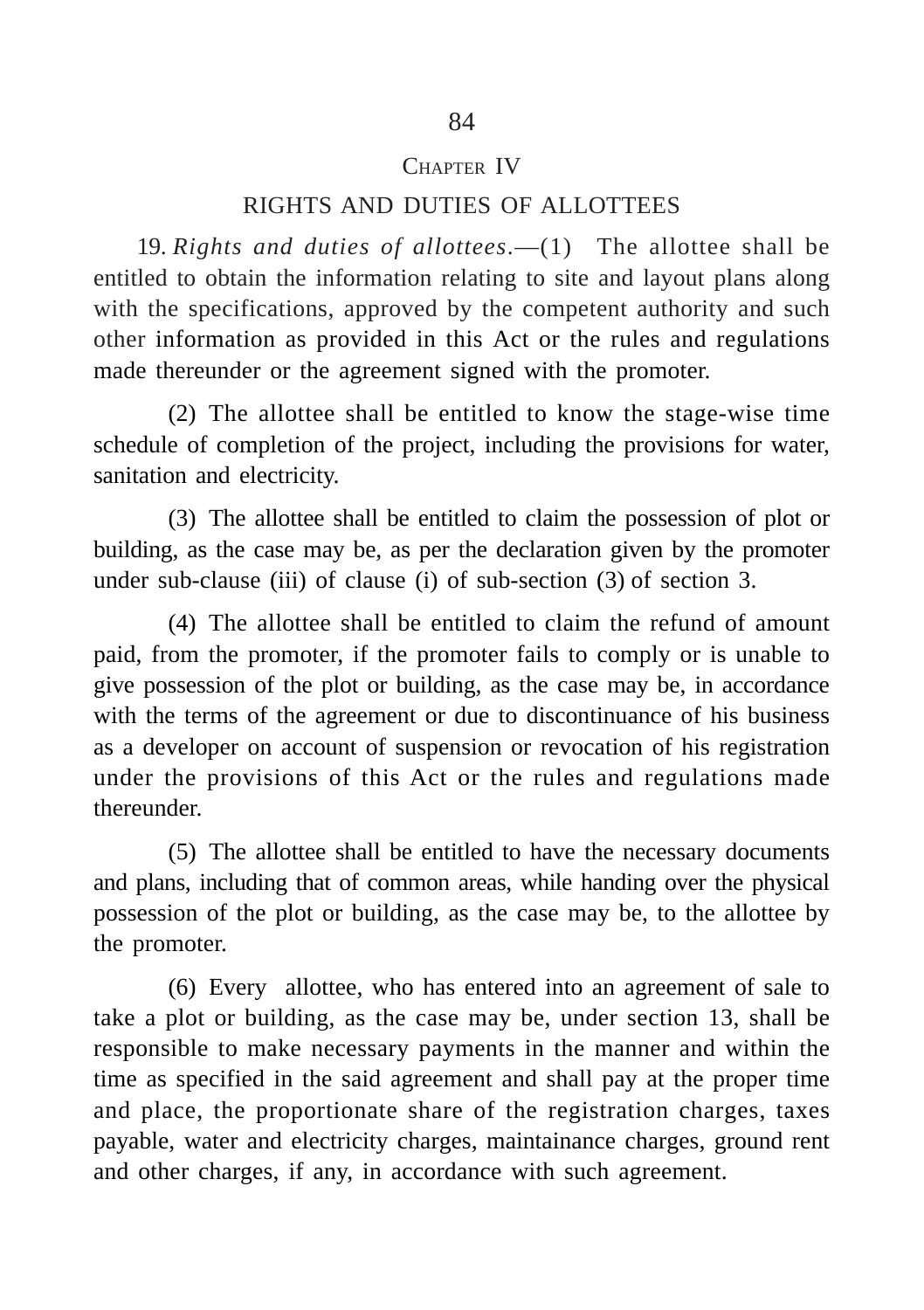(7) The allottee shall be liable to pay interest at the rate as may be prescribed, for any delay in payment towards any amount or charges to be paid under sub-section (6).

(8) The obligations of the allottee under sub-section (6) and the liability towards interest under sub-section (7) may be reduced as per the consent deed between the promoter and such allottee.

(9) Every allottee after taking possession of the plot or building, as the case may be, shall participate towards the formation of an association.

#### CHAPTER V

# THE REAL ESTATE REGULATORY AUTHORITY

20. *Establishment of Real Estate Regulatory Authority.***—**(1) The Government shall, within a period of six months from the date of coming into force of this Act, by notification, establish an Authority to be known as the Real Estate Regulatory Authority to exercise the powers conferred on it and to perform the functions assigned to it under this Act.

(2) The Authority shall be a body corporate by the name aforesaid having perpetual succession and a common seal, with the power, subject to the provisions of this Act, to acquire, hold and dispose of property, both movable and immovable, and to contract and shall, by the said name, sue or be sued.

(3) The Headquarters of the Regulatory Authority shall be at Thiruvananthapuram.

21. *Composition of Authority.***—**The Authority shall consist of a Chairperson and not less than two whole-time Members to be appointed by the Government, from among persons having special knowledge or professional experience in the field of Public Administration, Urban Development, Finance, Law or Management.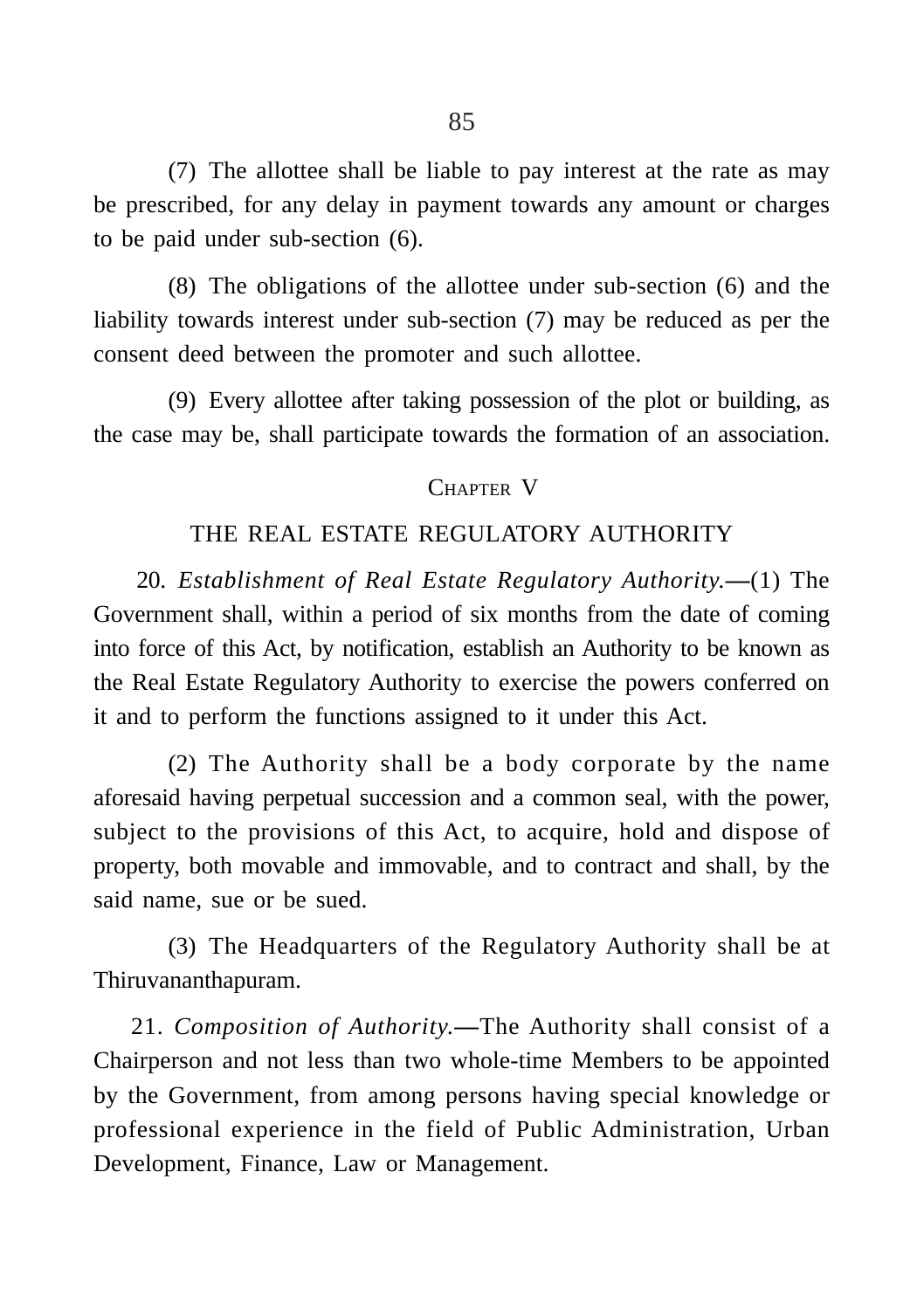22. *Qualifications of Chairperson and Members of Authority.*— The Chairperson and other Members of the Authority shall be appointed by the Government, from among persons having adequate knowledge and professional experience of at least twenty years in the case of the Chairperson and fifteen years in the case of the Members in Urban development, housing, real estate development, infrastructure, economics, planning, law, commerce, accountancy, industry, management, social service, public affairs or administration:

Provided that a person who is, or has been, in the service of the Government shall not be appointed as a Chairperson unless such person is holding or has held the post of the Head of the Department in Government or any equivalent post.

23. *Term of the office of Chairperson and Members.*—(1) The Chairperson and Members shall hold office for a term not exceeding five years from the date on which they enter upon their office, or until they attain the age of sixty-five years, whichever is earlier.

(2) Before appointing any person as a Chairperson or Member, the Government shall satisfy itself that the person does not have any such financial or other interest as is likely to affect prejudicially his functions as such Member.

24. *Salary and allowances payable to Chairperson and Members.*—(1) The salary and allowances payable to, and the other terms and conditions of service of, the Chairperson and other Members shall be such as may be prescribed.

(2) Notwithstanding anything contained in sub-sections (1) and (2) of section 23, the Chairperson or a Member, as the case may be, may,—

(a) relinquish his office by giving in writing, to the Government, notice of not less than three months; or

(b) be removed from his office in accordance with the provisions of section 26 of this Act.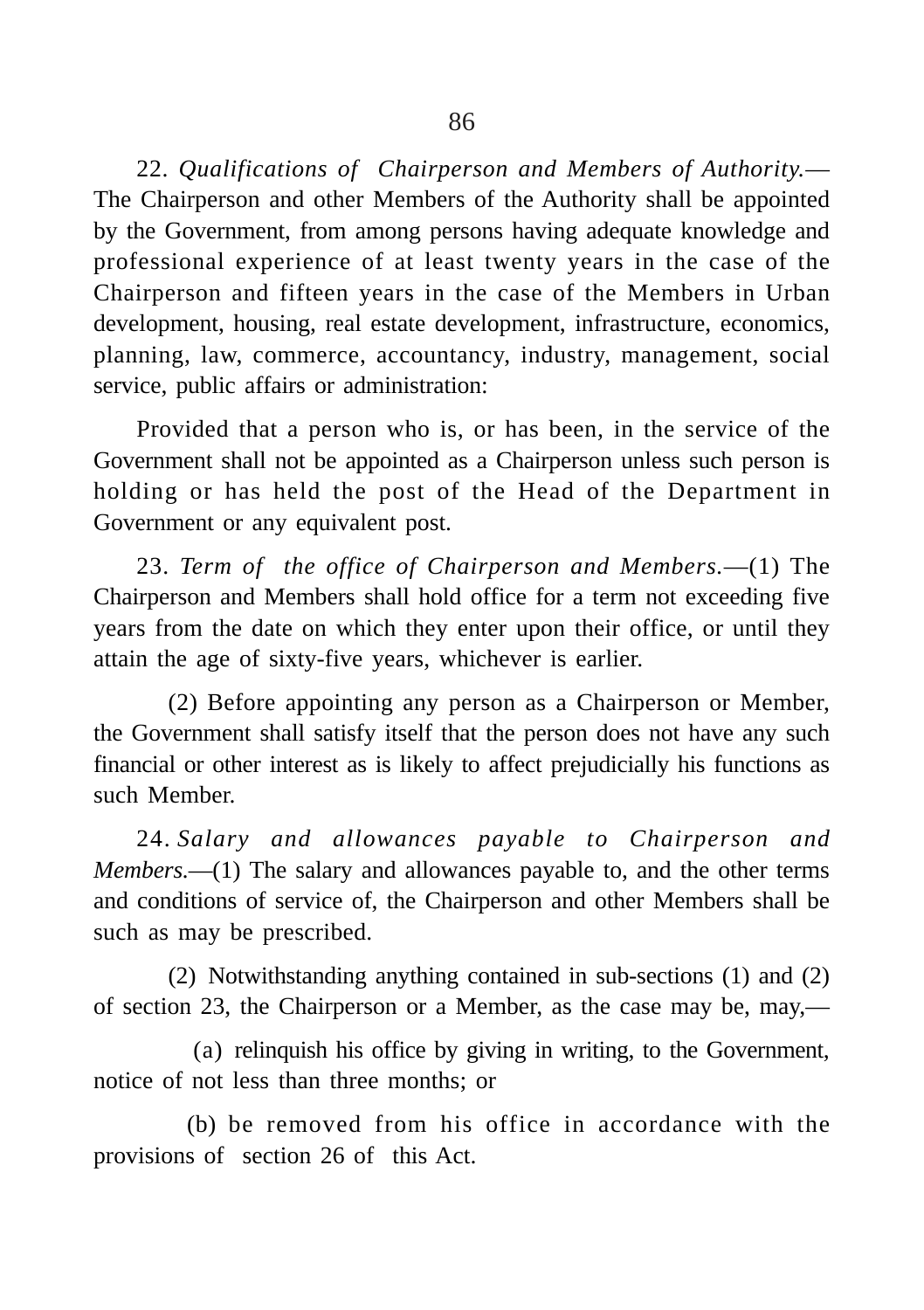(3) Any vacancy in the office of the Chairperson or any other Member shall be filled-up within a period of six months from the date on which such vacancy occurs.

25. *Administrative powers of the Chairperson.*—The Chairperson shall have powers of general superintendence in the conduct of the affairs of the Authority and he shall, in addition to presiding over the meetings of the Authority, exercise and discharge such administrative powers and functions of the Authority, as may be prescribed.

26. *Removal of Chairperson and Members.*—(1) The Government may, by order, remove from office, the Chairperson or other Members, if the Chairperson or such other member, as the case may be,—

(a) has been adjudged as an insolvent; or

(b) has been convicted of an offence, involving moral turpitude; or

(c) has been physically or mentally, incapable of acting as a Member; or

(d) has acquired such financial or other interest as is likely to affect prejudicially his functions; or

(e) has so abused his position as to render his continuance in office prejudicial to public interest.

(2) No such Chairperson or Member shall be removed from his office under clause (d) or clause (e) of sub-section (1) unless he has been given a reasonable opportunity of being heard in the matter.

(3) The Chairperson or a Member may resign his office at any time by sending a resignation letter addressed to the Government with a notice of not less than three months.

27. *Restriction on employment after cessation of office.***—**The Chairperson or a Member, ceasing to hold office as such, shall not,—

(a) accept any employment in, or connected with, the management or administration of, any person or organization which has been associated with any work under this Act, from the date on which he ceases to hold office: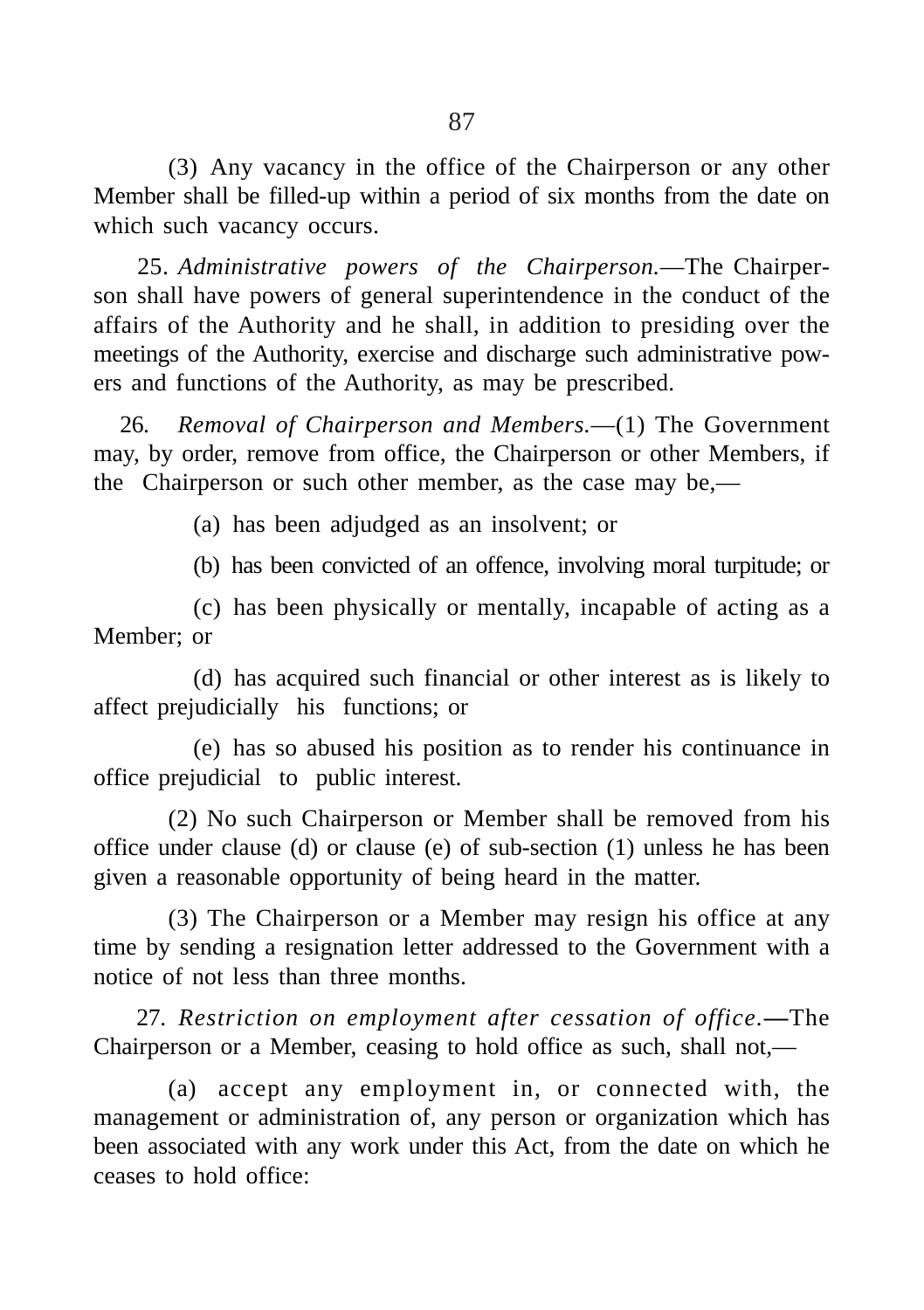Provided that nothing contained in this section shall apply to any employment under the Government or a Local Self Government Institution or in any statutory authority or any corporation established by or under any Central or State Act or a Government Company, as defined in section 45 of the Companies Act, 2013 (Central Act 8 of 2013);

(b) act, for or on behalf of any person or organization in connection with any specific proceeding or transaction or negotiation or a case to which the Authority is a party and with respect to which the Chairperson or such Member had, before cessation of office, acted for, or provided advice to, the Authority;

(c) enter into a contract of service with, or accept an appointment to a board of directors of, or accept an offer of employment with, an entity with which he had direct and significant official dealings during his term of office as such.

28. *Officers and other employees of Authority.*—(1) The Government may, in consulation with the Authority, appoint such officers and employees as it considers necessary for the efficient discharge of their functions under this Act who would discharge their functions under the general superintendence of the Chairperson.

(2) The salary and allowances payable to, and the other terms and conditions of service of, the officers and of the employees of the Authority appointed under sub-section (1) shall be such, as may be prescribed.

29. *Meetings of Authority.*—(1) The Authority shall meet at such places and times, and shall follow such rules of procedure in regard to the transaction of business at its meetings (including quorum at such meetings), as may be specified, by the regulations made by the Authority.

(2) If the Chairperson is for any reason, unable to attend a meeting of the Authority, any other Member chosen by the Members present among themselves at the meeting, shall preside at the meeting.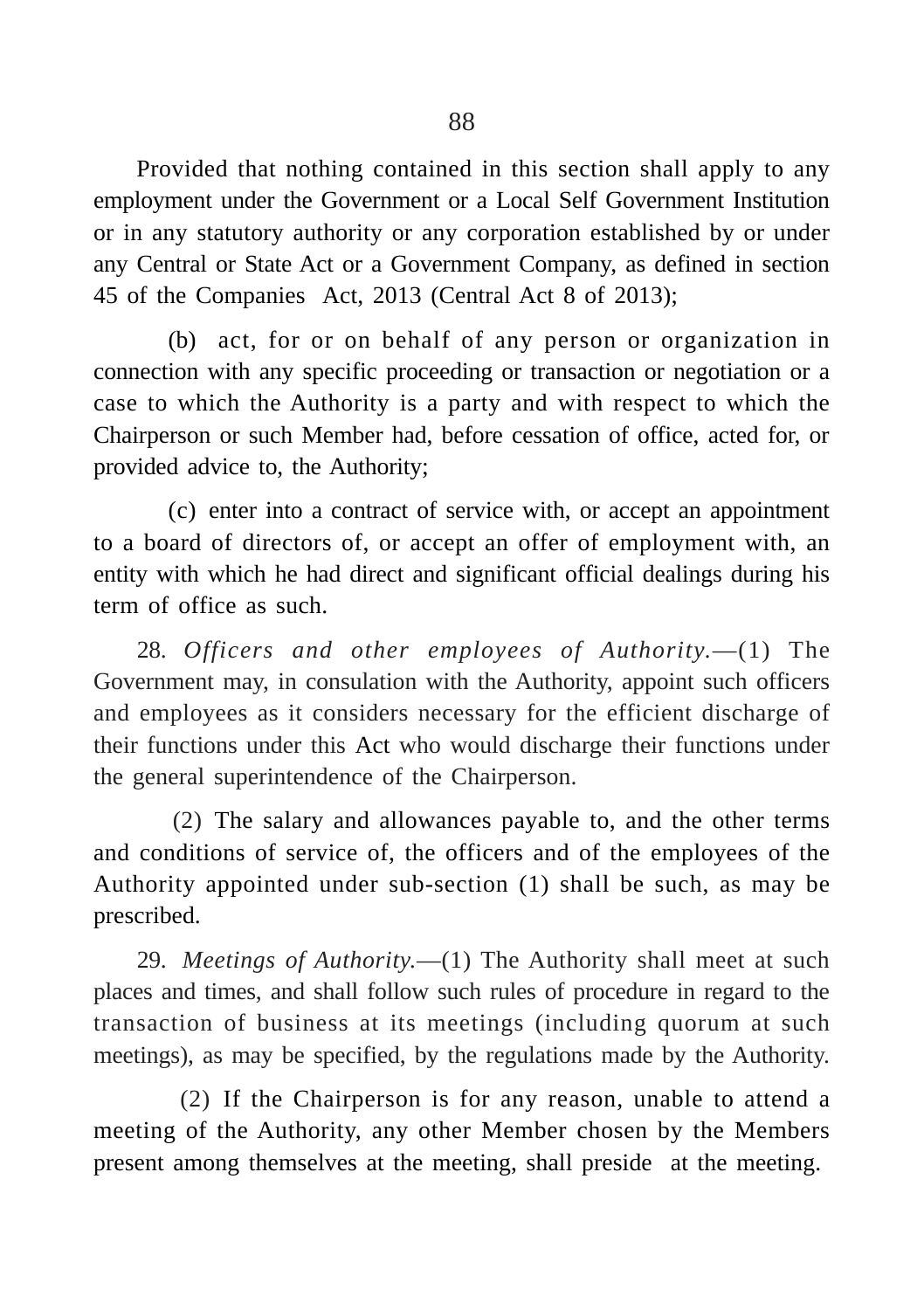(3) All questions which come up before any meeting of the Authority shall be decided by a majority of votes by the Members present and voting, and in the event of an equality of votes, the Chairperson or in his absence, the person presiding, shall have a second or casting vote:

Provided that any decision relating to revocation of registration under section 6 shall be decided in a meeting attended by all the members.

30. *Vacancies etc. not to invalidate proceedings of Authority.*—No act or proceedings of the Authority shall be invalid merely by reason of,—

(a) any vacancy in, or any defect in the constitution of, the Authority; or

(b) any defect in the appointment of a person acting as a Member of the Authority; or

(c) any irregularity in the procedure of the Authority not affecting the merits of the case.

31. *Functions of the Authority.*—(1) The Authority shall in order to facilitate the growth and promotion of a healthy, transparent, efficient and competitive real estate sector make recommendations to the Government or the competent authority, as the case may be, on,—

(a) protection of interest of the allottees and promoter;

(b) measures to improve the processes and procedures for clearance and sanction of plans and development of projects;

(c) measures to encourage construction of environmentally sustainable and affordable housing, promote standardisation, including grading and use of appropriate construction materials, fixtures, fittings and construction techniques;

(d) measures to facilitate amicable conciliation of disputes between the promoters and the allottees through dispute settlement forums;

(e) any other issue that the Authority may think necessary for the promotion of the real estate sector.

33/441/2016/S-22.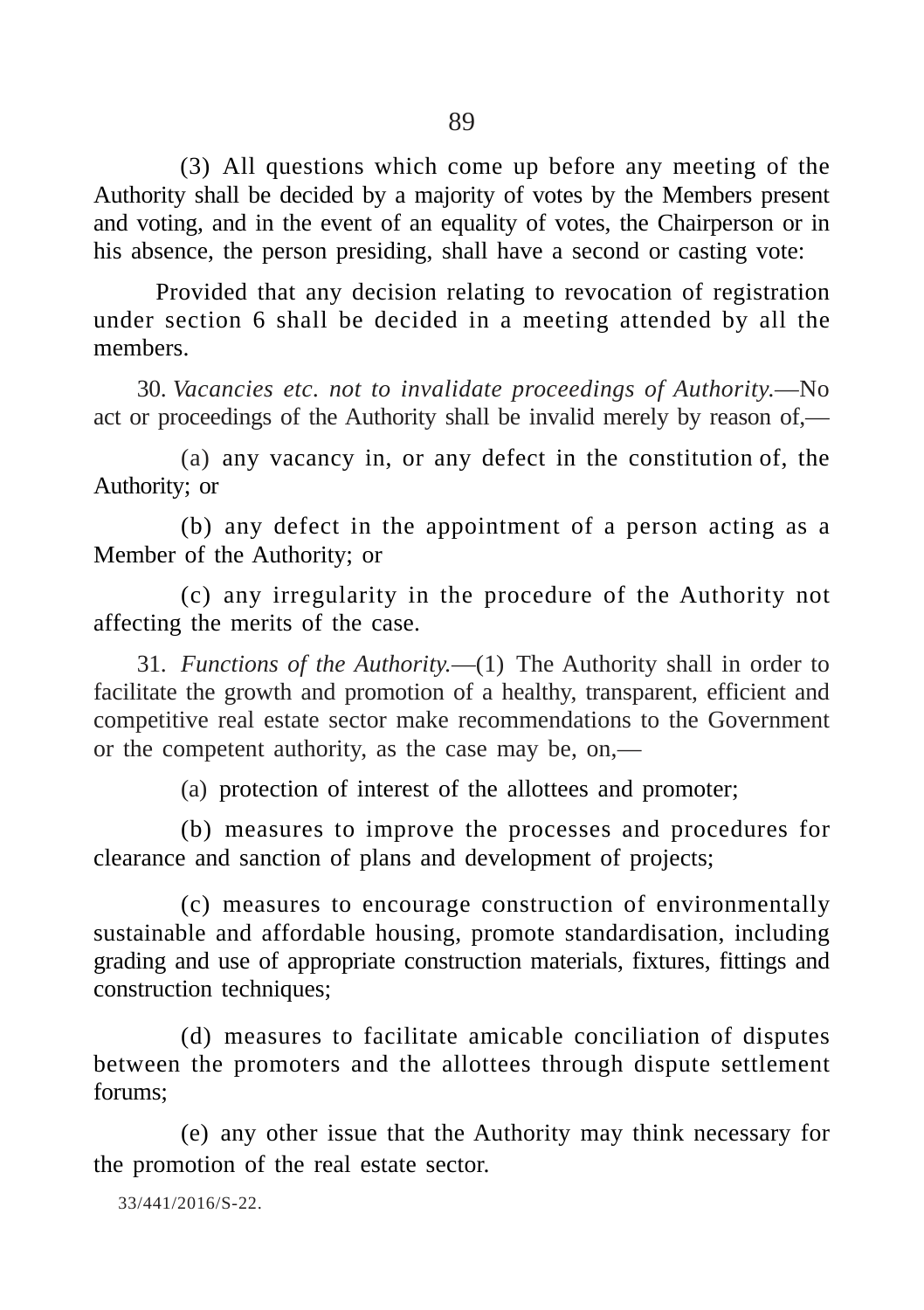(2) The Authority shall, *inter alia*, have the following functions, namely:—

(a) to render advice to the Government in matters relating to the development of real estate sector;

(b) to publish and maintain a website of records of all real estate projects for which registration has been given, with such details as may be prescribed, including information provided in the application for which registration has been granted;

(c) to maintain a database, on its website, and enter the names of promoters as defaulters including the project details, registration for which has been revoked or have been penalised under this Act, with reasons therefor, for access to the general public;

(d) to maintain a database, on its website, and enter the names of real estate agents who have applied and registered under this Act, with such details, as may be prescribed, including those whose registration has been rejected or revoked;

(e) to fix through regulations for each areas under its jurisdiction the standard fees, to be levied on the allottees by the promoter or the association, as the case may be;

(f) to ensure compliance of the obligations cast upon the promoters, the allottees and the real estate agents under this Act and the rules and regulations made thereunder;

(g) to ensure compliance of the regulations or orders or directions made in exercise of its powers under this Act;

(h) to perform such other functions as may be entrusted to the Authority by the Government and necessary to carry out the provisions of this Act.

32. *Power of Authority to adjudicate compensation.*—(1) The Authority shall have the power to adjudicate compensation payable under sections 12, 14 and 17 by holding an inquiry, in the prescribed manner, after giving any person concerned a reasonable opportunity of being heard.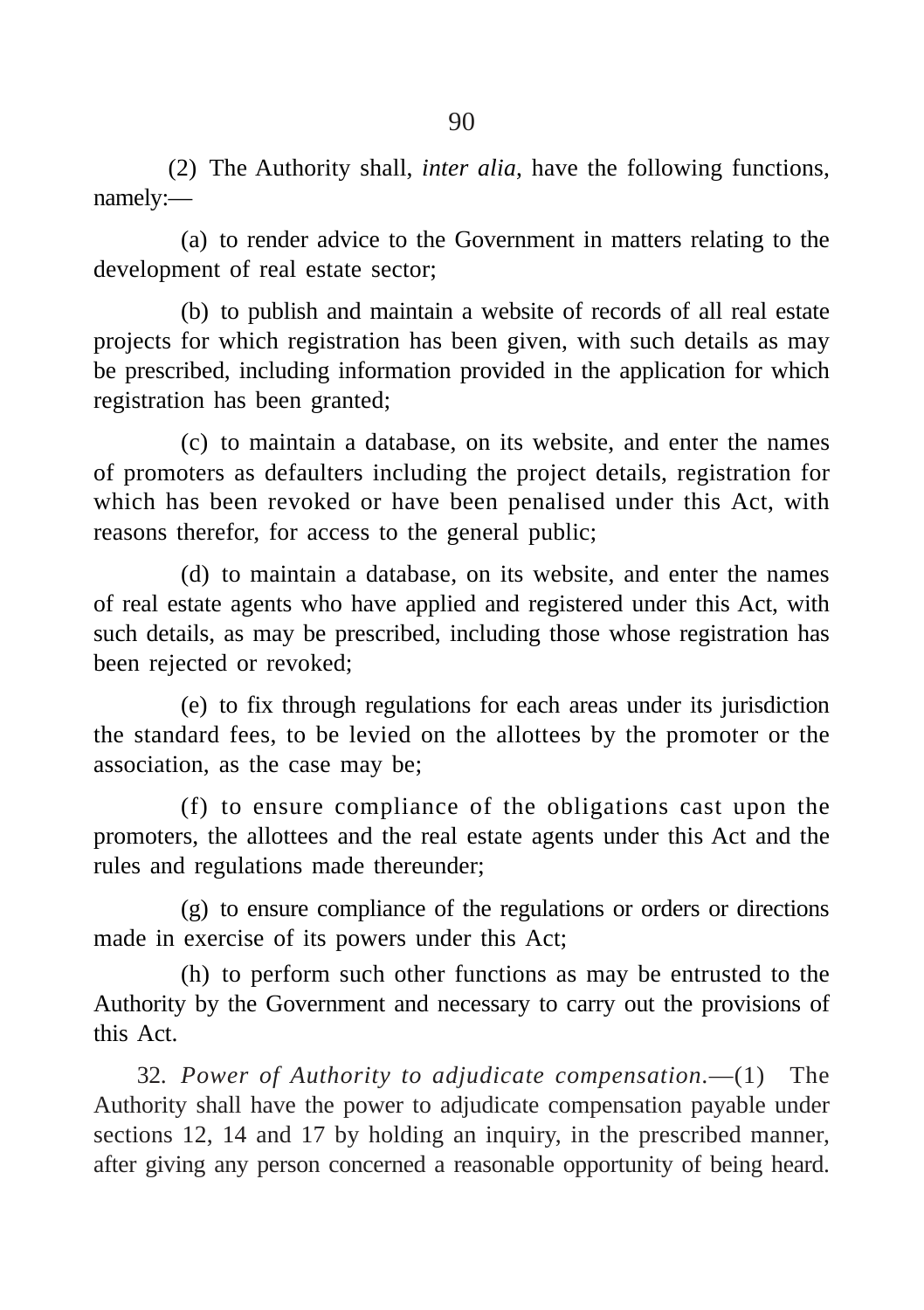(2) The application for adjudging compensation under sub-section (1) shall be dealt with by the Authority as expeditiously as possible and dispose of the same within a period of ninety days from the date of receipt of such application:

Provided that where any such application could not be disposed of within the said period of ninety days, the Authority shall record its reasons in writing for not disposing of the application within that period.

(3) While holding an inquiry, the Authority shall have the power to summon and enforce the attendance of any person acquainted with the facts and circumstances of the case to give evidence or to produce any document which in the opinion of the Authority, may be useful for or relevant to the subject matter of the inquiry and if, on such inquiry, it is satisfied that the person has failed to comply with the provisions of any of the sections specified in sub-section (1), it may direct to pay such compensation or interest, as the case may be, as it thinks fit, in accordance with the provisions of any of those sections.

(4) While adjudging the quantum of compensation or interest, as the case may be, under sections 12, 14 and 17 of the Authority shall have due regard to the following factors, namely:—

(a) the amount of disproportionate gain or unfair advantage, wherever quantifiable, made as a result of the default;

(b) the amount of loss caused as a result of the default;

(c) the repetitive nature of the default.

33. *Powers of Authority to call for information and conduct investigations.*—(1) Where the Authority considers it expedient to do so, on a complaint relating to this Act or the rules or regulations made thereunder, it may, by order in writing and recording reasons therefor call upon any promoter or allottee or real estate agent, as the case may be, at any time to furnish in writing such information or explanation relating to its affairs as the Authority may require and appoint one or more persons to make an inquiry in relation to the affairs of any promoter or allottee or the real estate agent, as the case may be.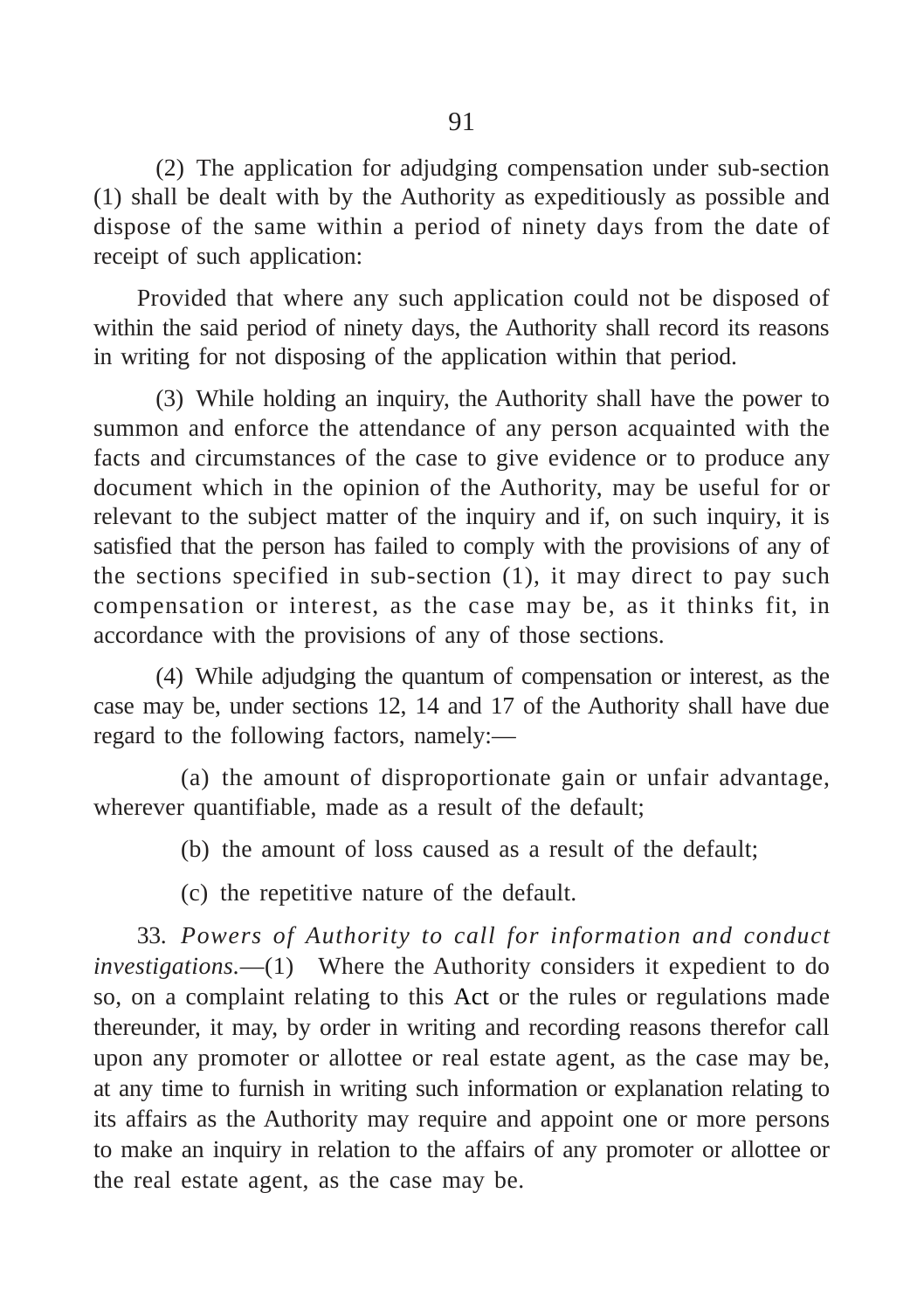(2) Notwithstanding anything contained in any other law for the time being in force, while exercising the powers under sub-section (1), the Authority shall have the same powers as are vested in a civil court under the Code of Civil Procedure, 1908 (Central Act 5 of 1908) while trying a suit, in respect of the following matters, namely:—

(i) the discovery and production of books of account and other documents, at such place and at such time as may be specified by the Authority;

(ii) summoning and enforcing the attendance of persons and examining them on oath;

(iii) issuing commissions for the examination of witnesses or documents;

(iv) any other matter which may be prescribed.

34. *Powers of the Authority to issue directions.*—The Authority may, for the purpose of discharging its functions under the provisions of this Act or the regulations made thereunder, issue such directions from time to time, to the promoters and allottees or real estate agents, as the case may be, as it may consider necessary and such directions shall be binding on all concerned.

35. *Powers of Authority.*—(1) The Authority shall have the power to impose penalty or interest, in regard to any contravention of obligations cast upon the promoters, the allottees and the real estate agents, under this Act or the rules and the regulations made thereunder.

(2) The Authority shall be guided by the principles of natural justice and, subject to the other provisions of this Act and the rules made thereunder, the Authority shall have powers to regulate its own procedure.

36. *Recovery of interest or penalty or compensation.*—If a promoter or an allottee or a real estate agent, as the case may be, fails to pay any interest or penalty or compensation imposed on him under this Act, it shall be recoverable from such promoter or allottee or real estate agent, as if it is an arrear of revenue due on land.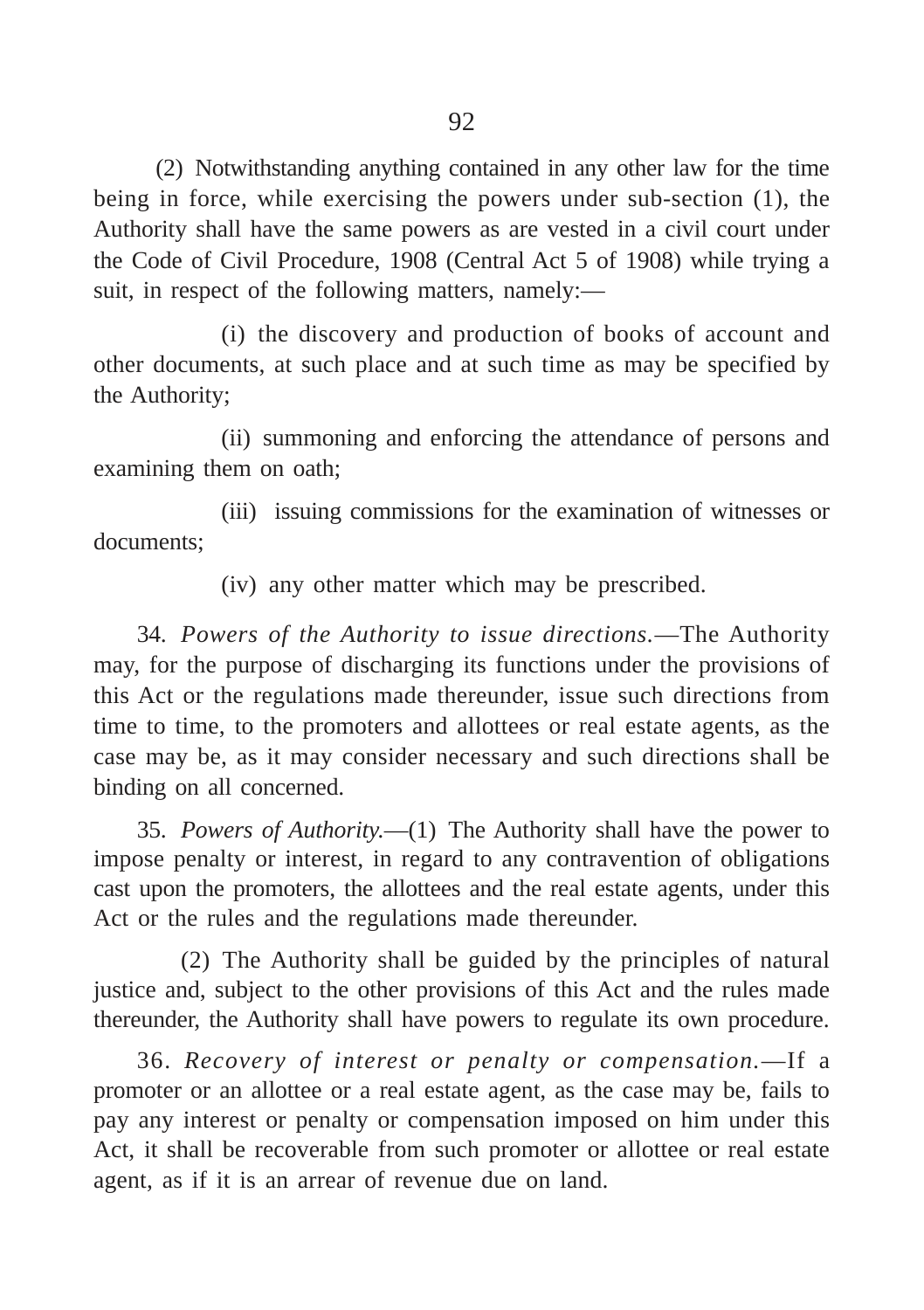#### CHAPTER VI

#### THE REAL ESTATE APPELLATE TRIBUNAL

37. *Establishment of Real Estate Appellate Tribunal.*—(1) The Government shall, within a period of six months from the date of coming into force of this Act, by notification, establish an Appellate Tribunal to be known as the Real Estate Appellate Tribunal.

(2) Any person aggrieved by any direction or decision or order made by the Authority may prefer an appeal before the Appellate Tribunal.

38. *Application for settlement of disputes and appeals to Appellate Tribunal.*—(1) The Government or the competent authority or any person aggrieved by any direction or order or decision of the Authority may prefer an appeal to the Appellate Tribunal.

(2) Every appeal made under sub-section (1) shall be preferred within a period of thirty days from the date on which a copy of the direction or order or decision made by the Authority is received by the Government or the competent authority or the aggrieved person and it shall be in such form, and accompanied by such fee, as may be prescribed:

Provided that the Appellate Tribunal may entertain any appeal after the expiry of sixty days if it is satisfied that there was sufficient cause for not filing it within that period.

(3) On receipt of an appeal under sub-section (1), the Appellate Tribunal may after giving the parties an opportunity of being heard, pass such orders as it thinks fit.

(4) The Appellate Tribunal shall send a copy of every order made by it to the parties and to the Authority.

(5) The appeal preferred under sub-section (1), shall be dealt with by it as expeditiously as possible and dispose it within a period of sixty days from the date of receipt of appeal: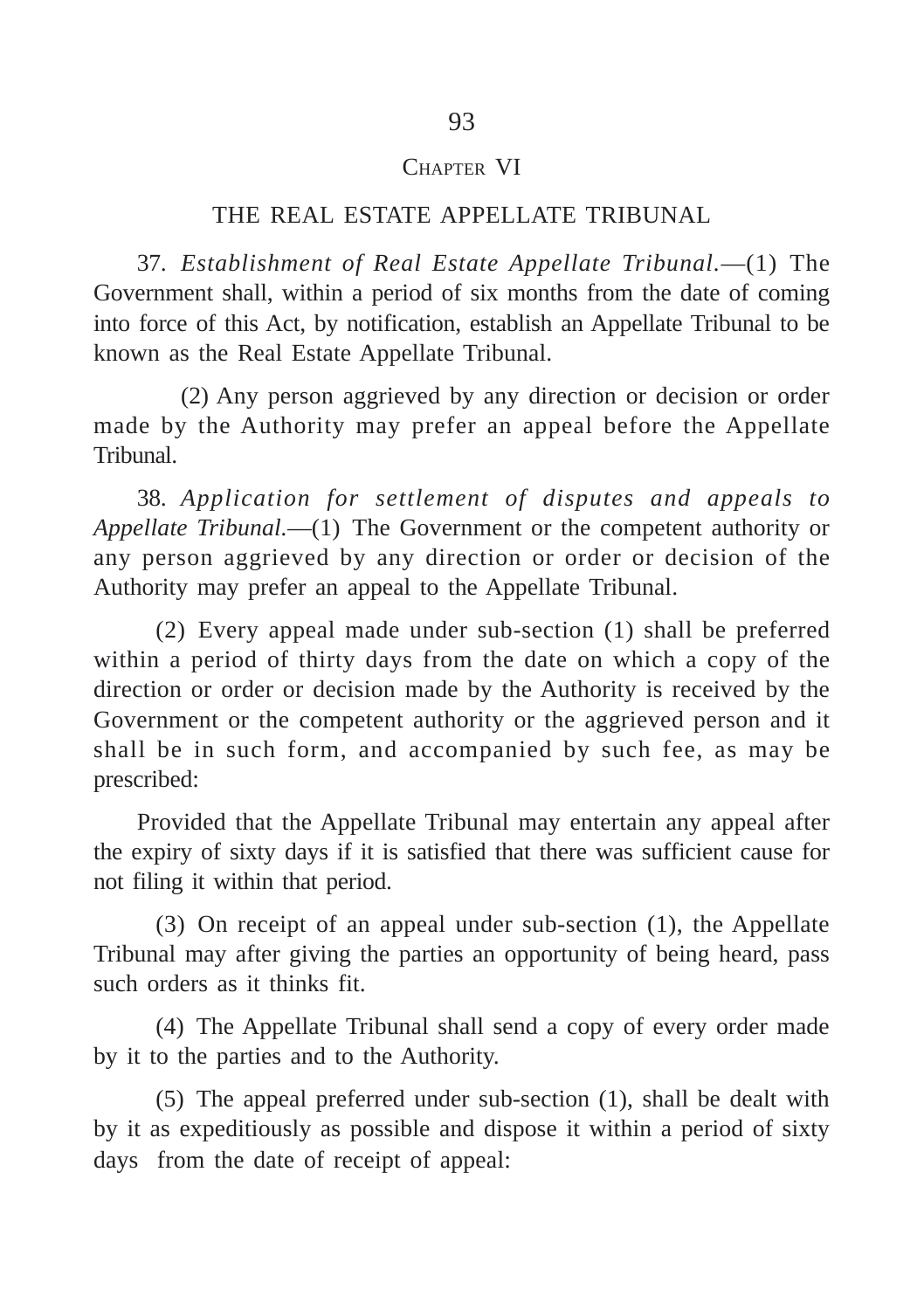Provided that where any such appeal could not be disposed of within the said period of sixty days, the Appellate Tribunal shall record its reasons in writing for not disposing of the appeal within that period.

(6) The Appellate Tribunal may, for the purpose of examining the legality or propriety or correctness of any order or decision of the Authority, on its own motion or otherwise, call for the records relevant to disposing of such appeal and make such orders as it thinks fit.

39. *Composition of Appellate Tribunal.*—The Appellate Tribunal shall consist of a Chairperson and two other members to be appointed by the Government.

40. *Qualifications for appointment as Chairperson and Members.*—(1) A person shall not be qualified for appointment as the Chairperson or a Member of the Appellate Tribunal unless he,—

(a) in the case of Chairperson, is or has been, a judge of the High Court; and

(b) in the case of a Member, has held the post of the Principal Secretary to the Government or any equivalent post under the Government of India, or a person who is well-versed in the field of urban development, real estate, finance, law or management.

(2) The Chairperson of the Appellate Tribunal shall be appointed by the Government in consultation with the Chief Justice of High Court or his nominee and the members shall be appointed by the Government.

41. *Term of office of Chairperson and Members.*—(1) The Chairperson of the Appellate Tribunal or a Member of the Appellate Tribunal shall hold office, as such for a term not exceeding five years from the date on which he enters upon his office, but shall not be eligible for re-appointment:

Provided that in case a person, who is or has been a Judge of a High Court, has been appointed as Chairperson of the Tribunal, he shall not hold office after he has attained the age of sixty seven years: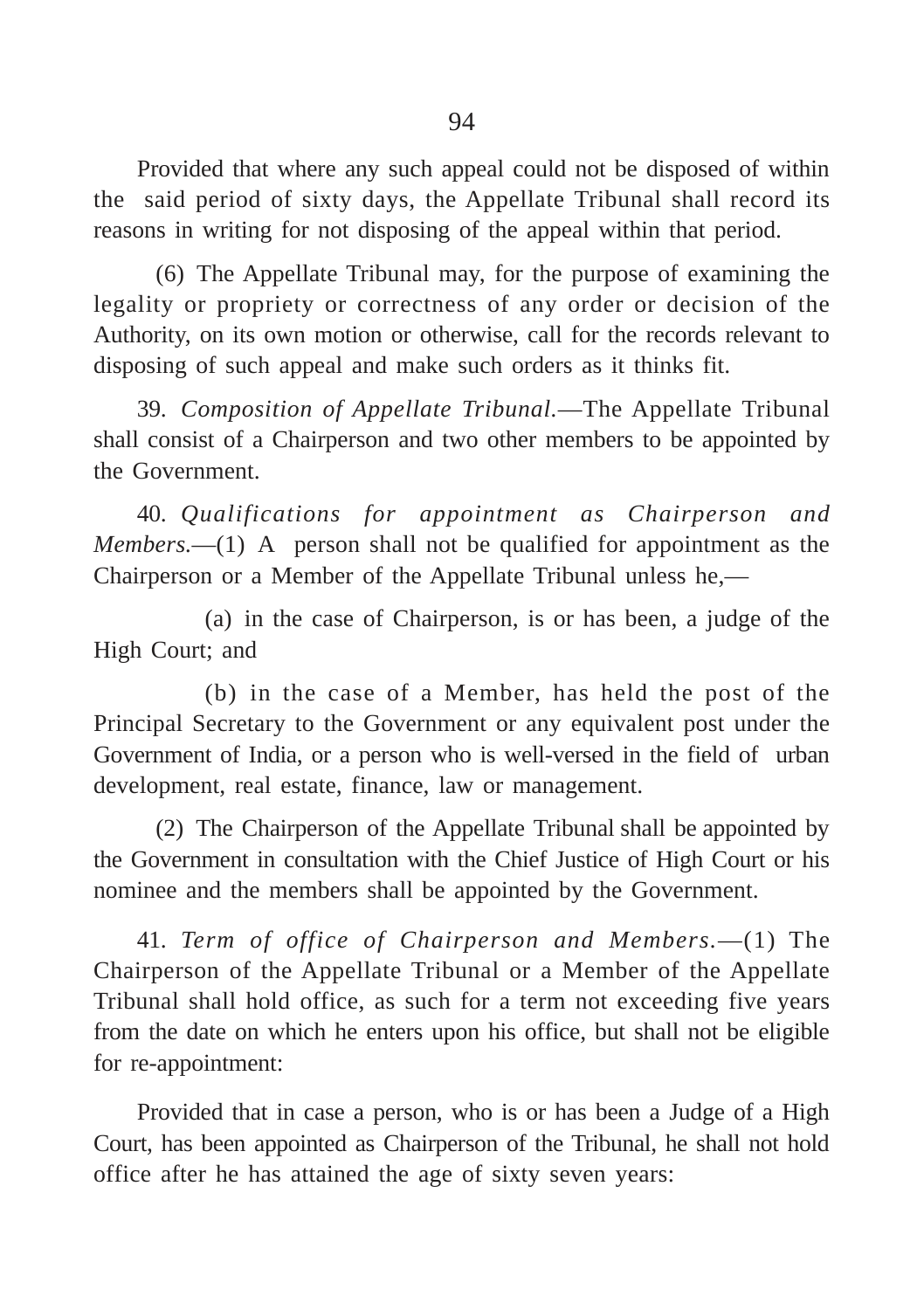Provided further that no Member of the Appellate Tribunal shall hold office after he has attained the age of sixty five years.

(2) Before appointing any person as Chairperson or Member, the Government shall satisfy itself that the person does not have any such financial or other interests, as is likely to affect prejudicially his functions as such Member.

42. *Salary and allowances payable to Chairperson and Members.*—(1) The salary and allowances payable to and the other terms and conditions of service of, the Chairperson and other Members shall be such, as may be prescribed and shall not be varied to their disadvantage during their tenure.

(2) Notwithstanding anything contained in sub-sections (1) and (2) of section 40, the Chairperson or a Member, as the case may be, may:—

(a) relinquish his office by giving in writing to the Government a notice of not less than three months;

(b) be removed from his office in accordance with the provisions of section 43.

(3) A vacancy in the office of the Chairperson or any other Member, as the case may be, shall be filled-up within a period of six months from the date on which such vacancy occurs.

43. *Removal of Chairperson or Member from office in certain circumstances.*—(1) The Government may, in consultation with the Chief Justice of the High Court, remove from office, the Chairperson or any Member of the Appellate Tribunal, who,—

(a) has been adjudged as an insolvent; or

(b) has been convicted of an offence which, in the opinion of the Government involves moral turpitude; or

(c) has become physically or mentally incapable; or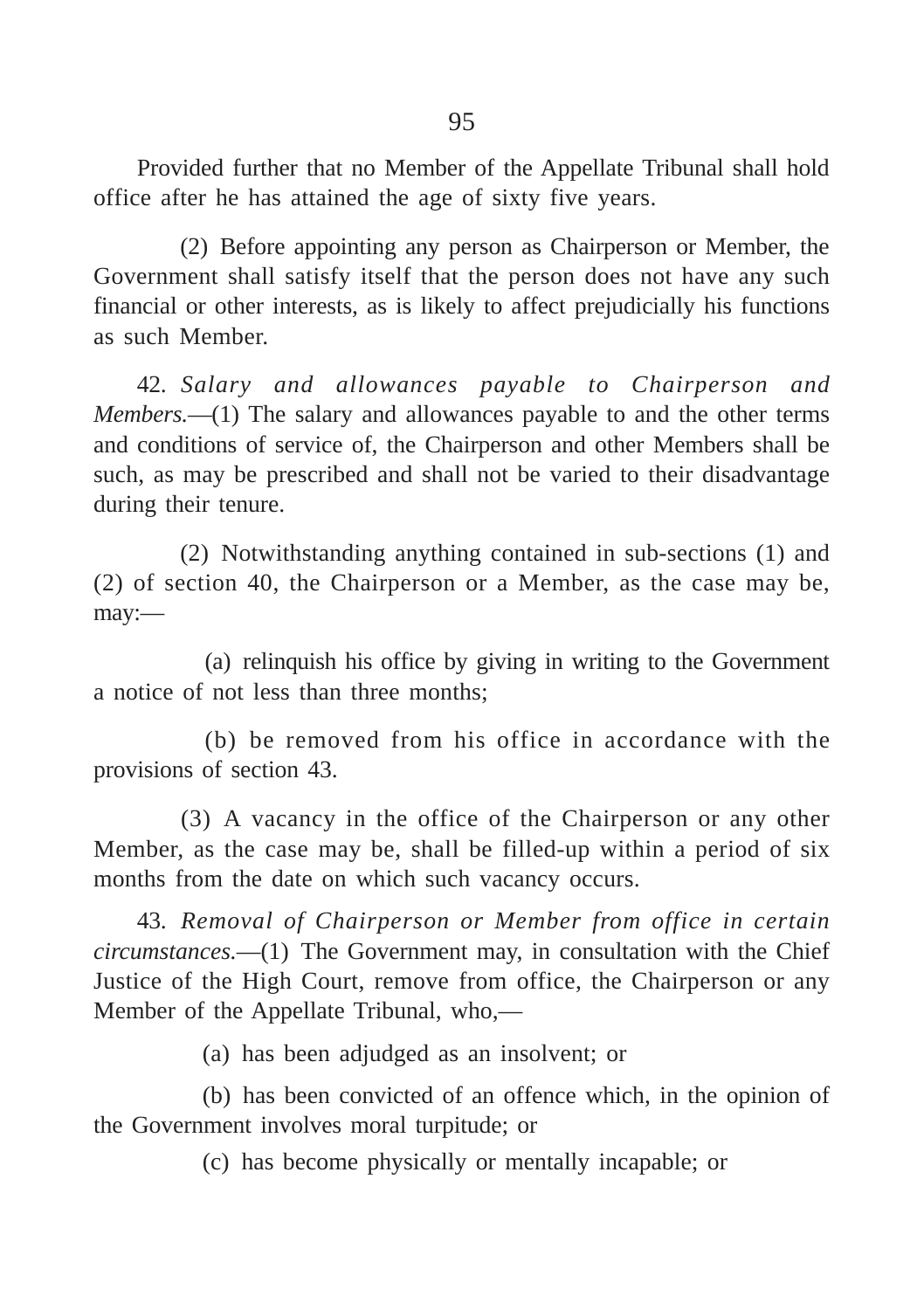(d) has acquired such financial or other interests as is likely to affect prejudicially his functions; or

(e) has so abused his position as to render his continuance in office prejudicial to public interest.

(2) The Chairperson or a Member shall not be removed from his office except by an order made by the Government after an inquiry made by a Judge of the High Court in which such Chairperson has been informed of the charges against him and given a reasonable opportunity of being heard in respect of those charges.

(3) The Government may suspend a person from the office of the Chairperson or Member, in respect of whom a reference of conducting an inquiry has been made to the Judge of the High Court under sub-section (2), until the Government passes an order on receipt of the report of inquiry made by the Judge of the High Court on such reference.

(4) The Government may, by rules, regulate the procedure for inquiry referred to in sub-section (2).

(5) A member may be removed from his office by an order of the Government on the grounds specified in sub-section (1) and in accordance with the procedure notified by the Government:

Provided that a Member shall not be removed from office unless he has been given an opportunity of being heard in the matter.

44. *Officers and other employees of Appellate Tribunal.*—(1) The Government shall provide the Appellate Tribunal with such officers and employees as it may deem fit.

(2) The officers and employees of the Appellate Tribunal shall discharge their functions under the general superintendence of its Chairperson.

(3) The salary and allowances payable to, and the other terms and conditions of service of, the officers and employees of the Appellate Tribunal shall be such as, may be prescribed.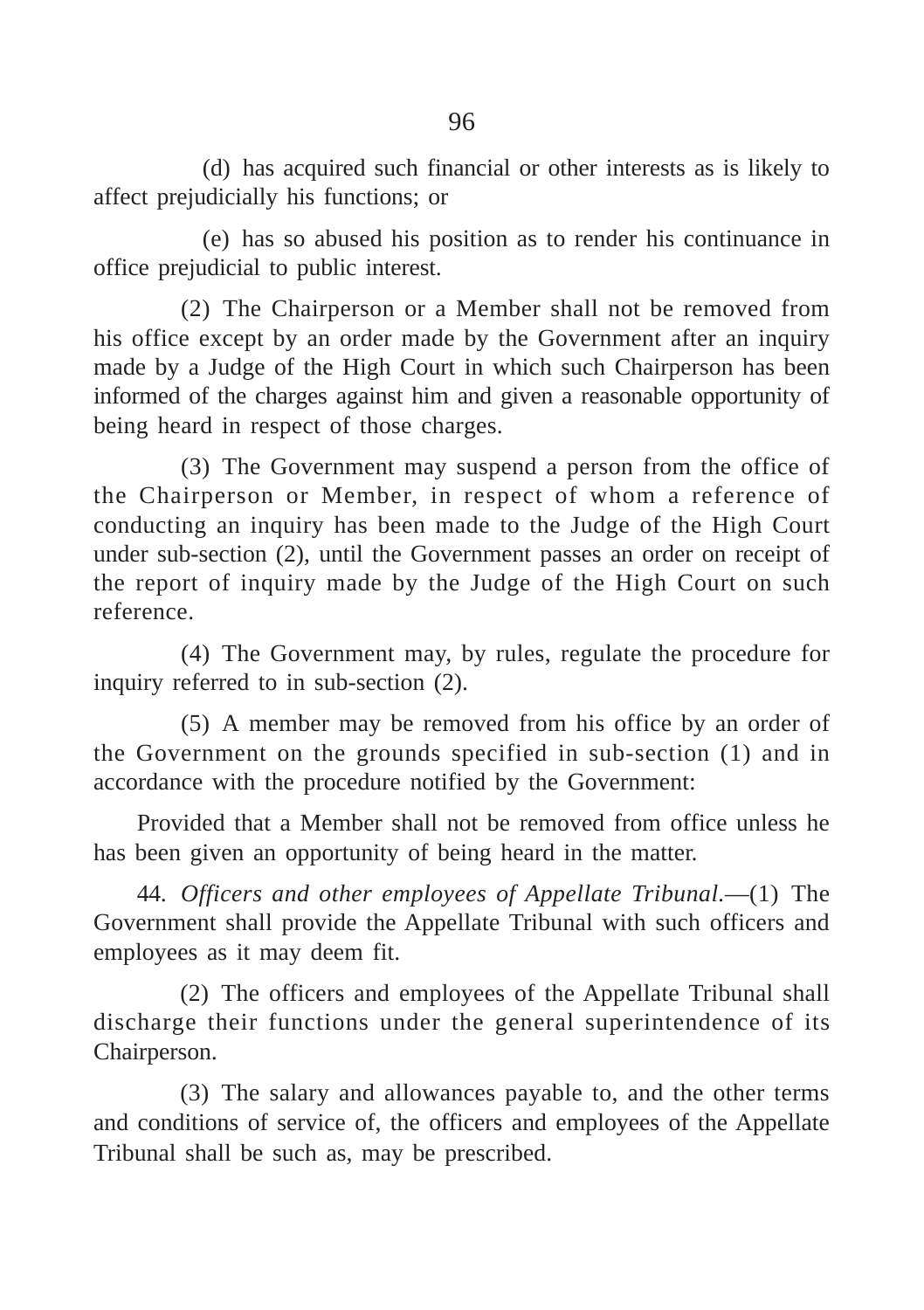45. *Vacancies.—*If, for reason other than temporary absence, any vacancy in the office of the Chairperson or a Member of the Appellate Tribunal, the Government shall appoint another person in accordance with the provisions of this Act to fill the vacancy and the proceedings may be continued before the Appellate Tribunal from the stage at which the vacancy is filled.

46. *Powers of Appellate Tribunal.—*(1) The Appellate Tribunal shall not be bound by the procedure laid down by the Code of Civil Procedure, 1908 (Central Act 5 of 1908) but shall be guided by the principles of natural justice.

(2) Subject to the provisions of this Act, the Appellate Tribunal shall have power to regulate its own procedure.

(3) The Appellate Tribunal shall also not be bound by the rules of evidence contained in the Indian Evidence Act, 1872 (Central Act 1 of 1872).

(4) The Appellate Tribunal shall have, for the purpose of discharging its functions under this Act, the same powers as are vested in a Civil Court under the Code of Civil Procedure, 1908 (Central Act 5 of 1908) in respect of the following matters, namely:—

- (a) summoning and enforcing the attendance of any person and examining him on oath;
- (b) requiring the discovery, Inspection and production of documents;
- (c) receiving evidence on affidavits;
- (d) issuing commissions for the examination of witnesses or documents;
- (e) reviewing its decisions;
- (f) dismissing an application for default or disposing it *ex parte;* and
- (g) any other matter which may be prescribed.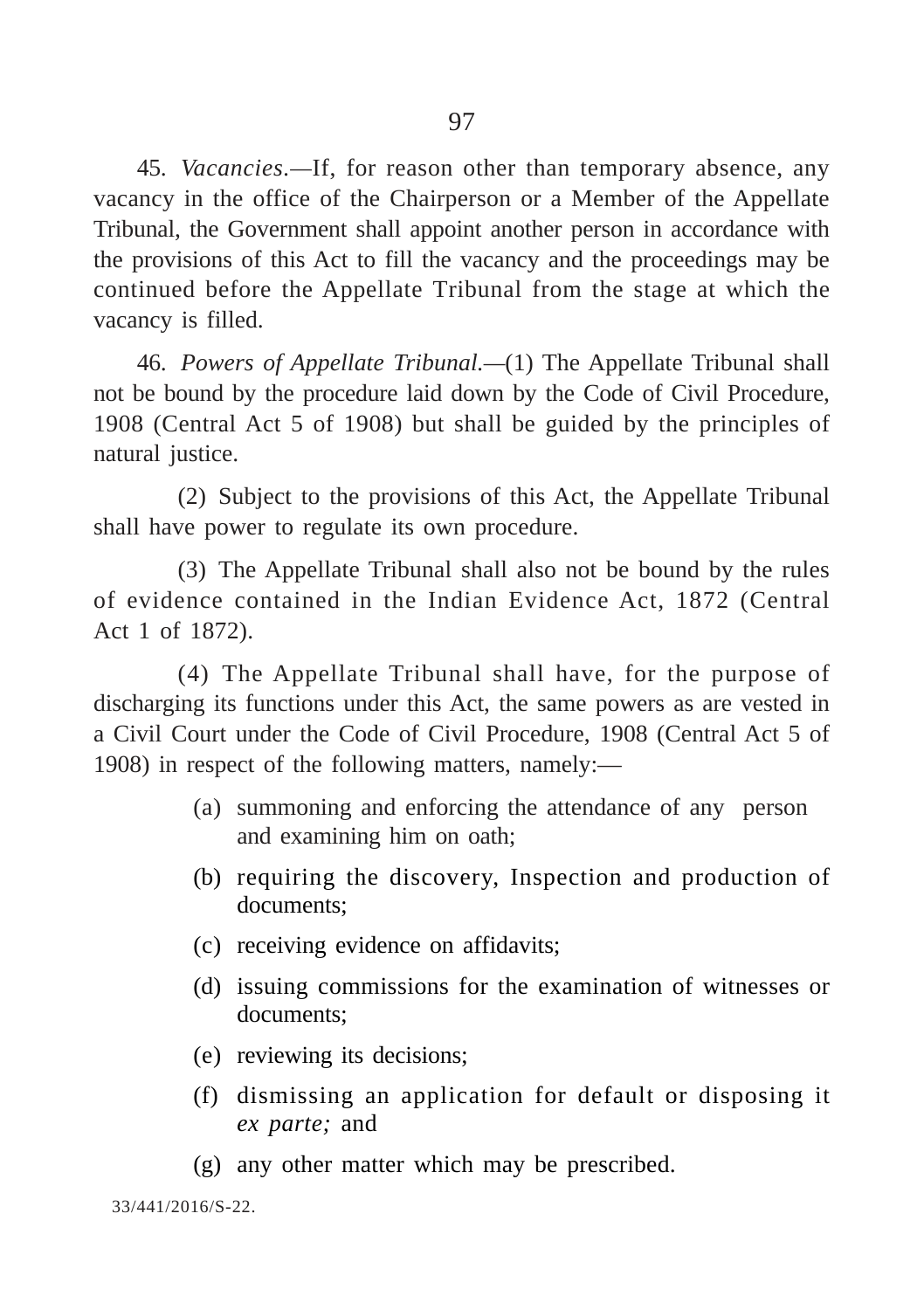47. *Administrative powers of Chairperson of the Appellate Tribunal.*—The Chairperson shall have powers of general superintendence of the tribunal and direction in the conduct of the affairs of Appellate Tribunal and he shall, in addition to presiding over the meetings of the Appellate Tribunal, exercise and discharge such administrative and financial powers and functions of the Appellate Tribunal as may be prescribed.

48. *Right to legal representation.*—The applicant or appellant may either appear in person or authorise one or more chartered accountants or company secretaries or cost accountants or advocates or any of its officers to present his or its case before the Appellate Tribunal.

*Explanation*.—For the purposes of this Section,—

(a) "chartered accountant" means a chartered accountant as defined in clause (b) of sub-section (1) of section 2 of the Chartered Accountants Act, 1949 (Central Act 38 of 1949) and who has obtained a certificate of practice under sub-section (1) of section 6 of that Act;

(b) "company secretary" means a company secretary as defined in clause (c) of sub-section (1) of section 2 of the Company Secretaries Act, 1980 (Central Act 56 of 1980) and who has obtained a certificate of practice under sub-section (1) of section 6 of that Act;

(c) "cost accountant" means a cost accountant as defined in clause (b) of sub-section (1) of section 2 of the Cost and Works Accountants Act, 1959 (Central Act 23 of 1959) and who has obtained a certificate of practice under sub-section (1) of section 6 of that Act.

49. *Orders passed by Appellate Tribunal to be executable as a decree.*—(1) Every order made by the Appellate Tribunal under this Act shall be executable by the Appellate Tribunal as a decree of civil court, and for this purpose, the Appellate Tribunal shall have all the powers of a civil court.

(2) Notwithstanding anything contained in sub-section (1), the Appellate Tribunal may transmit any order made by it to a civil court having local jurisdiction and such civil court shall execute the order as if it were a decree made by that court.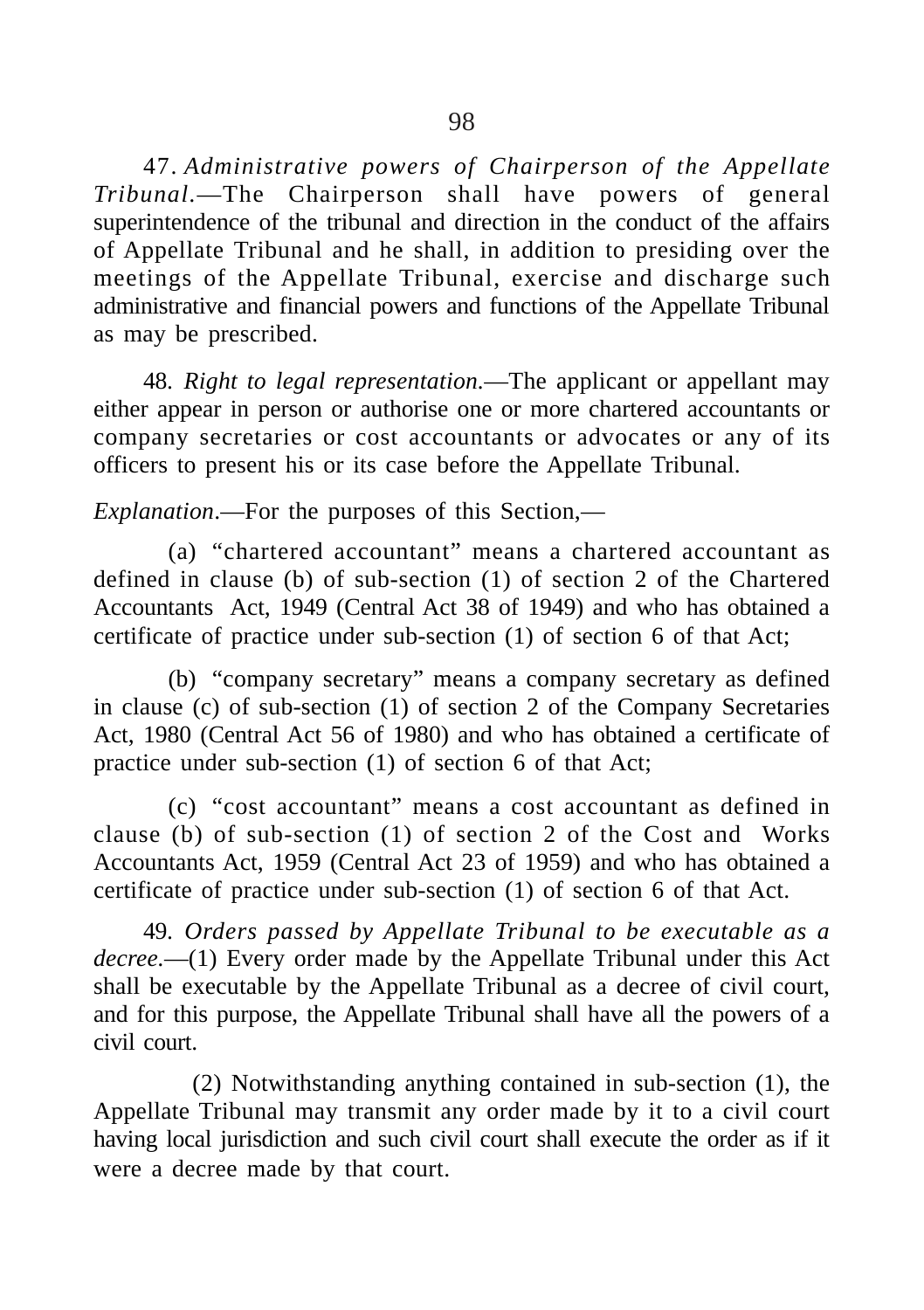50. *Appeal to High Court.*—(1) Any person aggrieved by any decision or order of the Appellate Tribunal, may, file an appeal to the High Court of Kerala within a period of ninety days from the date of communication of the decision or order of the Appellate Tribunal, to him, on anyone or more of the grounds specified in section 100 of the Code of Civil Procedure, 1908 (Central Act 5 of 1908):

Provided that the High Court may, entertain the appeal after the expiry of the said period of ninety days, if it is satisfied that the appellant was prevented by sufficient cause from preferring the appeal in time.

(2) No appeal shall lie against any decision or order made by the Appellate Tribunal with the mutual consent of the parties.

## CHAPTER VII

# OFFENCES AND PENALTIES

51. *Punishment for offences under this Act.*—(1) If any promoter contravenes the provisions of section 3, he shall be liable to a penalty which may extend up to ten percent of the estimated cost of the real estate project, as determined by the Authority.

(2) If any promoter does not comply with the orders, decisions or directions issued under sub-section (1) or continues to violate the provisions of section 3, he shall be punishable with imprisonment for a term which may extend upto three years or with fine which may extend to a further ten percent of the estimated cost of the real estate project, or with **both** 

(3) If any promoter knowingly provides false information or contravenes the provisions of sub-sections (2) and (3) of section 3, he shall be liable to a penalty which may extend up to five percent of the estimated cost of the real estate project, as determined by the Authority.

(4) If any promoter contravenes any other provisions of this Act, other than that provided under section 3, or the rules or the regulations made thereunder, he shall be liable to a penalty which may extend up to five percent of the estimated cost of the real estate project as determined by the Authority.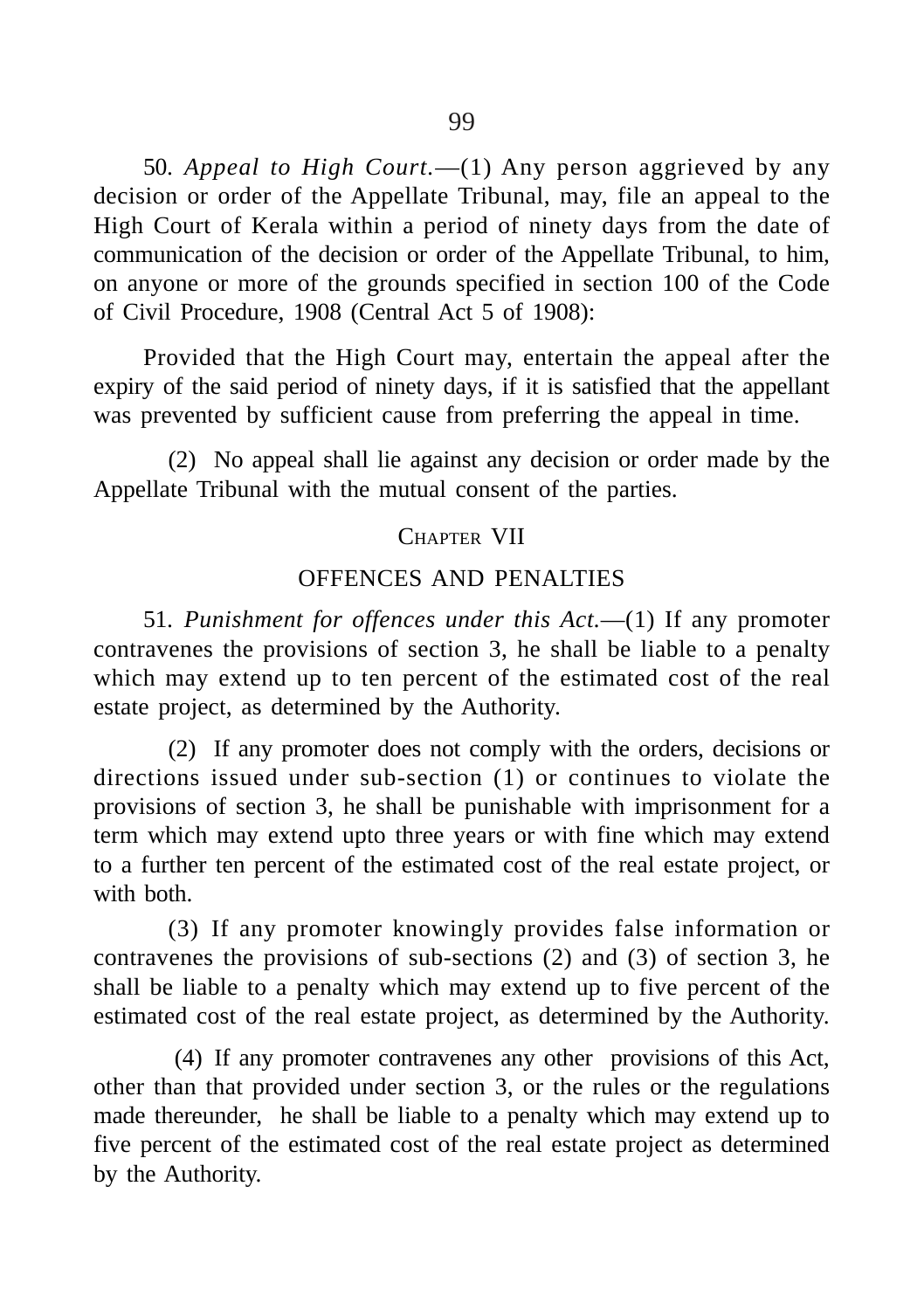(5) If any real estate agent willfully fails to comply with or contravenes the provisions of section 8 or section 9, he shall be liable to a penalty of ten thousand rupees for every day during which such default continues, which may cumulatively extend up to five percent of the cost of plot or building, as the case may be, of the real estate project, for which the sale or purchase has been facilitated as determined by the Authority.

(6) If any promoter, willfully fails to comply with, or contravenes any of the orders or directions of the Authority, he shall be liable to a penalty of five thousand rupees for every day during which such default continues, which may cumulatively extend up to five percent of the estimated cost of the real estate project as determined by the Authority.

(7) If any promoter, willfully fails to comply with, or contravenes any of the orders, decisions or directions of the Appellate Tribunal, he shall be liable to a penalty of ten thousand rupees for every day during which such default continues, which may cumulatively extend up to ten percent of the estimated cost of the real estate project as determined by the Appellate Tribunal.

(8) If any allottee, willfully fails to comply with, or contravenes any of the orders, decisions or directions of the Authority or the Appellate Tribunal or fails to comply with the provisions of the agreement for sale executed by him for purchase of a unit including non payment of any amount or charges in respect thereof, he shall, upon the order of the Authority in that regard, be liable to pay the penalty which may extend up to ten thousand rupees or one percent of the sale price of the property, specified in such agreement whichever is higher.

52. *Offences by companies.*—(1) Where an offence under this Act has been committed by a company, every person who, at the time, the offence was committed was in charge of, or was responsible to the company for the conduct of, the business of the company, as well as the company, shall be deemed to be guilty of the offence and shall be liable to be proceeded against and punished accordingly: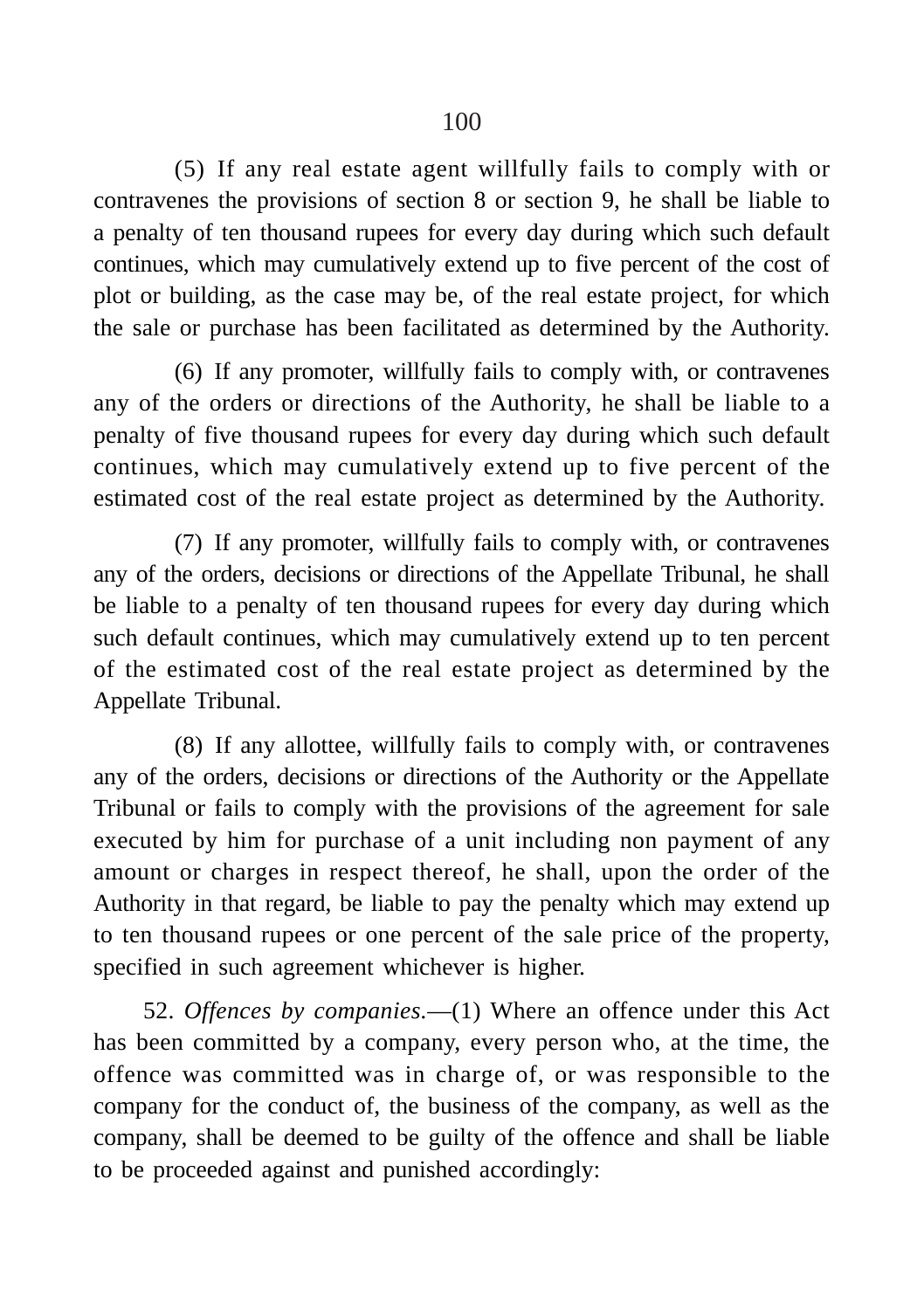Provided that nothing contained in this sub-section, shall render any such person liable to any punishment under this Act if he proves that the offence was committed without his knowledge or that he had exercised all due diligence to prevent the commission of such offence.

(2) Notwithstanding anything contained in sub-section (1), where an offence under this Act has been committed by a company, and it is proved that the offence has been committed with the consent or connivance of, or is attributed to, any neglect on the part of any director, manager, secretary or other officer, he shall also be deemed to be guilty of that offence and shall be liable to be proceeded against and punished accordingly.

*Explanation*.—For the purpose of this section,—

(a) "company" means any body corporate and includes a firm or other association of individuals; and

(b) "director" in relation to a firm, means a partner in the firm.

53. *Compounding of offences.*—Notwithstanding anything contained in the Code of Criminal Procedure, 1973, the offence punishable under section 51 of this Act may, either before or after the institution of the prosecution, be compounded by the Court on such terms and conditions and on payment of such sums as may be prescribed:

Provided that the sum prescribed shall not, in any case, exceed the maximum amount of the fine which may be imposed for the offence so compounded.

54. *Complaints pending before authorities under the Consumer Protection Act.*—Any person whose complaint in respect of matters covered in this Act is pending before the Consumer Disputes Redressal Forum or the Consumer Disputes Redressal Commission or the National Consumer Redressal Commission, established under section 9 of the Consumer Protection Act, 1986 (Central Act 68 of 1986), on or before the commencement of this Act, he may, with the permission of such Forum or Commission, as the case may be, withdraw the complaint pending before it and file an application before the Authority under this Act.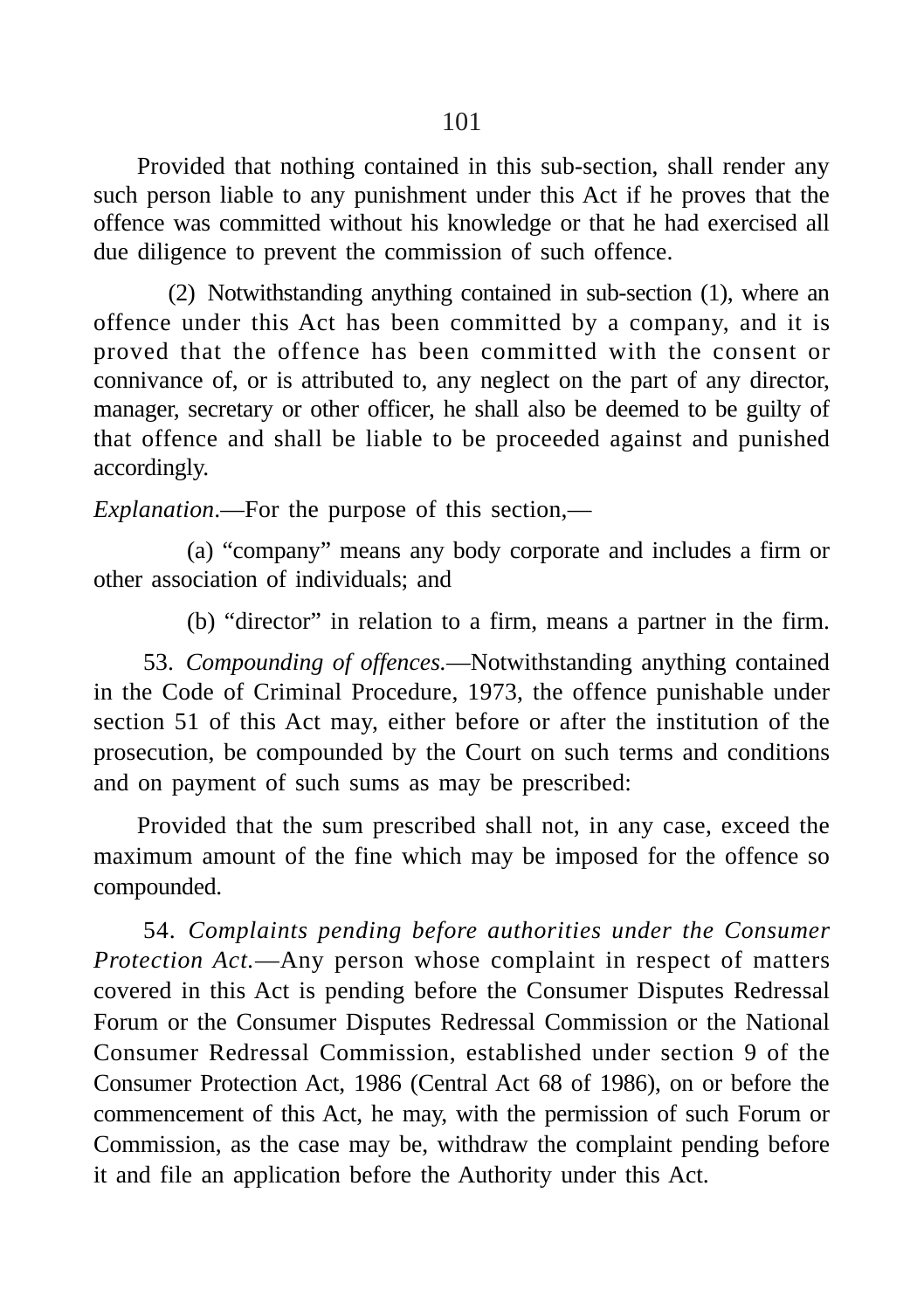#### CHAPTER VIII

## FINANCE, ACCOUNTS, AUDITS AND REPORTS

55. *Grants and Loans.*—The Government may, after due appropriation made by State Legislature by law in this behalf, make to the Authority, grants and loans of such sums of money as the Government may think fit for being utilised for the purpose of this Act.

56. *Constitution of Fund.*—(1) The Government shall constitute a Fund to be called the "Real Estate Fund" and there shall be credited thereto,—

(a) all Government grants received by the Authority;

(b) the fees received under this Act;

(c) the interest accrued on the amounts referred to in clauses (a) to (b).

(2) The Fund shall be applied for meeting,—

(a) the salaries and allowances payable to the Chairperson and other Members and the administrative expenses including the salaries and allowances payable to the officers and other employees of the Authority and the Appellate Tribunal;

(b) the other expenses of the Authority in connection with the discharge of its functions and for the purposes of this Act.

(3) The Fund shall be administered by a committee of such Members of the Authority as may be determined by the Chairperson.

 (4) The Committee appointed under sub-section (3) shall spend money out of the Fund for carrying out the objects for which the Fund has been constituted.

57. *Crediting sums realised by way of penalties to Consolidated Fund.*—All sums realised, by way of penalties, imposed by the Appellate Tribunal or the Authority, shall be credited to the Consolidated Fund of the State.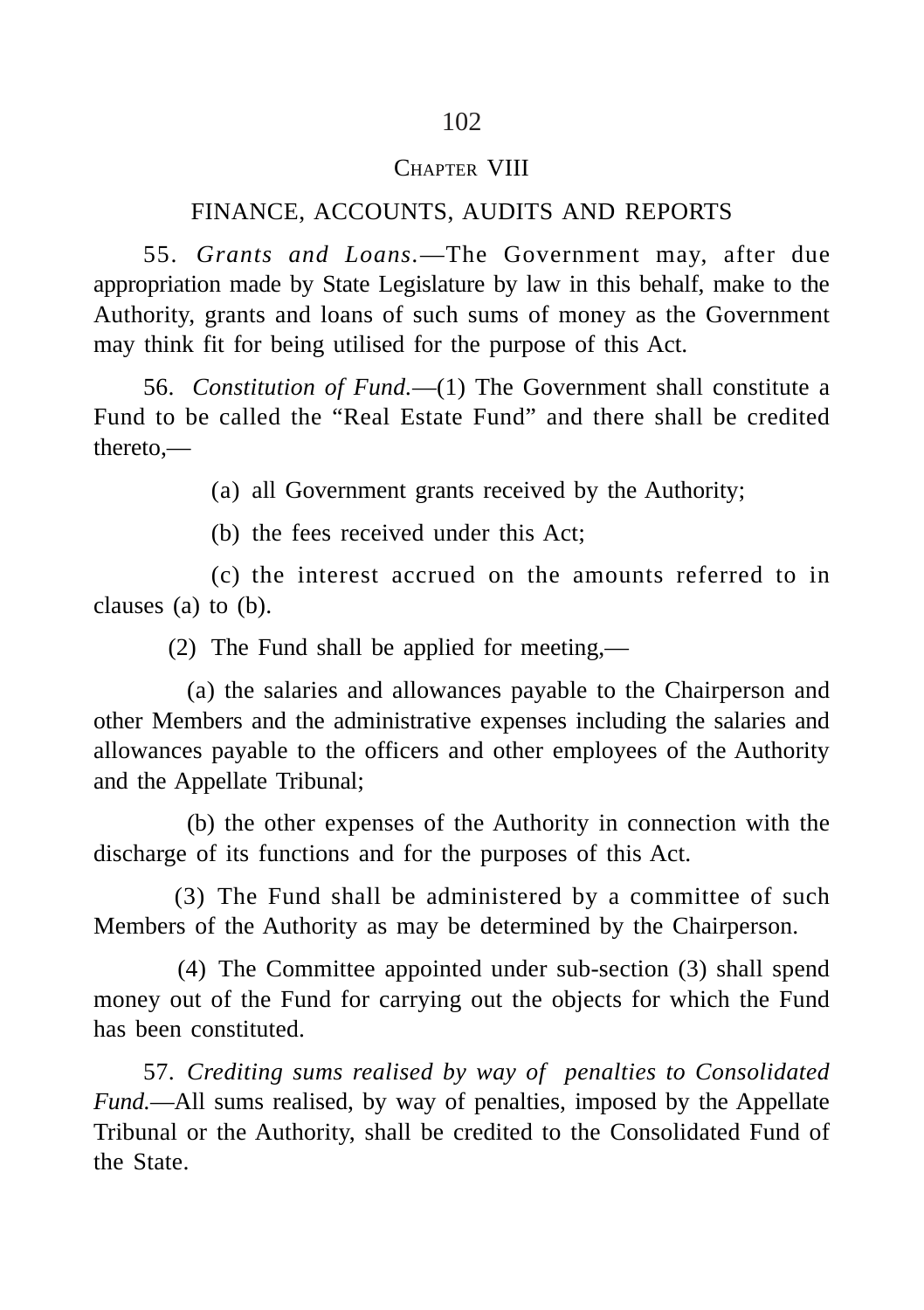58. *Budget, accounts and audit.*—(1) The Authority shall prepare a budget, maintain proper accounts and other relevant records and prepare an annual statement of accounts in such form, as may be prescribed by the Government in consultation with the Comptroller and Auditor General of India.

(2) The accounts of the Authority shall be audited by the Comptroller and Auditor General at such intervals, as may be specified by him and any expenditure incurred in connection with such audit shall be payable by the Authority to the Comptroller and Auditor General.

(3) The Accounts of the Authority, as certified by the Comptroller and Auditor General or any other person appointed by him in this behalf, together with the audit report thereon shall be forwarded annually to the Government by the Authority and the Government shall cause the audit report to be laid, as soon as may be after it is received, before the State Legislature.

59. *Annual report.*—(1) The Authority shall prepare once in every year, in such form and at such time, as may be prescribed by the Government,—

(a) a description of all the activities of the Authority for the previous year;

(b) the annual accounts for the previous year; and

(c) the programmes of work for the coming year.

(2) A copy of the report received under sub-section (1) shall be laid, as soon as may be after it is received, before the State Legislature.

## CHAPTER IX

#### **MISCELLANEOUS**

60. *Bar of Jurisdiction of Civil Court.*—No civil court shall have jurisdiction to entertain any suit or proceeding in respect of any matter which the Authority or the Appellate Tribunal is empowered by or under this Act to determine.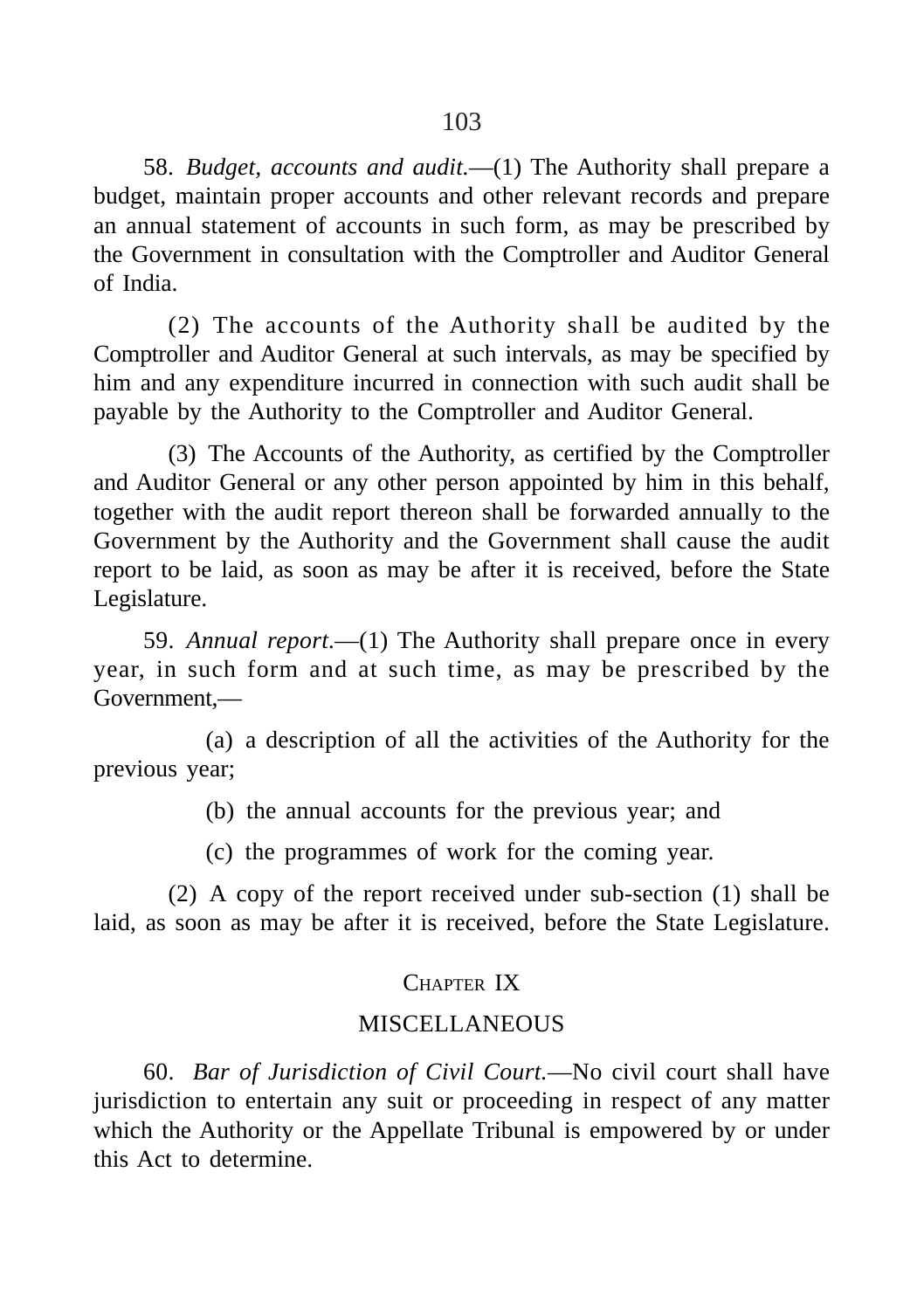61. *Delegation of Powers.*—The Authority may, by general or special order in writing, delegate to any member, officer of the Authority or any other person subject to such conditions, if any, as may be specified, in the order, such of its powers and functions under this Act (except the power to make regulations under section 64) as it may deem necessary.

62. *Power of Government to supersede the Authority.*—(1) If, at any time, the Government is of the opinion,—

(a) that, on account of the circumstances beyond the control of the Authority, it is unable to discharge the functions or perform the duties imposed on it by or under the provisions of this Act; or

(b) that the Authority has persistently defaulted in complying with direction given by the Government under this Act or in the discharge of the functions or performance of the duties imposed on it by or under the provisions of this Act and as a result of such default the financial position of the Authority or the administration of the Authority; or

(c) that circumstances exist which render it necessary in the public interest so to do, the Government may, by notification, supersede the Authority for such period, not exceeding six months, as may be specified in the notification and appoint a person or persons as the Government may direct to exercise the powers and discharge functions under this Act:

Provided that before issuing any such notification, the Government shall give a reasonable opportunity to the Authority to make representations against the proposed supersession and shall consider the representations if any, of the Authority.

(2) Upon the publication of a notification under sub-section (1) superseding the Authority,—

(a) the Chairperson and other Members shall, as from the date of supersession, vacate their offices as such;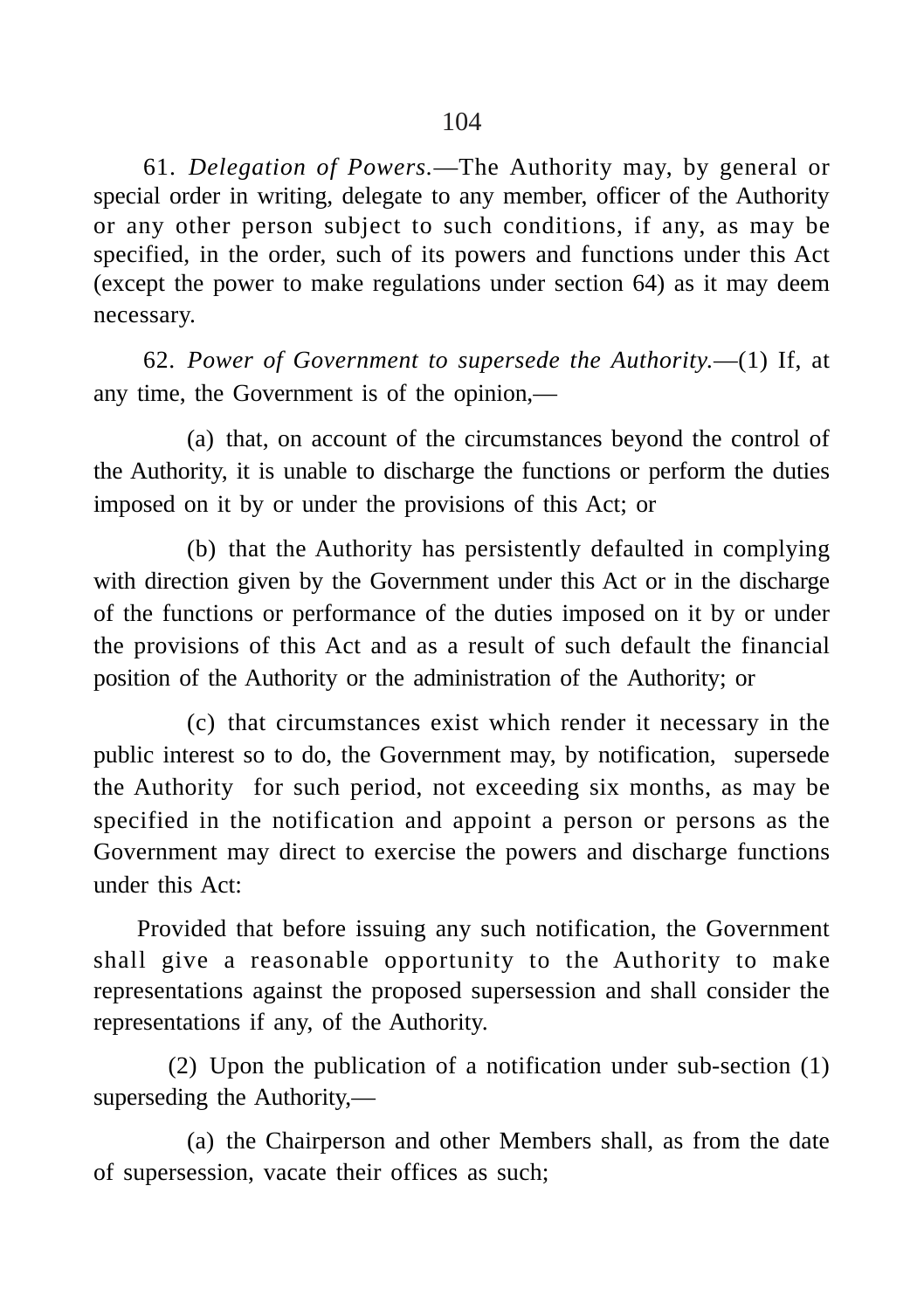(b) all the powers, functions and duties which may, by or under the provisions of this Act, be exercised or discharged by or on behalf of the Authority shall, until the Authority is reconstituted under sub-section (3), be exercised and discharged by the person or persons referred to in sub-section (1); and

(c) all properties owned or controlled by the Authority shall, until the Authority is reconstituted under sub-section (3), vest in the Government.

(3) On or before the expiration of the period of supersession specified in the notification issued under sub-section (1), the Government shall reconstitute the Authority by a fresh appointment of its Chairperson and other Members and in such case any person who had vacated his office under clause (a) of sub-section (2) shall not be deemed to be disqualified for re-appointment.

(4) The Government shall cause a copy of the notification issued under sub-section (1) and a full report of any action taken under this section and the circumstances leading to such action to be laid before the Legislative Assembly.

63. *Power of Government to issue directions and obtain reports and returns.*—(1) Without prejudice to the foregoing provisions of this Act, the Authority shall, in exercise of its powers and in the performance of its functions under this Act, be bound by such directions on questions of policy, as the Government may give in writing to it from time to time:

Provided that the Authority shall, as far as practicable, be given an opportunity to express its views before any direction is given under this sub-section.

(2) If any dispute arises between the Government and the Authority as to whether a question is or is not a question of policy, the decision of the Government thereon shall be final.

(3) The Authority shall furnish to the Government such returns or other information with respect to its activities as the Government may, from time to time require.

33/441/2016/S-22.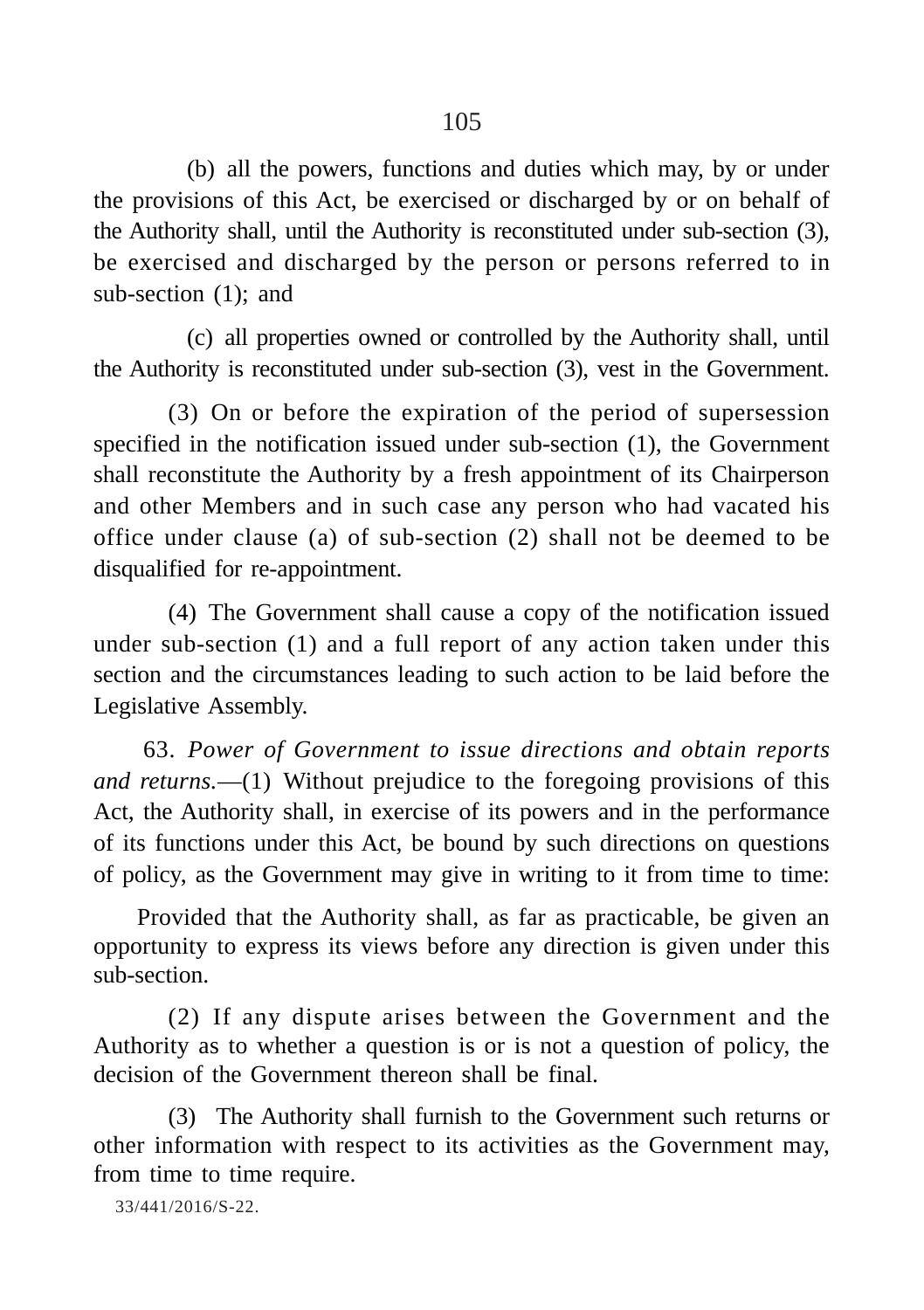64. *Power of Government to make rules.—*(1) The Government may, by notification, make rules for carrying out the provisions of this Act.

(2) In particular, and without prejudice to the generality of the foregoing power, such rules may provide for all or any of the following matters, namely:—

(a) the information and documents for application before the Authority for registration under items  $(E)$  and  $(F)$  of sub-section  $(3)$  of section 3;

(b) the conditions under which registration of a promoter may be extended under section 5;

(c) the form of application for forming an association and an apex association and the manner in which they are to be constituted;

(d) the form and manner of making an application, fee and documents to be accompanied with such application under sub-section (2) of section 8;

(e) the period, manner and conditions under which the registration is to be granted under sub-section (3) of section 8;

(f) the validity of the period of registration and the manner and fee for renewal under sub-section (6) of section 8;

(g) the maintenance and preservation of books of account, records and documents under clause (b) of section 9;

(h) other functions to be discharged by the real estate agent under clause (e) of section 9;

(i) the manner in which association and apex associations shall be formed under sub-section (1) of section 10;

( j) the form of appplication for registration and the documents to accompany an application for registration of association;

(k) the rights and duties of associations under sub-section (3) of section 10;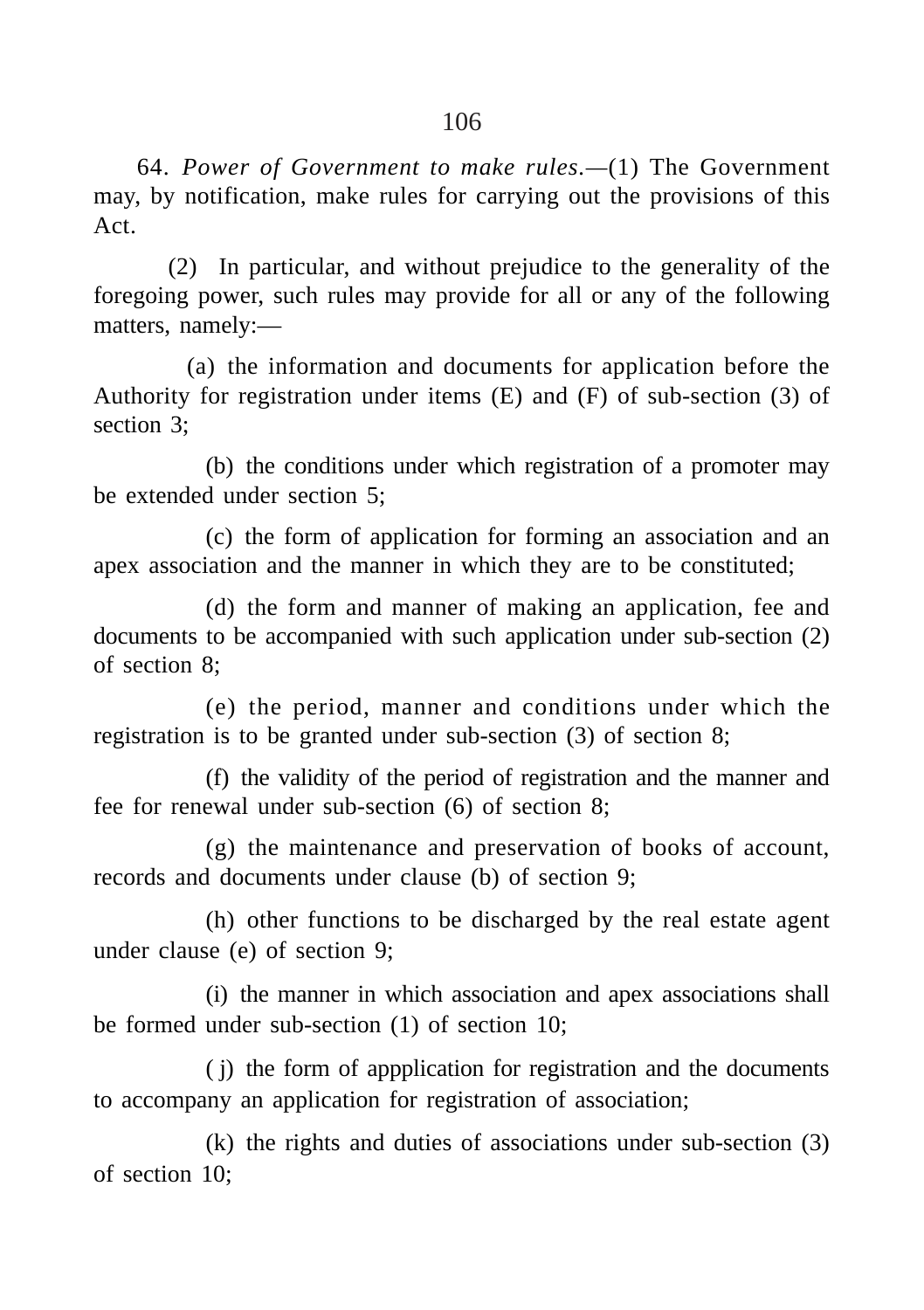(l) the rate of interest payable under section 12;

(m) the form and particulars of agreement under sub-section (2) of section 13;

(n) the rate of interest payable under clause (b) of section 17;

(o) the procedure for holding inquiry to adjudicate compensation payable under sections 12, 14 and 17;

(p) the salaries and allowances payable to, and the other terms and conditions of service of, the Chairperson and other Members of the Authority under sub-section (1) of section 24;

(q) the administrative powers of the Chairperson under section 25:

(r) the salaries and allowances payable to, and the other terms and conditions of service of, the officers and other employees of the Authority under sub-section (2) of section 28;

(s) the details to be published and maintained on the website as under clause (b) and under clause (d) of sub-section (2) of section 31;

(t) the additional functions which may be performed by the Authority under clause (iv) of sub-section (2) of section 33;

(u) the manner of recovery of interest, penalty and compensation under section 35;

(v) the form and manner and fee for filing of appeal under sub-section (2) of section 38;

(w) the salaries and allowances payable to, and the other terms and conditions of service of, the Chairperson and other Members of the Appellate Tribunal under sub-section (1) of section 42;

(x) the procedure for inquiry of the charges against the Chairperson or Judicial Member of the Tribunal under sub-section (4) of section 43;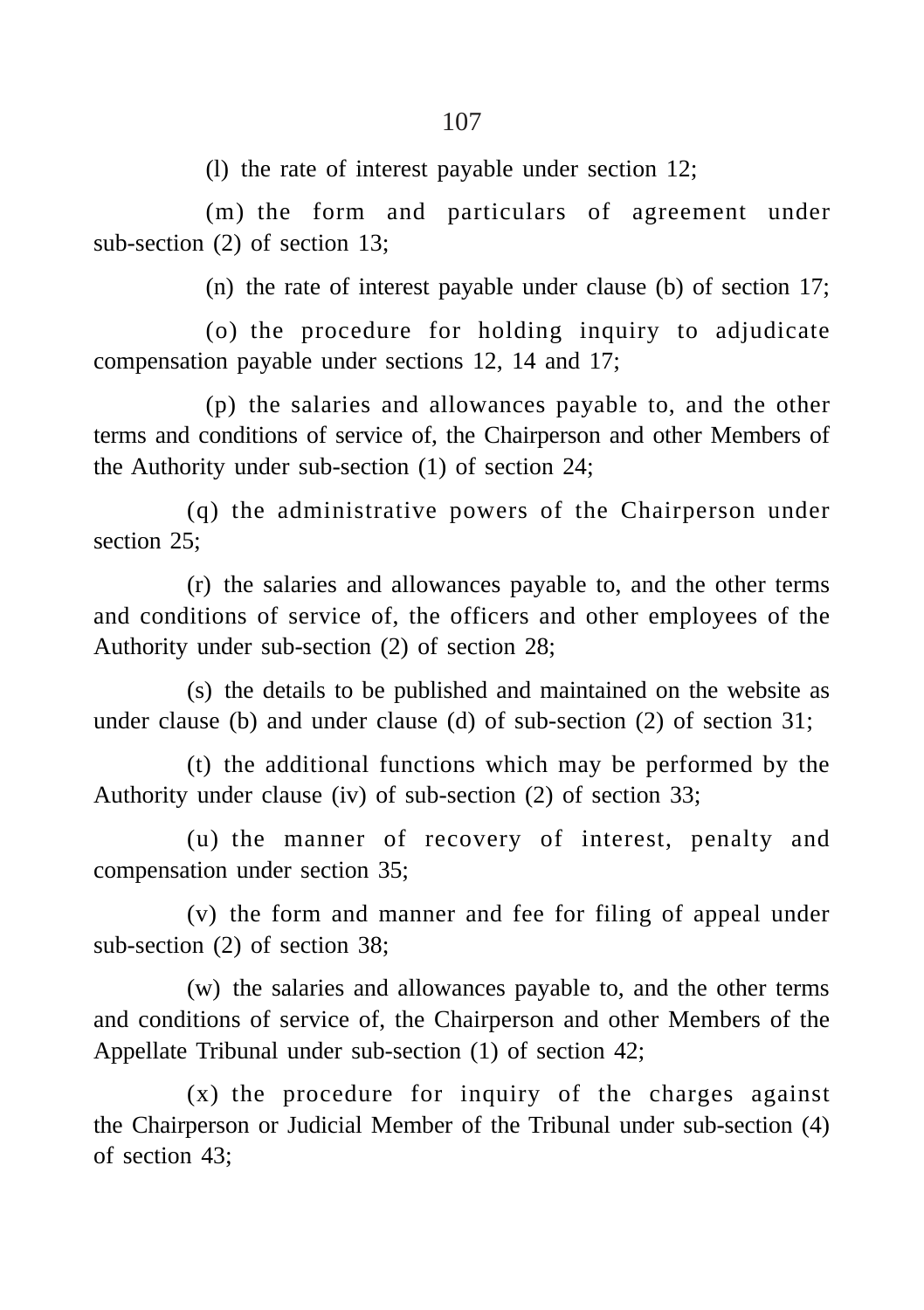(y) the salaries and allowances payable to, and the other terms and conditions of service of, the officers and employees of the Appellate Tribunal under sub-section (3) of section 44;

(z) any other powers of the Tribunal under clause (g) of sub-section (4) of section 46;

(aa) the powers of the Chairperson of the Appellate Tribunal under section 47;

(ab) the terms and conditions and the payment of such sum for compounding of the offences under section 53;

(ac) the form to be specified in which the Authority shall prepare a budget, maintain proper accounts and other relevant records and prepare an annual statement of accounts under sub-section (1) of section 58;

(ad) the form in which and time at which the Authority shall prepare an annual report under sub-section (1) of section 59;

(ae) any other matters which is to be, or may be, prescribed by rules.

65. *Power to make regulations.—*(1) The Authority may, by notification, make regulations, with the approval of the Government, consistent with this Act and the rules made thereunder to carry out the purposes of this Act.

(2) In particular, and without prejudice to the generality of the foregoing power, such regulations may provide for all or any of the following matters, namely:—

(a) the form and manner of making application and fee payable therewith under sub-section (2) of section 3;

(b) the fee for extension of registration under section 5;

(c) such other information and documents required under clause (d) of sub-section (1) of section 11;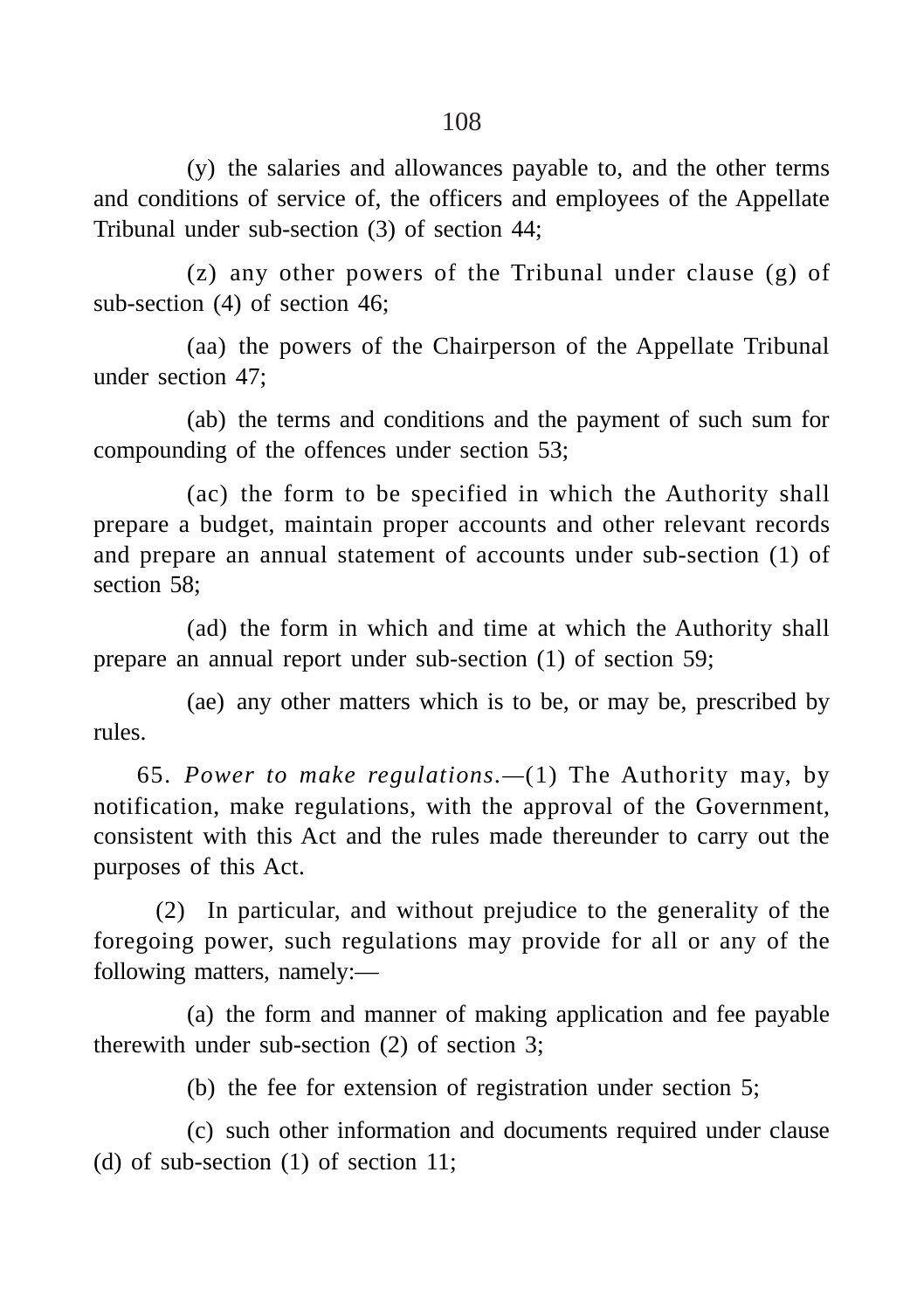(d) the manner of display of site and layout plans as required under clause (a) of sub-section (3) of section 11;

(e) preparation and maintenance of other details under sub-section (6) of section 11;

(f) time, places and the procedure in regard to transaction of business at the meetings of the Authority, under sub-section (1) of section 29;

(g) standard fees to be levied by the promoter on the allottees or the association of allottees under clause (e) of sub-section (2) of section 31;

(h) any other matter which is required to be, or may be, specified by regulation or in respect of which provision is to be made by the regulations.

66. *Laying of rules.—*Every rule made by the Government, every regulation made by the Authority and every notification issued under this Act shall be laid as soon as may be after it is made, before the Legislative Assembly while it is in session, for a total period of fourteen days which may be comprised in one session or in two successive sessions and if, before the expiry of the session in which it is so laid or the session immediately following the Legislative Assembly, makes any modification in the rule or regulation or in the notification, as the case may be, or decides that the rule or regulation or the notification should not be made, the rule or regulation or notification, as the case may be, shall thereafter have effect only in such modified form or be of no effect, as the case may be; so, however, that any such modification or annulment shall be without prejudice to the validity of anything previously done under that rule or regulation or notification, as the case may be.

67. *Members etc. to be public servants.—*The Chairperson, Members and other officers and employees of the Authority and the Appellate Tribunal shall be deemed to be public servants within the meaning of section 21 of Indian Penal Code (Central Act 45 of 1860).